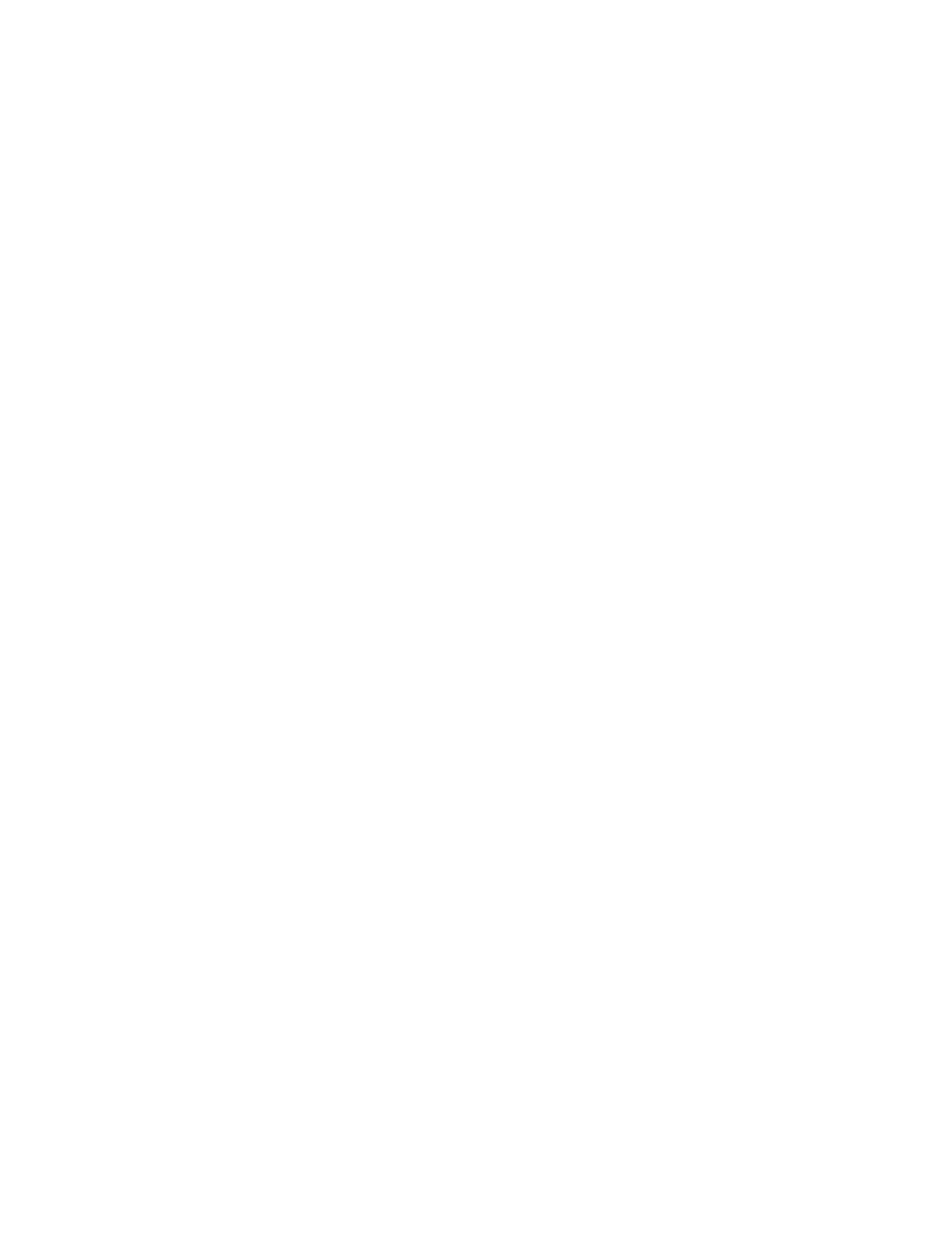# Table of Contents

|                                                                                                                                                                                                                                | 1              |
|--------------------------------------------------------------------------------------------------------------------------------------------------------------------------------------------------------------------------------|----------------|
|                                                                                                                                                                                                                                | 1              |
|                                                                                                                                                                                                                                | 1              |
|                                                                                                                                                                                                                                | 1              |
|                                                                                                                                                                                                                                | $\overline{2}$ |
|                                                                                                                                                                                                                                | 3              |
|                                                                                                                                                                                                                                | 4              |
|                                                                                                                                                                                                                                | 4              |
|                                                                                                                                                                                                                                | 5              |
|                                                                                                                                                                                                                                | 5              |
|                                                                                                                                                                                                                                | 6              |
|                                                                                                                                                                                                                                | 6              |
|                                                                                                                                                                                                                                | 6              |
|                                                                                                                                                                                                                                | 6              |
|                                                                                                                                                                                                                                | 7              |
|                                                                                                                                                                                                                                | 8              |
|                                                                                                                                                                                                                                | 9              |
|                                                                                                                                                                                                                                | 9              |
|                                                                                                                                                                                                                                | 10             |
|                                                                                                                                                                                                                                | 10             |
|                                                                                                                                                                                                                                | 11             |
|                                                                                                                                                                                                                                | 11             |
|                                                                                                                                                                                                                                | 11             |
|                                                                                                                                                                                                                                | 11             |
|                                                                                                                                                                                                                                | 12             |
|                                                                                                                                                                                                                                | 13             |
|                                                                                                                                                                                                                                | 14             |
|                                                                                                                                                                                                                                | 15             |
|                                                                                                                                                                                                                                | 15             |
|                                                                                                                                                                                                                                | 15             |
|                                                                                                                                                                                                                                | 16             |
| Investment Objective (and according to the control of the control of the control of the control of the control of the control of the control of the control of the control of the control of the control of the control of the | 16             |
|                                                                                                                                                                                                                                | 16             |
|                                                                                                                                                                                                                                | 16             |
|                                                                                                                                                                                                                                | 17             |
|                                                                                                                                                                                                                                | 18             |
|                                                                                                                                                                                                                                | 20             |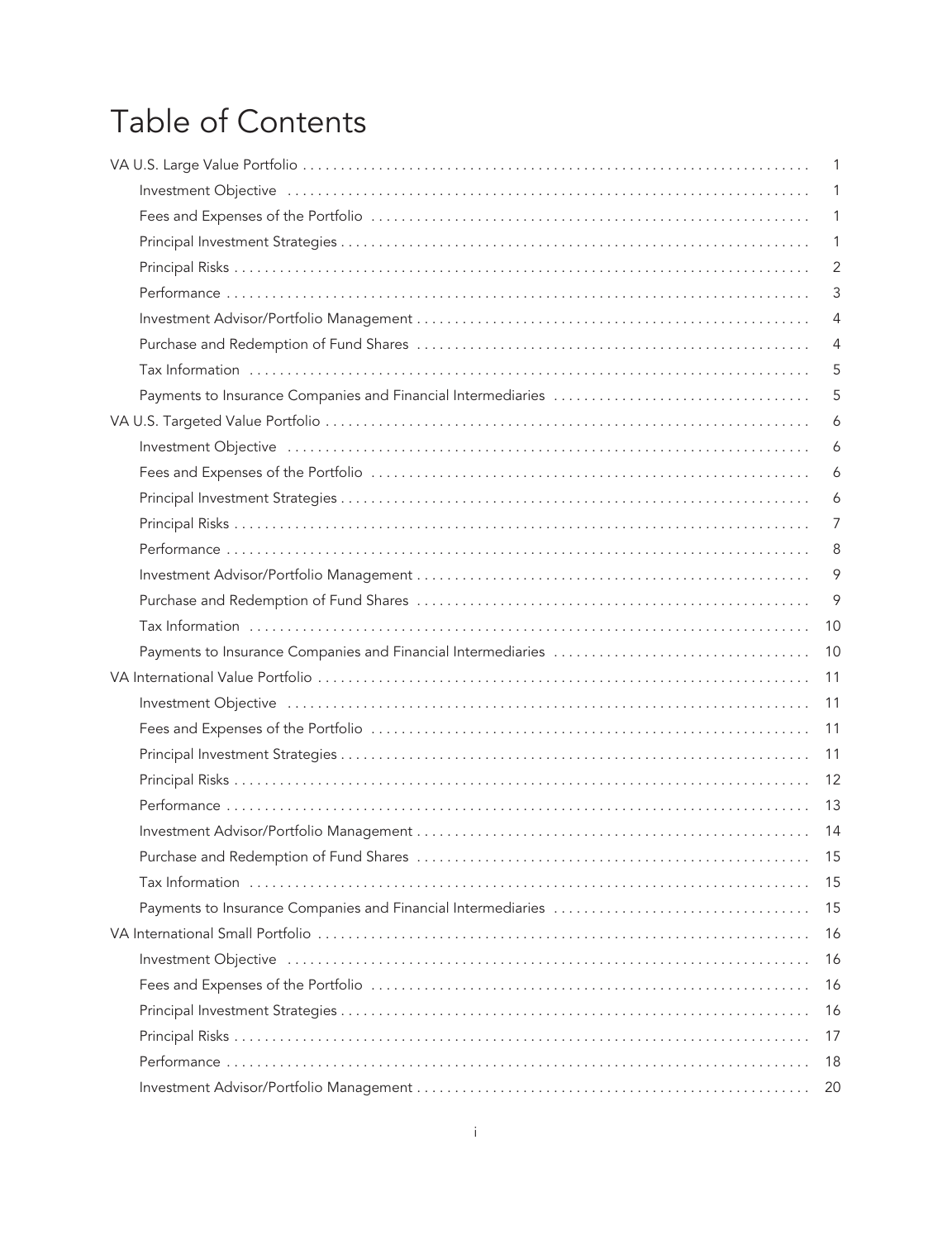|                                                                                                                | 20 |
|----------------------------------------------------------------------------------------------------------------|----|
|                                                                                                                | 20 |
|                                                                                                                | 20 |
|                                                                                                                | 21 |
|                                                                                                                | 21 |
|                                                                                                                | 21 |
|                                                                                                                | 21 |
|                                                                                                                | 22 |
|                                                                                                                | 24 |
|                                                                                                                | 25 |
|                                                                                                                | 25 |
|                                                                                                                | 25 |
|                                                                                                                | 25 |
|                                                                                                                | 26 |
|                                                                                                                | 26 |
|                                                                                                                | 26 |
|                                                                                                                | 26 |
|                                                                                                                | 27 |
|                                                                                                                | 29 |
|                                                                                                                | 30 |
|                                                                                                                | 30 |
|                                                                                                                | 30 |
|                                                                                                                | 31 |
|                                                                                                                | 32 |
|                                                                                                                | 32 |
|                                                                                                                | 32 |
|                                                                                                                | 32 |
|                                                                                                                |    |
|                                                                                                                | 35 |
|                                                                                                                | 36 |
|                                                                                                                | 36 |
|                                                                                                                | 36 |
|                                                                                                                | 36 |
|                                                                                                                | 38 |
|                                                                                                                | 38 |
|                                                                                                                | 38 |
|                                                                                                                | 39 |
| Principal Risks (and according to the control of the control of the control of the control of the control of t | 40 |
|                                                                                                                | 42 |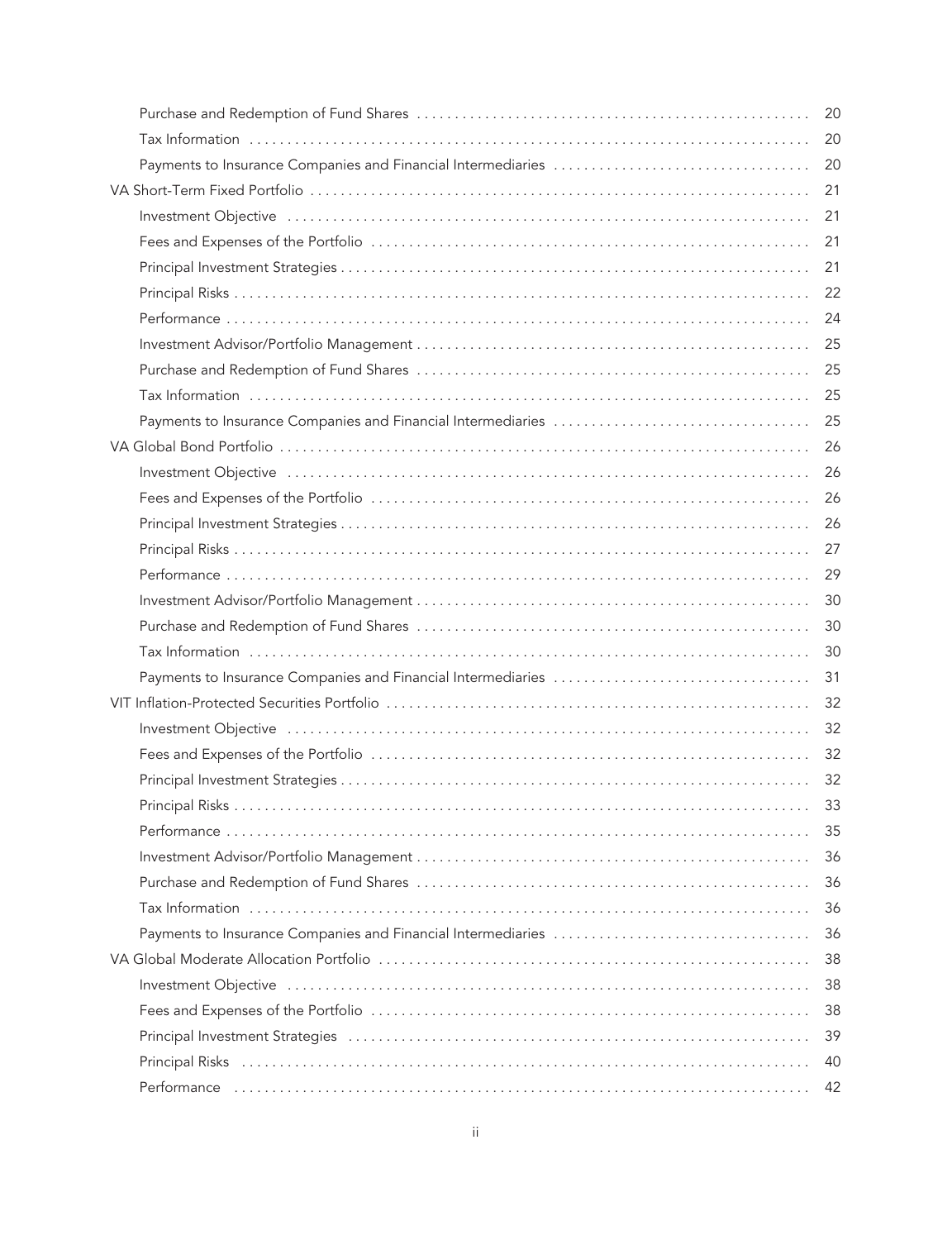|                                                                                                                                                                                                                                | 44 |
|--------------------------------------------------------------------------------------------------------------------------------------------------------------------------------------------------------------------------------|----|
|                                                                                                                                                                                                                                | 44 |
|                                                                                                                                                                                                                                | 44 |
|                                                                                                                                                                                                                                | 44 |
|                                                                                                                                                                                                                                | 45 |
|                                                                                                                                                                                                                                | 45 |
|                                                                                                                                                                                                                                | 45 |
|                                                                                                                                                                                                                                | 46 |
|                                                                                                                                                                                                                                | 47 |
|                                                                                                                                                                                                                                | 48 |
|                                                                                                                                                                                                                                | 49 |
|                                                                                                                                                                                                                                | 50 |
|                                                                                                                                                                                                                                | 50 |
|                                                                                                                                                                                                                                | 50 |
| Additional Information on Investment Objectives and Policies for the Portfolios                                                                                                                                                | 51 |
|                                                                                                                                                                                                                                | 51 |
| VA U.S. Large Value Portfolio and VA U.S. Targeted Value Portfolio                                                                                                                                                             | 51 |
|                                                                                                                                                                                                                                | 52 |
|                                                                                                                                                                                                                                | 53 |
|                                                                                                                                                                                                                                | 54 |
| Portfolio Transactions—Domestic and International Equity Portfolios                                                                                                                                                            | 55 |
| Market Capitalization Weighted Approach-VA U.S. Targeted Value Portfolio and VA International                                                                                                                                  | 55 |
| VA Global Moderate Allocation Portfolio and VA Equity Allocation Portfolio                                                                                                                                                     | 56 |
| Investments in Underlying Funds (and the contract of the contract of the contract of the contract of the control of the contract of the contract of the contract of the contract of the contract of the contract of the contra | 58 |
| Description of Investments—Fixed Income Portfolios and Fixed Income Underlying Funds                                                                                                                                           | 62 |
|                                                                                                                                                                                                                                |    |
|                                                                                                                                                                                                                                |    |
|                                                                                                                                                                                                                                | 71 |
|                                                                                                                                                                                                                                | 71 |
| Fund of Funds Portfolio Turnover (and according contract and according of Funds Portfolio Turnover (and according to the United States of Turnover 300 and 500 minutes of the United States of Turnover 300 minutes of the Uni | 71 |
|                                                                                                                                                                                                                                | 71 |
|                                                                                                                                                                                                                                | 72 |
|                                                                                                                                                                                                                                | 72 |
|                                                                                                                                                                                                                                | 75 |
| Shareholder Services (and according to the control of the state of the state of the state of the state of the s                                                                                                                | 76 |
|                                                                                                                                                                                                                                | 76 |
|                                                                                                                                                                                                                                |    |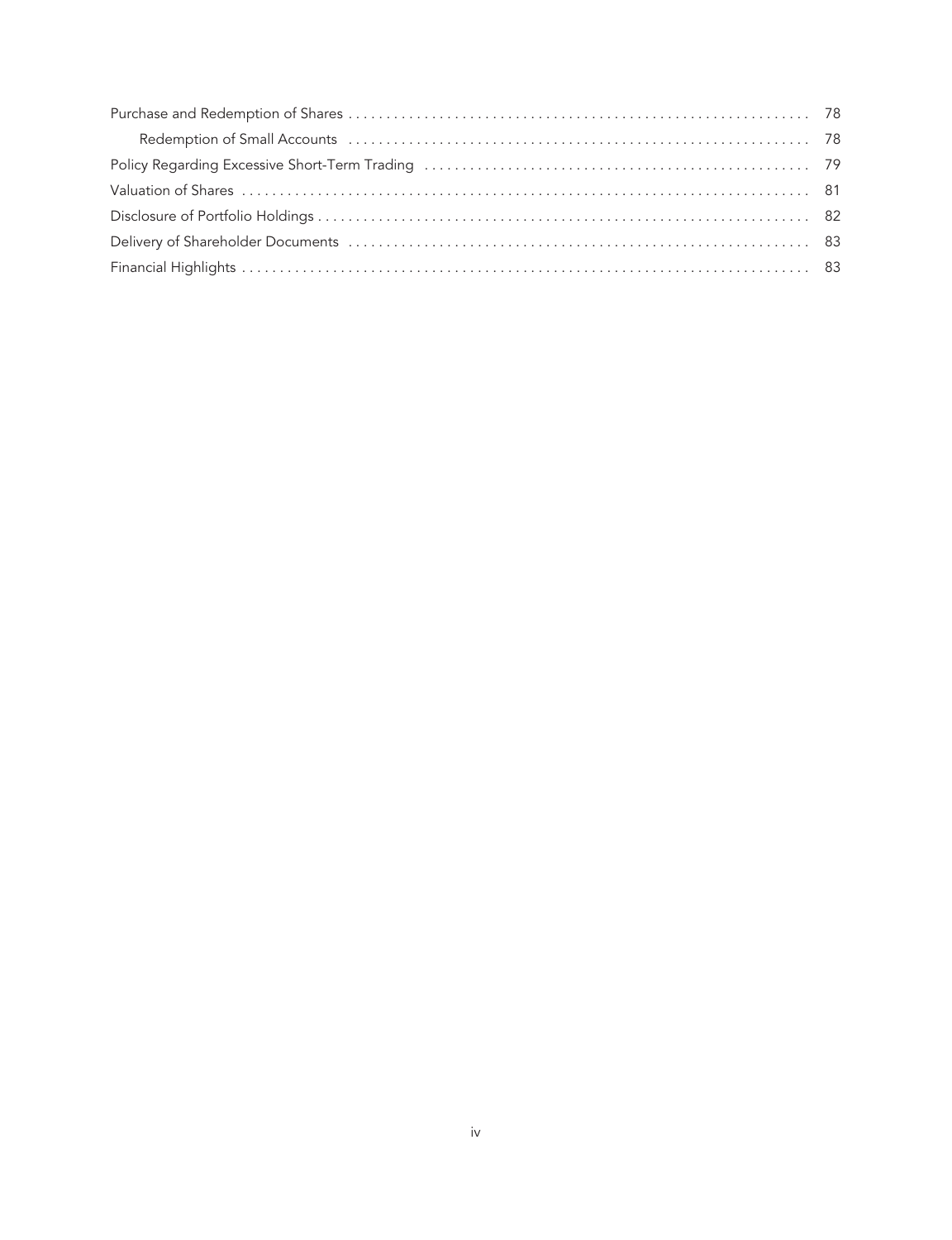# <span id="page-6-0"></span>VA U.S. Large Value Portfolio

## <span id="page-6-1"></span>Investment Objective

The investment objective of the VA U.S. Large Value Portfolio (the "Portfolio") is to achieve long-term capital appreciation.

# <span id="page-6-2"></span>Fees and Expenses of the Portfolio

This table describes the fees and expenses you may pay if you buy, hold or sell shares of the VA U.S. Large Value Portfolio. The expenses in the table do not include any fees or charges imposed by the variable insurance contract. If such fees and charges were included, the expenses would be higher.

#### Annual Fund Operating Expenses (expenses that you pay each year as a percentage of the value of your investment)\*

| Management Fee                       | 0.19% |
|--------------------------------------|-------|
| Other Expenses                       | 0.02% |
| Total Annual Fund Operating Expenses | 0.21% |

\* The "Management Fee" and "Total Annual Fund Operating Expenses" have been adjusted to reflect the decrease in the management fee payable by the Portfolio from 0.20% to 0.19% effective as of February 28, 2022.

#### EXAMPLE

This Example is meant to help you compare the cost of investing in the VA U.S. Large Value Portfolio with the cost of investing in other mutual funds. The Example does not include any fees or charges imposed by the variable insurance contract and if such fees were included, expenses would be higher. The Example assumes that you invest \$10,000 in the Portfolio for the time periods indicated. The Example also assumes that your investment has a 5% return each year and that the Portfolio's operating expenses remain the same. Although your actual costs may be higher or lower, based on these assumptions your costs would be:

| 1 Year'     | 3 Years | 5 Years      | <b>10 Years</b> |
|-------------|---------|--------------|-----------------|
| י הי<br>dzz | 668     | ា18<br>י נה. | \$268           |

#### PORTFOLIO TURNOVER

The VA U.S. Large Value Portfolio pays transaction costs, such as commissions, when it buys and sells securities (or "turns over" its portfolio). A higher portfolio turnover may indicate higher transaction costs. These costs, which are not reflected in Annual Fund Operating Expenses or in the Example, affect the Portfolio's performance. During the most recent fiscal year, the Portfolio's portfolio turnover rate was 15% of the average value of its investment portfolio.

## <span id="page-6-3"></span>Principal Investment Strategies

To achieve the VA U.S. Large Value Portfolio's investment objective, Dimensional Fund Advisors LP (the "Advisor") implements an integrated investment approach that combines research, portfolio design, portfolio management, and trading functions. As further described below, the Portfolio's design emphasizes long-term drivers of expected returns identified by the Advisor's research, while balancing risk through broad diversification across companies and sectors. The Advisor's portfolio management and trading processes further balance those long-term drivers of expected returns with shorter-term drivers of expected returns and trading costs.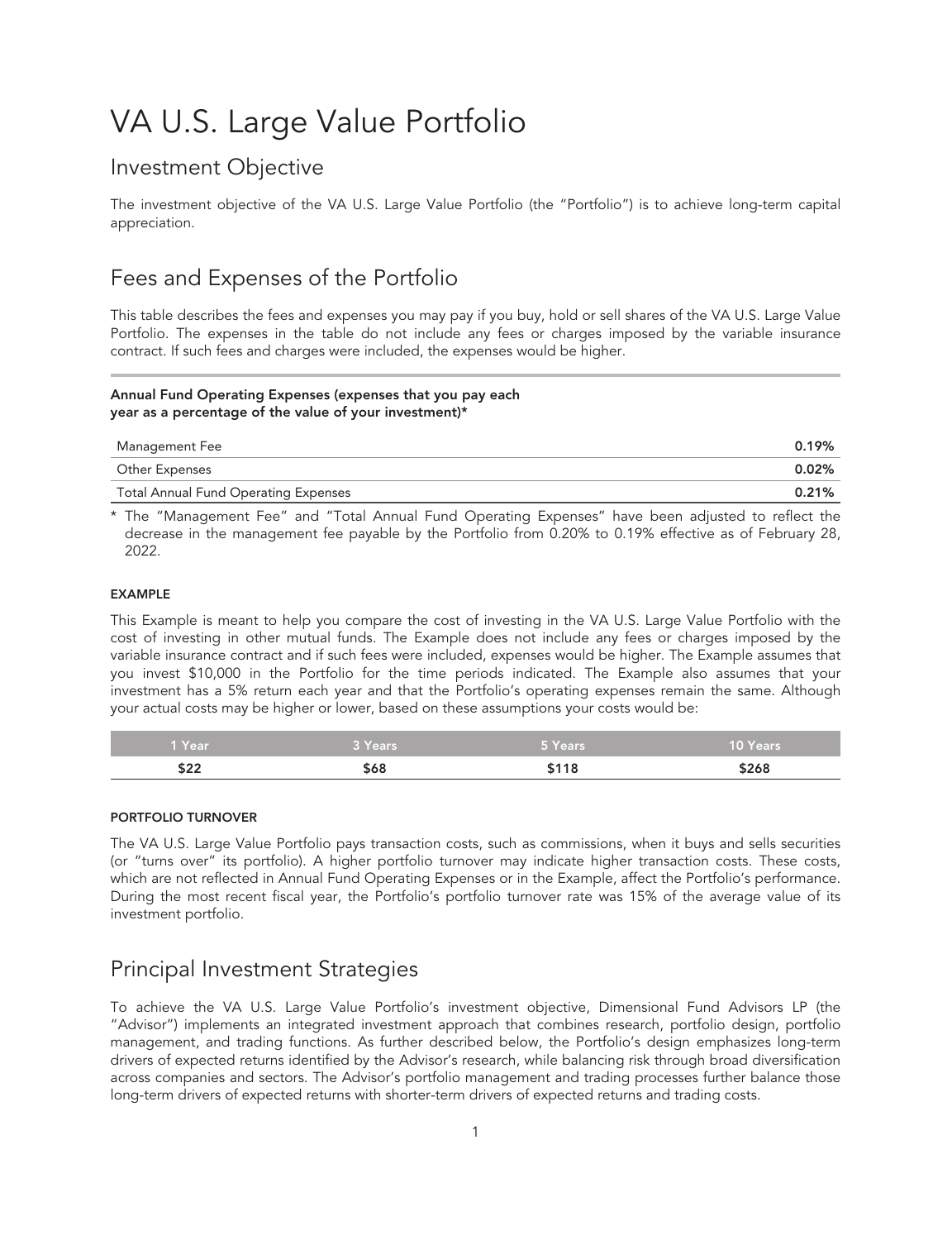The VA U.S. Large Value Portfolio is designed to purchase a broad and diverse group of readily marketable securities of large U.S. companies that the Advisor determines to be value stocks. A company's market capitalization is the number of its shares outstanding times its price per share. Under a market capitalization weighted approach, companies with higher market capitalizations generally represent a larger proportion of the portfolio than companies with relatively lower market capitalizations. The Advisor may overweight certain stocks, including smaller companies, lower relative price stocks and/or higher profitability stocks within the large-cap value segment of the U.S. market. An equity issuer is considered to have a low relative price (i.e., a value stock) primarily because it has a low price in relation to its book value. In assessing relative price, the Advisor may consider additional factors such as price to cash flow or price to earnings ratios. An equity issuer is considered to have high profitability because it has high earnings or profits from operations in relation to its book value or assets. The criteria the Advisor uses for assessing relative price and profitability are subject to change from time to time.

As a non-fundamental policy, under normal circumstances, VA U.S. Large Value Portfolio will invest at least 80% of its net assets in securities of large cap U.S. companies. As of the date of this Prospectus, for purposes of the Portfolio, the Advisor considers large cap companies to be companies whose market capitalizations are generally in the highest 90% of total market capitalization or companies whose market capitalizations are larger than or equal to the 1,000th largest U.S. company, whichever results in the higher market capitalization break. Total market capitalization is based on the market capitalization of eligible U.S. operating companies listed on a securities exchange in the United States that is deemed appropriate by the Advisor. Under the Advisor's market capitalization guidelines described above, based on market capitalization data as of December 31, 2021, the market capitalization of a large cap company would be \$10,142 million or above. This threshold will change due to market conditions.

The Advisor may also increase or reduce the VA U.S. Large Value Portfolio's exposure to an eligible company, or exclude a company, based on shorter-term considerations, such as a company's price momentum. In addition, the Advisor seeks to reduce trading costs using a flexible trading approach that looks for opportunities to participate in the available market liquidity, while managing turnover and explicit transaction costs.

The VA U.S. Large Value Portfolio may purchase or sell futures contracts and options on futures contracts for U.S. equity securities and indices to increase or decrease equity market exposure based on actual or expected cash inflows to or outflows from the Portfolio.

The VA U.S. Large Value Portfolio may lend its portfolio securities to generate additional income.

### <span id="page-7-0"></span>Principal Risks

Because the value of your investment in the VA U.S. Large Value Portfolio will fluctuate, there is the risk that you will lose money. An investment in the Portfolio is not a deposit of a bank and is not insured or guaranteed by the Federal Deposit Insurance Corporation or any other government agency. The following is a description of principal risks of investing in the Portfolio.

*Equity Market Risk:* Even a long-term investment approach cannot guarantee a profit. Economic, market, political, and issuer-specific conditions and events will cause the value of equity securities, and the Portfolio that owns them, to rise or fall. Stock markets tend to move in cycles, with periods of rising prices and periods of falling prices.

Value Investment Risk: Value stocks may perform differently from the market as a whole and an investment strategy purchasing these securities may cause the Portfolio to at times underperform equity funds that use other investment strategies. Value stocks can react differently to political, economic, and industry developments than the market as a whole and other types of stocks. Value stocks also may underperform the market for long periods of time.

*Profitability Investment Risk:* High relative profitability stocks may perform differently from the market as a whole and an investment strategy purchasing these securities may cause the Portfolio to at times underperform equity funds that use other investment strategies.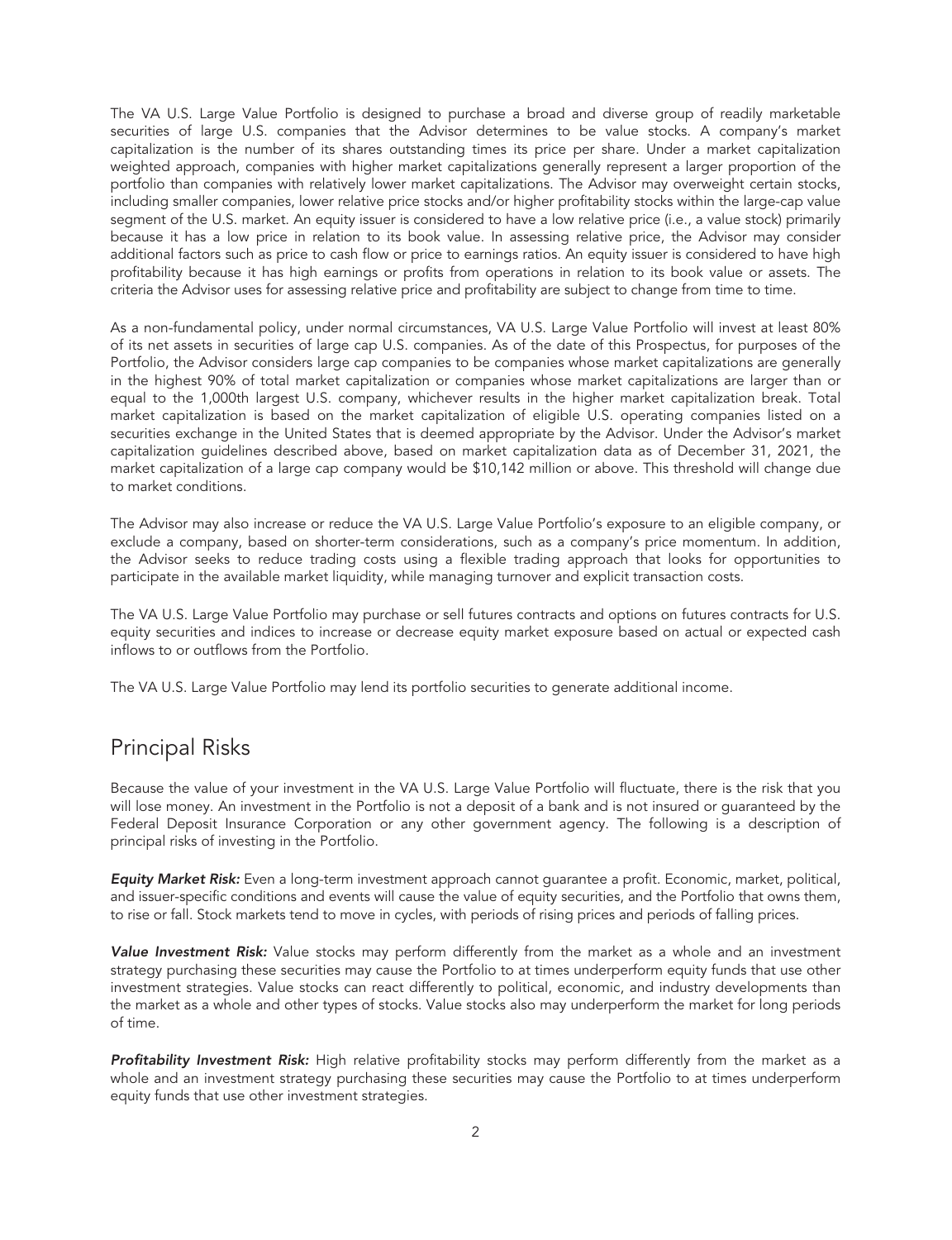*Derivatives Risk:* Derivatives are instruments, such as futures contracts, and options thereon, whose value is derived from that of other assets, rates or indices. The use of derivatives for non-hedging purposes may be considered to carry more risk than other types of investments. When the Portfolio uses derivatives, the Portfolio will be directly exposed to the risks of those derivatives. Derivative instruments are subject to a number of risks including counterparty, liquidity, interest rate, market, credit and management risks, as well as the risk of improper valuation. Changes in the value of a derivative may not correlate perfectly with the underlying asset, rate or index, and the Portfolio could lose more than the principal amount invested.

*Securities Lending Risk:* Securities lending involves the risk that the borrower may fail to return the securities in a timely manner or at all. As a result, the Portfolio may lose money and there may be a delay in recovering the loaned securities. The Portfolio could also lose money if it does not recover the securities and/or the value of the collateral falls, including the value of investments made with cash collateral. Securities lending also may have certain adverse tax consequences.

*Operational Risk:* Operational risks include human error, changes in personnel, system changes, faults in communication, and failures in systems, technology, or processes. Various operational events or circumstances are outside the Advisor's control, including instances at third parties. The Portfolio and the Advisor seek to reduce these operational risks through controls and procedures. However, these measures do not address every possible risk and may be inadequate to address these risks.

*Cyber Security Risk:* The Portfolio's and its service providers' use of internet, technology and information systems may expose the Portfolio to potential risks linked to cyber security breaches of those technological or information systems. Cyber security breaches, amongst other things, could allow an unauthorized party to gain access to proprietary information, customer data, or fund assets, or cause the Portfolio and/or its service providers to suffer data corruption or lose operational functionality.

### <span id="page-8-0"></span>Performance

The bar chart and table immediately following illustrate the variability of the VA U.S. Large Value Portfolio's returns and are meant to provide some indication of the risks of investing in the Portfolio. The bar chart shows the changes in the Portfolio's performance from year to year. The performance reflected in the bar chart for the Portfolio does not reflect any insurance company separate account charges, which if reflected would lower returns. The table illustrates how annualized one year, five year and ten year returns, both before and after taxes, compare with those of a broad measure of market performance. The Portfolio's past performance (before and after taxes) is not an indication of future results. Updated performance information for the Portfolio can be obtained by visiting http://us.dimensional.com.

The after-tax returns presented in the table for the VA U.S. Large Value Portfolio are calculated using the historical highest individual federal marginal income tax rates and do not reflect the impact of state and local taxes. Actual after-tax returns depend on an investor's tax situation and may differ from those shown in the table. In addition, the after-tax returns shown are not relevant to investors who hold shares of the Portfolio through tax-advantaged arrangements, such as 401(k) plans or individual retirement accounts.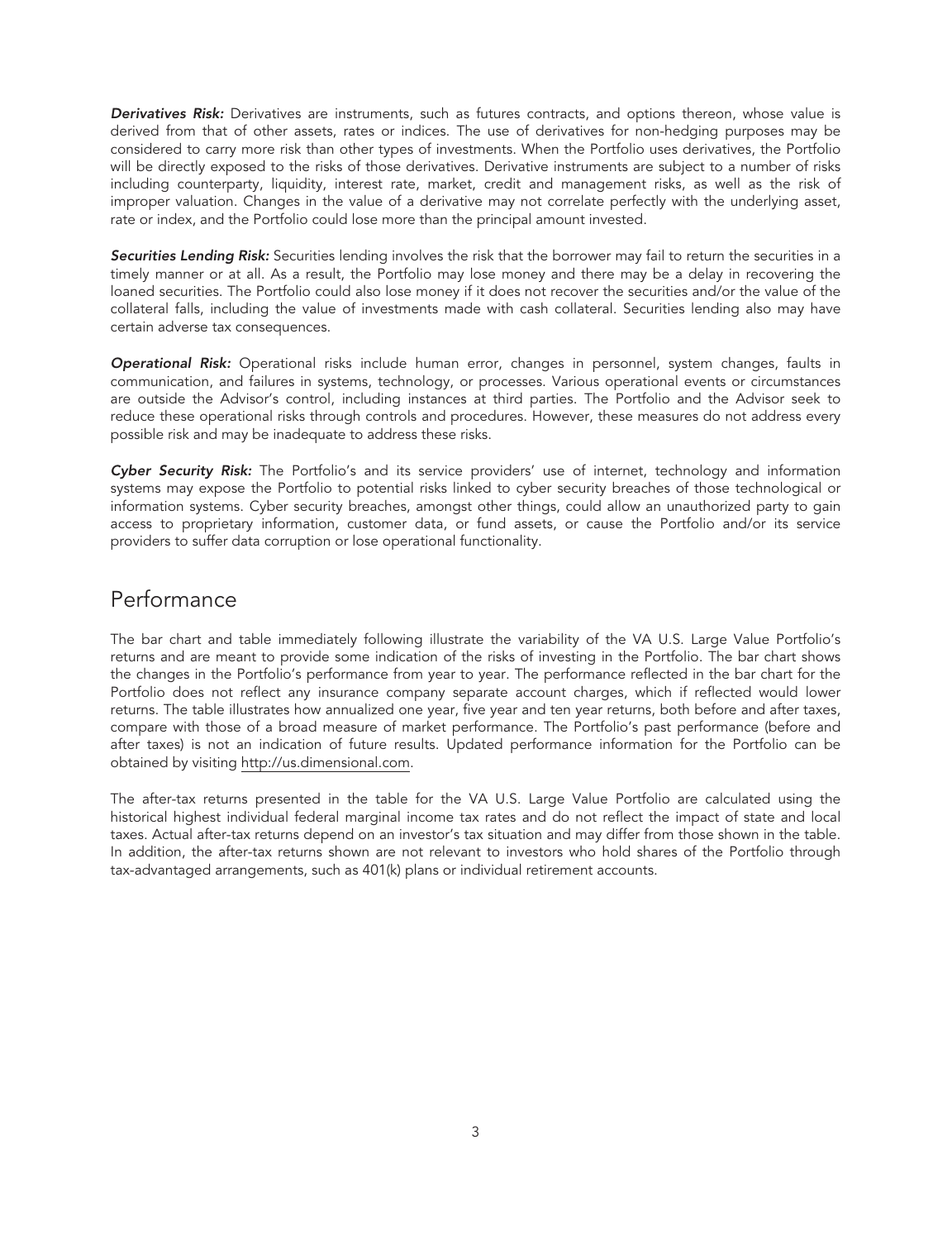VA U.S. Large Value Portfolio—Total Returns



| VA U.S. Large Value Portfolio                                                                 |        |               |        |
|-----------------------------------------------------------------------------------------------|--------|---------------|--------|
| Return Before Taxes                                                                           | 27.04% | 10.52%        | 13.50% |
| Return After Taxes on Distributions                                                           | 26.16% | $9.22\%$      | 11.99% |
| Return After Taxes on Distributions and Sale of Portfolio Shares                              | 15.99% | 7.78%         | 10.58% |
| Russell 1000 <sup>®</sup> Value Index<br>(reflects no deduction for fees, expenses, or taxes) |        | 25.16% 11.16% | 12.97% |

### <span id="page-9-0"></span>Investment Advisor/Portfolio Management

Dimensional Fund Advisors LP serves as the investment advisor for the VA U.S. Large Value Portfolio. The following individuals are responsible for leading the day to day management of the Portfolio:

- Jed S. Fogdall, Global Head of Portfolio Management, Chairman of the Investment Committee, Vice President and Senior Portfolio Manager of the Advisor, has been a portfolio manager of the Portfolio since 2012.
- John A. Hertzer, Vice President and Senior Portfolio Manager of the Advisor, has been a portfolio manager of the Portfolio since 2022.
- Mary T. Phillips, Deputy Head of Portfolio Management, North America, member of the Investment Committee, Vice President and Senior Portfolio Manager of the Advisor, has been a portfolio manager of the Portfolio since 2022.

### <span id="page-9-1"></span>Purchase and Redemption of Fund Shares

Shares of the VA U.S. Large Value Portfolio are sold only to insurance company separate accounts or to other investment companies funded by insurance company separate accounts. Purchases and redemptions of shares of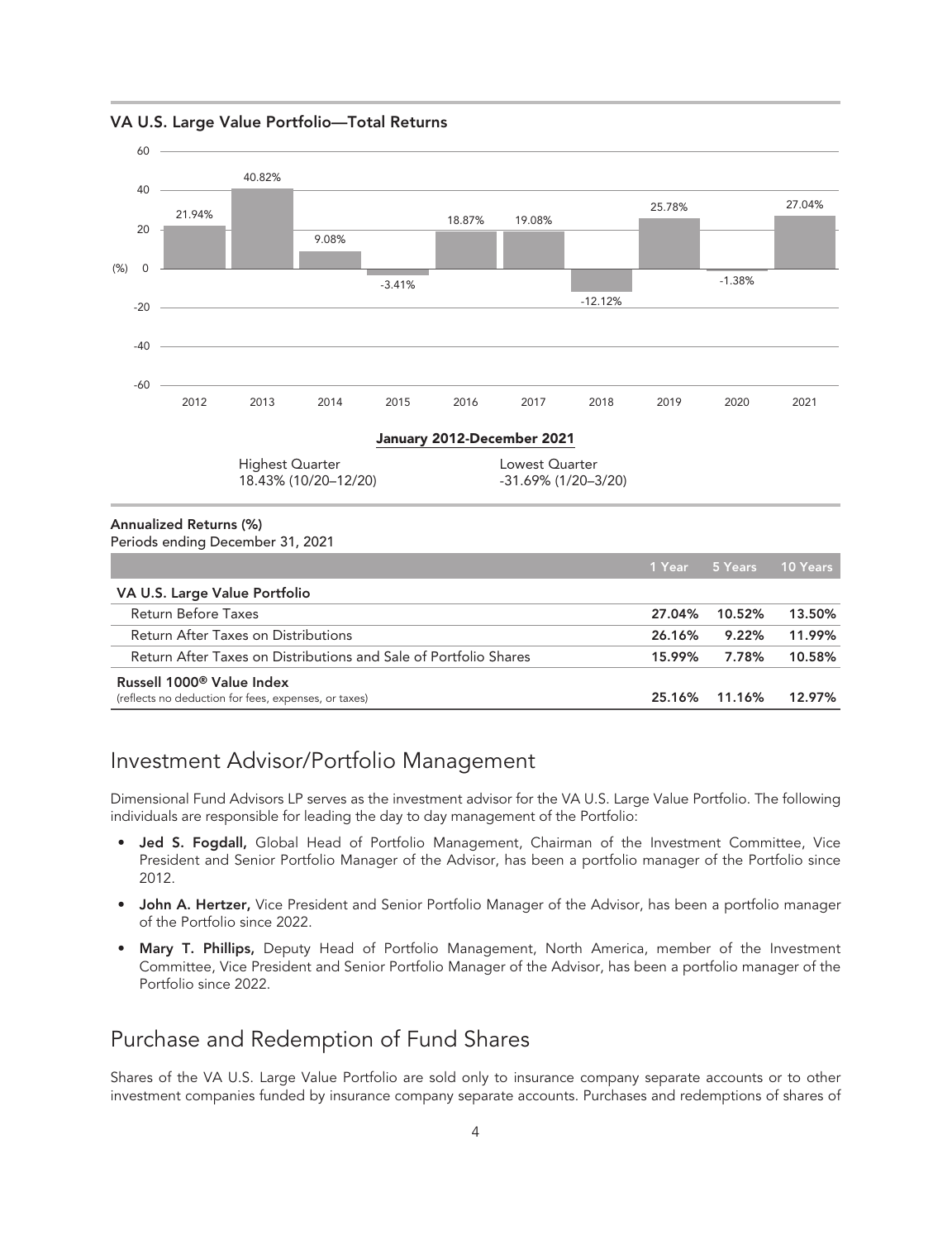the Portfolio by a separate account will be effected at the net asset value per share. Contract owners do not deal directly with the Portfolio with respect to the acquisition or redemption of shares of the Portfolio. Please see the prospectus of the insurance company separate account for information regarding the purchase and redemption of shares of the Portfolio.

# <span id="page-10-0"></span>Tax Information

The dividends and distributions paid from the VA U.S. Large Value Portfolio to the insurance company separate accounts generally will consist of ordinary income, capital gains, or some combination of both. Because shares of the Portfolio must be purchased through separate accounts, such distributions will be exempt from current taxation by contract holders if left to accumulate within the separate account, in which case distributions generally will be taxed as ordinary income when withdrawn from the account.

# <span id="page-10-1"></span>Payments to Insurance Companies and Financial Intermediaries

The VA U.S. Large Value Portfolio and its related companies may make payments to an insurance company (and/ or its related companies) in connection with the sale of Portfolio shares and/or related services. These payments to insurance companies that include the Portfolio as an underlying investment in a variable insurance contract could create a conflict of interest for the insurance companies. Such insurance companies (or their related companies) may pay a broker-dealer or other financial intermediary (such as a bank), for the sale of the Portfolio shares and/or related services. When received by a broker-dealer or other financial intermediary from an insurance company (or its related companies), such payments may create a conflict of interest by influencing the financial intermediary to recommend the Portfolio over another investment. Ask your financial advisor, visit your financial intermediary's website or see the prospectus of the insurance company separate account for more information.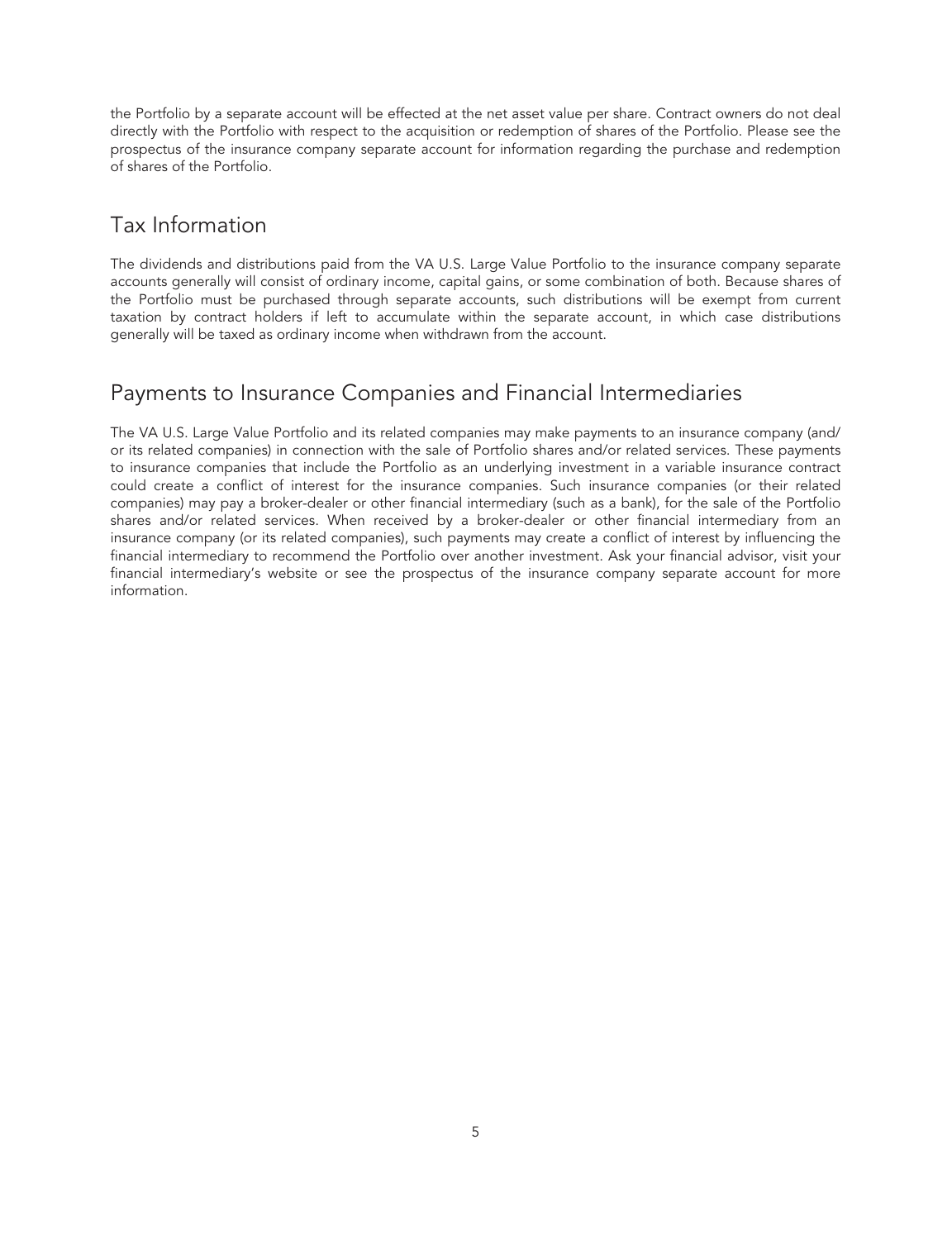# <span id="page-11-0"></span>VA U.S. Targeted Value Portfolio

## <span id="page-11-1"></span>Investment Objective

The investment objective of the VA U.S. Targeted Value Portfolio (the "Portfolio") is to achieve long-term capital appreciation.

# <span id="page-11-2"></span>Fees and Expenses of the Portfolio

This table describes the fees and expenses you may pay if you buy, hold or sell shares of the VA U.S. Targeted Value Portfolio. The expenses in the table do not include any fees or charges imposed by the variable insurance contract. If such fees and charges were included, the expenses would be higher.

#### Annual Fund Operating Expenses (expenses that you pay each year as a percentage of the value of your investment)\*

| Management Fee                       | $0.27\%$ |
|--------------------------------------|----------|
| Other Expenses                       | 0.02%    |
| Total Annual Fund Operating Expenses | 0.29%    |

\* The "Management Fee" and "Total Annual Fund Operating Expenses" have been adjusted to reflect the decrease in the management fee payable by the Portfolio from 0.30% to 0.27% effective as of February 28, 2022.

#### EXAMPLE

This Example is meant to help you compare the cost of investing in the VA U.S. Targeted Value Portfolio with the cost of investing in other mutual funds. The Example does not include any fees or charges imposed by the variable insurance contract and if such fees were included, expenses would be higher. The Example assumes that you invest \$10,000 in the Portfolio for the time periods indicated. The Example also assumes that your investment has a 5% return each year and that the Portfolio's operating expenses remain the same. Although your actual costs may be higher or lower, based on these assumptions your costs would be:

| 1 Year | 3 Years | 5 Years | <b>10 Years</b> |
|--------|---------|---------|-----------------|
| 530    | -97ه    | \$163   | \$368           |

#### PORTFOLIO TURNOVER

The VA U.S. Targeted Value Portfolio pays transaction costs, such as commissions, when it buys and sells securities (or "turns over" its portfolio). A higher portfolio turnover may indicate higher transaction costs. These costs, which are not reflected in Annual Fund Operating Expenses or in the Example, affect the Portfolio's performance. During the most recent fiscal year, the Portfolio's portfolio turnover rate was 23% of the average value of its investment portfolio.

## <span id="page-11-3"></span>Principal Investment Strategies

To achieve the VA U.S. Targeted Value Portfolio's investment objective, Dimensional Fund Advisors LP (the "Advisor") implements an integrated investment approach that combines research, portfolio design, portfolio management, and trading functions. As further described below, the Portfolio's design emphasizes long-term drivers of expected returns identified by the Advisor's research, while balancing risk through broad diversification across companies and sectors. The Advisor's portfolio management and trading processes further balance those long-term drivers of expected returns with shorter-term drivers of expected returns and trading costs.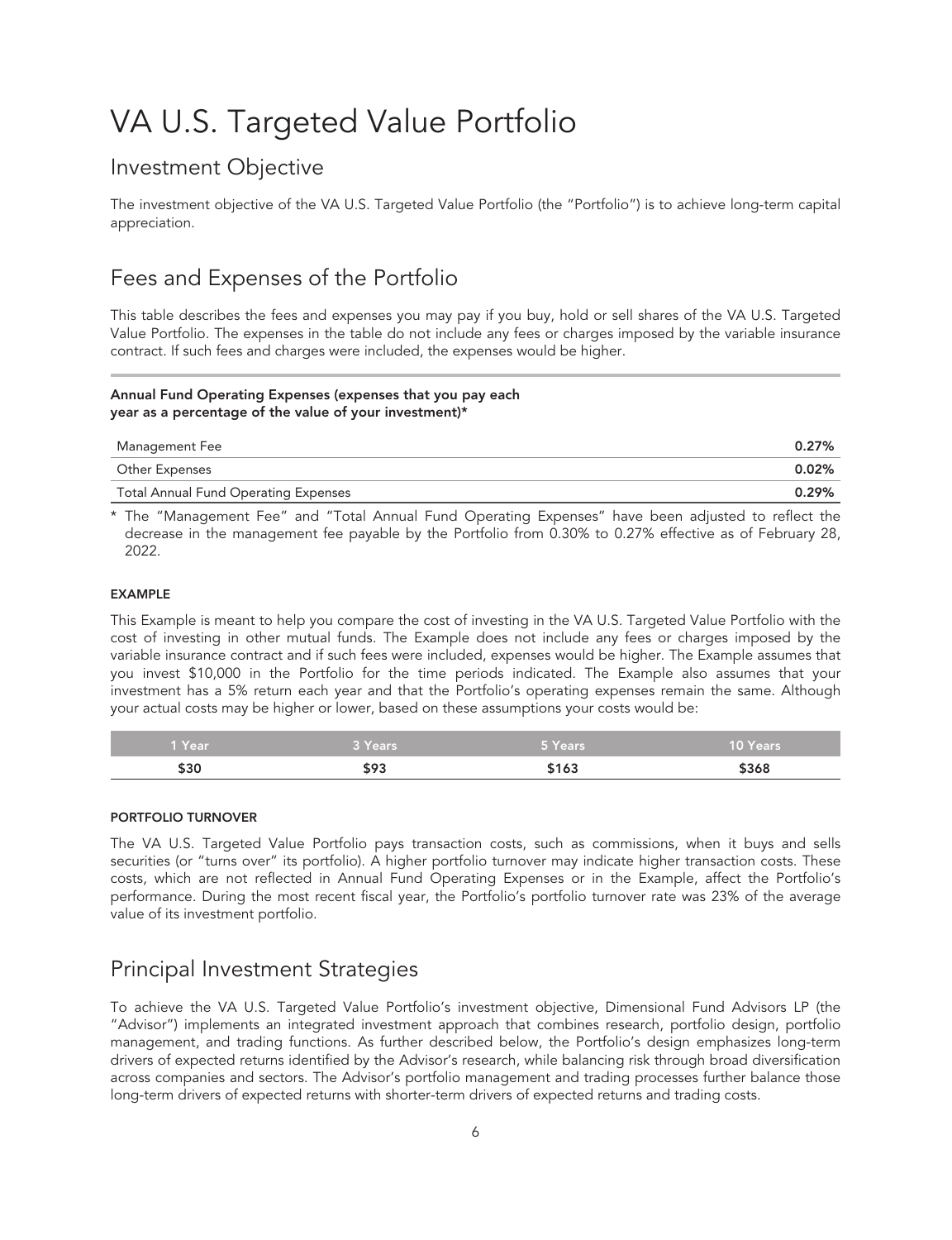The VA U.S. Targeted Value Portfolio, using a market capitalization weighted approach, is designed to purchase a broad and diverse group of readily marketable securities of U.S. small and mid cap companies that the Advisor determines to be value stocks with higher profitability. A company's market capitalization is the number of its shares outstanding times its price per share. Under a market capitalization weighted approach, companies with higher market capitalizations generally represent a larger proportion of the Portfolio than companies with relatively lower market capitalizations. The Portfolio may emphasize certain stocks, including smaller capitalization companies, lower relative price stocks, and/or higher profitability stocks as compared to their representation in the small- and mid-cap value segment of the U.S. market. An equity issuer is considered to have a low relative price (i.e., a value stock) primarily because it has a low price in relation to its book value. In assessing relative price, the Advisor may consider additional factors such as price to cash flow or price to earnings ratios. An equity issuer is considered to have high profitability because it has high earnings or profits from operations in relation to its book value or assets. The criteria the Advisor uses for assessing relative price and profitability are subject to change from time to time.

As a non-fundamental policy, under normal circumstances, the VA U.S. Targeted Value Portfolio will invest at least 80% of its net assets in securities of U.S. companies. As of the date of this Prospectus, the Advisor considers for investment companies whose market capitalizations are generally smaller than the 500th largest U.S. company. As of December 31, 2021, companies smaller than the 500th largest U.S. company fall in the lowest 12% of total U.S. market capitalization. Total market capitalization is based on the market capitalization of eligible U.S. operating companies listed on a securities exchange in the United States that is deemed appropriate by the Advisor. Based on market capitalization data as of December 31, 2021, the market capitalization of a company smaller than the 500th largest U.S. company would be below \$13,929 million. This dollar amount will change due to market conditions.

The Advisor may also increase or reduce the VA U.S. Targeted Value Portfolio's exposure to an eligible company, or exclude a company, based on shorter-term considerations, such as a company's price momentum and investment characteristics. In assessing a company's investment characteristics, the Advisor considers ratios such as recent changes in assets divided by total assets. The criteria the Advisor uses for assessing a company's investment characteristics are subject to change from time to time. In addition, the Advisor seeks to reduce trading costs using a flexible trading approach that looks for opportunities to participate in the available market liquidity, while managing turnover and explicit transaction costs.

The VA U.S. Targeted Value Portfolio may purchase or sell futures contracts and options on futures contracts for U.S. equity securities and indices to increase or decrease equity market exposure based on actual or expected cash inflows to or outflows from the Portfolio.

The VA U.S. Targeted Value Portfolio may lend its portfolio securities to generate additional income.

### <span id="page-12-0"></span>Principal Risks

Because the value of your investment in the VA U.S. Targeted Value Portfolio will fluctuate, there is the risk that you will lose money. An investment in the Portfolio is not a deposit of a bank and is not insured or guaranteed by the Federal Deposit Insurance Corporation or any other government agency. The following is a description of principal risks of investing in the Portfolio.

*Equity Market Risk:* Even a long-term investment approach cannot guarantee a profit. Economic, market, political, and issuer-specific conditions and events will cause the value of equity securities, and the Portfolio that owns them, to rise or fall. Stock markets tend to move in cycles, with periods of rising prices and periods of falling prices.

Value Investment Risk: Value stocks may perform differently from the market as a whole and an investment strategy purchasing these securities may cause the Portfolio to at times underperform equity funds that use other investment strategies. Value stocks can react differently to political, economic, and industry developments than the market as a whole and other types of stocks. Value stocks also may underperform the market for long periods of time.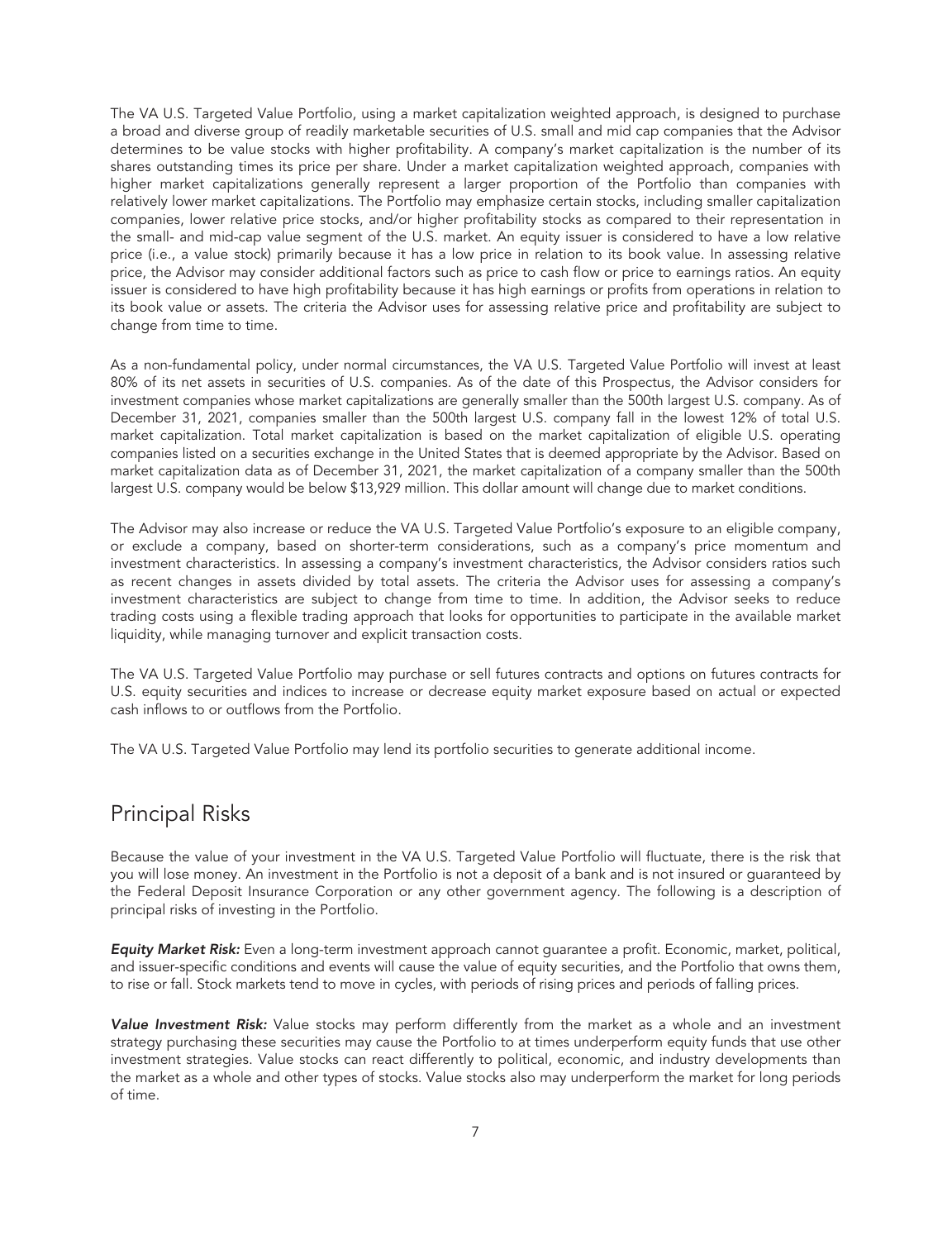*Profitability Investment Risk:* High relative profitability stocks may perform differently from the market as a whole and an investment strategy purchasing these securities may cause the Portfolio to at times underperform equity funds that use other investment strategies.

*Small and Mid-Cap Company Risk:* Securities of small and mid-cap companies are often less liquid than those of large companies and this could make it difficult to sell a small or mid-cap company security at a desired time or price. As a result, small and mid-cap company stocks may fluctuate relatively more in price. In general, small and mid-capitalization companies are also more vulnerable than larger companies to adverse business or economic developments and they may have more limited resources.

*Derivatives Risk:* Derivatives are instruments, such as futures contracts, and options thereon, whose value is derived from that of other assets, rates or indices. The use of derivatives for non-hedging purposes may be considered to carry more risk than other types of investments. When the Portfolio uses derivatives, the Portfolio will be directly exposed to the risks of those derivatives. Derivative instruments are subject to a number of risks including counterparty, liquidity, interest rate, market, credit and management risks, as well as the risk of improper valuation. Changes in the value of a derivative may not correlate perfectly with the underlying asset, rate or index, and the Portfolio could lose more than the principal amount invested.

*Securities Lending Risk:* Securities lending involves the risk that the borrower may fail to return the securities in a timely manner or at all. As a result, the Portfolio may lose money and there may be a delay in recovering the loaned securities. The Portfolio could also lose money if it does not recover the securities and/or the value of the collateral falls, including the value of investments made with cash collateral. Securities lending also may have certain adverse tax consequences.

*Operational Risk:* Operational risks include human error, changes in personnel, system changes, faults in communication, and failures in systems, technology, or processes. Various operational events or circumstances are outside the Advisor's control, including instances at third parties. The Portfolio and the Advisor seek to reduce these operational risks through controls and procedures. However, these measures do not address every possible risk and may be inadequate to address these risks.

*Cyber Security Risk:* The Portfolio's and its service providers' use of internet, technology and information systems may expose the Portfolio to potential risks linked to cyber security breaches of those technological or information systems. Cyber security breaches, amongst other things, could allow an unauthorized party to gain access to proprietary information, customer data, or fund assets, or cause the Portfolio and/or its service providers to suffer data corruption or lose operational functionality.

### <span id="page-13-0"></span>Performance

The bar chart and table immediately following illustrate the variability of the VA U.S. Targeted Value Portfolio's returns and are meant to provide some indication of the risks of investing in the Portfolio. The bar chart shows the changes in the Portfolio's performance from year to year. The performance reflected in the bar chart for the Portfolio does not reflect any insurance company separate account charges, which if reflected would lower returns. The table illustrates how annualized one year, five year and ten year returns, both before and after taxes, compare with those of a broad measure of market performance. The Portfolio's past performance (before and after taxes) is not an indication of future results. Updated performance information for the Portfolio can be obtained by visiting http://us.dimensional.com.

The after-tax returns presented in the table for the VA U.S. Targeted Value Portfolio are calculated using the historical highest individual federal marginal income tax rates and do not reflect the impact of state and local taxes. Actual after-tax returns depend on an investor's tax situation and may differ from those shown in the table. In addition, the after-tax returns shown are not relevant to investors who hold shares of the Portfolio through tax-advantaged arrangements, such as 401(k) plans or individual retirement accounts.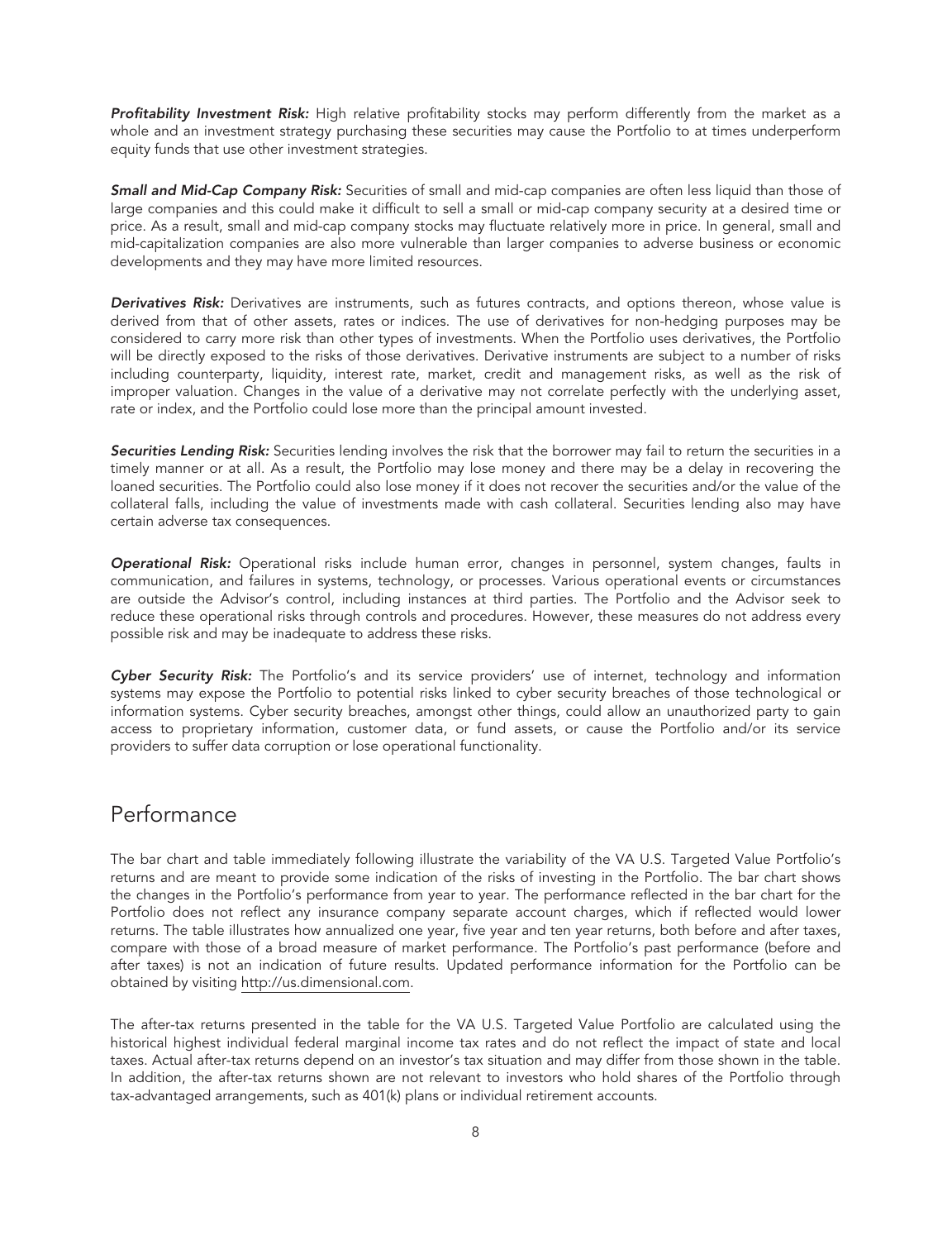-60  $-40$ -20 0 60 20 (%) 40 2016 27.49% 2017 2018 9.77% 2012 20.12% 2013 44.62% 2014 3.71% 2015 -5.23% -15.87% 2019 22.56% 39.68% 3.98% 2020 2021 January 2012-December 2021 Highest Quarter Lowest Quarter 33.64% (10/20-12/20)

VA U.S. Targeted Value Portfolio—Total Returns

#### Annualized Returns (%)

Periods ending December 31, 2021

|                                                                                               | 1 Year | 5 Years  | $10$ Years |
|-----------------------------------------------------------------------------------------------|--------|----------|------------|
| VA U.S. Targeted Value Portfolio                                                              |        |          |            |
| <b>Return Before Taxes</b>                                                                    | 39.68% | 10.45%   | 13.60%     |
| Return After Taxes on Distributions                                                           | 36.13% | 8.45%    | 11.85%     |
| Return After Taxes on Distributions and Sale of Portfolio Shares                              | 24.57% | 7.49%    | 10.62%     |
| Russell 2000 <sup>®</sup> Value Index<br>(reflects no deduction for fees, expenses, or taxes) | 28.27% | $9.07\%$ | 12.03%     |

### <span id="page-14-0"></span>Investment Advisor/Portfolio Management

Dimensional Fund Advisors LP serves as the investment advisor for the VA U.S. Targeted Value Portfolio. The following individuals are responsible for leading the day to day management of the Portfolio:

- Jed S. Fogdall, Global Head of Portfolio Management, Chairman of the Investment Committee, Vice President and Senior Portfolio Manager of the Advisor, has been a portfolio manager of the Portfolio since 2012.
- Joel P. Schneider, Deputy Head of Portfolio Management, North America, member of the Investment Committee, Vice President and Senior Portfolio Manager of the Advisor, has been a portfolio manager of the Portfolio since 2015.
- Marc C. Leblond, Vice President and Senior Portfolio Manager of the Advisor, has been a portfolio manager of the Portfolio since 2020.

### <span id="page-14-1"></span>Purchase and Redemption of Fund Shares

Shares of the VA U.S. Targeted Value Portfolio are sold only to insurance company separate accounts or to other investment companies funded by insurance company separate accounts. Purchases and redemptions of shares of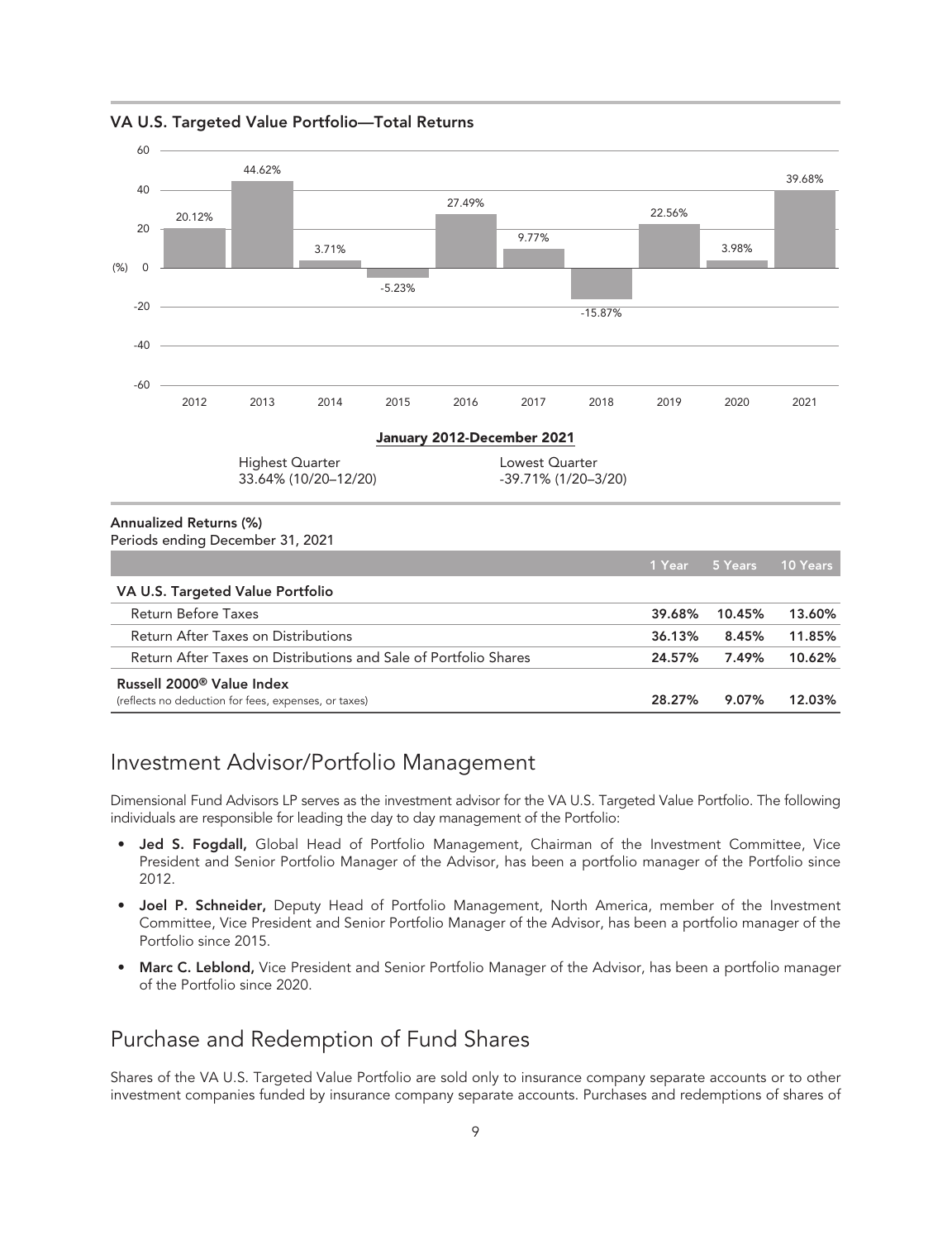the Portfolio by a separate account will be effected at the net asset value per share. Contract owners do not deal directly with the Portfolio with respect to the acquisition or redemption of shares of the Portfolio. Please see the prospectus of the insurance company separate account for information regarding the purchase and redemption of shares of the Portfolio.

# <span id="page-15-0"></span>Tax Information

The dividends and distributions paid from the VA U.S. Targeted Value Portfolio to the insurance company separate accounts generally will consist of ordinary income, capital gains, or some combination of both. Because shares of the Portfolio must be purchased through separate accounts, such distributions will be exempt from current taxation by contract holders if left to accumulate within the separate account, in which case distributions generally will be taxed as ordinary income when withdrawn from the account.

## <span id="page-15-1"></span>Payments to Insurance Companies and Financial Intermediaries

The VA U.S. Targeted Value Portfolio and its related companies may make payments to an insurance company (and/or its related companies) in connection with the sale of Portfolio shares and/or related services. These payments to insurance companies that include the Portfolio as an underlying investment in a variable insurance contract could create a conflict of interest for the insurance companies. Such insurance companies (or their related companies) may pay a broker-dealer or other financial intermediary (such as a bank), for the sale of the Portfolio shares and/or related services. When received by a broker-dealer or other financial intermediary from an insurance company (or its related companies), such payments may create a conflict of interest by influencing the financial intermediary to recommend the Portfolio over another investment. Ask your financial advisor, visit your financial intermediary's website or see the prospectus of the insurance company separate account for more information.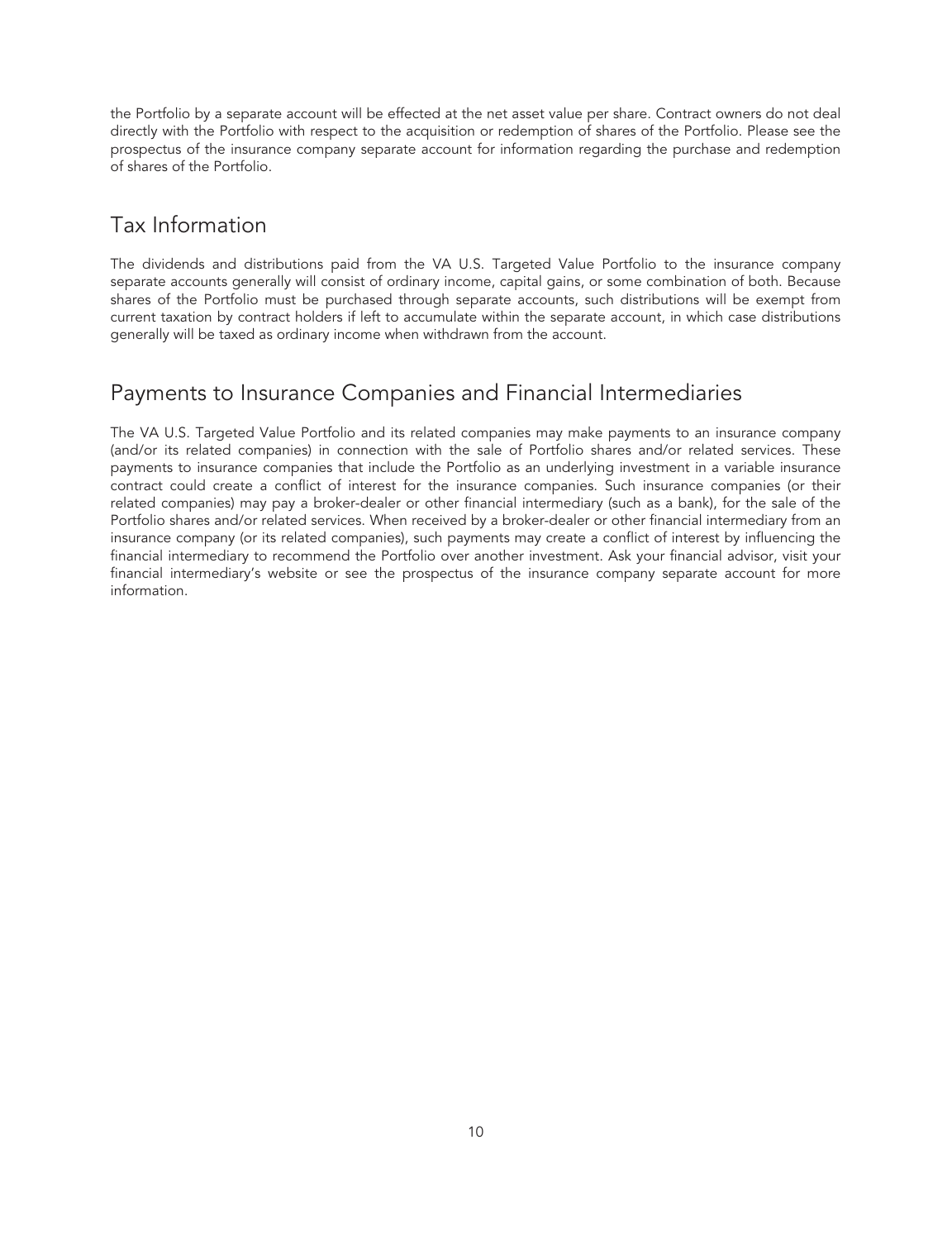# <span id="page-16-0"></span>VA International Value Portfolio

## <span id="page-16-1"></span>Investment Objective

The investment objective of the VA International Value Portfolio (the "Portfolio") is to achieve long-term capital appreciation.

# <span id="page-16-2"></span>Fees and Expenses of the Portfolio

This table describes the fees and expenses you may pay if you buy, hold or sell shares of the VA International Value Portfolio. The expenses in the table do not include any fees or charges imposed by the variable insurance contract. If such fees and charges were included, the expenses would be higher.

#### Annual Fund Operating Expenses (expenses that you pay each year as a percentage of the value of your investment)\*

| Management Fee                       | 0.25% |
|--------------------------------------|-------|
| Other Expenses                       | 0.03% |
| Total Annual Fund Operating Expenses | 0.28% |

\* The "Management Fee" and "Total Annual Fund Operating Expenses" have been adjusted to reflect the decrease in the management fee payable by the Portfolio from 0.30% to 0.25% effective as of February 28, 2022.

#### EXAMPLE

This Example is meant to help you compare the cost of investing in the VA International Value Portfolio with the cost of investing in other mutual funds. The Example does not include any fees or charges imposed by the variable insurance contract and if such fees were included, expenses would be higher. The Example assumes that you invest \$10,000 in the Portfolio for the time periods indicated. The Example also assumes that your investment has a 5% return each year and that the Portfolio's operating expenses remain the same. Although your actual costs may be higher or lower, based on these assumptions your costs would be:

| l Year'        | <b>B</b> Years | <b>S</b> Years | <b>TO Years</b> |
|----------------|----------------|----------------|-----------------|
| $\sim$<br>92.7 | וסי            | --             | ∙ ז≂י           |

#### PORTFOLIO TURNOVER

The VA International Value Portfolio pays transaction costs, such as commissions, when it buys and sells securities (or "turns over" its portfolio). A higher portfolio turnover may indicate higher transaction costs. These costs, which are not reflected in Annual Fund Operating Expenses or in the Example, affect the Portfolio's performance. During the most recent fiscal year, the Portfolio's portfolio turnover rate was 19% of the average value of its investment portfolio.

## <span id="page-16-3"></span>Principal Investment Strategies

To achieve the VA International Value Portfolio's investment objective, Dimensional Fund Advisors LP (the "Advisor") implements an integrated investment approach that combines research, portfolio design, portfolio management, and trading functions. As further described below, the Portfolio's design emphasizes long-term drivers of expected returns identified by the Advisor's research, while balancing risk through broad diversification across companies and sectors. The Advisor's portfolio management and trading processes further balance those long-term drivers of expected returns with shorter-term drivers of expected returns and trading costs.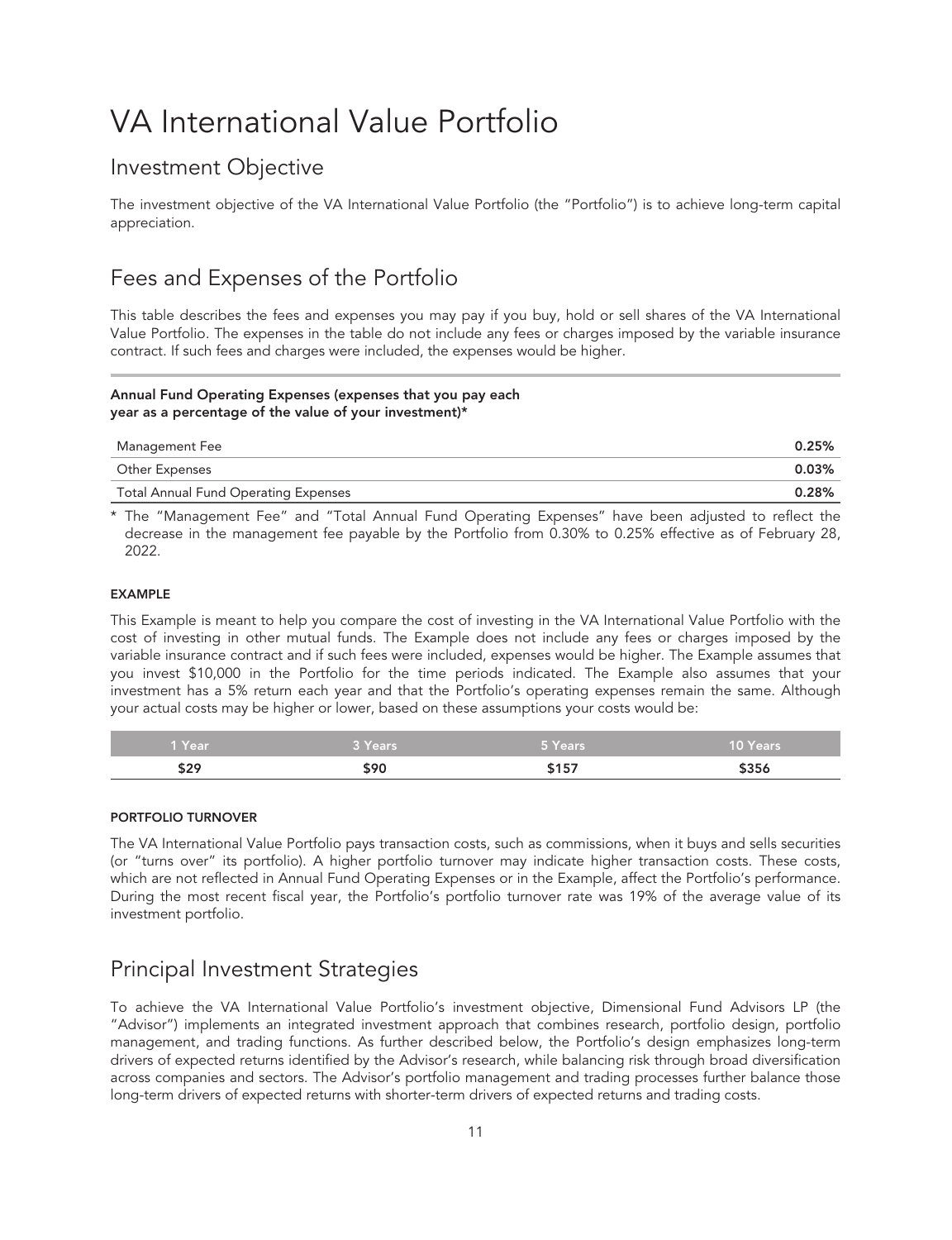The VA International Value Portfolio is designed to purchase securities of large non-U.S. companies in countries with developed markets that the Advisor determines to be value stocks. A company's market capitalization is the number of its shares outstanding times its price per share. Under a market capitalization weighted approach, companies with higher market capitalizations generally represent a larger proportion of the Portfolio than companies with relatively lower market capitalizations. The Advisor may overweight certain stocks, including smaller companies, lower relative price stocks and/or higher profitability stocks within the large-cap value segment of developed ex U.S. markets. An equity issuer is considered to have a low relative price (i.e., a value stock) primarily because it has a low price in relation to its book value. In assessing relative price, the Advisor may consider additional factors such as price to cash flow or price to earnings ratios. An equity issuer is considered to have high profitability because it has high earnings or profits from operations in relation to its book value or assets. The criteria the Advisor uses for assessing relative price and profitability are subject to change from time to time.

The VA International Value Portfolio intends to purchase securities of large companies associated with developed market countries that the Advisor has designated as approved markets. The Advisor determines the minimum market capitalization of a large company with respect to each country or region in which the Portfolio invests. Based on market capitalization data as of December 31, 2021, for the Portfolio, the market capitalization of a large company in any country or region in which the Portfolio invests would be \$2,044 million or above. This threshold will change due to market conditions.

The Advisor may also increase or reduce the VA International Value Portfolio's exposure to an eligible company, or exclude a company, based on shorter-term considerations, such as a company's price momentum. In addition, the Advisor seeks to reduce trading costs using a flexible trading approach that looks for opportunities to participate in the available market liquidity, while managing turnover and explicit transaction costs.

The VA International Value Portfolio also may gain exposure to companies associated with approved markets by purchasing equity securities in the form of depositary receipts, which may be listed or traded outside the issuer's domicile country. The Portfolio may purchase or sell futures contracts and options on futures contracts for foreign or U.S. equity securities and indices to increase or decrease equity market exposure based on actual or expected cash inflows to or outflows from the Portfolio. Because many of the Portfolio's investments may be denominated in foreign currencies, the Portfolio may enter into foreign currency exchange transactions, including foreign currency forward contracts, in connection with the settlement of foreign securities or to transfer cash balances from one currency to another currency.

The VA International Value Portfolio may lend its portfolio securities to generate additional income.

### <span id="page-17-0"></span>Principal Risks

Because the value of your investment in the VA International Value Portfolio will fluctuate, there is the risk that you will lose money. An investment in the Portfolio is not a deposit of a bank and is not insured or guaranteed by the Federal Deposit Insurance Corporation or any other government agency. The following is a description of principal risks of investing in the Portfolio.

*Equity Market Risk:* Even a long-term investment approach cannot guarantee a profit. Economic, market, political, and issuer-specific conditions and events will cause the value of equity securities, and the Portfolio that owns them, to rise or fall. Stock markets tend to move in cycles, with periods of rising prices and periods of falling prices.

**Value Investment Risk:** Value stocks may perform differently from the market as a whole and an investment strategy purchasing these securities may cause the Portfolio to at times underperform equity funds that use other investment strategies. Value stocks can react differently to political, economic, and industry developments than the market as a whole and other types of stocks. Value stocks also may underperform the market for long periods of time.

*Profitability Investment Risk:* High relative profitability stocks may perform differently from the market as a whole and an investment strategy purchasing these securities may cause the Portfolio to at times underperform equity funds that use other investment strategies.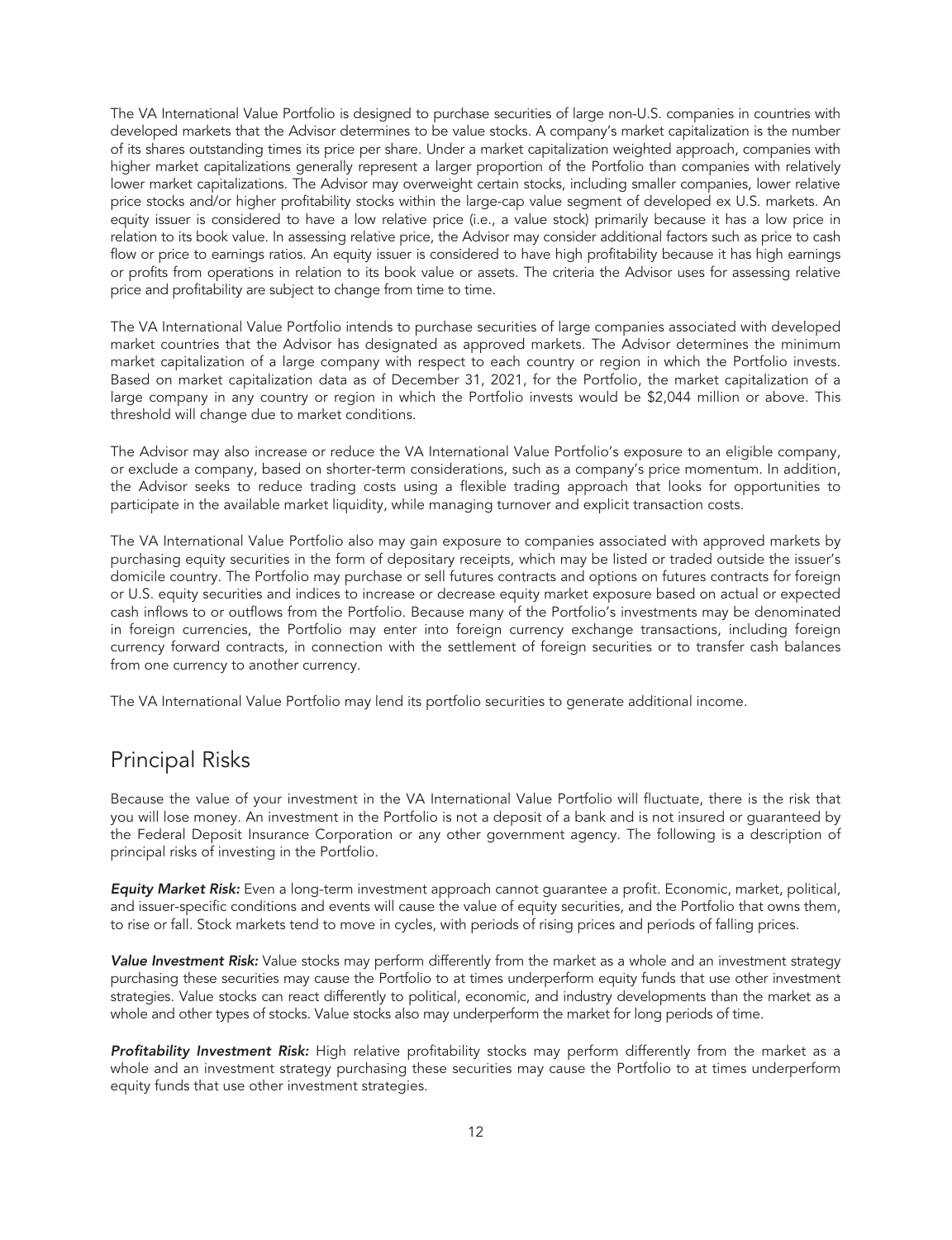*Foreign Securities and Currencies Risk:* Foreign securities prices may decline or fluctuate because of: (a) economic or political actions of foreign governments, and/or (b) less regulated or liquid securities markets. Investors holding these securities may also be exposed to foreign currency risk (the possibility that foreign currency will fluctuate in value against the U.S. dollar or that a foreign government will convert, or be forced to convert, its currency to another currency, changing its value against the U.S. dollar). The Portfolio does not hedge foreign currency risk.

Depositary receipts are generally subject to the same risks as the foreign securities that they evidence or into which they may be converted. In addition, the underlying issuers of certain depositary receipts, particularly unsponsored or unregistered depositary receipts, are under no obligation to distribute shareholder communications to the holders of such receipts, or to pass through to them any voting rights with respect to the deposited securities. Depositary receipts that are not sponsored by the issuer may be less liquid and there may be less readily available public information about the issuer.

*Derivatives Risk:* Derivatives are instruments, such as futures, and options thereon, and foreign currency forward contracts, whose value is derived from that of other assets, rates or indices. The use of derivatives for non-hedging purposes may be considered to carry more risk than other types of investments. When the Portfolio uses derivatives, the Portfolio will be directly exposed to the risks of those derivatives. Derivative instruments are subject to a number of risks including counterparty, settlement, liquidity, interest rate, market, credit and management risks, as well as the risk of improper valuation. Changes in the value of a derivative may not correlate perfectly with the underlying asset, rate or index, and the Portfolio could lose more than the principal amount invested.

*Securities Lending Risk:* Securities lending involves the risk that the borrower may fail to return the securities in a timely manner or at all. As a result, the Portfolio may lose money and there may be a delay in recovering the loaned securities. The Portfolio could also lose money if it does not recover the securities and/or the value of the collateral falls, including the value of investments made with cash collateral. Securities lending also may have certain adverse tax consequences.

*Operational Risk:* Operational risks include human error, changes in personnel, system changes, faults in communication, and failures in systems, technology, or processes. Various operational events or circumstances are outside the Advisor's control, including instances at third parties. The Portfolio and the Advisor seek to reduce these operational risks through controls and procedures. However, these measures do not address every possible risk and may be inadequate to address these risks.

*Cyber Security Risk:* The Portfolio's and its service providers' use of internet, technology and information systems may expose the Portfolio to potential risks linked to cyber security breaches of those technological or information systems. Cyber security breaches, amongst other things, could allow an unauthorized party to gain access to proprietary information, customer data, or fund assets, or cause the Portfolio and/or its service providers to suffer data corruption or lose operational functionality.

#### <span id="page-18-0"></span>Performance

The bar chart and table immediately following illustrate the variability of the VA International Value Portfolio's returns and are meant to provide some indication of the risks of investing in the Portfolio. The bar chart shows the changes in the Portfolio's performance from year to year. The performance reflected in the bar chart for the Portfolio does not reflect any insurance company separate account charges, which if reflected would lower returns. The table illustrates how annualized one year, five year and ten year returns, both before and after taxes, compare with those of a broad measure of market performance. The Portfolio's past performance (before and after taxes) is not an indication of future results. Updated performance information for the Portfolio can be obtained by visiting http://us.dimensional.com.

The after-tax returns presented in the table for the VA International Value Portfolio are calculated using the historical highest individual federal marginal income tax rates and do not reflect the impact of state and local taxes. Actual after-tax returns depend on an investor's tax situation and may differ from those shown in the table. In addition, the after-tax returns shown are not relevant to investors who hold shares of the Portfolio through tax-advantaged arrangements, such as 401(k) plans or individual retirement accounts.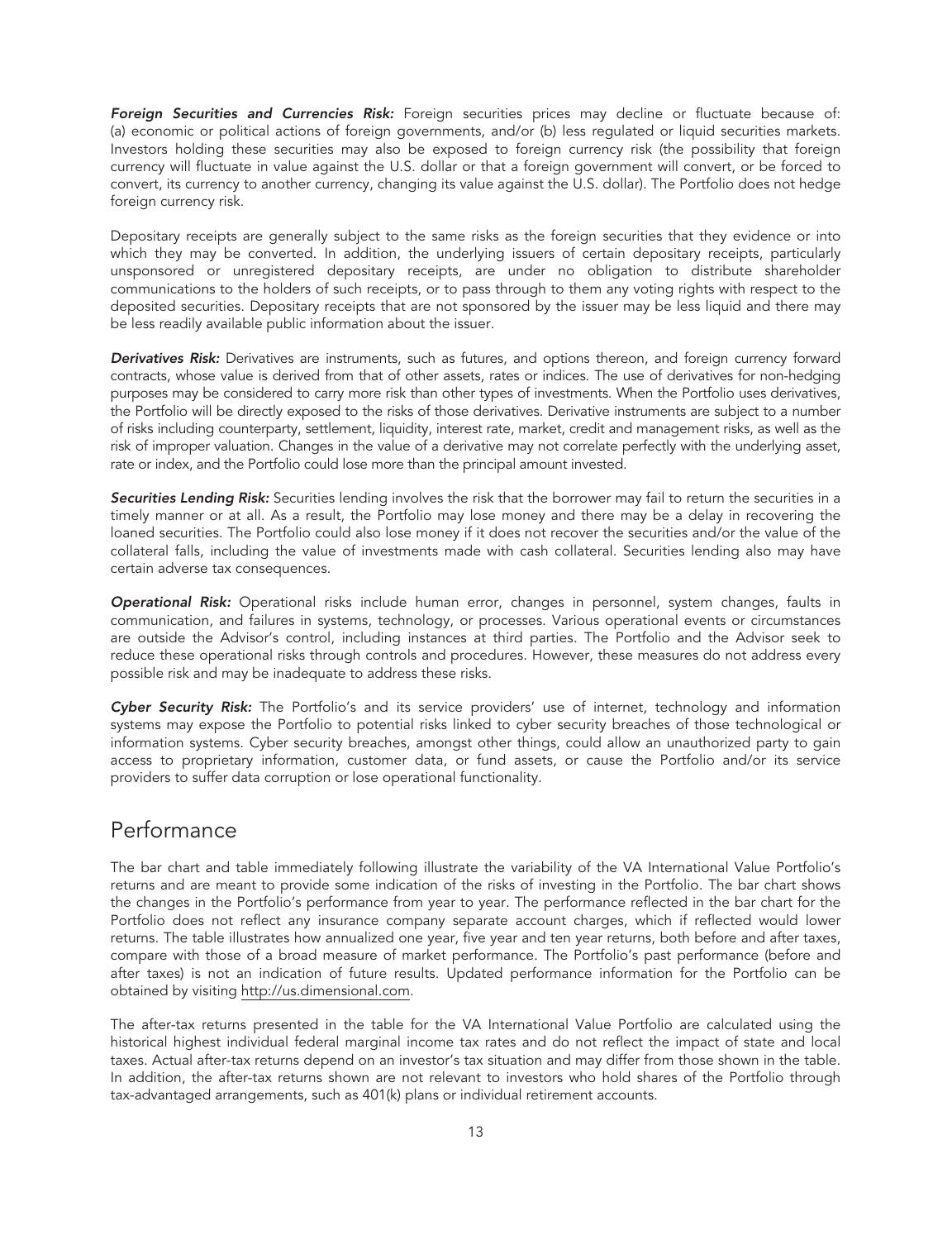VA International Value Portfolio—Total Returns



MSCI World ex USA Value Index\* (net dividends) (reflects no deduction for fees, expenses or taxes on sales)  $13.26\%$  5.69% 5.83%

As of the date of this Prospectus, the VA International Value Portfolio has changed its benchmark to the MSCI World ex USA Value Index because this index better reflects the universe of securities in which the Portfolio invests.

### <span id="page-19-0"></span>Investment Advisor/Portfolio Management

Dimensional Fund Advisors LP serves as the investment advisor for VA International Value Portfolio. Dimensional Fund Advisors Ltd. and DFA Australia Limited serve as the sub-advisors for the Portfolio. The following individuals are responsible for leading the day to day management of the Portfolio:

- Jed S. Fogdall, Global Head of Portfolio Management, Chairman of the Investment Committee, Vice President and Senior Portfolio Manager of the Advisor, has been a portfolio manager of the Portfolio since 2010.
- Bhanu P. Singh, Vice President and Senior Portfolio Manager of the Advisor, has been a portfolio manager of the Portfolio since 2015.
- Arun C. Keswani, Vice President and Senior Portfolio Manager of the Advisor, has been a portfolio manager of the Portfolio since 2020.
- Joel P. Schneider, Deputy Head of Portfolio Management, North America, member of the Investment Committee, Vice President and Senior Portfolio Manager of the Advisor, has been a portfolio manager of the Portfolio since 2022.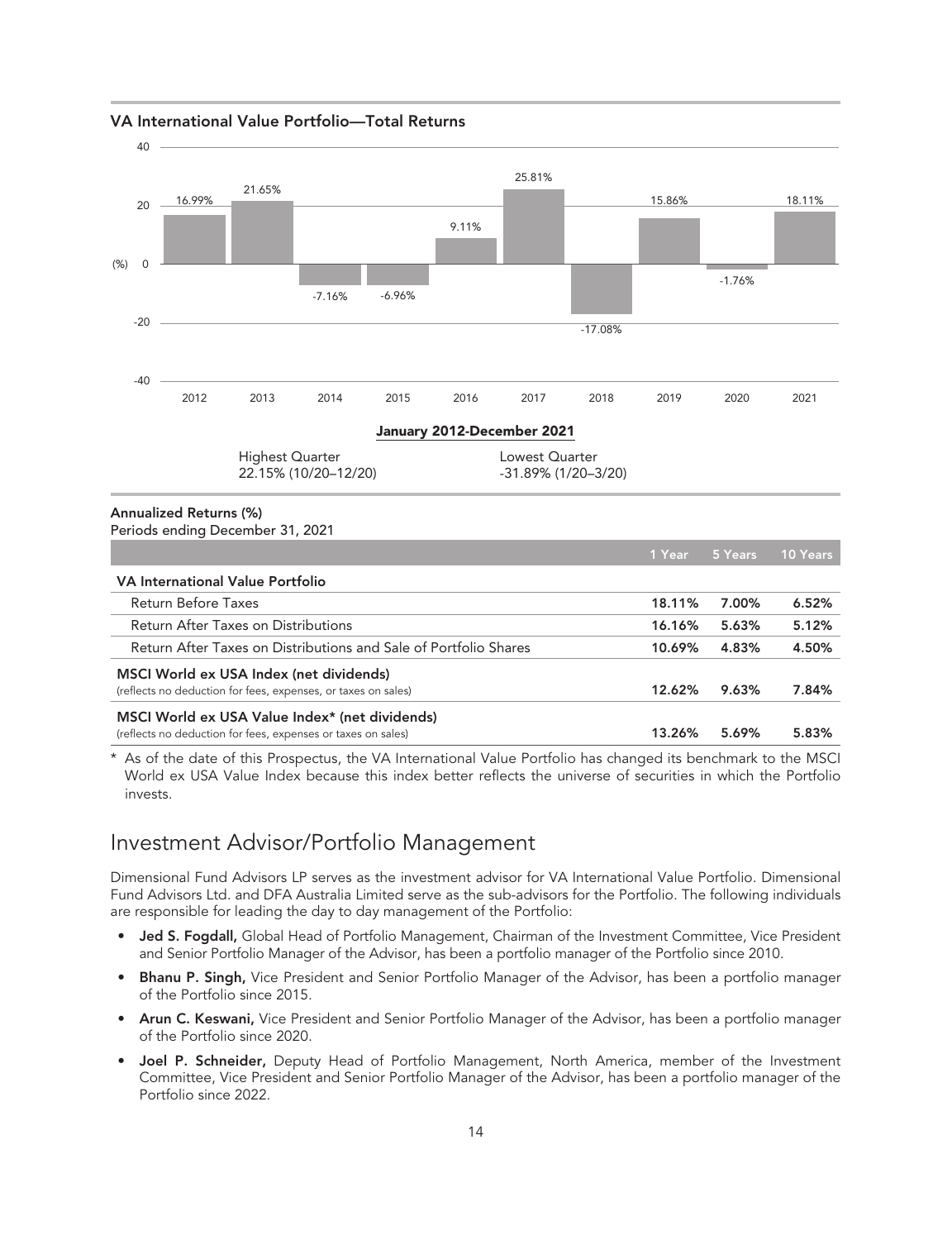# <span id="page-20-0"></span>Purchase and Redemption of Fund Shares

Shares of the VA International Value Portfolio are sold only to insurance company separate accounts or to other investment companies funded by insurance company separate accounts. Purchases and redemptions of shares of the Portfolio by a separate account will be effected at the net asset value per share. Contract owners do not deal directly with the Portfolio with respect to the acquisition or redemption of shares of the Portfolio. Please see the prospectus of the insurance company separate account for information regarding the purchase and redemption of shares of the Portfolio.

## <span id="page-20-1"></span>Tax Information

The dividends and distributions paid from the VA International Value Portfolio to the insurance company separate accounts generally will consist of ordinary income, capital gains, or some combination of both. Because shares of the Portfolio must be purchased through separate accounts, such distributions will be exempt from current taxation by contract holders if left to accumulate within the separate account, in which case distributions generally will be taxed as ordinary income when withdrawn from the account.

# <span id="page-20-2"></span>Payments to Insurance Companies and Financial Intermediaries

The VA International Value Portfolio and its related companies may make payments to an insurance company (and/or its related companies) in connection with the sale of Portfolio shares and/or related services. These payments to insurance companies that include the Portfolio as an underlying investment in a variable insurance contract could create a conflict of interest for the insurance companies. Such insurance companies (or their related companies) may pay a broker-dealer or other financial intermediary (such as a bank), for the sale of the Portfolio shares and/or related services. When received by a broker-dealer or other financial intermediary from an insurance company (or its related companies), such payments may create a conflict of interest by influencing the financial intermediary to recommend the Portfolio over another investment. Ask your financial advisor, visit your financial intermediary's website or see the prospectus of the insurance company separate account for more information.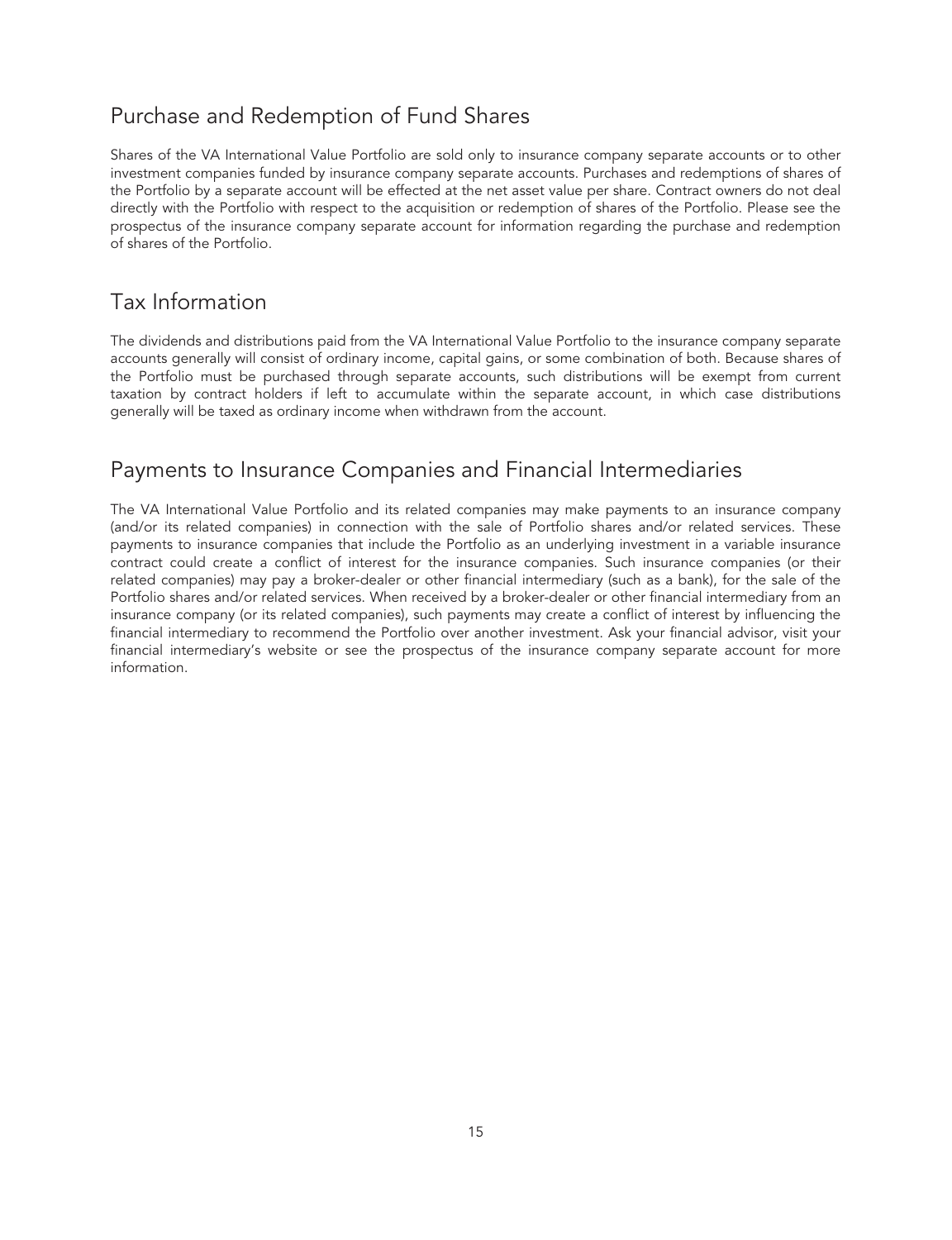# <span id="page-21-0"></span>VA International Small Portfolio

# <span id="page-21-1"></span>Investment Objective

The investment objective of the VA International Small Portfolio (the "Portfolio") is to achieve long-term capital appreciation.

# <span id="page-21-2"></span>Fees and Expenses of the Portfolio

This table describes the fees and expenses you may pay if you buy, hold or sell shares of the VA International Small Portfolio. The expenses in the table do not include any fees or charges imposed by the variable insurance contract. If such fees and charges were included, the expenses would be higher.

#### Annual Fund Operating Expenses (expenses that you pay each year as a percentage of the value of your investment)\*

| Management Fee                       | 0.35% |
|--------------------------------------|-------|
| Other Expenses                       | 0.05% |
| Total Annual Fund Operating Expenses | 0.40% |

\* The "Management Fee" and "Total Annual Fund Operating Expenses" have been adjusted to reflect the decrease in the management fee payable by the Portfolio from 0.40% to 0.35% effective as of February 28, 2022.

#### EXAMPLE

This Example is meant to help you compare the cost of investing in the VA International Small Portfolio with the cost of investing in other mutual funds. The Example does not include any fees or charges imposed by the variable insurance contract and if such fees were included, expenses would be higher. The Example assumes that you invest \$10,000 in the Portfolio for the time periods indicated. The Example also assumes that your investment has a 5% return each year and that the Portfolio's operating expenses remain the same. Although your actual costs may be higher or lower, based on these assumptions your costs would be:

| 1 Year <sup>1</sup> | 3 Years | <b>75 Years</b> | 10 Years |
|---------------------|---------|-----------------|----------|
| . 64 °              | ີ 1 2 8 | 5224<br>アムムコ    | \$505    |

#### PORTFOLIO TURNOVER

The VA International Small Portfolio pays transaction costs, such as commissions, when it buys and sells securities (or "turns over" its portfolio). A higher portfolio turnover may indicate higher transaction costs. These costs, which are not reflected in Annual Fund Operating Expenses or in the Example, affect the Portfolio's performance. During the most recent fiscal year, the Portfolio's portfolio turnover rate was 23% of the average value of its investment portfolio.

## <span id="page-21-3"></span>Principal Investment Strategies

To achieve the VA International Small Portfolio's investment objective, Dimensional Fund Advisors LP (the "Advisor") implements an integrated investment approach that combines research, portfolio design, portfolio management, and trading functions. As further described below, the Portfolio's designs emphasize long-term drivers of expected returns identified by the Advisor's research, while balancing risk through broad diversification across companies and sectors. The Advisor's portfolio management and trading processes further balance those long-term drivers of expected returns with shorter-term drivers of expected returns and trading costs.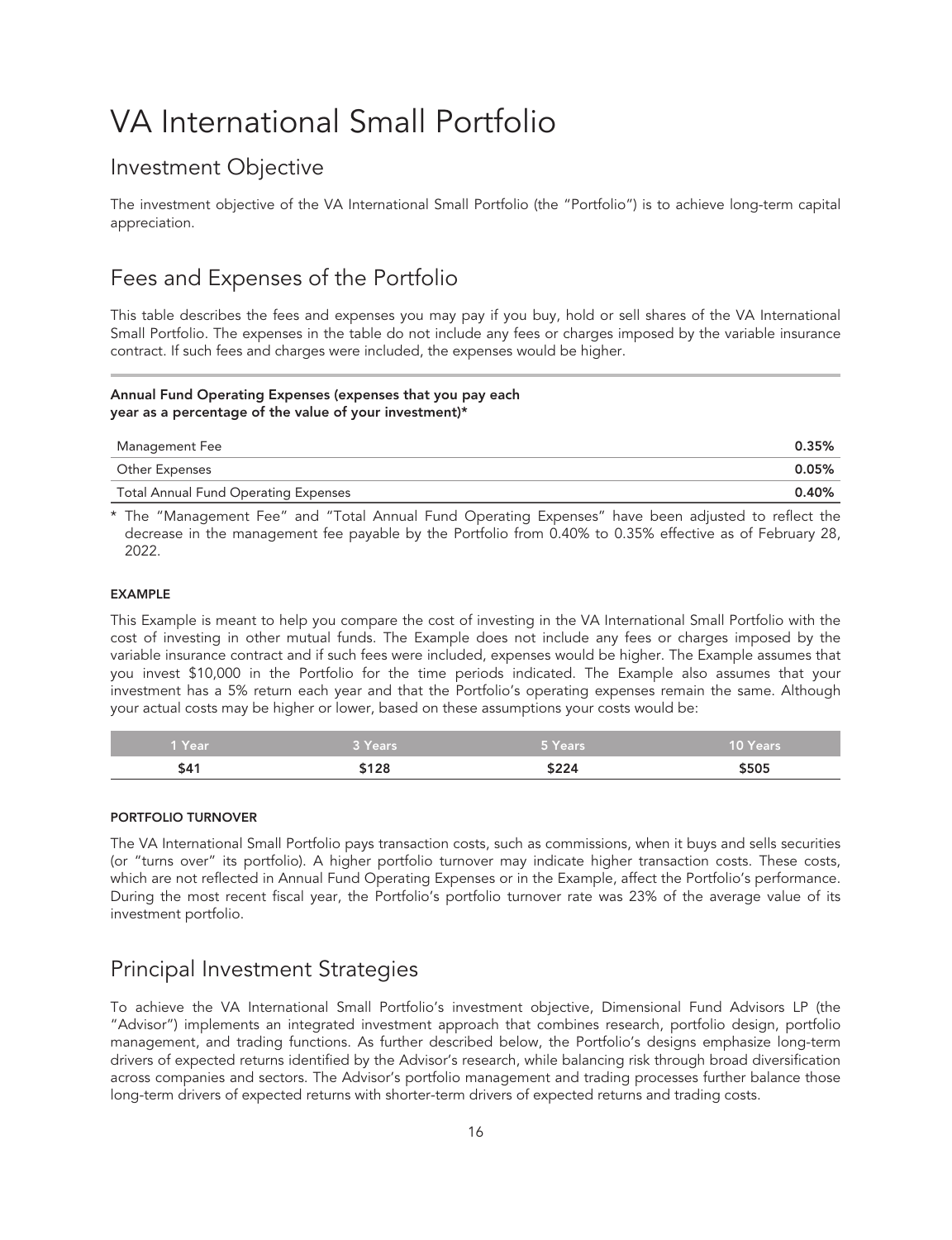The VA International Small Portfolio, using a market capitalization weighted approach, is designed to purchase securities of (1) Japanese small companies; (2) United Kingdom small companies; (3) small companies organized under the laws of certain European countries; (4) small companies associated with Australia, New Zealand and Pacific Rim Asian countries; and (5) Canadian small companies. The Portfolio also may have some exposure to small cap equity securities associated with other countries or regions. A company's market capitalization is the number of its shares outstanding times its price per share. Under a market capitalization weighted approach, companies with higher market capitalizations generally represent a larger proportion of the Portfolio than companies with relatively lower market capitalizations. The Portfolio may emphasize certain stocks, including smaller capitalization companies, lower relative price stocks, and/or higher profitability stocks as compared to their representation in the small-cap segments of the countries and/or regions in which the Portfolio is authorized to invest. The Advisor will determine the allocation of assets among the five segments and will periodically review and modify such allocation, all in its sole discretion. As a non-fundamental policy, under normal circumstances, the Portfolio will invest at least 80% of its net assets in securities of small companies. Based on market capitalization data as of December 31, 2021, the market capitalization of a small company in any country in which the Portfolio invests would be below \$8,603 million. An equity issuer is considered to have a low relative price (i.e., a value stock) primarily because it has a low price in relation to its book value. In assessing relative price, the Advisor may consider additional factors such as price to cash flow or price to earnings ratios. An equity issuer is considered to have high profitability because it has high earnings or profits from operations in relation to its book value or assets. The criteria the Advisor uses for assessing relative price and profitability are subject to change from time to time.

The Advisor may also increase or reduce the VA International Small Portfolio's exposure to an eligible company, or exclude a company, based on shorter-term considerations, such as a company's price momentum and investment characteristics. In assessing a company's investment characteristics, the Advisor considers ratios such as recent changes in assets divided by total assets. The criteria the Advisor uses for assessing a company's investment characteristics are subject to change from time to time. In addition, the Advisor seeks to reduce trading costs using a flexible trading approach that looks for opportunities to participate in the available market liquidity, while managing turnover and explicit transaction costs.

The VA International Small Portfolio also may gain exposure to companies associated with approved markets by purchasing equity securities in the form of depositary receipts, which may be listed or traded outside the issuer's domicile country. The Portfolio may purchase or sell futures contracts and options on futures contracts for foreign or U.S. equity securities and indices to increase or decrease equity market exposure based on actual or expected cash inflows to or outflows from the Portfolio. Because many of the Portfolio's investments may be denominated in foreign currencies, the Portfolio may enter into foreign currency exchange transactions, including foreign currency forward contracts, in connection with the settlement of foreign securities or to transfer cash balances from one currency to another currency.

The VA International Small Portfolio may lend its portfolio securities to generate additional income.

#### <span id="page-22-0"></span>Principal Risks

Because the value of your investment in the VA International Small Portfolio will fluctuate, there is the risk that you will lose money. An investment in the Portfolio is not a deposit of a bank and is not insured or guaranteed by the Federal Deposit Insurance Corporation or any other government agency. The following is a description of principal risks of investing in the Portfolio.

*Equity Market Risk:* Even a long-term investment approach cannot guarantee a profit. Economic, market, political, and issuer-specific conditions and events will cause the value of equity securities, and the Portfolio that owns them, to rise or fall. Stock markets tend to move in cycles, with periods of rising prices and periods of falling prices.

*Foreign Securities and Currencies Risk:* Foreign securities prices may decline or fluctuate because of: (a) economic or political actions of foreign governments, and/or (b) less regulated or liquid securities markets. Investors holding these securities may also be exposed to foreign currency risk (the possibility that foreign currency will fluctuate in value against the U.S. dollar or that a foreign government will convert, or be forced to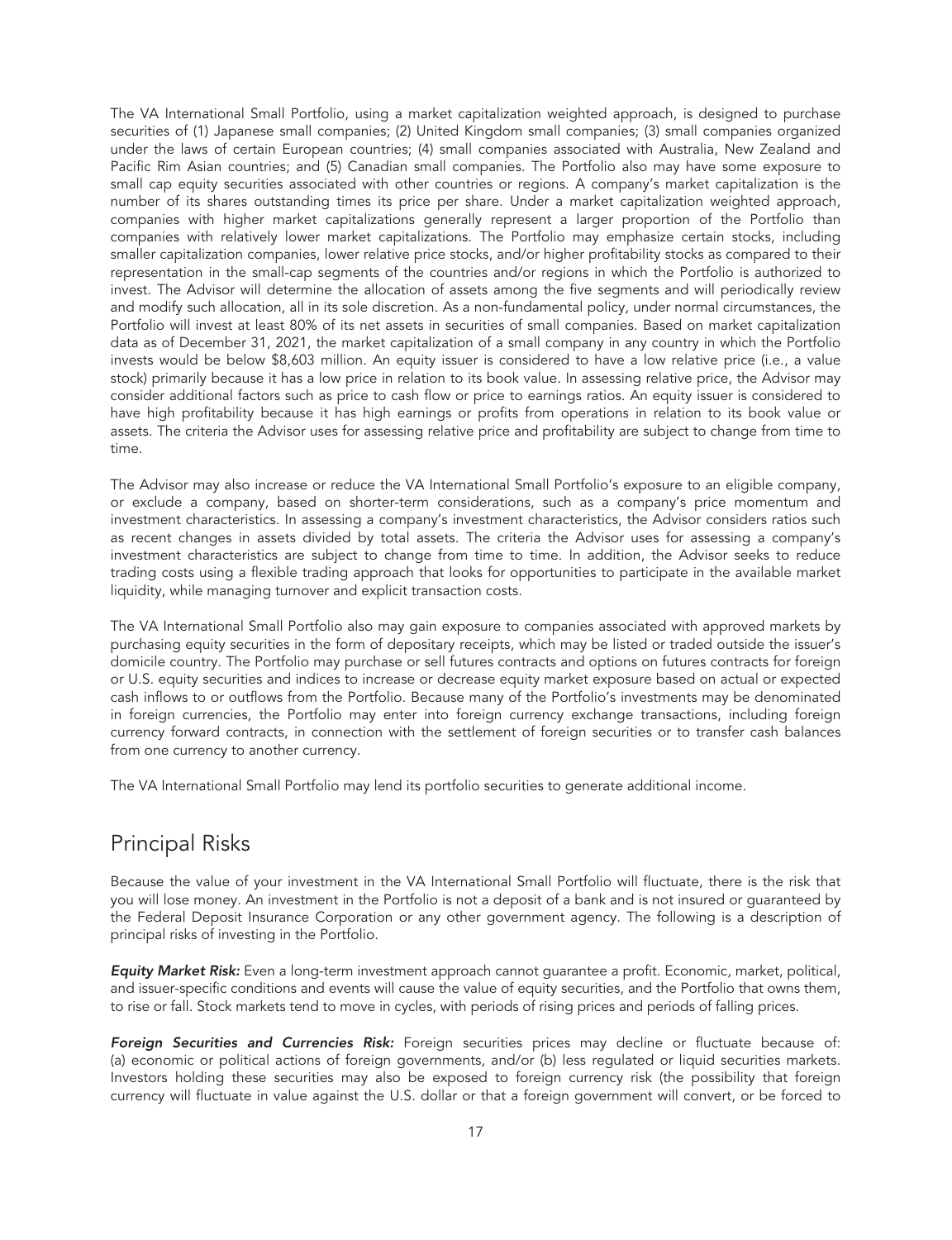convert, its currency to another currency, changing its value against the U.S. dollar). The Portfolio does not hedge foreign currency risk.

Depositary receipts are generally subject to the same risks as the foreign securities that they evidence or into which they may be converted. In addition, the underlying issuers of certain depositary receipts, particularly unsponsored or unregistered depositary receipts, are under no obligation to distribute shareholder communications to the holders of such receipts, or to pass through to them any voting rights with respect to the deposited securities. Depositary receipts that are not sponsored by the issuer may be less liquid and there may be less readily available public information about the issuer.

**Small Company Risk:** Securities of small companies are often less liquid than those of large companies and this could make it difficult to sell a small company security at a desired time or price. As a result, small company stocks may fluctuate relatively more in price. In general, smaller capitalization companies are also more vulnerable than larger companies to adverse business or economic developments and they may have more limited resources.

*Profitability Investment Risk:* High relative profitability stocks may perform differently from the market as a whole and an investment strategy purchasing these securities may cause the Portfolio to at times underperform equity funds that use other investment strategies.

Value Investment Risk: Value stocks may perform differently from the market as a whole and an investment strategy purchasing these securities may cause the Portfolio to at times underperform equity funds that use other investment strategies. Value stocks can react differently to political, economic, and industry developments than the market as a whole and other types of stocks. Value stocks also may underperform the market for long periods of time.

*Derivatives Risk:* Derivatives are instruments, such as futures, and options thereon, and foreign currency forward contracts, whose value is derived from that of other assets, rates or indices. The use of derivatives for non-hedging purposes may be considered to carry more risk than other types of investments. When the Portfolio uses derivatives, the Portfolio will be directly exposed to the risks of those derivatives. Derivative instruments are subject to a number of risks including counterparty, settlement, liquidity, interest rate, market, credit and management risks, as well as the risk of improper valuation. Changes in the value of a derivative may not correlate perfectly with the underlying asset, rate or index, and the Portfolio could lose more than the principal amount invested.

*Securities Lending Risk:* Securities lending involves the risk that the borrower may fail to return the securities in a timely manner or at all. As a result, the Portfolio may lose money and there may be a delay in recovering the loaned securities. The Portfolio could also lose money if it does not recover the securities and/or the value of the collateral falls, including the value of investments made with cash collateral. Securities lending also may have certain adverse tax consequences.

*Operational Risk:* Operational risks include human error, changes in personnel, system changes, faults in communication, and failures in systems, technology, or processes. Various operational events or circumstances are outside the Advisor's control, including instances at third parties. The Portfolio and the Advisor seek to reduce these operational risks through controls and procedures. However, these measures do not address every possible risk and may be inadequate to address these risks.

*Cyber Security Risk:* The Portfolio's and its service providers' use of internet, technology and information systems may expose the Portfolio to potential risks linked to cyber security breaches of those technological or information systems. Cyber security breaches, amongst other things, could allow an unauthorized party to gain access to proprietary information, customer data, or fund assets, or cause the Portfolio and/or its service providers to suffer data corruption or lose operational functionality.

#### <span id="page-23-0"></span>Performance

The bar chart and table immediately following illustrate the variability of the VA International Small Portfolio's returns and are meant to provide some indication of the risks of investing in the Portfolio. The bar chart shows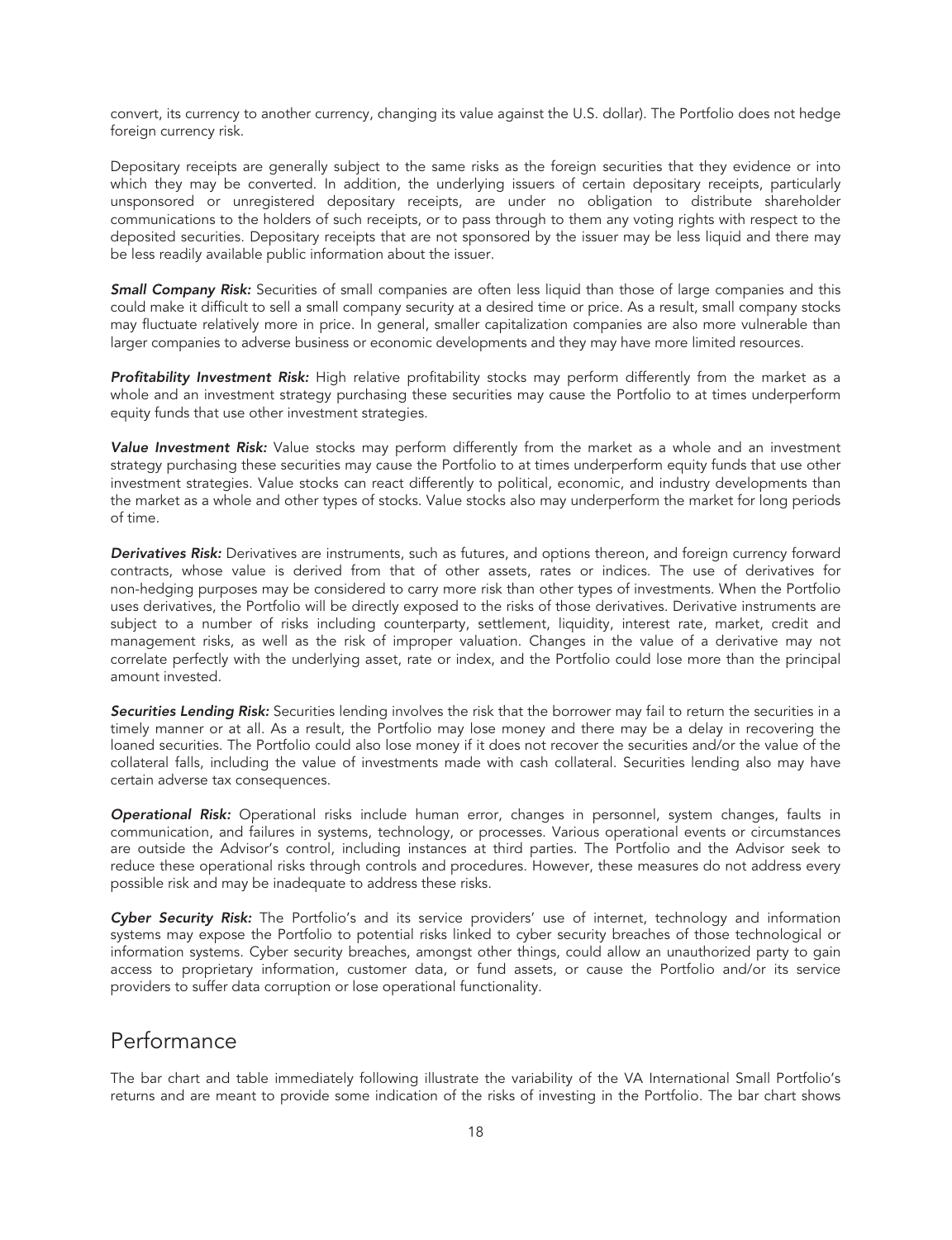the changes in the Portfolio's performance from year to year. The performance reflected in the bar chart for the Portfolio does not reflect any insurance company separate account charges, which if reflected would lower returns. The table illustrates how annualized one year, five year and ten year returns, both before and after taxes, compare with those of a broad measure of market performance. The Portfolio's past performance (before and after taxes) is not an indication of future results. Updated performance information for the Portfolio can be obtained by visiting http://us.dimensional.com.

The after-tax returns presented in the table for the VA International Small Portfolio are calculated using the historical highest individual federal marginal income tax rates and do not reflect the impact of state and local taxes. Actual after-tax returns depend on an investor's tax situation and may differ from those shown in the table. In addition, the after-tax returns shown are not relevant to investors who hold shares of the Portfolio through tax-advantaged arrangements, such as 401(k) plans or individual retirement accounts.



#### VA International Small Portfolio—Total Returns

| VA International Small Portfolio                                 |          |        |        |
|------------------------------------------------------------------|----------|--------|--------|
| Return Before Taxes                                              | 14.56%   | 10.12% | 10.04% |
| Return After Taxes on Distributions                              | 11.06%   | 8.05%  | 8.17%  |
| Return After Taxes on Distributions and Sale of Portfolio Shares | $9.55\%$ | 7.24%  | 7.41%  |
| MSCI World ex USA Small Cap Index (net dividends)                |          |        |        |
| (reflects no deduction for fees, expenses, or taxes on sales)    | 11.14%   | 11.03% | 9.99%  |
|                                                                  |          |        |        |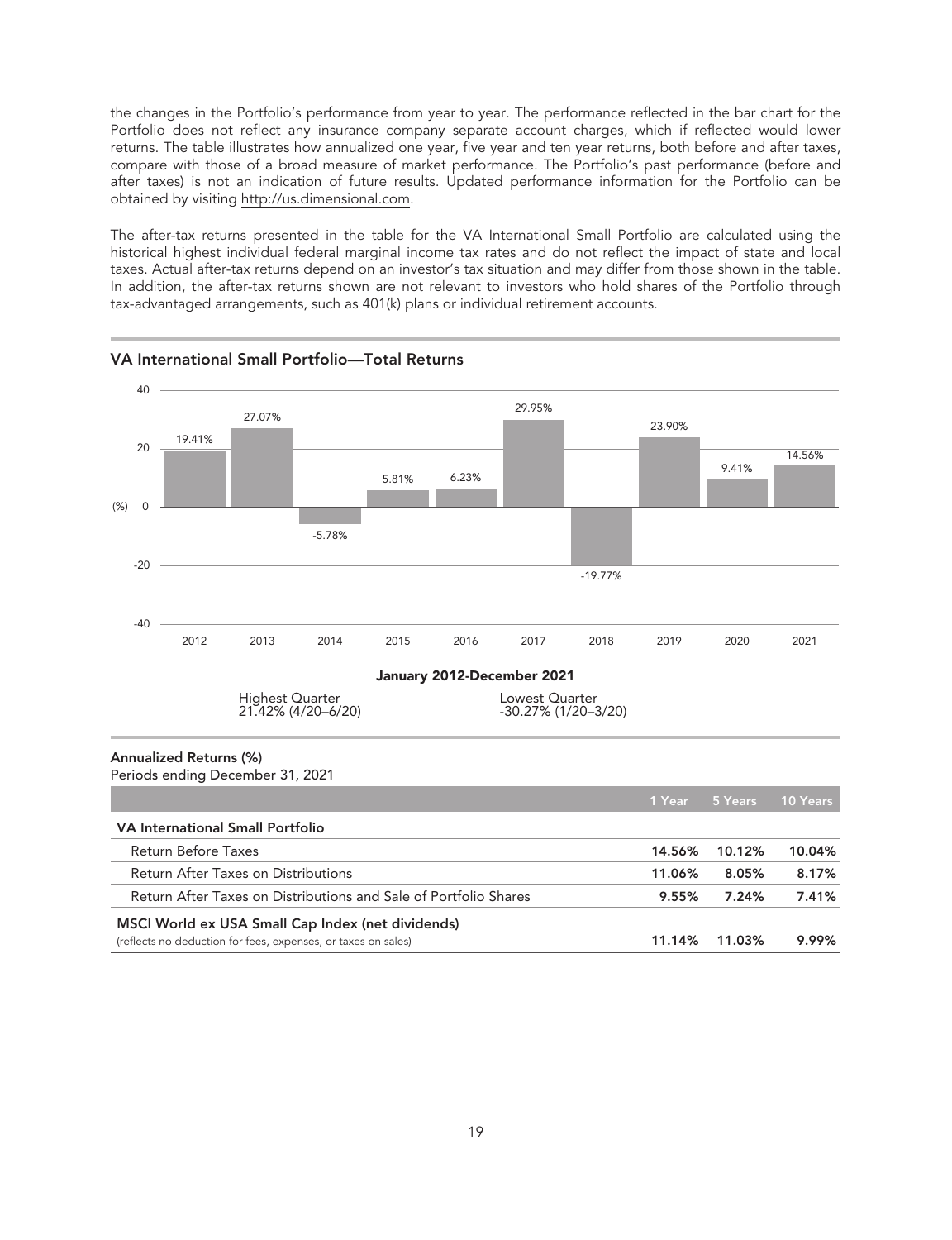### <span id="page-25-0"></span>Investment Advisor/Portfolio Management

Dimensional Fund Advisors LP serves as the investment advisor for the VA International Small Portfolio. Dimensional Fund Advisors Ltd. and DFA Australia Limited serve as the sub-advisors for the Portfolio. The following individuals are responsible for leading the day to day management of the Portfolio:

- Jed S. Fogdall, Global Head of Portfolio Management, Chairman of the Investment Committee, Vice President and Senior Portfolio Manager of the Advisor, has been a portfolio manager of the Portfolio since 2010.
- Arun C. Keswani, Vice President and Senior Portfolio Manager of the Advisor, has been a portfolio manager of the Portfolio since 2015.
- Bhanu P. Singh, Vice President and Senior Portfolio Manager of the Advisor, has been a portfolio manager of the Portfolio since 2015.
- Joel P. Schneider, Deputy Head of Portfolio Management, North America, member of the Investment Committee, Vice President and Senior Portfolio Manager of the Advisor, has been a portfolio manager of the Portfolio since 2020.

# <span id="page-25-1"></span>Purchase and Redemption of Fund Shares

Shares of the VA International Small Portfolio are sold only to insurance company separate accounts or to other investment companies funded by insurance company separate accounts. Purchases and redemptions of shares of the Portfolio by a separate account will be effected at the net asset value per share. Contract owners do not deal directly with the Portfolio with respect to the acquisition or redemption of shares of the Portfolio. Please see the prospectus of the insurance company separate account for information regarding the purchase and redemption of shares of the Portfolio.

## <span id="page-25-2"></span>Tax Information

The dividends and distributions paid from the VA International Small Portfolio to the insurance company separate accounts generally will consist of ordinary income, capital gains, or some combination of both. Because shares of the Portfolio must be purchased through separate accounts, such distributions will be exempt from current taxation by contract holders if left to accumulate within the separate account, in which case distributions generally will be taxed as ordinary income when withdrawn from the account.

### <span id="page-25-3"></span>Payments to Insurance Companies and Financial Intermediaries

The VA International Small Portfolio and its related companies may make payments to an insurance company (and/or its related companies) in connection with the sale of Portfolio shares and/or related services. These payments to insurance companies that include the Portfolio as an underlying investment in a variable insurance contract could create a conflict of interest for the insurance companies. Such insurance companies (or their related companies) may pay a broker-dealer or other financial intermediary (such as a bank), for the sale of the Portfolio shares and/or related services. When received by a broker-dealer or other financial intermediary from an insurance company (or its related companies), such payments may create a conflict of interest by influencing the financial intermediary to recommend the Portfolio over another investment. Ask your financial advisor, visit your financial intermediary's website or see the prospectus of the insurance company separate account for more information.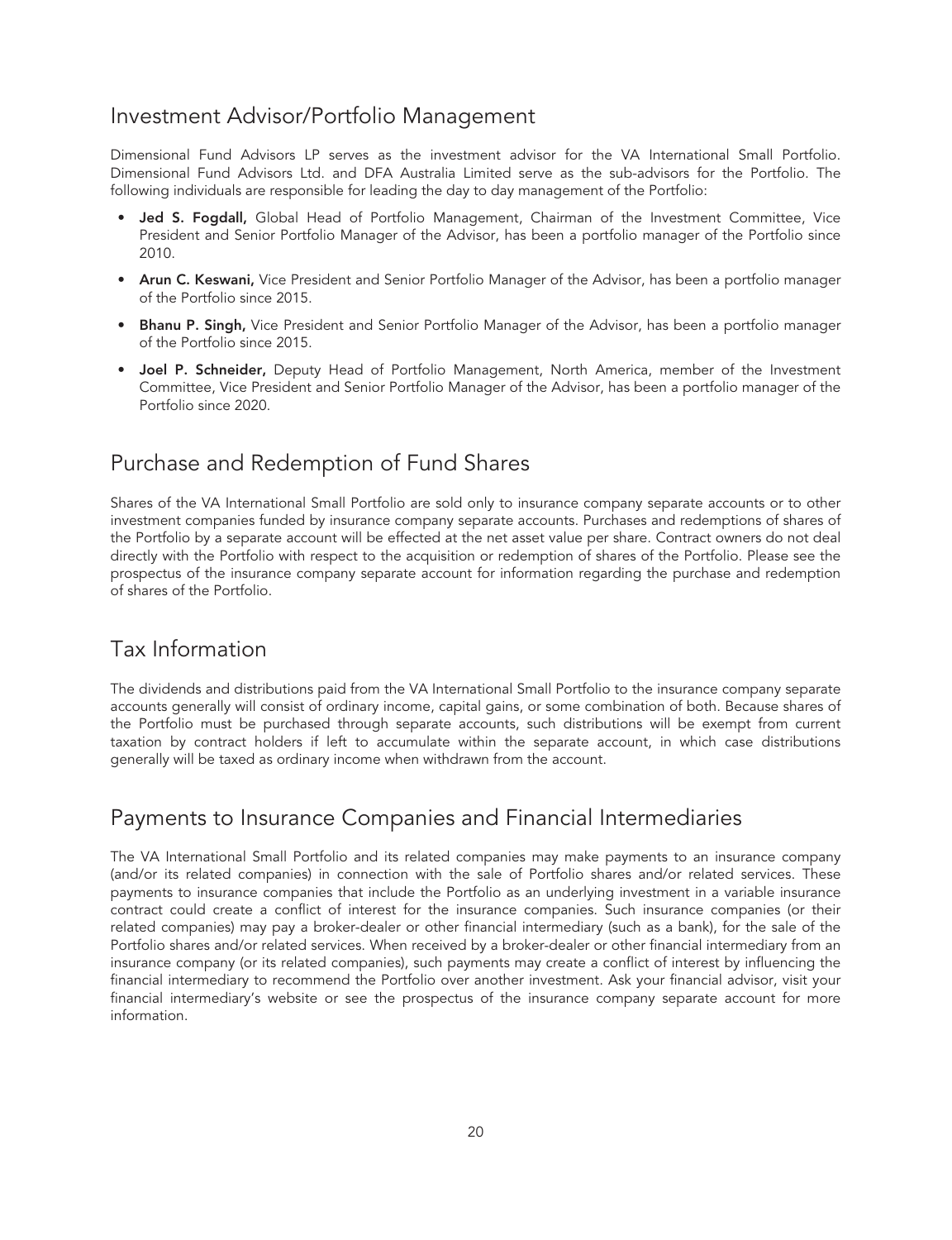# <span id="page-26-0"></span>VA Short-Term Fixed Portfolio

## <span id="page-26-1"></span>Investment Objective

The investment objective of the VA Short-Term Fixed Portfolio (the "Portfolio") is to achieve a stable real return in excess of the rate of inflation with a minimum of risk.

# <span id="page-26-2"></span>Fees and Expenses of the Portfolio

This table describes the fees and expenses you may pay if you buy, hold or sell shares of the VA Short-Term Fixed Portfolio. The expenses in the table do not include any fees or charges imposed by the variable insurance contract. If such fees and charges were included, the expenses would be higher.

#### Annual Fund Operating Expenses (expenses that you pay each year as a percentage of the value of your investment)\*

| Management Fee                              | 0.10% |
|---------------------------------------------|-------|
| Other Expenses                              | 0.02% |
| <b>Total Annual Fund Operating Expenses</b> | 0.12% |

\* The "Management Fee" and "Total Annual Fund Operating Expenses" have been adjusted to reflect the decrease in the management fee payable by the Portfolio from 0.14% to 0.10% effective as of February 28, 2022.

#### EXAMPLE

This Example is meant to help you compare the cost of investing in the VA Short-Term Fixed Portfolio with the cost of investing in other mutual funds. The Example does not include any fees or charges imposed by the variable insurance contract and if such fees were included, expenses would be higher. The Example assumes that you invest \$10,000 in the Portfolio for the time periods indicated. The Example also assumes that your investment has a 5% return each year and that the Portfolio's operating expenses remain the same. Although your actual costs may be higher or lower, based on these assumptions your costs would be:

| l Year'      | <b>8 Years</b> | 5 Years | <b>10 Years</b> |
|--------------|----------------|---------|-----------------|
| т 4 с<br>╜╹┷ | $\uparrow$     |         | 计不同字            |

#### PORTFOLIO TURNOVER

The VA Short-Term Fixed Portfolio pays transaction costs, such as commissions, when it buys and sells securities (or "turns over" its portfolio). A higher portfolio turnover may indicate higher transaction costs. These costs, which are not reflected in Annual Fund Operating Expenses or in the Example, affect the Portfolio's performance. During the most recent fiscal year, the Portfolio's portfolio turnover rate was 109% of the average value of its investment portfolio.

## <span id="page-26-3"></span>Principal Investment Strategies

The VA Short-Term Fixed Portfolio seeks to achieve its investment objective by generally investing in a universe of high quality fixed income securities that typically mature in one year or less from the date of settlement. The Portfolio may, however, take a large position in securities maturing within two years from the date of settlement when higher yields are available. The Portfolio purchases U.S. government obligations, U.S. government agency obligations, dollar-denominated obligations of foreign issuers issued in the U.S., securities of domestic, or foreign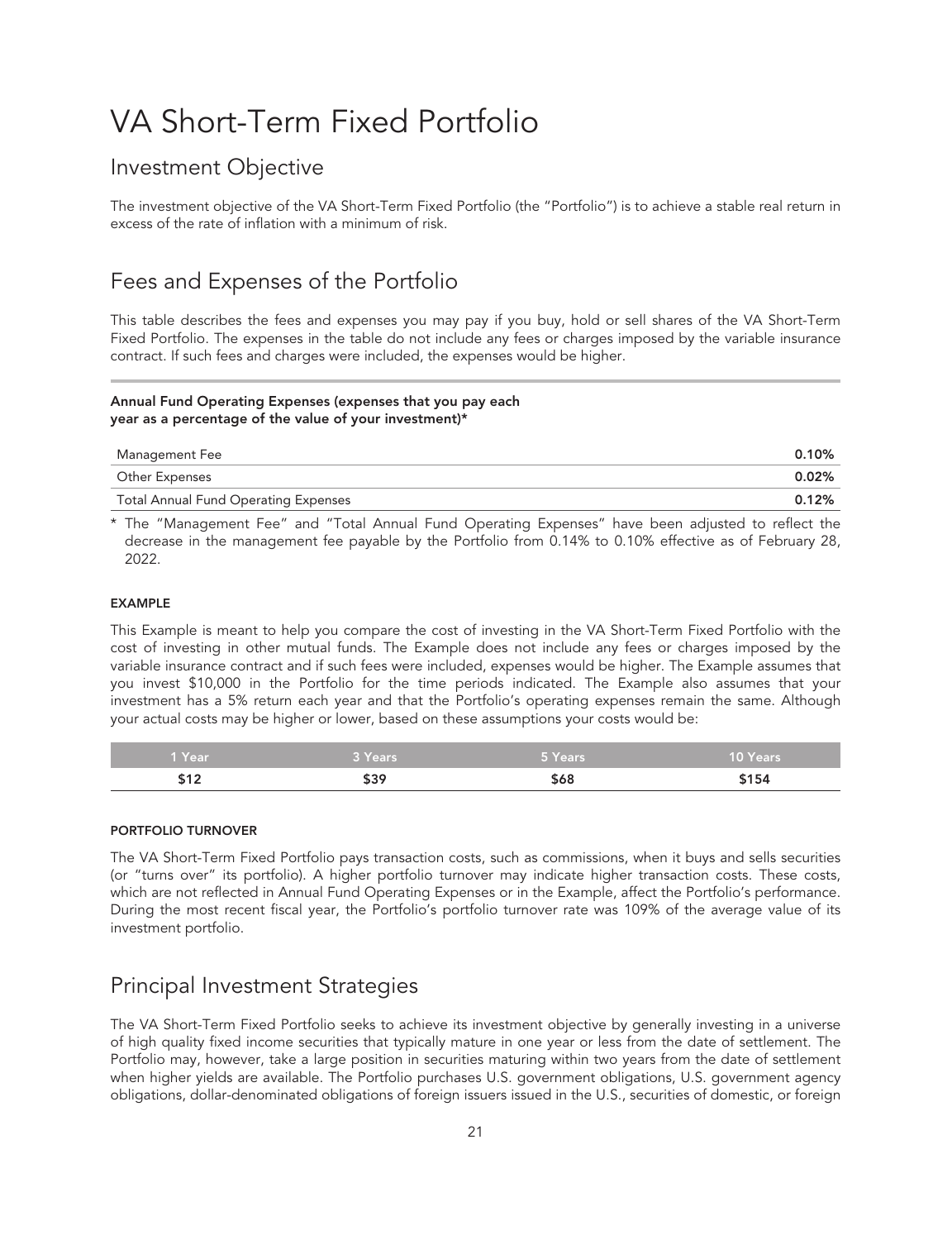issuers denominated in U.S. dollars but not trading in the U.S., foreign government and agency obligations, bank obligations, including U.S. subsidiaries and branches of foreign banks, corporate obligations, commercial paper, repurchase agreements, obligations of supranational organizations and affiliated and unaffiliated registered and unregistered money market funds. The fixed income securities in which the Portfolio invests are considered investment grade at the time of purchase (e.g., rated BBB- or above by S&P Global Ratings ("S&P") or Fitch Ratings Ltd. ("Fitch") or Baa3 or above by Moody's Investor's Service, Inc. ("Moody's")). As a non-fundamental policy, under normal circumstances, the Portfolio will invest at least 80% of its net assets in fixed income securities and maintain a dollar-weighted average portfolio maturity that will not exceed one year. The Portfolio principally invests in certificates of deposit, commercial paper, bankers' acceptances, notes and bonds. In addition, the Portfolio is authorized to invest more than 25% of its total assets in U.S. Treasury bonds, bills and notes, and obligations of federal agencies and instrumentalities.

The VA Short-Term Fixed Portfolio may purchase or sell futures contracts and options on futures contracts, to hedge its interest rate exposure or for non-hedging purposes, such as a substitute for direct investment or to increase or decrease market exposure based on actual or expected cash inflows to or outflows from the Portfolio.

The VA Short-Term Fixed Portfolio may lend its portfolio securities to generate additional income.

#### <span id="page-27-0"></span>Principal Risks

Because the value of your investment in the VA Short-Term Fixed Portfolio will fluctuate, there is the risk that you will lose money. An investment in the Portfolio is not a deposit of a bank and is not insured or guaranteed by the Federal Deposit Insurance Corporation or any other government agency. The following is a description of principal risks of investing in the Portfolio.

*Market Risk:* Even a long-term investment approach cannot guarantee a profit. Economic, political, and issuerspecific events will cause the value of securities, and the Portfolio that owns them, to rise or fall.

*Foreign Government Debt Risk:* The risk that: (a) the governmental entity that controls the repayment of government debt may not be willing or able to repay the principal and/or to pay the interest when it becomes due, due to factors such as political considerations, the relative size of the governmental entity's debt position in relation to the economy, cash flow problems, insufficient foreign currency reserves, the failure to put in place economic reforms required by the International Monetary Fund or other multilateral agencies, and/or other national economic factors; (b) governments may default on their debt securities, which may require holders of such securities to participate in debt rescheduling; and (c) there is no legal or bankruptcy process by which defaulted government debt may be collected in whole or in part.

*Foreign Securities and Currencies Risk:* Foreign securities prices may decline or fluctuate because of (a) economic or political actions of foreign governments, and/or (b) less regulated or liquid securities markets. Investors holding these securities may also be exposed to foreign currency risk (the possibility that foreign currency will fluctuate in value against the U.S. dollar or that a foreign government will convert, or be forced to convert, its currency to another currency, changing its value against the U.S. dollar).

*Interest Rate Risk:* Fixed income securities are subject to interest rate risk because the prices of fixed income securities tend to move in the opposite direction of interest rates. When interest rates rise, fixed income security prices fall. When interest rates fall, fixed income security prices rise. In general, fixed income securities with longer maturities are more sensitive to changes in interest rates. The Portfolio may be subject to a greater risk of rising interest rates due to the current period of historically low interest rates.

*Credit Risk:* Credit risk is the risk that the issuer of a security may be unable to make interest payments and/or repay principal when due. A downgrade to an issuer's credit rating or a perceived change in an issuer's financial strength may affect a security's value, and thus, impact the Portfolio's performance. Government agency obligations have different levels of credit support and, therefore, different degrees of credit risk. Securities issued by agencies and instrumentalities of the U.S. Government that are supported by the full faith and credit of the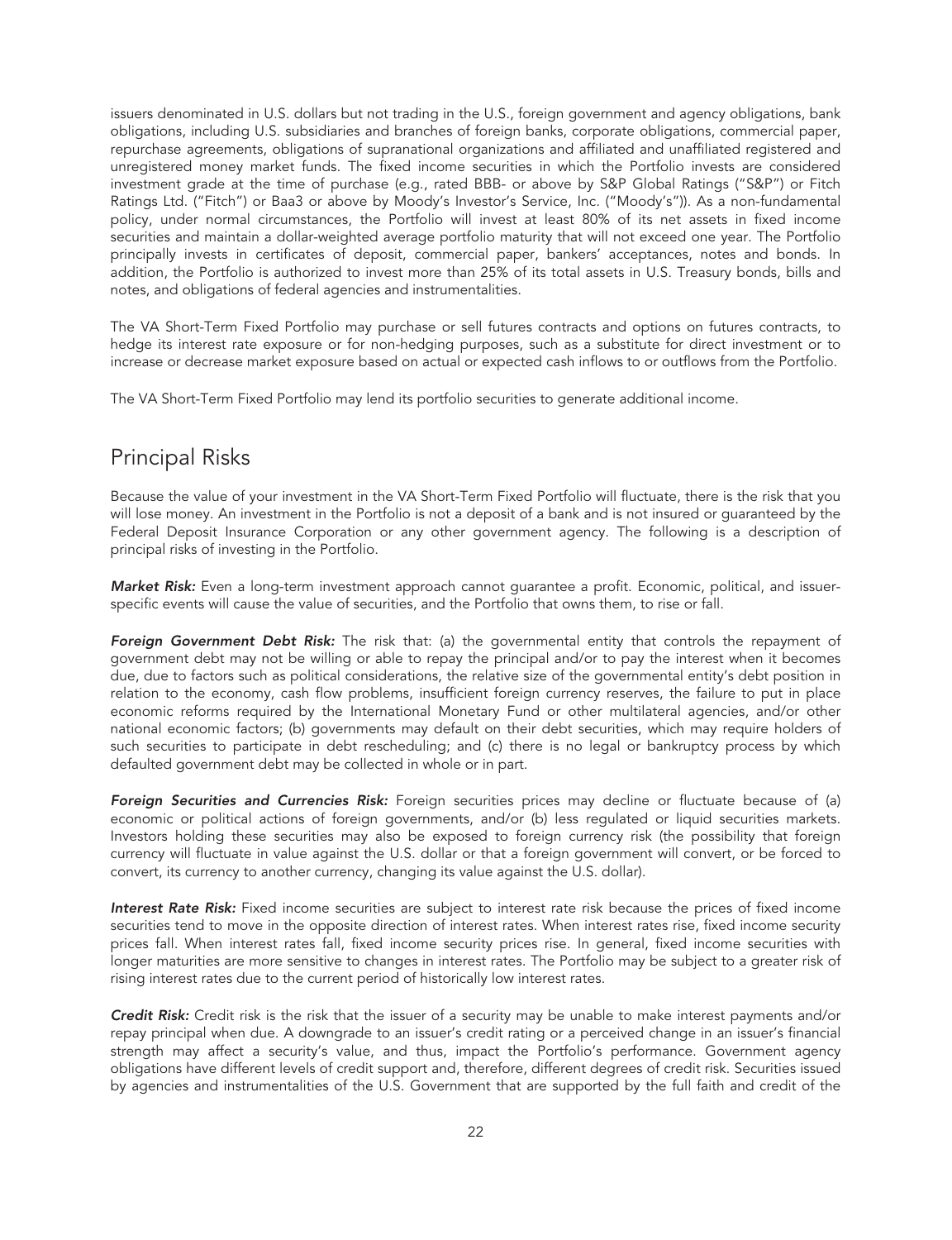United States, such as the Federal Housing Administration and Ginnie Mae, present little credit risk. Other securities issued by agencies and instrumentalities sponsored by the U.S. Government, that are supported only by the issuer's right to borrow from the U.S. Treasury, subject to certain limitations, and securities issued by agencies and instrumentalities sponsored by the U.S. Government that are sponsored by the credit of the issuing agencies, such as Freddie Mac and Fannie Mae, are subject to a greater degree of credit risk. U.S. government agency securities issued or guaranteed by the credit of the agency may still involve a risk of non-payment of principal and/or interest.

*Income Risk:* Income Risk is the risk that falling interest rates will cause the Portfolio's income to decline because, among other reasons, the proceeds from maturing short-term securities in its portfolio may be reinvested in lower yielding securities.

*Call Risk:* Call risk is the risk that during periods of falling interest rates, an issuer will call or repay a higheryielding fixed income security before its maturity date, forcing the Portfolio to reinvest in fixed income securities with lower interest rates than the original obligations.

*Derivatives Risk:* Derivatives are instruments, such as futures, and options thereon, whose value is derived from that of other assets, rates or indices. Derivatives can be used for hedging (attempting to reduce risk by offsetting one investment position with another) or non-hedging purposes. Hedging with derivatives may increase expenses, and there is no guarantee that a hedging strategy will work. While hedging can reduce or eliminate losses, it can also reduce or eliminate gains or cause losses if the market moves in a manner different from that anticipated by the Portfolio or if the cost of the derivative outweighs the benefit of the hedge. The use of derivatives for non-hedging purposes may be considered to carry more risk than other types of investments. When the Portfolio uses derivatives, the Portfolio will be directly exposed to the risks of those derivatives. Derivative instruments are subject to a number of risks including counterparty, settlement, liquidity, interest rate, market, credit and management risks, as well as the risk of improper valuation. Changes in the value of a derivative may not correlate perfectly with the underlying asset, rate or index, and the Portfolio could lose more than the principal amount invested.

*Securities Lending Risk:* Securities lending involves the risk that the borrower may fail to return the securities in a timely manner or at all. As a result, the Portfolio may lose money and there may be a delay in recovering the loaned securities. The Portfolio could also lose money if it does not recover the securities and/or the value of the collateral falls, including the value of investments made with cash collateral. Securities lending also may have certain adverse tax consequences.

*Liquidity Risk:* Liquidity risk exists when particular portfolio investments are difficult to purchase or sell. To the extent that the Portfolio holds illiquid investments, the Portfolio's performance may be reduced due to an inability to sell the investments at opportune prices or times. Liquid portfolio investments may become illiquid or less liquid after purchase by the Portfolio due to low trading volume, adverse investor perceptions and/or other market developments. Liquidity risk includes the risk that the Portfolio will experience significant net redemptions at a time when it cannot find willing buyers for its portfolio securities or can only sell its portfolio securities at a material loss or at increased costs. Liquidity risk can be more pronounced in periods of market turmoil or in situations where ownership of shares of the Portfolio are concentrated in one or a few investors.

*Operational Risk:* Operational risks include human error, changes in personnel, system changes, faults in communication, and failures in systems, technology, or processes. Various operational events or circumstances are outside the Advisor's control, including instances at third parties. The Portfolio and the Advisor seek to reduce these operational risks through controls and procedures. However, these measures do not address every possible risk and may be inadequate to address these risks.

*Cyber Security Risk:* The Portfolio's and its service providers' use of internet, technology and information systems may expose the Portfolio to potential risks linked to cyber security breaches of those technological or information systems. Cyber security breaches, amongst other things, could allow an unauthorized party to gain access to proprietary information, customer data, or fund assets, or cause the Portfolio and/or its service providers to suffer data corruption or lose operational functionality.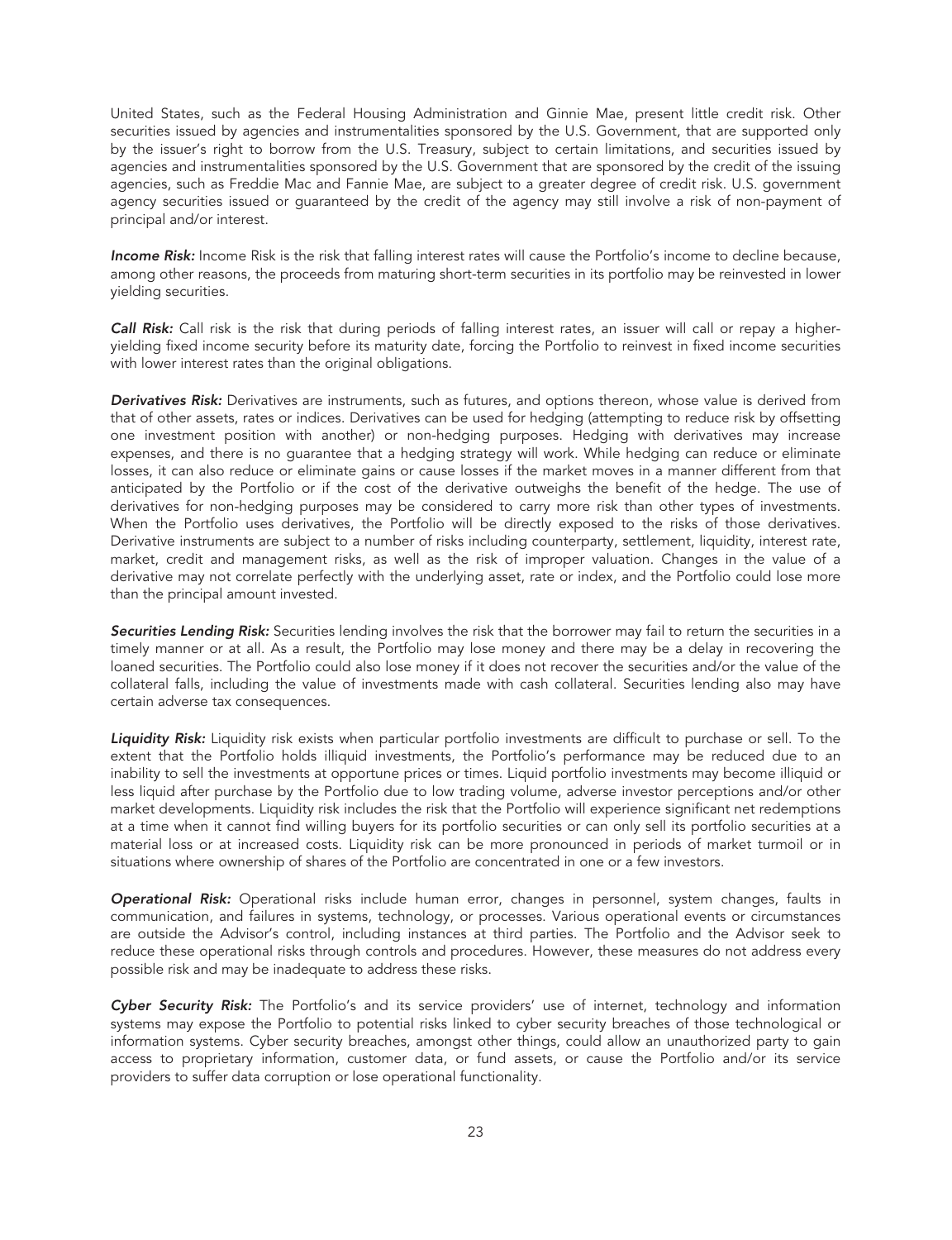### <span id="page-29-0"></span>Performance

The bar chart and table immediately following illustrate the variability of the VA Short-Term Fixed Portfolio's returns and are meant to provide some indication of the risks of investing in the Portfolio. The bar chart shows the changes in the Portfolio's performance from year to year. The performance reflected in the bar chart for the Portfolio does not reflect any insurance company separate account charges, which if reflected would lower returns. The table illustrates how annualized one year, five year and ten year returns, both before and after taxes, compare with those of a broad measure of market performance. The Portfolio's past performance (before and after taxes) is not an indication of future results. Updated performance information for the Portfolio can be obtained by visiting http://us.dimensional.com.

The after-tax returns presented in the table for the VA Short-Term Fixed Portfolio are calculated using the historical highest individual federal marginal income tax rates and do not reflect the impact of state and local taxes. Actual after-tax returns depend on an investor's tax situation and may differ from those shown in the table. In addition, the after-tax returns shown are not relevant to investors who hold shares of the Portfolio through tax-advantaged arrangements, such as 401(k) plans or individual retirement accounts.



#### VA Short-Term Fixed Portfolio—Total Returns

\* ICE BofA index data copyright 2021 ICE Data Indices, LLC.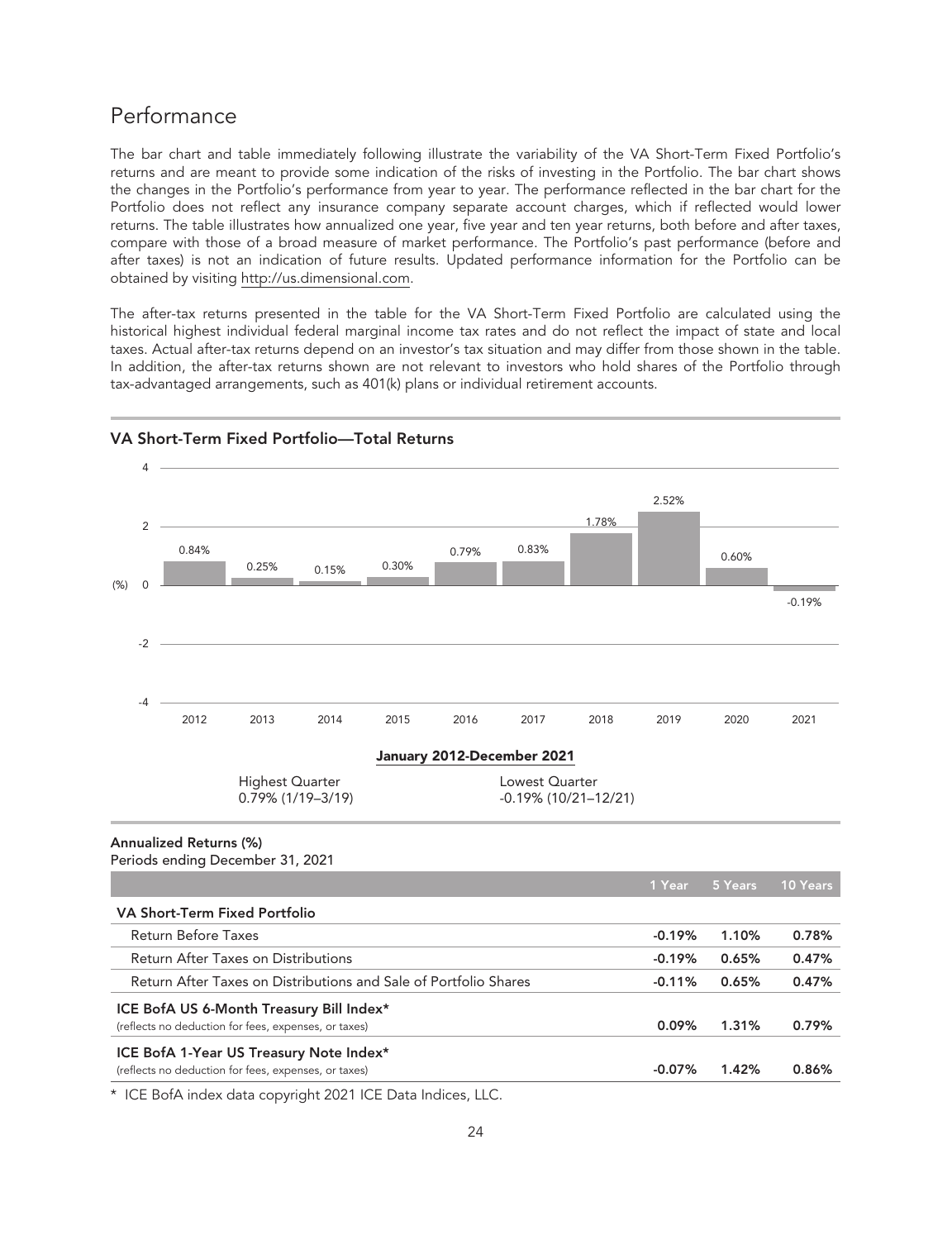### <span id="page-30-0"></span>Investment Advisor/Portfolio Management

Dimensional Fund Advisors LP (the "Advisor") serves as the investment advisor for the VA Short-Term Fixed Portfolio. Dimensional Fund Advisors Ltd. and DFA Australia Limited serve as sub-advisors for the Portfolio. The following individuals are responsible for leading the day to day management of the Portfolio:

- David A. Plecha, Global Head of Fixed Income Portfolio Management, member of the Investment Committee, Vice President and Senior Portfolio Manager of the Advisor, has been a portfolio manager of the Portfolio since inception (1995).
- Joseph F. Kolerich, Head of Fixed Income, Americas, member of the Investment Committee, Vice President and Senior Portfolio Manager of the Advisor, has been a portfolio manager of the Portfolio since 2012.
- Ryan C. Haselton, Vice President and Portfolio Manager of the Advisor, has been a portfolio manager of the Portfolio since 2021.

# <span id="page-30-1"></span>Purchase and Redemption of Fund Shares

Shares of the VA Short-Term Fixed Portfolio are sold only to insurance company separate accounts or to other investment companies funded by insurance company separate accounts. Purchases and redemptions of shares of the Portfolio by a separate account will be effected at the net asset value per share. Contract owners do not deal directly with the Portfolio with respect to the acquisition or redemption of shares of the Portfolio. Please see the prospectus of the insurance company separate account for information regarding the purchase and redemption of shares of the Portfolio.

### <span id="page-30-2"></span>Tax Information

The dividends and distributions paid from the VA Short-Term Fixed Portfolio to the insurance company separate accounts generally will consist of ordinary income, capital gains, or some combination of both. Because shares of the Portfolio must be purchased through separate accounts, such distributions will be exempt from current taxation by contract holders if left to accumulate within the separate account, in which case distributions generally will be taxed as ordinary income when withdrawn from the account.

# <span id="page-30-3"></span>Payments to Insurance Companies and Financial Intermediaries

The VA Short-Term Fixed Portfolio and its related companies may make payments to an insurance company (and/ or its related companies) in connection with the sale of Portfolio shares and/or related services. These payments to insurance companies that include the Portfolio as an underlying investment in a variable insurance contract could create a conflict of interest for the insurance companies. Such insurance companies (or their related companies) may pay a broker-dealer or other financial intermediary (such as a bank), for the sale of the Portfolio shares and/or related services. When received by a broker-dealer or other financial intermediary from an insurance company (or its related companies), such payments may create a conflict of interest by influencing the financial intermediary to recommend the Portfolio over another investment. Ask your financial advisor, visit your financial intermediary's website or see the prospectus of the insurance company separate account for more information.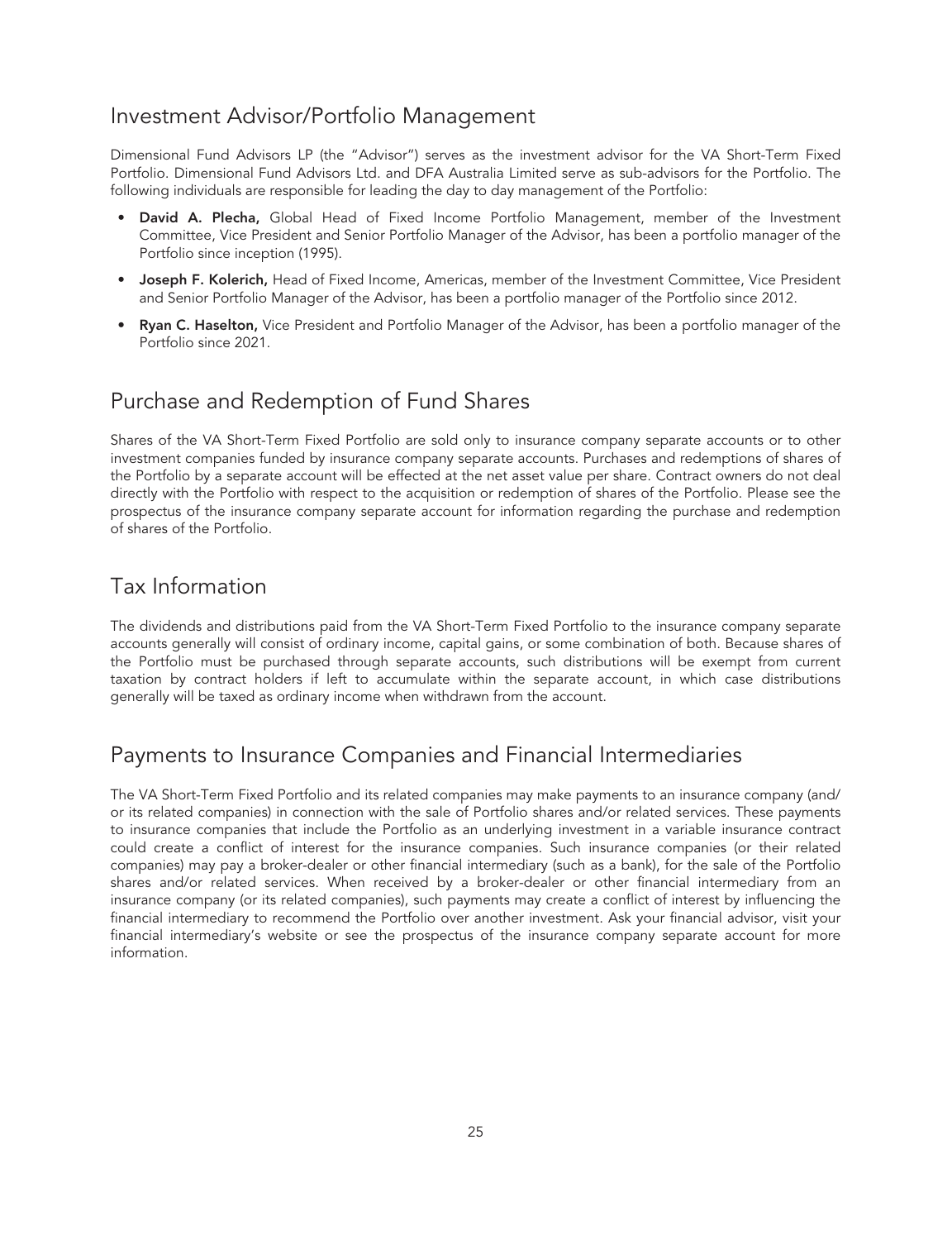# <span id="page-31-0"></span>VA Global Bond Portfolio

### <span id="page-31-1"></span>Investment Objective

The investment objective of the VA Global Bond Portfolio (the "Portfolio") is to provide a market rate of return for a fixed income portfolio with low relative volatility of returns.

# <span id="page-31-2"></span>Fees and Expenses of the Portfolio

This table describes the fees and expenses you may pay if you buy, hold or sell shares of the VA Global Bond Portfolio. The expenses in the table do not include any fees or charges imposed by the variable insurance contract. If such fees and charges were included, the expenses would be higher.

#### Annual Fund Operating Expenses (expenses that you pay each year as a percentage of the value of your investment)

| Management Fee                       | 0.21% |
|--------------------------------------|-------|
| Other Expenses                       | 0.03% |
| Total Annual Fund Operating Expenses | 0.24% |

#### EXAMPLE

This Example is meant to help you compare the cost of investing in the VA Global Bond Portfolio with the cost of investing in other mutual funds. The Example does not include any fees or charges imposed by the variable insurance contract and if such fees were included, expenses would be higher. The Example assumes that you invest \$10,000 in the Portfolio for the time periods indicated. The Example also assumes that your investment has a 5% return each year and that the Portfolio's operating expenses remain the same. Although your actual costs may be higher or lower, based on these assumptions your costs would be:

| 1 Year \ | <b>3 Years</b> | 5 Years | 10 Years |
|----------|----------------|---------|----------|
| \$25     | \$77           | \$135   | \$306    |

#### PORTFOLIO TURNOVER

The VA Global Bond Portfolio pays transaction costs, such as commissions, when it buys and sells securities (or "turns over" its portfolio). A higher portfolio turnover may indicate higher transaction costs. These costs, which are not reflected in Annual Fund Operating Expenses or in the Example, affect the Portfolio's performance. During the most recent fiscal year, the Portfolio's portfolio turnover rate was 133% of the average value of its investment portfolio.

## <span id="page-31-3"></span>Principal Investment Strategies

The VA Global Bond Portfolio seeks to achieve its investment objective by generally investing in a universe of U.S. and foreign debt securities maturing in five years or less from the date of settlement. The Portfolio primarily purchases obligations issued or guaranteed by the U.S. and foreign governments, their agencies and instrumentalities, corporate debt obligations, bank obligations, commercial paper, repurchase agreements, money market funds, securities of domestic and foreign issuers denominated in U.S. dollars but not trading in the United States and obligations of supranational organizations. Dimensional Fund Advisor LP ("the Advisor") expects that the Portfolio will primarily invest in the obligations of issuers that are in developed countries. The fixed income securities in which the Portfolio invests are considered investment grade at the time of purchase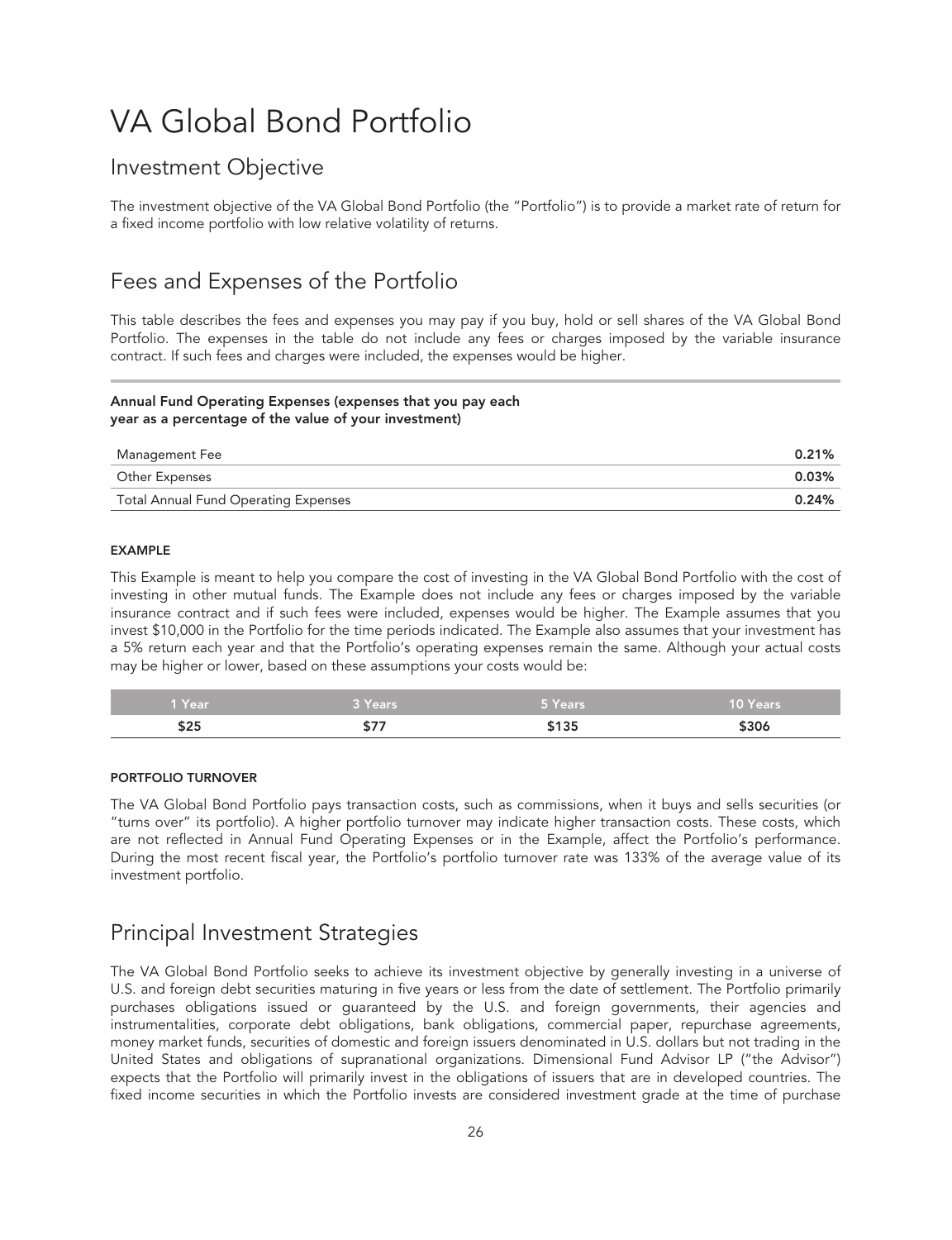(e.g., rated BBB- or above by S&P Global Ratings ("S&P") or Fitch Ratings Ltd. ("Fitch") or Baa3 or above by Moody's Investor's Service, Inc. ("Moody's")). Under normal market conditions, the Portfolio intends to invest its assets to gain exposure to issuers of at least three different countries, one of which may be the United States. An issuer may be considered to be of a country if it is organized under the laws of, maintains its principal place of business in, has at least 50% of its assets or derives at least 50% of its operating income in, or is a government, government agency, instrumentality or central bank of, that country. As a non-fundamental policy, under normal circumstances, the Portfolio will invest at least 80% of its net assets in fixed income securities. The Portfolio will generally invest its assets in obligations which mature within five years from the date of settlement. In addition, the Portfolio is authorized to invest more than 25% of its total assets in U.S. Treasury bonds, bills and notes, and obligations of federal agencies and instrumentalities.

Because many of the VA Global Bond Portfolio's investments may be denominated in foreign currencies, the Portfolio may also enter into foreign currency forward contracts to attempt to protect against uncertainty in the level of future foreign currency rates, to hedge against fluctuations in currency exchange rates, or to transfer balances from one currency to another. The Portfolio also may purchase or sell futures contracts and options on futures contracts, to hedge its currency exposure or to hedge its interest rate exposure or for non-hedging purposes, such as a substitute for direct investment or to increase or decrease market exposure based on actual or expected cash inflows to or outflows from the Portfolio.

The VA Global Bond Portfolio may lend its portfolio securities to generate additional income.

#### <span id="page-32-0"></span>Principal Risks

Because the value of your investment in the VA Global Bond Portfolio will fluctuate, there is the risk that you will lose money. An investment in the Portfolio is not a deposit of a bank and is not insured or guaranteed by the Federal Deposit Insurance Corporation or any other government agency. The following is a description of principal risks of investing in the Portfolio.

*Market Risk:* Even a long-term investment approach cannot guarantee a profit. Economic, political, and issuerspecific events will cause the value of securities, and the Portfolio that owns them, to rise or fall.

*Foreign Securities and Currencies Risk:* Foreign securities prices may decline or fluctuate because of: (a) economic or political actions of foreign governments, and/or (b) less regulated or liquid securities markets. Investors holding these securities may also be exposed to foreign currency risk (the possibility that foreign currency will fluctuate in value against the U.S. dollar or that a foreign government will convert, or be forced to convert, its currency to another currency, changing its value against the U.S. dollar). The Portfolio hedges foreign currency risk.

*Foreign Government Debt Risk:* The risk that: (a) the governmental entity that controls the repayment of government debt may not be willing or able to repay the principal and/or to pay the interest when it becomes due, due to factors such as political considerations, the relative size of the governmental entity's debt position in relation to the economy, cash flow problems, insufficient foreign currency reserves, the failure to put in place economic reforms required by the International Monetary Fund or other multilateral agencies, and/or other national economic factors; (b) governments may default on their debt securities, which may require holders of such securities to participate in debt rescheduling; and (c) there is no legal or bankruptcy process by which defaulted government debt may be collected in whole or in part.

*Interest Rate Risk:* Fixed income securities are subject to interest rate risk because the prices of fixed income securities tend to move in the opposite direction of interest rates. When interest rates rise, fixed income security prices fall. When interest rates fall, fixed income security prices rise. In general, fixed income securities with longer maturities are more sensitive to changes in interest rates. The Portfolio may be subject to a greater risk of rising interest rates due to the current period of historically low interest rates.

*Credit Risk:* Credit risk is the risk that the issuer of a security may be unable to make interest payments and/or repay principal when due. A downgrade to an issuer's credit rating or a perceived change in an issuer's financial strength may affect a security's value, and thus, impact the Portfolio's performance. Government agency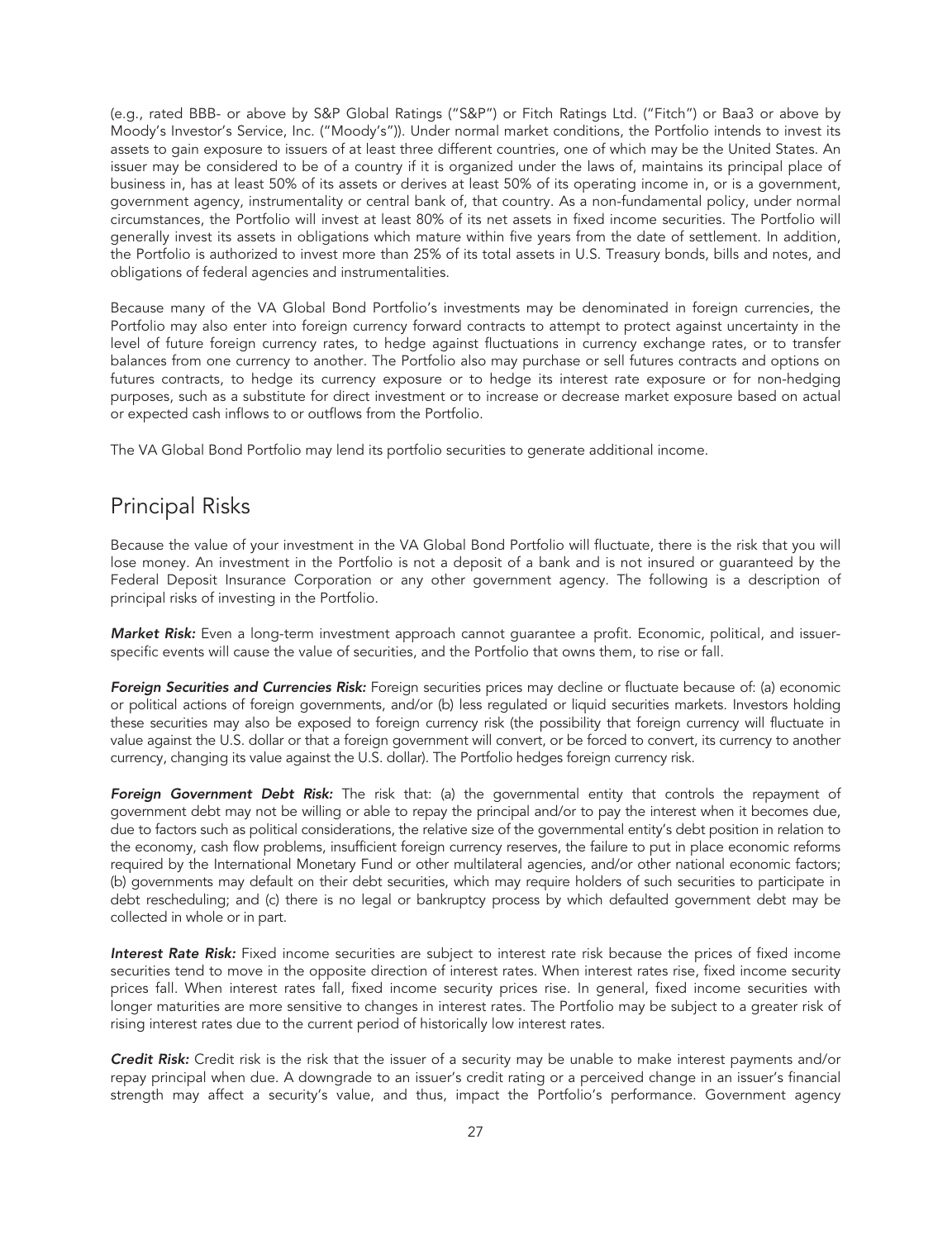obligations have different levels of credit support and, therefore, different degrees of credit risk. Securities issued by agencies and instrumentalities of the U.S. Government that are supported by the full faith and credit of the United States, such as the Federal Housing Administration and Ginnie Mae, present little credit risk. Other securities issued by agencies and instrumentalities sponsored by the U.S. Government, that are supported only by the issuer's right to borrow from the U.S. Treasury, subject to certain limitations, and securities issued by agencies and instrumentalities sponsored by the U.S. Government that are sponsored by the credit of the issuing agencies, such as Freddie Mac and Fannie Mae, are subject to a greater degree of credit risk. U.S. government agency securities issued or guaranteed by the credit of the agency may still involve a risk of non-payment of principal and/or interest.

*Income Risk:* Income Risk is the risk that falling interest rates will cause the Portfolio's income to decline because, among other reasons, the proceeds from maturing short-term securities in its portfolio may be reinvested in lower-yielding securities.

*Call Risk:* Call risk is the risk that during periods of falling interest rates, an issuer will call or repay a higheryielding fixed income security before its maturity date, forcing the Portfolio to reinvest in fixed income securities with lower interest rates than the original obligations.

*Derivatives Risk:* Derivatives are instruments, such as futures, and options thereon, and foreign currency forward contracts, whose value is derived from that of other assets, rates or indices. Derivatives can be used for hedging (attempting to reduce risk by offsetting one investment position with another) or non-hedging purposes. Hedging with derivatives may increase expenses, and there is no guarantee that a hedging strategy will work. While hedging can reduce or eliminate losses, it can also reduce or eliminate gains or cause losses if the market moves in a manner different from that anticipated by the Portfolio or if the cost of the derivative outweighs the benefit of the hedge. In regard to currency hedging, it is generally not possible to precisely match the foreign currency exposure of such foreign currency forward contracts to the value of the securities involved due to fluctuations in the market values of such securities and cash flows into and out of the Portfolio between the date a foreign currency forward contract is entered into and the date it expires. The use of derivatives for non-hedging purposes may be considered to carry more risk than other types of investments. When the Portfolio uses derivatives, the Portfolio will be directly exposed to the risks of those derivatives. Derivative instruments are subject to a number of risks including counterparty, settlement, liquidity, interest rate, market, credit and management risks, as well as the risk of improper valuation. Changes in the value of a derivative may not correlate perfectly with the underlying asset, rate or index, and the Portfolio could lose more than the principal amount invested.

*Securities Lending Risk:* Securities lending involves the risk that the borrower may fail to return the securities in a timely manner or at all. As a result, the Portfolio may lose money and there may be a delay in recovering the loaned securities. The Portfolio could also lose money if it does not recover the securities and/or the value of the collateral falls, including the value of investments made with cash collateral. Securities lending also may have certain adverse tax consequences.

*Liquidity Risk:* Liquidity risk exists when particular portfolio investments are difficult to purchase or sell. To the extent that the Portfolio holds illiquid investments, the Portfolio's performance may be reduced due to an inability to sell the investments at opportune prices or times. Liquid portfolio investments may become illiquid or less liquid after purchase by the Portfolio due to low trading volume, adverse investor perceptions and/or other market developments. Liquidity risk includes the risk that the Portfolio will experience significant net redemptions at a time when it cannot find willing buyers for its portfolio securities or can only sell its portfolio securities at a material loss or at increased costs. Liquidity risk can be more pronounced in periods of market turmoil or in situations where ownership of shares of the Portfolio are concentrated in one or a few investors.

*Operational Risk:* Operational risks include human error, changes in personnel, system changes, faults in communication, and failures in systems, technology, or processes. Various operational events or circumstances are outside the Advisor's control, including instances at third parties. The Portfolio and the Advisor seek to reduce these operational risks through controls and procedures. However, these measures do not address every possible risk and may be inadequate to address these risks.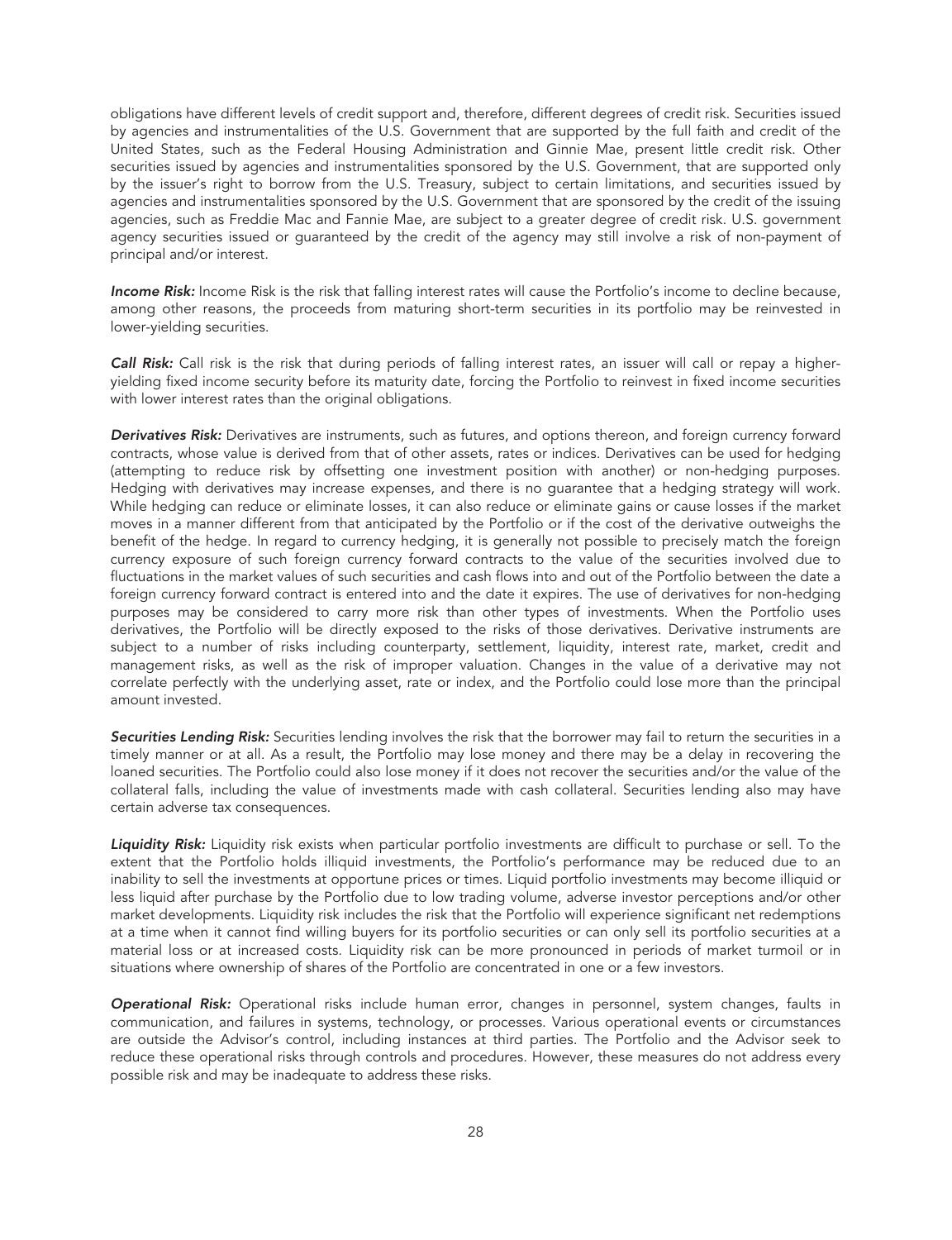*Cyber Security Risk:* The Portfolio's and its service providers' use of internet, technology and information systems may expose the Portfolio to potential risks linked to cyber security breaches of those technological or information systems. Cyber security breaches, amongst other things, could allow an unauthorized party to gain access to proprietary information, customer data, or fund assets, or cause the Portfolio and/or its service providers to suffer data corruption or lose operational functionality.

### <span id="page-34-0"></span>Performance

The bar chart and table immediately following illustrate the variability of the VA Global Bond Portfolio's returns and are meant to provide some indication of the risks of investing in the Portfolio. The bar chart shows the changes in the Portfolio's performance from year to year. The performance reflected in the bar chart for the Portfolio does not reflect any insurance company separate account charges, which if reflected would lower returns. The table illustrates how annualized one year, five year and ten year returns, both before and after taxes, compare with those of a broad measure of market performance. The Portfolio's past performance (before and after taxes) is not an indication of future results. Updated performance information for the Portfolio can be obtained by visiting http://us.dimensional.com.

The after-tax returns presented in the table for the VA Global Bond Portfolio are calculated using the historical highest individual federal marginal income tax rates and do not reflect the impact of state and local taxes. Actual after-tax returns depend on an investor's tax situation and may differ from those shown in the table. In addition, the after-tax returns shown are not relevant to investors who hold shares of the Portfolio through tax-advantaged arrangements, such as 401(k) plans or individual retirement accounts.



#### VA Global Bond Portfolio—Total Returns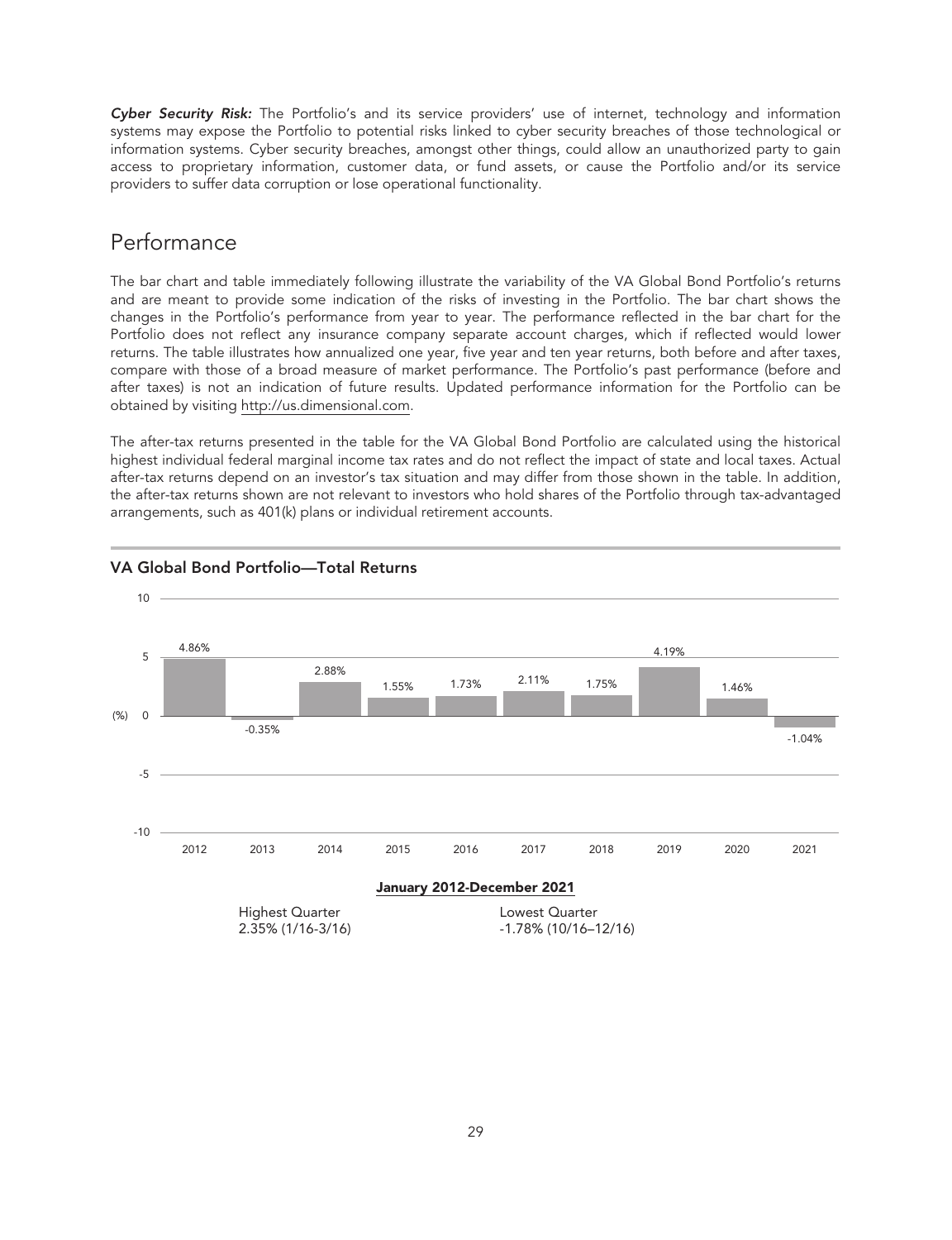#### Annualized Returns (%) Periods ending December 31, 2021

|                                                                                                                                                   | 1 Year    | 5 Years | 10 Years |
|---------------------------------------------------------------------------------------------------------------------------------------------------|-----------|---------|----------|
| VA Global Bond Portfolio                                                                                                                          |           |         |          |
| Return Before Taxes                                                                                                                               | $-1.04\%$ | 1.68%   | 1.90%    |
| Return After Taxes on Distributions                                                                                                               | $-1.35%$  | 0.87%   | 1.08%    |
| Return After Taxes on Distributions and Sale of Portfolio Shares                                                                                  | $-0.62%$  | 0.93%   | 1.14%    |
| FTSE World Government Bond Index, 1-5 Years, Currency—Hedged in USD<br><b>Terms</b> (reflects no deduction for fees, expenses, or taxes on sales) | $-0.80\%$ | 1.89%   | 1.66%    |

### <span id="page-35-0"></span>Investment Advisor/Portfolio Management

Dimensional Fund Advisors LP serves as the investment advisor for the VA Global Bond Portfolio. Dimensional Fund Advisors Ltd. and DFA Australia Limited serve as the sub-advisors for the Portfolio. The following individuals are responsible for leading the day to day management of the Portfolio:

- **David A. Plecha,** Global Head of Fixed Income Portfolio Management, member of the Investment Committee, Vice President and Senior Portfolio Manager of the Advisor, has been a portfolio manager of the Portfolio since inception (1995).
- Joseph F. Kolerich, Head of Fixed Income, Americas, member of the Investment Committee, Vice President and Senior Portfolio Manager of the Advisor, has been a portfolio manager of the Portfolio since 2012.
- Travis A. Meldau, Vice President and Senior Portfolio Manager of the Advisor, has been a portfolio manager of the Portfolio since 2020.

## <span id="page-35-1"></span>Purchase and Redemption of Fund Shares

Shares of the VA Global Bond Portfolio are sold only to insurance company separate accounts or to other investment companies funded by insurance company separate accounts. Purchases and redemptions of shares of the Portfolio by a separate account will be effected at the net asset value per share. Contract owners do not deal directly with the Portfolio with respect to the acquisition or redemption of shares of the Portfolio. Please see the prospectus of the insurance company separate account for information regarding the purchase and redemption of shares of the Portfolio.

## <span id="page-35-2"></span>Tax Information

The dividends and distributions paid from the VA Global Bond Portfolio to the insurance company separate accounts generally will consist of ordinary income, capital gains, or some combination of both. Because shares of the Portfolio must be purchased through separate accounts, such distributions will be exempt from current taxation by contract holders if left to accumulate within the separate account, in which case distributions generally will be taxed as ordinary income when withdrawn from the account.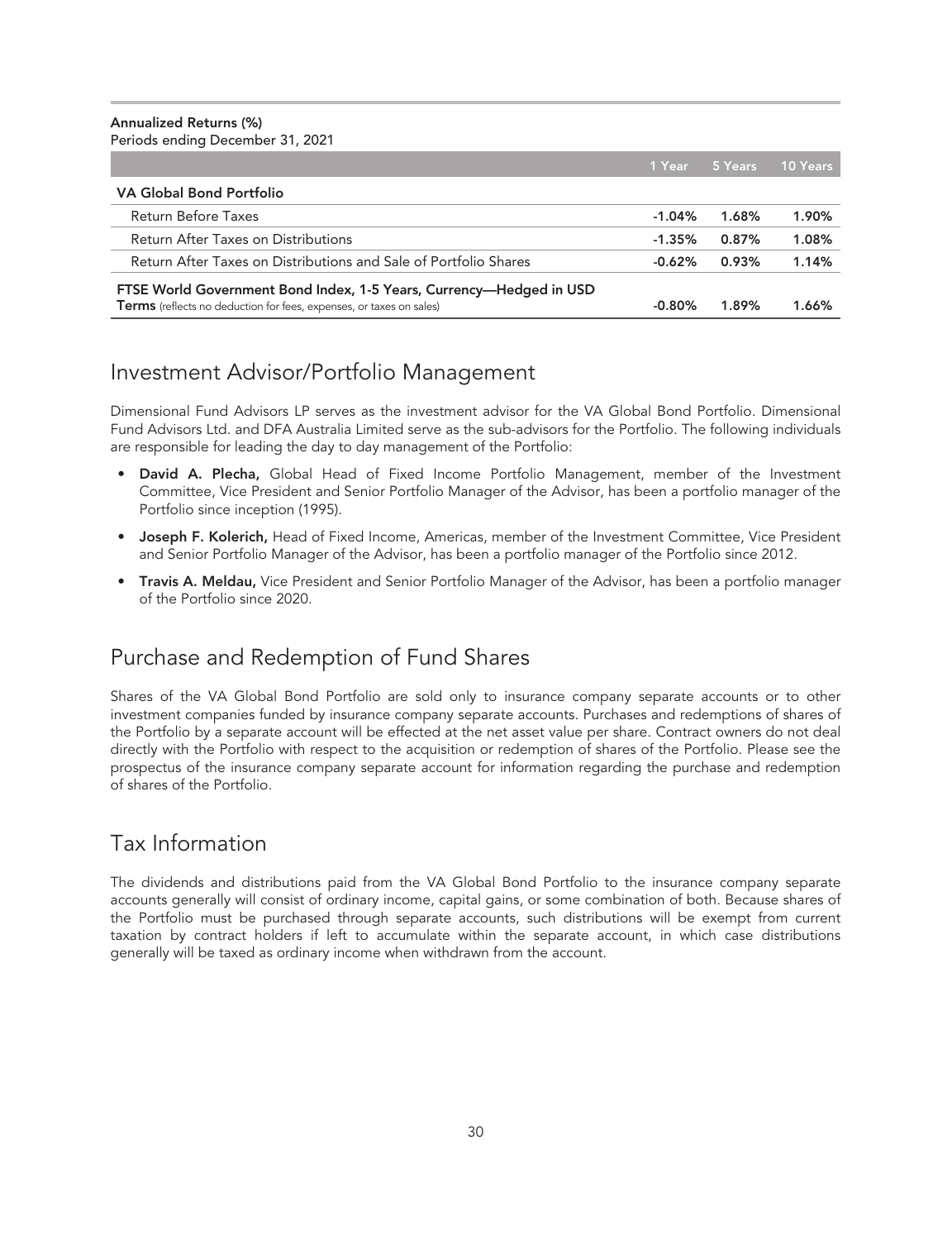# Payments to Insurance Companies and Financial Intermediaries

The VA Global Bond Portfolio and its related companies may make payments to an insurance company (and/or its related companies) in connection with the sale of Portfolio shares and/or related services. These payments to insurance companies that include the Portfolio as an underlying investment in a variable insurance contract could create a conflict of interest for the insurance companies. Such insurance companies (or their related companies) may pay a broker-dealer or other financial intermediary (such as a bank), for the sale of the Portfolio shares and/or related services. When received by a broker-dealer or other financial intermediary from an insurance company (or its related companies), such payments may create a conflict of interest by influencing the financial intermediary to recommend the Portfolio over another investment. Ask your financial advisor, visit your financial intermediary's website or see the prospectus of the insurance company separate account for more information.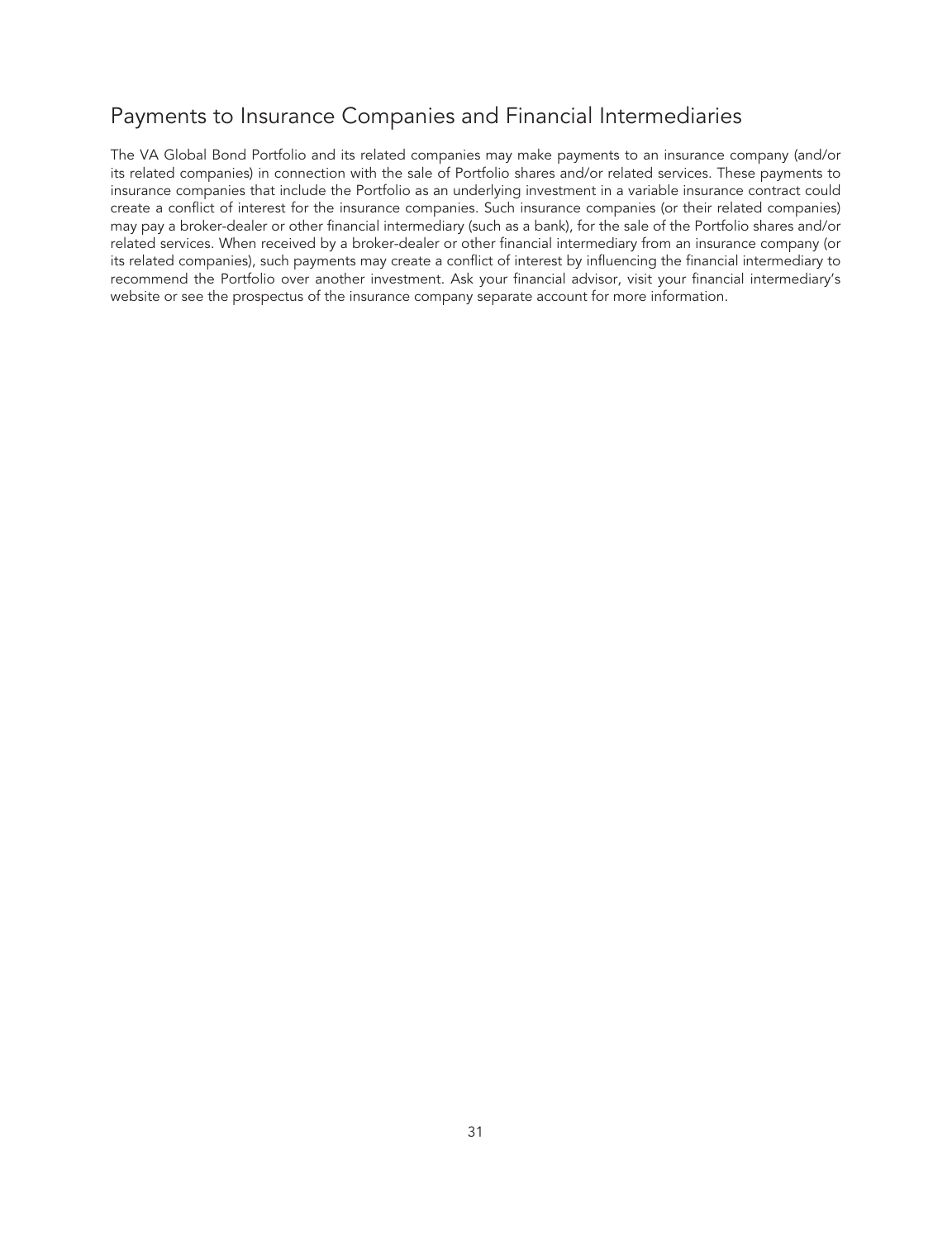# VIT Inflation-Protected Securities Portfolio

# Investment Objective

The investment objective of the VIT Inflation-Protected Securities Portfolio (the "Inflation-Protected Portfolio" or "Portfolio") is to provide inflation protection and earn current income consistent with inflation-protected securities.

# Fees and Expenses of the Portfolio

This table describes the fees and expenses you may pay if you buy, hold or sell shares of the Inflation-Protected Portfolio. The expenses in the table do not include any fees or charges imposed by the variable insurance contract. If such fees and charges were included, the expenses would be higher.

#### Annual Fund Operating Expenses (expenses that you pay each year as a percentage of the value of your investment)\*

| Management Fee                              | 0.09%    |
|---------------------------------------------|----------|
| <b>Other Expenses</b>                       | 0.02%    |
| <b>Total Annual Fund Operating Expenses</b> | $0.11\%$ |

\* The "Management Fee" and "Total Annual Fund Operating Expenses" have been adjusted to reflect the decrease in the management fee payable by the Portfolio from 0.10% to 0.09% effective as of February 28, 2022.

### EXAMPLE

This Example is meant to help you compare the cost of investing in the Inflation-Protected Portfolio with the cost of investing in other mutual funds. The Example does not include any fees or charges imposed by the variable insurance contract and if such fees were included, expenses would be higher. The Example assumes that you invest \$10,000 in the Portfolio for the time periods indicated. The Example also assumes that your investment has a 5% return each year and that the Portfolio's operating expenses remain the same. Although your actual costs may be higher or lower, based on these assumptions, your costs would be:

| Year <sup>'</sup> | <b>Years</b> | <b>S</b> Years           | $\sim$<br>10 Years. |
|-------------------|--------------|--------------------------|---------------------|
|                   |              | $\overline{\phantom{a}}$ |                     |

### PORTFOLIO TURNOVER

The Inflation-Protected Portfolio pays transaction costs, such as commissions, when it buys and sells securities (or "turns over" its portfolio). A higher portfolio turnover may indicate higher transaction costs. These costs, which are not reflected in Annual Fund Operating Expenses or in the Example, affect the Portfolio's performance. During the most recent fiscal year, the Portfolio's portfolio turnover rate was 17% of the average value of its investment portfolio.

# Principal Investment Strategies

The Inflation-Protected Portfolio seeks its investment objective by investing in a universe of inflation-protected securities that are structured to provide returns linked to the rate of inflation over the long-term. The Portfolio ordinarily invests in inflation-protected securities issued by the U.S. Government and its agencies and instrumentalities and the credit quality of such inflation-protected securities will be that of such applicable U.S. government, agency or instrumentality issuer.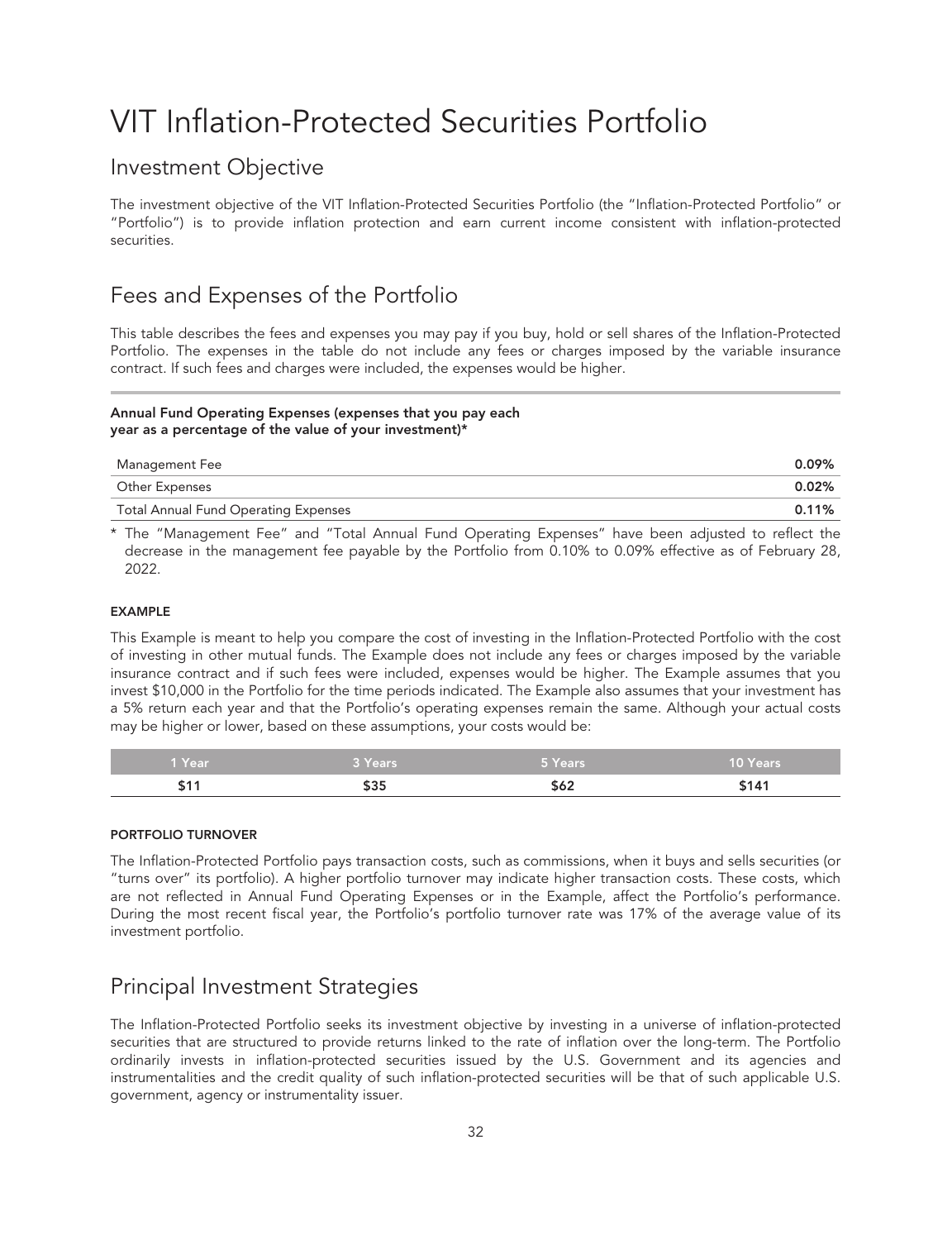As a non-fundamental policy, under normal circumstances, the Inflation-Protected Portfolio will invest at least 80% of its net assets in inflation-protected securities. Inflation-protected securities (also known as inflationindexed securities) are securities whose principal and/or interest payments are adjusted for inflation, unlike conventional debt securities that make fixed principal and interest payments. Inflation-protected securities include Treasury Inflation-Protected Securities ("TIPS"), which are securities issued by the U.S. Treasury. The principal value of TIPS is adjusted for inflation (payable at maturity) and the semi-annual interest payments by TIPS equal a fixed percentage of the inflation-adjusted principal amount. These inflation adjustments are based upon the Consumer Price Index for Urban Consumers (CPI-U). The original principal value of TIPS is guaranteed. At maturity, TIPS are redeemed at the greater of their inflation-adjusted principal or par amount at original issue. Other types of inflation-protected securities may use other methods to adjust for inflation and other measures of inflation. In addition, inflation-protected securities issued by entities other than the U.S. Treasury may not provide a guarantee of principal value at maturity.

Generally, the Inflation-Protected Portfolio will purchase inflation-protected securities with maturities of between five and twenty years from the date of settlement, although at times, the Portfolio may purchase securities outside of this range. Under normal circumstances, when determining its duration, the Portfolio will consider an average duration similar to its benchmark, the Bloomberg U.S. TIPS Index, which was approximately 7.66 years as of December 31, 2021. Duration is a measure of the sensitivity of a security's price to changes in interest rates. The longer a security's duration, the more sensitive it will be to changes in interest rates.

The Inflation-Protected Portfolio is authorized to invest more than 25% of its total assets in Treasury bonds, bills and notes and obligations of U.S. government agencies and instrumentalities. The Portfolio may also invest in money market funds. The Portfolio will not shift the maturity of its investments in anticipation of interest rate movements.

The Inflation-Protected Portfolio may purchase or sell futures contracts and options on futures contracts, to hedge its interest rate exposure or for non-hedging purposes, such as a substitute for direct investment or to increase or decrease market exposure based on actual or expected cash inflows to or outflows from the Portfolio.

The Inflation-Protected Portfolio may lend its portfolio securities to generate additional income.

### Principal Risks

Because the value of your investment in the Inflation-Protected Portfolio will fluctuate, there is the risk that you will lose money. An investment in the Portfolio is not a deposit of a bank and is not insured or guaranteed by the Federal Deposit Insurance Corporation or any other government agency. The following is a description of principal risks of investing in the Portfolio.

*Market Risk:* Even a long-term investment approach cannot guarantee a profit. Economic, political, and issuerspecific events will cause the value of securities, and the Portfolio that owns them, to rise or fall.

*Interest Rate Risk:* Fixed income securities are subject to interest rate risk because the prices of fixed income securities tend to move in the opposite direction of interest rates. When interest rates rise, fixed income security prices fall. When interest rates fall, fixed income security prices rise. In general, fixed income securities with longer maturities are more sensitive to changes in interest rates. The Portfolio may be subject to a greater risk of rising interest rates due to the current period of historically low interest rates.

*Inflation-Protected Securities Interest Rate Risk:* Inflation-protected securities may react differently from other fixed income securities to changes in interest rates. Because interest rates on inflation-protected securities are adjusted for inflation, the values of these securities are not materially affected by inflation expectations. Therefore, the value of inflation-protected securities are anticipated to change in response to changes in "real" interest rates, which represent nominal (stated) interest rates reduced by the expected impact of inflation. Generally, the value of an inflation-protected security will fall when real interest rates rise and will rise when real interest rates fall.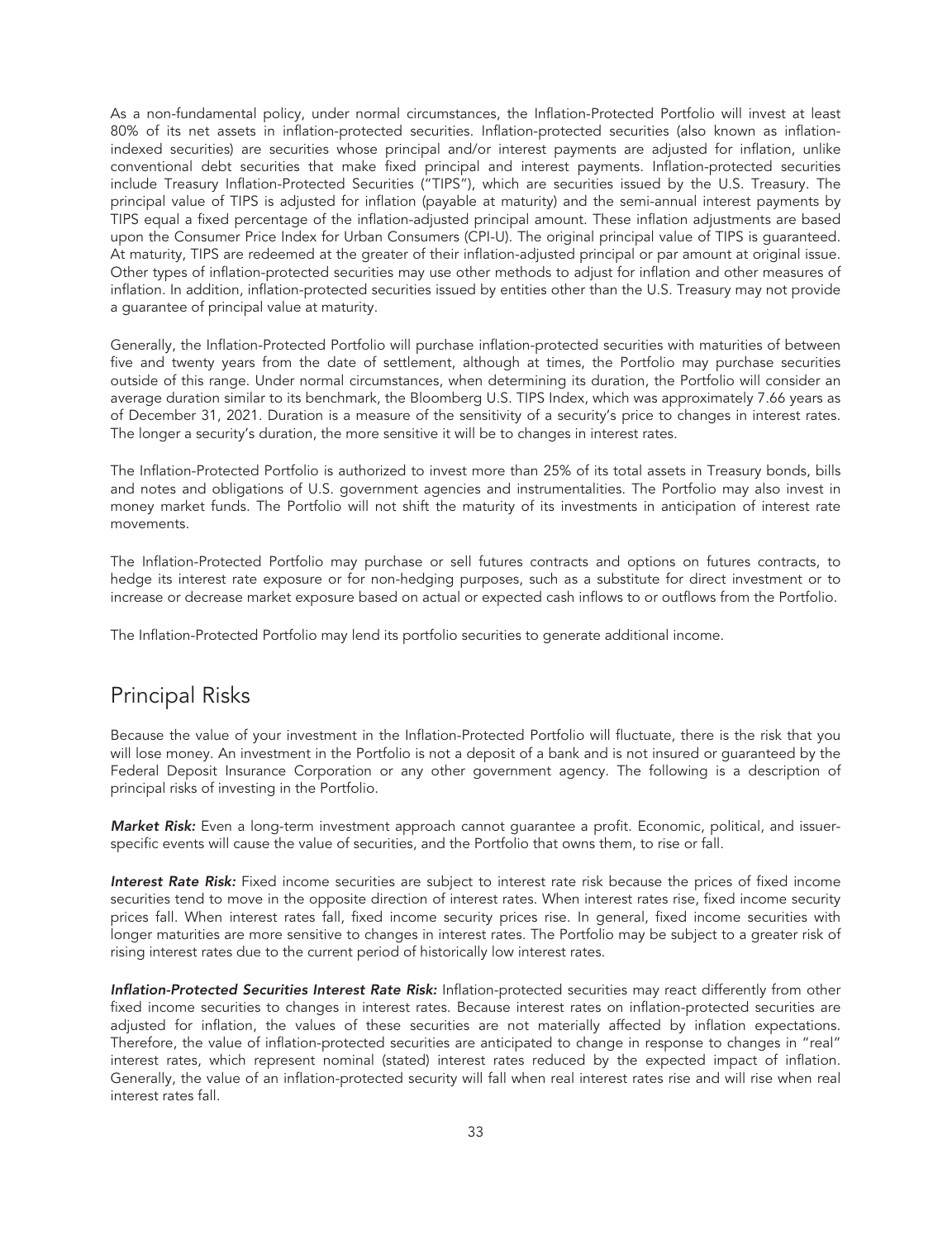*Credit Risk:* Credit risk is the risk that the issuer of a security may be unable to make interest payments and/or repay principal when due. A downgrade to an issuer's credit rating or a perceived change in an issuer's financial strength may affect a security's value, and thus, impact the Portfolio's performance. Government agency obligations have different levels of credit support and, therefore, different degrees of credit risk. Securities issued by agencies and instrumentalities of the U.S. Government that are supported by the full faith and credit of the United States, such as the Federal Housing Administration and Ginnie Mae, present little credit risk. Other securities issued by agencies and instrumentalities sponsored by the U.S. Government, that are supported only by the issuer's right to borrow from the U.S. Treasury, subject to certain limitations, and securities issued by agencies and instrumentalities sponsored by the U.S. Government that are sponsored by the credit of the issuing agencies, such as Freddie Mac and Fannie Mae, are subject to a greater degree of credit risk. U.S. government agency securities issued or guaranteed by the credit of the agency may still involve a risk of non-payment of principal and/or interest.

*Risks of Investing for Inflation Protection:* Because the interest and/or principal payments on an inflationprotected security are adjusted periodically for changes in inflation, the income distributed by the Portfolio may be irregular. Although the U.S. Treasury guarantees to pay at maturity at least the original face value of any inflation-protected securities the Treasury issues, other issuers may not offer the same guarantee. Also, inflationprotected securities, including those issued by the U.S. Treasury, are not protected against deflation. As a result, in a period of deflation, the principal and income of inflation-protected securities held by the Portfolio will decline and the Portfolio may suffer a loss during such periods. While inflation-protected securities are expected to be protected from long-term inflationary trends, short-term increases in inflation may lead to a decline in the Portfolio's value. For example, if interest rates rise due to reasons other than inflation, the Portfolio's investment in these securities may not be protected to the extent that the increase is not reflected in the securities' inflation measures. In addition, positive adjustments to principal generally will result in taxable income to the Portfolio at the time of such adjustments (which generally would be distributed by the Portfolio as part of its taxable dividends), even though the principal amount is not paid until maturity. The current market value of inflationprotected securities is not guaranteed and will fluctuate.

*Income Risk:* Income risk is the risk that falling interest rates will cause the Portfolio's income to decline because, among other reasons, the proceeds from maturing short-term securities in its portfolio may be reinvested in lower-yielding securities.

*Derivatives Risk:* Derivatives are instruments, such as futures, and options thereon, whose value is derived from that of other assets, rates or indices. Derivatives can be used for hedging (attempting to reduce risk by offsetting one investment position with another) or non-hedging purposes. Hedging with derivatives may increase expenses, and there is no guarantee that a hedging strategy will work. While hedging can reduce or eliminate losses, it can also reduce or eliminate gains or cause losses if the market moves in a manner different from that anticipated by the Portfolio or if the cost of the derivative outweighs the benefit of the hedge. The use of derivatives for non-hedging purposes may be considered to carry more risk than other types of investments. When the Portfolio uses derivatives, the Portfolio will be directly exposed to the risks of those derivatives. Derivative instruments are subject to a number of risks including counterparty, settlement, liquidity, interest rate, market, credit and management risks, as well as the risk of improper valuation. Changes in the value of a derivative may not correlate perfectly with the underlying asset, rate or index, and the Portfolio could lose more than the principal amount invested.

*Liquidity Risk:* Liquidity risk exists when particular portfolio investments are difficult to purchase or sell. To the extent that the Portfolio holds illiquid investments, the Portfolio's performance may be reduced due to an inability to sell the investments at opportune prices or times. Liquid portfolio investments may become illiquid or less liquid after purchase by the Portfolio due to low trading volume, adverse investor perceptions and/or other market developments. Liquidity risk includes the risk that the Portfolio will experience significant net redemptions at a time when it cannot find willing buyers for its portfolio securities or can only sell its portfolio securities at a material loss or at increased costs. Liquidity risk can be more pronounced in periods of market turmoil or in situations where ownership of shares of the Portfolio are concentrated in one or a few investors.

*Securities Lending Risk:* Securities lending involves the risk that the borrower may fail to return the securities in a timely manner or at all. As a result, the Portfolio may lose money and there may be a delay in recovering the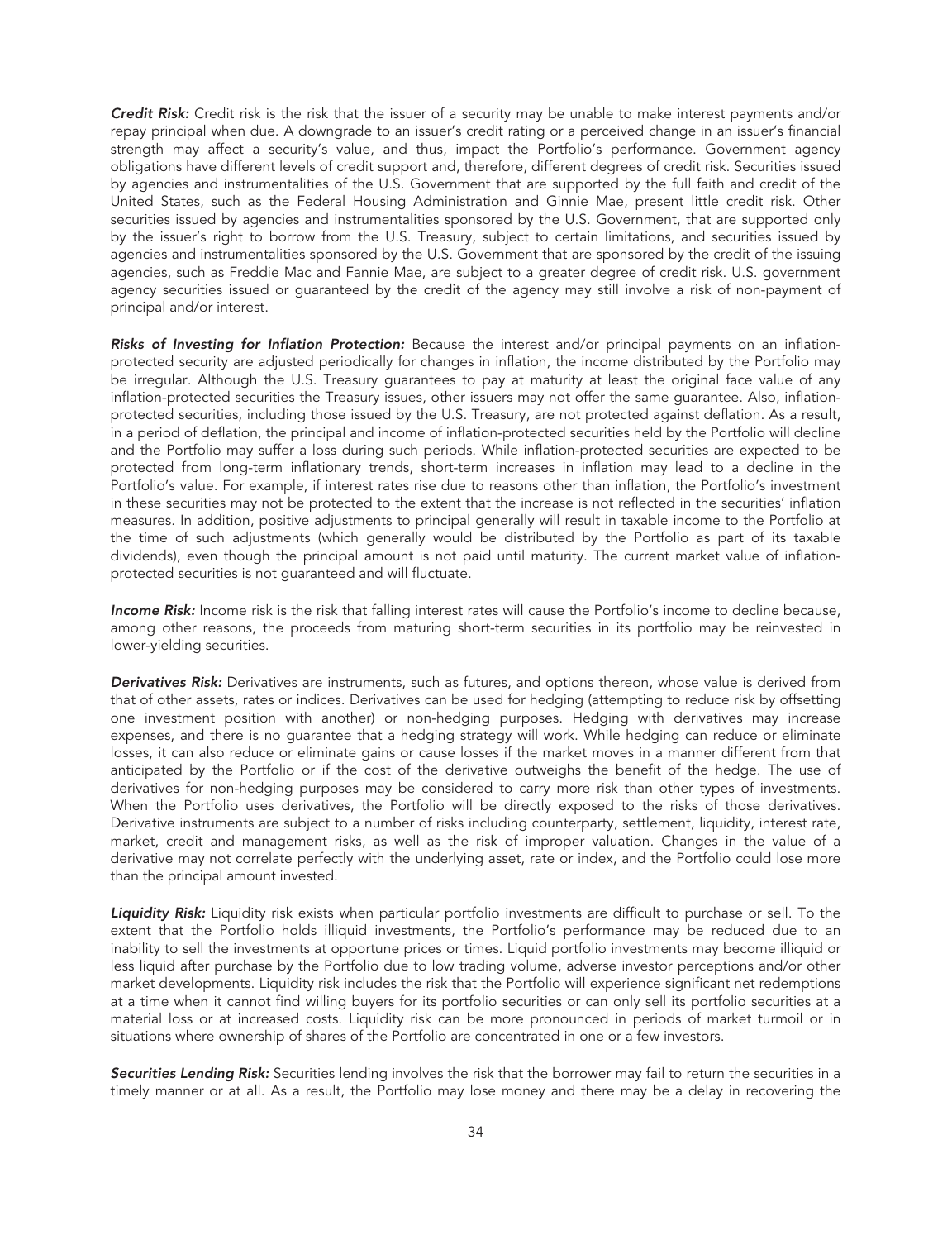loaned securities. The Portfolio could also lose money if it does not recover the securities and/or the value of the collateral falls, including the value of investments made with cash collateral. Securities lending also may have certain adverse tax consequences.

*Operational Risk:* Operational risks include human error, changes in personnel, system changes, faults in communication, and failures in systems, technology, or processes. Various operational events or circumstances are outside the Advisor's control, including instances at third parties. The Portfolio and the Advisor seek to reduce these operational risks through controls and procedures. However, these measures do not address every possible risk and may be inadequate to address these risks.

*Cyber Security Risk:* The Portfolio's and its service providers' use of internet, technology and information systems may expose the Portfolio to potential risks linked to cyber security breaches of those technological or information systems. Cyber security breaches, amongst other things, could allow an unauthorized party to gain access to proprietary information, customer data, or fund assets, or cause the Portfolio and/or its service providers to suffer data corruption or lose operational functionality.

# Performance

The bar chart and table immediately following illustrate the variability of the Inflation-Protected Portfolio's returns and are meant to provide some indication of the risks of investing in the Portfolio. The bar chart shows the changes in the Portfolio's performance from year to year. The table illustrates how annualized one year, five year and since inception returns, both before and after taxes, compare with those of a broad measure of market performance. The Portfolio's past performance (before and after taxes) is not an indication of future results. Updated performance information for the Portfolio can be obtained by visiting http://us.dimensional.com.

The after-tax returns presented in the table for the Inflation-Protected Portfolio are calculated using the historical highest individual federal marginal income tax rates and do not reflect the impact of state and local taxes. Actual after-tax returns depend on an investor's tax situation and may differ from those shown in the table. In addition, the after-tax returns shown are not relevant to investors who hold shares of the Portfolio through tax-advantaged arrangements, such as 401(k) plans or individual retirement accounts.



Inflation-Protected Portfolio—Total Returns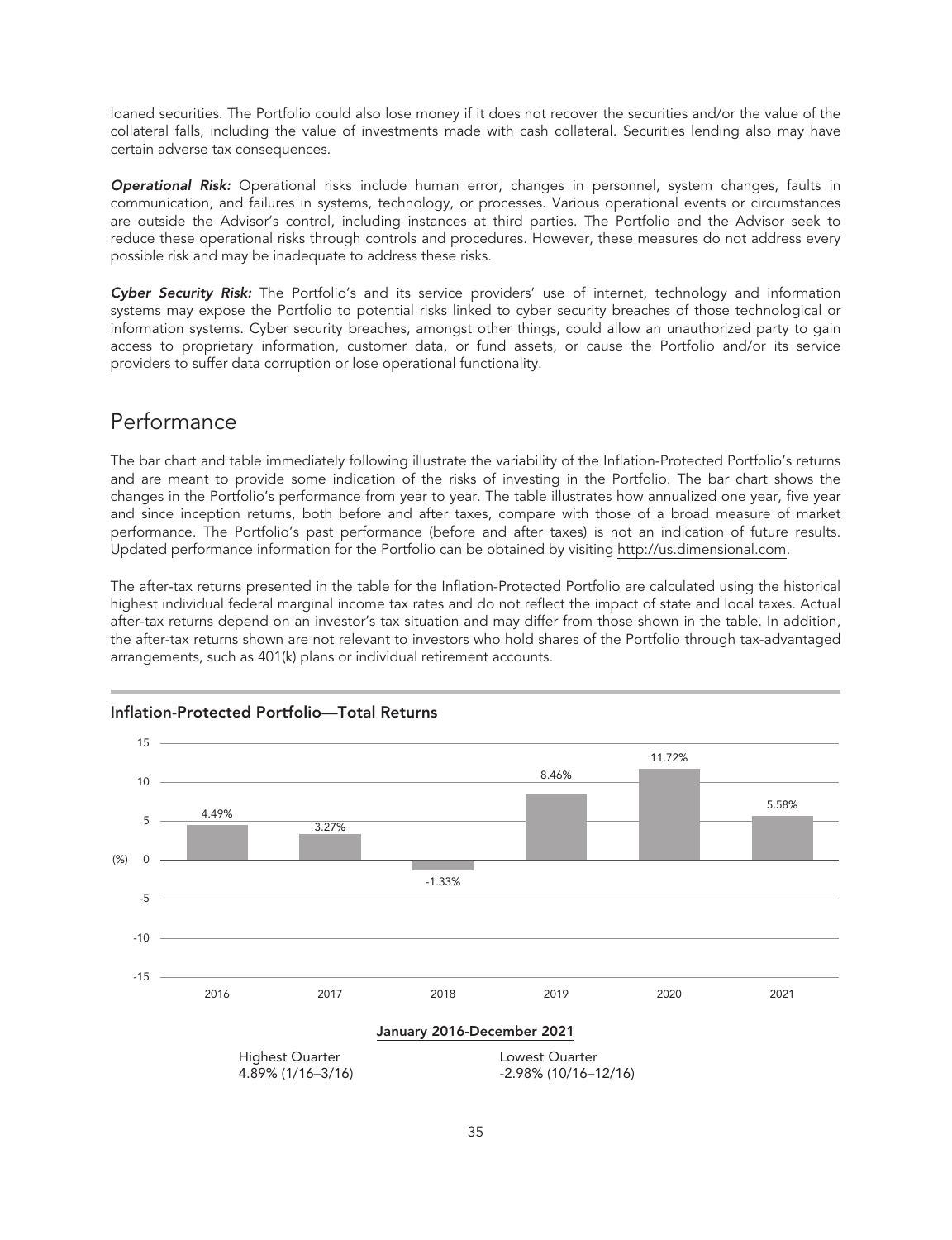#### Annualized Returns (%)

Periods ending December 31, 2021

|                                                                                            | 1 Year | 5 Years | Since 5/29/15<br>Inception |
|--------------------------------------------------------------------------------------------|--------|---------|----------------------------|
| Inflation-Protected Portfolio                                                              |        |         |                            |
| Return Before Taxes                                                                        | 5.58%  | 5.44%   | 4.22%                      |
| Return After Taxes on Distributions                                                        | 3.40%  | 4.34%   | 3.28%                      |
| Return After Taxes on Distributions and Sale of Portfolio Shares                           | 3.42%  | 3.75%   | 2.86%                      |
| Bloomberg U.S. TIPS Index<br>(reflects no deduction for fees, expenses, or taxes on sales) | 5.96%  | 5.34%   | 4.31%                      |

### Investment Advisor/Portfolio Management

Dimensional Fund Advisors LP serves as the investment advisor for the Inflation-Protected Portfolio. Dimensional Fund Advisors Ltd. and DFA Australia Limited serve as the sub-advisors for the Portfolio. The following individuals are responsible for leading the day to day management of the Portfolio:

- Joseph F. Kolerich, Head of Fixed Income, Americas, member of the Investment Committee, Vice President and Senior Portfolio Manager of the Advisor, has been a portfolio manager of the Portfolio since inception (2015).
- David A. Plecha, Global Head of Fixed Income Portfolio Management, member of the Investment Committee, Vice President and Senior Portfolio Manager of the Advisor, has been a portfolio manager of the Portfolio since inception (2015).
- Alan R. Hutchison, Vice President and Senior Portfolio Manager of the Advisor, has been a portfolio manager of the Portfolio since 2016.

# Purchase and Redemption of Fund Shares

Shares of the Inflation-Protected Portfolio are sold only to insurance company separate accounts funding variable life insurance contracts. Purchases and redemptions of shares of the Portfolio by a separate account will be effected at the net asset value per share. Contract owners do not deal directly with the Portfolio with respect to the acquisition or redemption of shares of the Portfolio. Please see the prospectus of the insurance company separate account for information regarding the purchase and redemption of shares of the Portfolio.

### Tax Information

The dividends and distributions paid from the Inflation-Protected Portfolio to the insurance company separate accounts generally will consist of ordinary income, capital gains, or some combination of both. Because shares of the Portfolio must be purchased through separate accounts, such distributions will be exempt from current taxation by contract holders if left to accumulate within the separate account, in which case distributions generally will be taxed as ordinary income when withdrawn from the account.

# Payments to Insurance Companies and Financial Intermediaries

The Inflation-Protected Portfolio and its related companies may make payments to an insurance company (and/or its related companies) in connection with the sale of Portfolio shares and/or related services. These payments to insurance companies that include the Portfolio as an underlying investment in a variable insurance contract could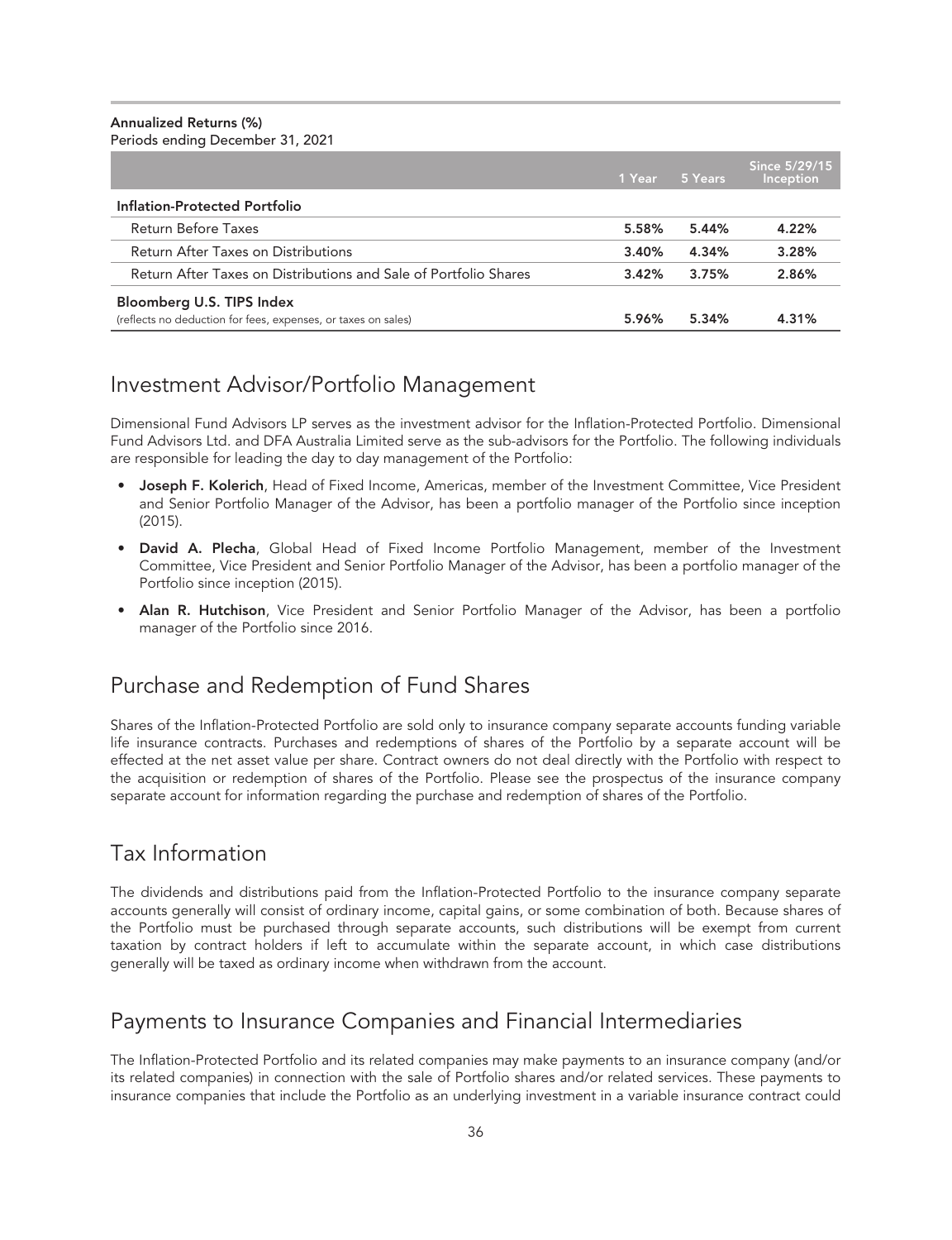create a conflict of interest for the insurance companies. Such insurance companies (or their related companies) may pay a broker-dealer or other financial intermediary (such as a bank), for the sale of the Portfolio shares and/or related services. When received by a broker-dealer or other financial intermediary from an insurance company (or its related companies), such payments may create a conflict of interest by influencing the financial intermediary to recommend the Portfolio over another investment. Ask your financial advisor, visit your financial intermediary's website or see the prospectus of the insurance company separate account for more information.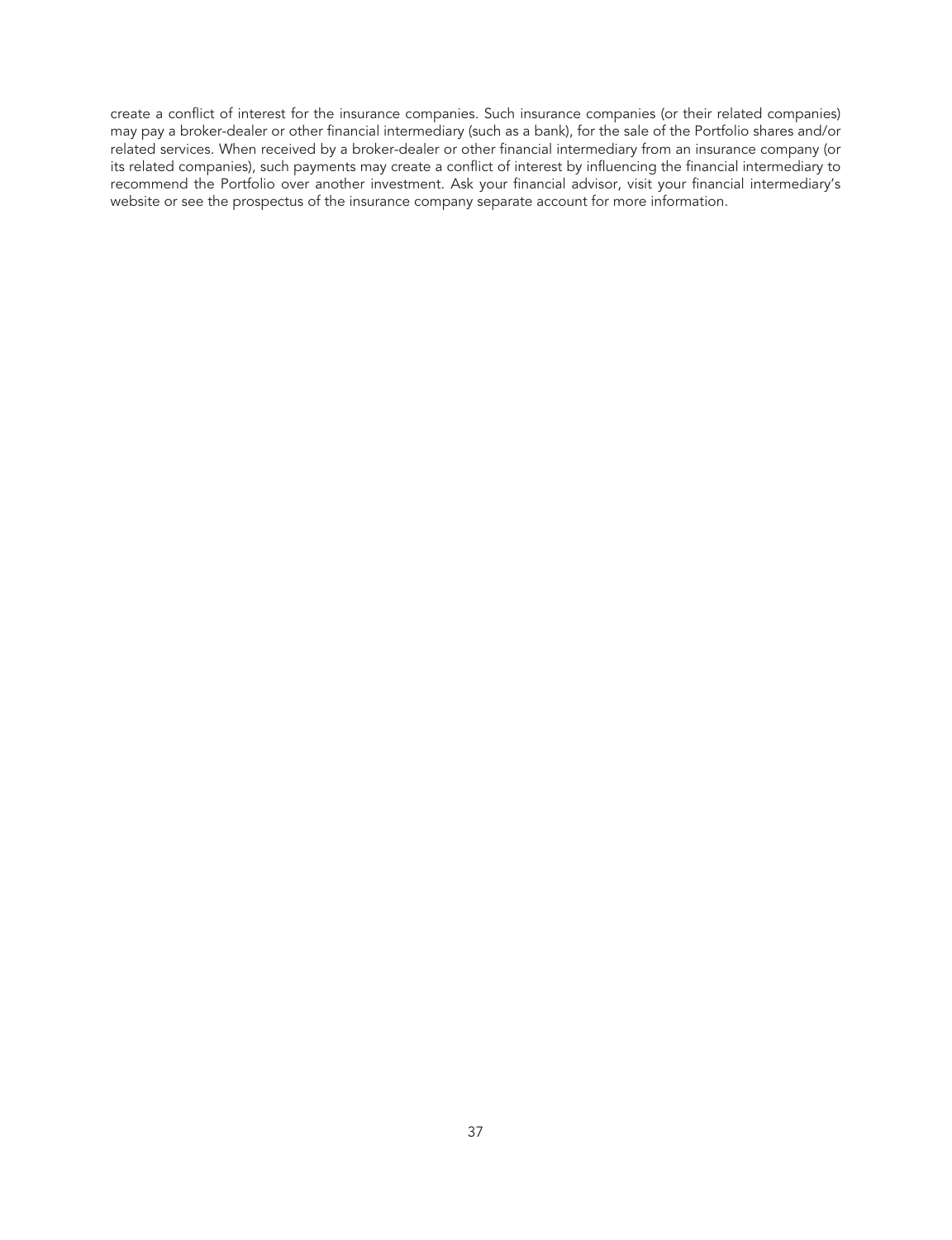# VA Global Moderate Allocation Portfolio

# Investment Objective

The investment objective of the VA Global Moderate Allocation Portfolio (the "Portfolio") is to seek total return consisting of capital appreciation and current income. The VA Global Moderate Allocation Portfolio is a "fund of funds," which means that the Portfolio uses its assets to purchase other mutual funds (the "Underlying Funds") managed by Dimensional Fund Advisors LP (the "Advisor").

# Fees and Expenses of the Portfolio

This table describes the fees and expenses you may pay if you buy, hold or sell shares of the VA Global Moderate Allocation Portfolio. The expenses in the table do not include any fees or charges imposed by the variable insurance contract. If such fees and charges were included, the expenses would be higher.

### Annual Fund Operating Expenses (expenses that you pay each year as a percentage of the value of your investment)\*

| Management Fee                                                                     | 0.23% |
|------------------------------------------------------------------------------------|-------|
| Other Expenses                                                                     | 0.02% |
| <b>Acquired Fund Fees &amp; Expenses</b>                                           | 0.21% |
| <b>Total Annual Fund Operating Expenses</b>                                        | 0.46% |
| Fee Waiver and/or Expense Reimbursement**                                          | 0.18% |
| Total Annual Fund Operating Expenses After Fee Waiver and/or Expense Reimbursement | 0.28% |

The "Management Fee" and "Total Annual Fund Operating Expenses" have been adjusted to reflect the decrease in the management fee payable by the Portfolio from 0.25% to 0.23% effective as of February 28, 2021.

\*\* The Advisor has agreed to waive certain fees and in certain instances, assume certain expenses of the VA Global Moderate Allocation Portfolio. The Fee Waiver and Expense Assumption Agreement for the Portfolio will remain in effect through February 28, 2023, and may only be terminated by the Fund's Board of Directors prior to that date. The Advisor retains the right to seek reimbursement for any fees previously waived and/or expenses previously assumed up to thirty-six months after such fee waiver and/or expense assumption.

### EXAMPLE

This Example is meant to help you compare the cost of investing in the VA Global Moderate Allocation Portfolio with the cost of investing in other mutual funds. The Example does not include any fees or charges imposed by the variable insurance contract and if such fees were included, expenses would be higher. The Example assumes that you invest \$10,000 in the Portfolio for the time periods indicated. The Example also assumes that your investment has a 5% return each year and that the Portfolio's operating expenses remain the same. The costs for the Portfolio reflect the net expenses of the Portfolio that result from the contractual expense waiver in the first year only. Although your actual costs may be higher or lower, based on these assumptions your costs would be:

| l Year <sup>l</sup> | --<br>3 Years | <b>5 Years</b> | Years      |
|---------------------|---------------|----------------|------------|
| ו רי<br>727         | 1.OC          | ∙24т           | .56<br>$-$ |

### PORTFOLIO TURNOVER

The VA Global Moderate Allocation Portfolio generally pays transaction costs, such as commissions, when it buys and sells securities (or "turns over" its portfolio). A higher portfolio turnover may indicate higher transaction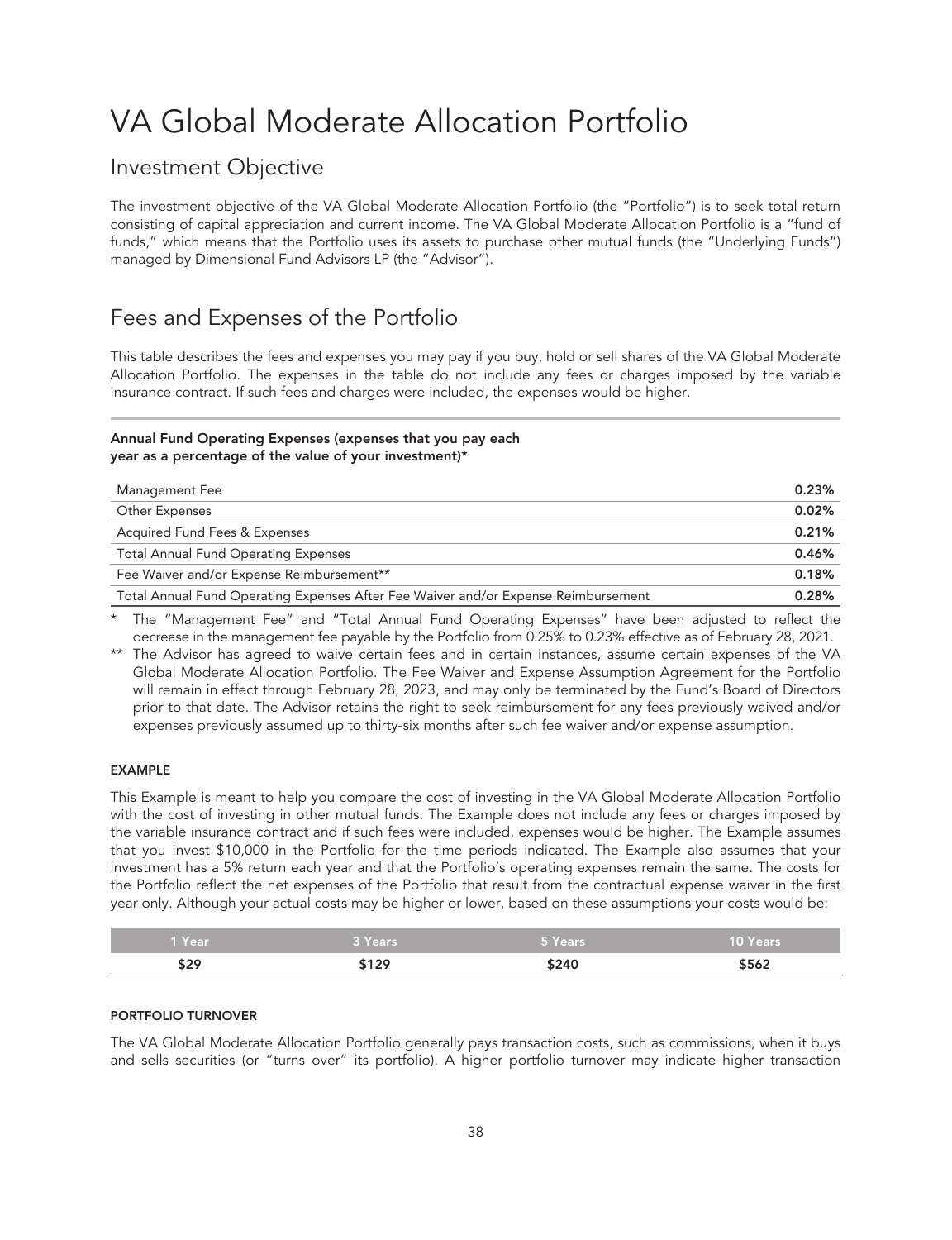costs. The Portfolio does not pay transaction costs when buying and selling shares of the Underlying Funds; however, the Underlying Funds pay transaction costs when buying and selling securities for their portfolio. The transaction costs incurred by the Underlying Funds, which are not reflected in Annual Fund Operating Expenses or in the Example, affect the portfolio's performance. During the most recent fiscal year, the Portfolio's portfolio turnover rate was 42% based on the weighted average portfolio turnover rates of each of the Portfolio's underlying investments.

### Principal Investment Strategies

The VA Global Moderate Allocation Portfolio is a "fund of funds", which means that the Portfolio generally allocates its assets among other funds managed by the Advisor, although it has the ability to invest directly in securities and derivatives. To achieve the Portfolio's and the Underlying Funds' investment objectives, the Advisor implements an integrated investment approach that combines research, portfolio design, portfolio management, and trading functions. As further described below, the Portfolio's and the Underlying Funds' designs emphasize long-term drivers of expected returns identified by the Advisor's research, while balancing risk through broad diversification across companies and sectors. The Advisor's portfolio management and trading processes further balance those long-term drivers of expected returns with shorter-term drivers of expected returns and trading costs.

The VA Global Moderate Allocation Portfolio, under normal market circumstances, purchases shares of the Underlying Funds to achieve a moderate allocation to both global equity and global fixed income securities. Generally, the Portfolio invests its assets in domestic and international equity Underlying Funds and fixed income Underlying Funds to achieve an allocation that provides a moderate allocation to global equity securities, with an allocation of approximately 55% to 75% of the Portfolio's assets to domestic and international equity Underlying Funds and 25% to 45% of its assets to fixed income Underlying Funds. Periodically, the Advisor will review the allocations for the Portfolio in each Underlying Fund and may adjust allocations to Underlying Funds or may add or remove Underlying Funds in the Portfolio without notice to shareholders.

In addition to its allocation strategy of providing exposure to the domestic and international equity and fixed income markets through investment in the Underlying Funds, the VA Global Moderate Allocation Portfolio further diversifies its investment portfolio by allocating its assets among Underlying Funds that represent a variety of different asset classes. As of the date of this Prospectus, the Portfolio invests in: (1) domestic equity Underlying Funds that purchase a broad and diverse portfolio of securities of U.S. operating companies of all market capitalization sizes with an emphasis on smaller, lower relative price, and higher profitability companies and a domestic equity Underlying Fund that primarily invests in publicly traded REITs; (2) international equity Underlying Funds that purchase a broad and diverse portfolio of securities of companies in developed ex U.S. and emerging markets of all market capitalization sizes which may include frontier markets (emerging market countries in an earlier stage of development) with an emphasis on smaller, lower relative price, and higher profitability companies and an international equity Underlying Fund that primarily invests in publicly traded REITs and REIT-like entities; and (3) fixed income Underlying Funds that may purchase U.S. and foreign debt securities such as obligations issued or guaranteed by the U.S. and foreign governments, their agencies and instrumentalities, corporate debt obligations, bank obligations, commercial paper, repurchase agreements, money market funds, securities of domestic and foreign issuers denominated in U.S. dollars but not trading in the United States, obligations of supranational organizations and inflation-protected securities.

The Advisor may also increase or reduce the VA Global Moderate Allocation Portfolio's and/or Underlying Funds' exposure to an eligible company, or exclude a company, based on shorter-term considerations, such as a company's price momentum and investment characteristics. In assessing a company's investment characteristics, the Advisor considers ratios such as recent changes in assets divided by total assets. The criteria the Advisor uses for assessing a company's investment characteristics are subject to change from time to time. In addition, the Advisor seeks to reduce trading costs using a flexible trading approach that looks for opportunities to participate in the available market liquidity, while managing turnover and explicit transaction costs.

The VA Global Moderate Allocation Portfolio and each Underlying Fund may purchase or sell futures contracts and options on futures contracts, to increase or decrease market exposure based on actual or expected cash inflows to or outflows from the Portfolio or Underlying Fund. Certain Underlying Funds may enter into foreign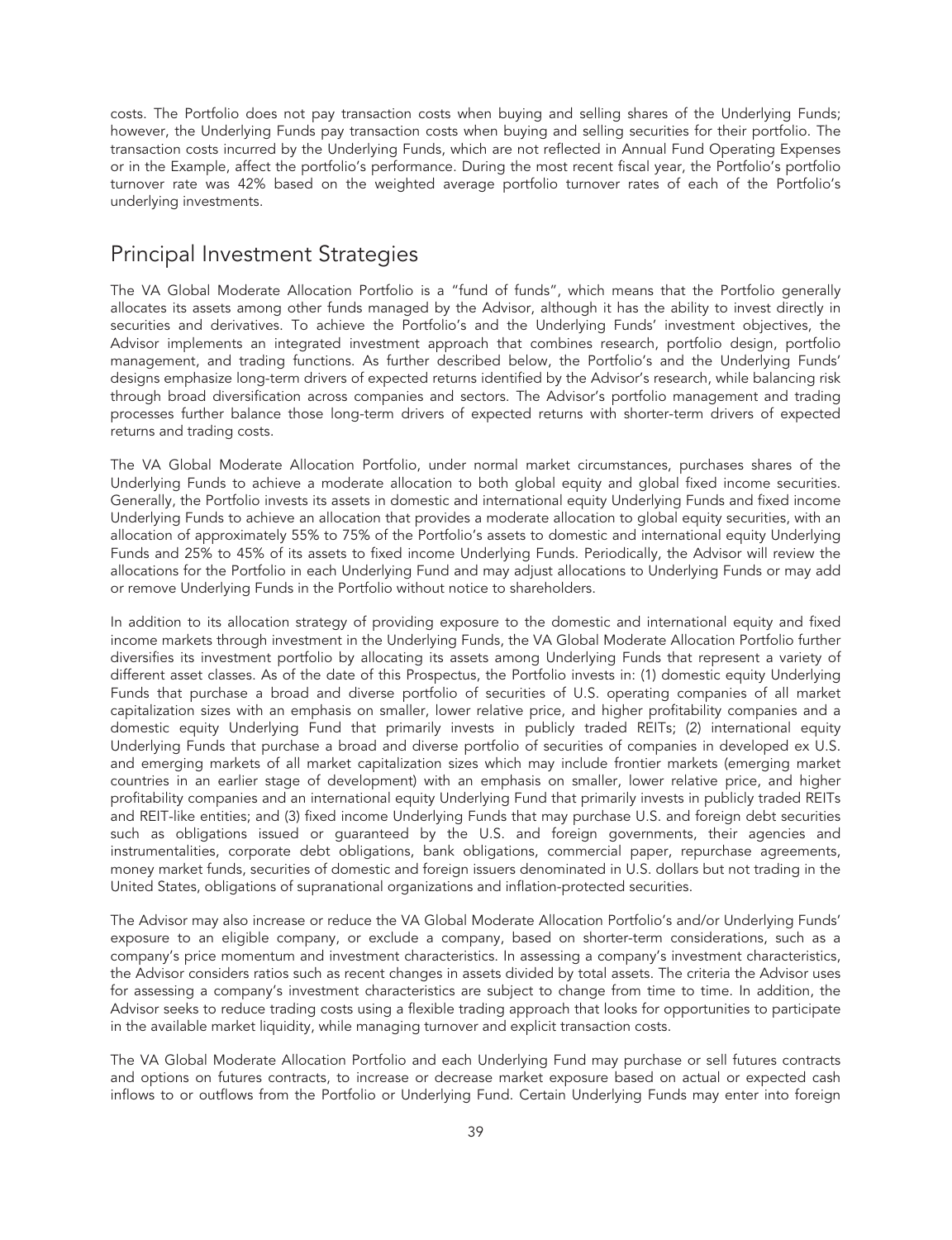currency exchange transactions, including foreign currency forward contracts, in connection with the settlement of foreign securities, to attempt to protect against uncertainty in the level of future foreign currency rates, to hedge against fluctuations in currency exchange rates or to transfer balances from one currency to another. Certain fixed income Underlying Funds also may purchase or sell futures contracts and options on futures contracts, to hedge their interest rate or currency exposure or for non-hedging purposes, such as a substitute for direct investment. Also the Portfolio and Underlying Funds may lend their portfolio securities to generate additional income.

Certain of the Underlying Funds are available for investment only by insurance company separate accounts that fund variable life and variable annuity contracts.

A summary of the investment strategies and policies of the Underlying Funds in which the VA Global Moderate Allocation Portfolio invests as of the date of this Prospectus is described in the Portfolio's Prospectus in the section entitled "ADDITIONAL INFORMATION ON INVESTMENT OBJECTIVES AND POLICIES—Investments in Underlying Funds."

# Principal Risks

Because the value of your investment in the VA Global Moderate Portfolio will fluctuate, there is the risk that you will lose money. An investment in the Portfolio is not a deposit of a bank and is not insured or guaranteed by the Federal Deposit Insurance Corporation or any other government agency. The following is a description of principal risks of investing in the Portfolio.

*Fund of Funds Risk:* The investment performance of the Portfolio is affected by the investment performance of the Underlying Funds in which the Portfolio invests. The ability of the Portfolio to achieve its investment objective depends on the ability of the Underlying Funds to meet their investment objectives and on the Advisor's decisions regarding the allocation of the Portfolio's assets among the Underlying Funds. The Portfolio may allocate assets to an Underlying Fund or asset class that underperforms other funds or asset classes. There can be no assurance that the investment objective of the Portfolio or any Underlying Fund will be achieved. When the Portfolio invests in Underlying Funds, investors are exposed to a proportionate share of the expenses of those Underlying Funds in addition to the expenses of the Portfolio. Through its investments in the Underlying Funds, the Portfolio is subject to the risks of the Underlying Funds' investments. Certain risks of the Underlying Funds' investments are described below.

*Equity Market Risk:* Even a long-term investment approach cannot guarantee a profit. Economic, market, political, and issuer-specific conditions and events will cause the value of equity securities, and the Underlying Funds that own them, and, in turn, the Portfolio itself, to rise or fall. Stock markets tend to move in cycles, with periods of rising prices and periods of falling prices.

*Market Risk:* Even a long-term investment approach cannot guarantee a profit. Economic, political, and issuerspecific events will cause the value of securities, and the Underlying Funds that own them, and, in turn, the Portfolio itself, to rise or fall.

*Foreign Securities and Currencies Risk:* Foreign securities prices may decline or fluctuate because of: (a) economic or political actions of foreign governments and/or (b) less regulated or liquid securities markets. Investors holding these securities may also be exposed to foreign currency risk (the possibility that foreign currency will fluctuate in value against the U.S. dollar or that a foreign government will convert, or be forced to convert, its currency to another currency, changing its value against the U.S. dollar).

Depositary receipts are generally subject to the same risks as the foreign securities that they evidence or into which they may be converted. In addition, the underlying issuers of certain depositary receipts, particularly unsponsored or unregistered depositary receipts, are under no obligation to distribute shareholder communications to the holders of such receipts, or to pass through to them any voting rights with respect to the deposited securities. Depositary receipts that are not sponsored by the issuer may be less liquid and there may be less readily available public information about the issuer.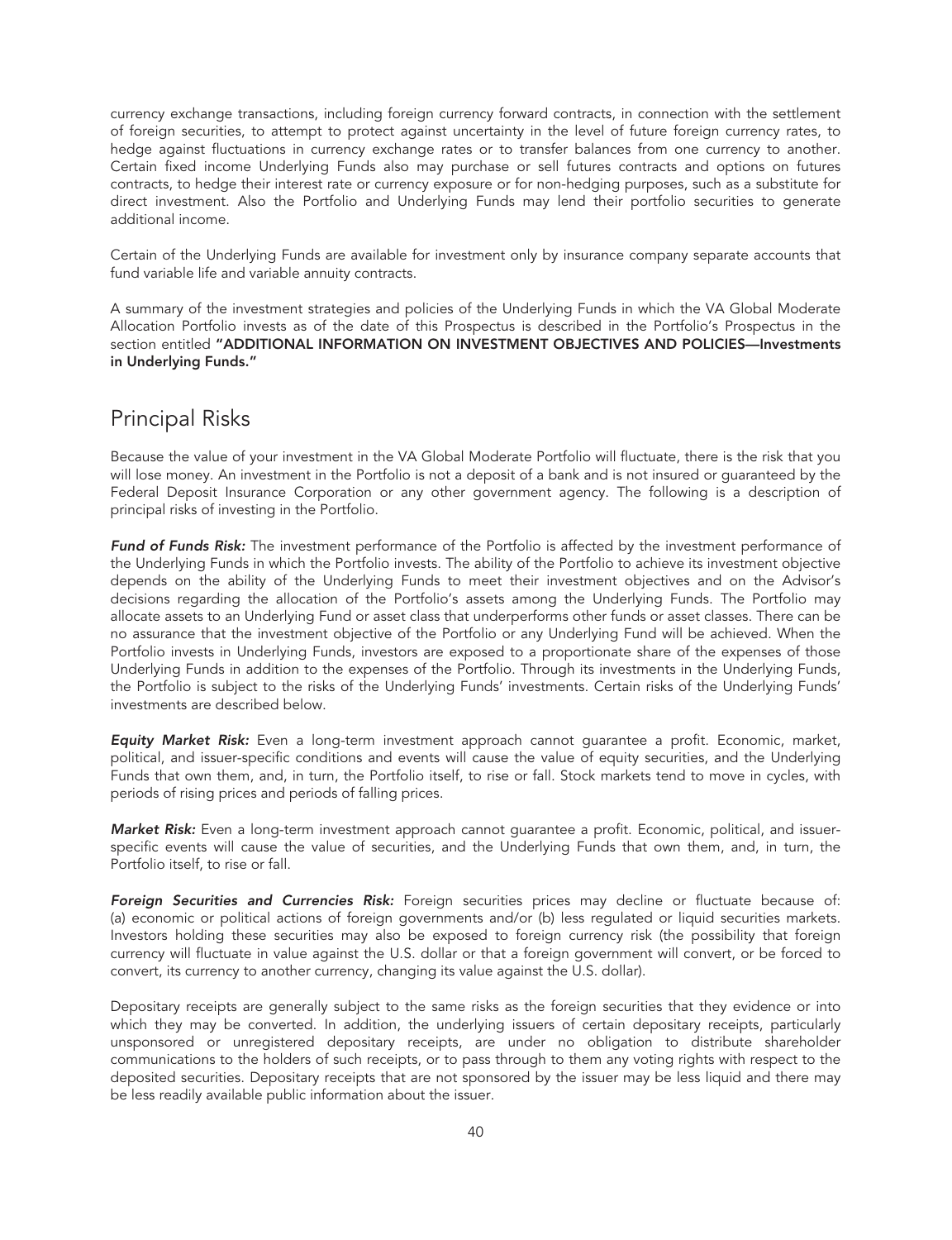*Foreign Government Debt Risk:* The risk that: (a) the governmental entity that controls the repayment of government debt may not be willing or able to repay the principal and/or to pay the interest when it becomes due, due to factors such as political considerations, the relative size of the governmental entity's debt position in relation to the economy, cash flow problems, insufficient foreign currency reserves, the failure to put in place economic reforms required by the International Monetary Fund or other multilateral agencies, and/or other national economic factors; (b) governments may default on their debt securities, which may require holders of such securities to participate in debt rescheduling; and (c) there is no legal or bankruptcy process by which defaulted government debt may be collected in whole or in part.

*Profitability Investment Risk:* High relative profitability stocks may perform differently from the market as a whole and an investment strategy purchasing these securities may cause the Portfolio or an Underlying Fund to at times underperform equity funds that use other investment strategies.

Value Investment Risk: Value stocks may perform differently from the market as a whole and an investment strategy purchasing these securities may cause the Portfolio or an Underlying Fund to at times underperform equity funds that use other investment strategies. Value stocks can react differently to political, economic, and industry developments than the market as a whole and other types of stocks. Value stocks also may underperform the market for long periods of time.

*Small and Mid-Cap Company Risk:* Securities of small and mid-cap companies are often less liquid than those of large companies and this could make it difficult to sell a small or mid-cap company security at a desired time or price. As a result, small and mid-cap company stocks may fluctuate relatively more in price. In general,small and mid-capitalization companies are also more vulnerable than larger companies to adverse business or economic developments and they may have more limited resources.

*Emerging Markets Risk:* Numerous emerging market countries have a history of, and continue to experience serious, and potentially continuing, economic and political problems. Stock markets in many emerging market countries are relatively small, expensive to trade and generally have higher risks than those in developed markets. Securities in emerging markets also may be less liquid than those in developed markets and foreigners are often limited in their ability to invest in, and withdraw assets from, these markets. Additional restrictions may be imposed under other conditions. Frontier market countries generally have smaller economies or less developed capital markets and, as a result, the risks of investing in emerging market countries are magnified in frontier market countries.

*Interest Rate Risk:* Fixed income securities are subject to interest rate risk because the prices of fixed income securities tend to move in the opposite direction of interest rates. When interest rates rise, fixed income security prices fall. When interest rates fall, fixed income security prices rise. In general, fixed income securities with longer maturities are more sensitive to changes in interest rates. The Portfolio or an Underlying Fund may be subject to a greater risk of rising interest rates due to the current period of historically low interest rates.

*Credit Risk:* Credit risk is the risk that the issuer of a security may be unable to make interest payments and/or repay principal when due. A downgrade to an issuer's credit rating or a perceived change in an issuer's financial strength may affect a security's value, and thus, impact a fixed income Underlying Funds' performance. Government agency obligations have different levels of credit support and, therefore, different degrees of credit risk. Securities issued by agencies and instrumentalities of the U.S. Government that are supported by the full faith and credit of the United States, such as the Federal Housing Administration and Ginnie Mae, present little credit risk. Other securities issued by agencies and instrumentalities sponsored by the U.S. Government, that are supported only by the issuer's right to borrow from the U.S. Treasury, subject to certain limitations, and securities issued by agencies and instrumentalities sponsored by the U.S. Government that are sponsored by the credit of the issuing agencies, such as Freddie Mac and Fannie Mae, are subject to a greater degree of credit risk. U.S. government agency securities issued or guaranteed by the credit of the agency may still involve a risk of nonpayment of principal and/or interest.

*Income Risk:* Income risk is the risk that falling interest rates will cause a fixed income Underlying Fund's income to decline because, among other reasons the proceeds from maturing short-term securities in its portfolio may be reinvested in lower-yielding securities.

*Call Risk:* Call risk is the risk that during periods of falling interest rates, an issuer will call or repay a higheryielding fixed income security before its maturity date, forcing a fixed income Underlying Fund to reinvest in fixed income securities with lower interest rates than the original obligations.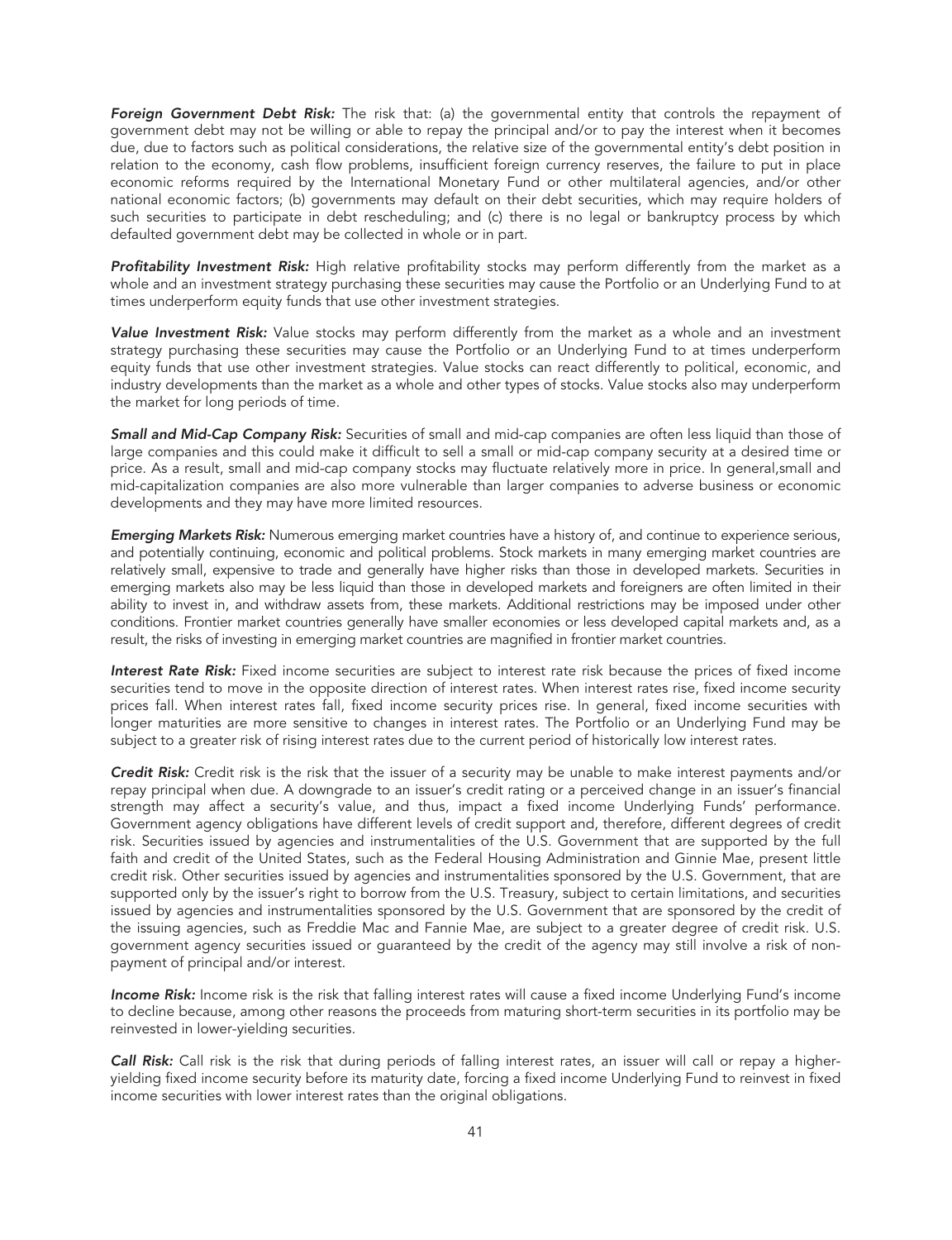*Derivatives Risk:* Derivatives are instruments, such as futures, and options thereon, and foreign currency forward contracts, whose value is derived from that of other assets, rates or indices. Derivatives can be used for hedging (attempting to reduce risk by offsetting one investment position with another) or non-hedging purposes. Hedging with derivatives may increase expenses, and there is no guarantee that a hedging strategy will work. While hedging can reduce or eliminate losses, it can also reduce or eliminate gains or cause losses if the market moves in a manner different from that anticipated by the Portfolio or if the cost of the derivative outweighs the benefit of the hedge. In regard to currency hedging, it is generally not possible to precisely match the foreign currency exposure of such foreign currency forward contracts to the value of the securities involved due to fluctuations in the market values of such securities and cash flows into and out of the Portfolio or Underlying Fund between the date a foreign currency forward contract is entered into and the date it expires. The use of derivatives for non-hedging purposes may be considered to carry more risk than other types of investments. When the Portfolio or Underlying Funds use derivatives, the Portfolio will be directly exposed to the risks of those derivatives. Derivative instruments are subject to a number of risks including counterparty, settlement, liquidity, interest rate, market, credit and management risks, as well as the risk of improper valuation. Changes in the value of a derivative may not correlate perfectly with the underlying asset, rate or index, and the Portfolio or Underlying Funds could lose more than the principal amount invested.

*Securities Lending Risk:* Securities lending involves the risk that the borrower may fail to return the securities in a timely manner or at all. As a result, the Underlying Funds may lose money and there may be a delay in recovering the loaned securities. The Underlying Funds could also lose money if they do not recover the securities and/or the value of the collateral falls, including the value of investments made with cash collateral. Securities lending also may have certain adverse tax consequences. To the extent that the Portfolio holds securities directly and lends those securities, it will also be subject to the foregoing risks with respect to its loaned securities.

*Liquidity Risk:* Liquidity risk exists when particular portfolio investments are difficult to purchase or sell. To the extent that a fixed income Underlying Fund holds illiquid investments, the fixed income Underlying Fund's performance may be reduced due to an inability to sell the investments at opportune prices or times. Liquid portfolio investments may become illiquid or less liquid after purchase by a fixed income Underlying Fund due to low trading volume, adverse investor perceptions and/or other market developments. Liquidity risk includes the risk that a fixed income Underlying Fund will experience significant net redemptions at a time when it cannot find willing buyers for its portfolio securities or can only sell its portfolio securities at a material loss or at increased costs. Liquidity risk can be more pronounced in periods of market turmoil or in situations where ownership of shares of the Portfolio are concentrated in one or a few investors.

*Operational Risk:* Operational risks include human error, changes in personnel, system changes, faults in communication, and failures in systems, technology, or processes. Various operational events or circumstances are outside the Advisor's control, including instances at third parties. The Portfolio, Underlying Funds, and the Advisor seek to reduce these operational risks through controls and procedures. However, these measures do not address every possible risk and may be inadequate to address these risks.

*Cyber Security Risk:* The Portfolio's, Underlying Funds', and their service providers' use of internet, technology and information systems may expose the Portfolio and Underlying Funds to potential risks linked to cyber security breaches of those technological or information systems. Cyber security breaches, amongst other things, could allow an unauthorized party to gain access to proprietary information, customer data, or fund assets, or cause the Portfolio, Underlying Funds, and/or their service providers to suffer data corruption or lose operational functionality.

Other risks of the Underlying Funds are described in the Prospectus in the section entitled "Additional Information Regarding Investment Risks."

### Performance

The bar chart and table immediately following illustrate the variability of the VA Global Moderate Allocation Portfolio's returns and are meant to provide some indication of the risks of investing in the Portfolio. The bar chart shows the changes in the Portfolio's performance from year to year. The table illustrates how annualized one year,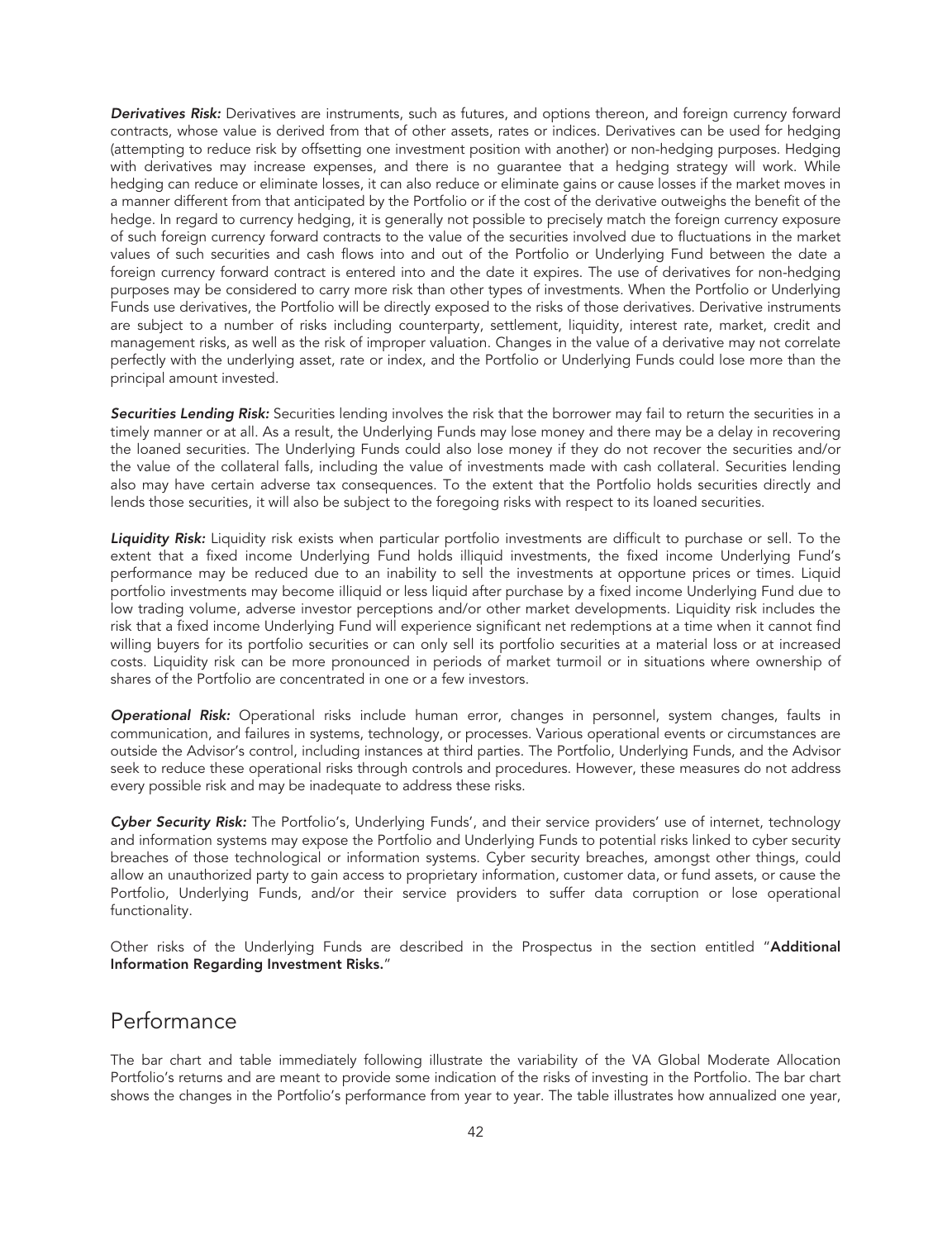five year and since inception returns, both before and after taxes, compare with those of a broad measure of market performance. The Portfolio's past performance (before and after taxes) is not an indication of future results. Updated performance information for the Portfolio can be obtained by visiting http://us.dimensional.com.

The after-tax returns presented in the table for the VA Global Moderate Allocation Portfolio are calculated using the historical highest individual federal marginal income tax rates and do not reflect the impact of state and local taxes. Actual after-tax returns depend on an investor's tax situation and may differ from those shown in the table. In addition, the after-tax returns shown are not relevant to investors who hold shares of the Portfolio through taxadvantaged arrangements, such as 401(k) plans or individual retirement accounts.





# Highest Quarter Lowest Quarter

14.04% (4/20–6/20) -16.53% (1/20–3/20)

#### Annualized Returns (%)

Periods ending December 31, 2021

|                                                                                     | 1 Year   | 5 Years | <b>Since 4/8/13</b><br><b>Inception</b> |
|-------------------------------------------------------------------------------------|----------|---------|-----------------------------------------|
| VA Global Moderate Allocation Portfolio                                             |          |         |                                         |
| Return Before Taxes                                                                 | 14.20%   | 9.87%   | 8.11%                                   |
| Return After Taxes on Distributions                                                 | 12.62%   | 8.76%   | 7.11%                                   |
| Return After Taxes on Distributions and Sale of Portfolio Shares                    | 8.97%    | 7.37%   | 6.08%                                   |
| <b>MSCI All Country World Index (net dividends)</b>                                 |          |         |                                         |
| (reflects no deduction for fees, expenses, or taxes on sales)                       | 18.54%   | 14.40%  | 11.05%                                  |
| FTSE World Government Bond Index, 1-3 Years, Currency-Hedged in<br><b>USD Terms</b> |          |         |                                         |
| (reflects no deduction for fees, expenses, or taxes)                                | $-0.37%$ | 1.64%   | 1.32%                                   |
| VA Global Moderate Allocation Composite Index <sup>(1)</sup>                        |          |         |                                         |
| (reflects no deduction for fees, expenses, or taxes)                                | 11.68%   | 10.06%  | 7.77%                                   |

(1) VA Global Moderate Allocation Composite Index is an unmanaged hypothetical index composed of 65% MSCI All Country World Index (net dividends) and 35% FTSE World Government Bond Index, 1-3 Years, Currency-Hedged in USD Terms.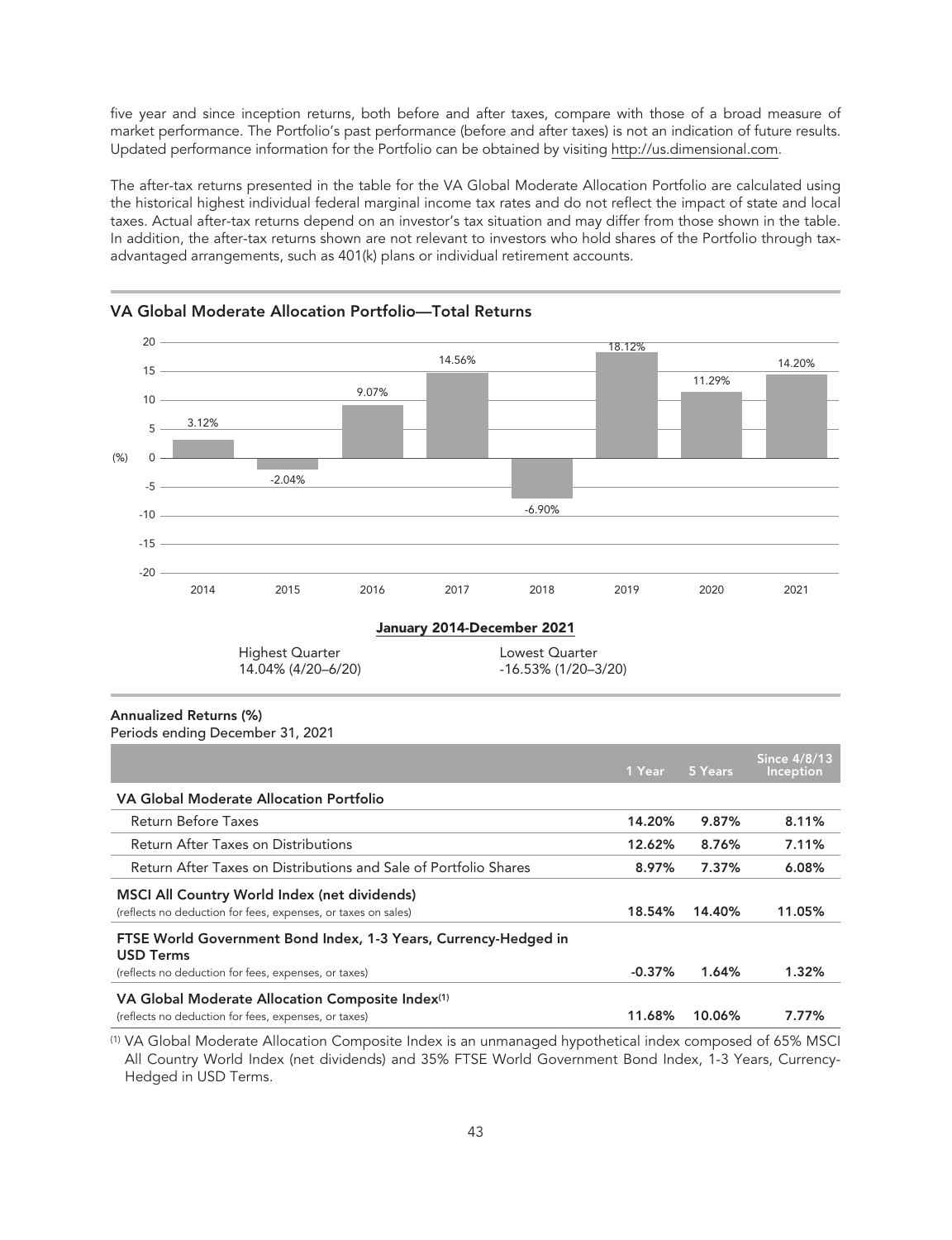## Investment Advisor/Portfolio Management

Dimensional Fund Advisors LP serves as the investment advisor for the VA Global Moderate Allocation Portfolio. The following individuals are responsible for leading the day to day management of the Portfolio:

- Jed S. Fogdall, Global Head of Portfolio Management, Chairman of the Investment Committee, Vice President and Senior Portfolio Manager of the Advisor, has been a portfolio manager of the Portfolio since inception (2013).
- **Joseph F. Kolerich, Head of Fixed Income, Americas, member of the Investment Committee, Vice President** and Senior Portfolio Manager of the Advisor, has been a portfolio manager of the Portfolio since inception (2013).
- David A. Plecha, Global Head of Fixed Income Portfolio Management, member of the Investment Committee, Vice President and Senior Portfolio Manager of the Advisor, has been a portfolio manager of the Portfolio since inception (2013).
- Mary T. Phillips, Deputy Head of Portfolio Management, North America, member of the Investment Committee, Vice President and Senior Portfolio Manager of the Advisor, has been a portfolio manager of the Portfolio since 2017.
- Allen Pu, Deputy Head of Portfolio Management, North America, member of the Investment Committee, Vice President and Senior Portfolio Manager of the Advisor, has been a portfolio manager of the Portfolio since 2017.
- Ashish P. Bhagwanjee, Vice President and Senior Portfolio Manager of the Advisor, has been a portfolio manager of the Portfolio since 2020.

# Purchase and Redemption of Fund Shares

Shares of the VA Global Moderate Allocation Portfolio are sold only to insurance company separate accounts or to other investment companies funded by insurance company separate accounts. Purchases and redemptions of shares of the Portfolio by a separate account will be effected at the net asset value per share. Contract owners do not deal directly with the Portfolio with respect to the acquisition or redemption of shares of the Portfolio. Please see the prospectus of the insurance company separate account for information regarding the purchase and redemption of shares of the Portfolio.

# Tax Information

The dividends and distributions paid from the VA Global Moderate Allocation Portfolio to the insurance company separate accounts generally will consist of ordinary income, capital gains, or some combination of both. Because shares of the Portfolio must be purchased through separate accounts, such distributions will be exempt from current taxation by contract holders if left to accumulate within the separate account, in which case distributions generally will be taxed as ordinary income when withdrawn from the account.

# Payments to Insurance Companies and Financial Intermediaries

The VA Global Moderate Allocation Portfolio and its related companies may make payments to an insurance company (and/or its related companies) in connection with the sale of Portfolio shares and/or related services. These payments to insurance companies that include the Portfolio as an underlying investment in a variable insurance contract could create a conflict of interest for the insurance companies. Such insurance companies (or their related companies) may pay a broker-dealer or other financial intermediary (such as a bank), for the sale of the Portfolio shares and/or related services. When received by a broker-dealer or other financial intermediary from an insurance company (or its related companies), such payments may create a conflict of interest by influencing the financial intermediary to recommend the Portfolio over another investment. Ask your financial advisor, visit your financial intermediary's website or see the prospectus of the insurance company separate account for more information.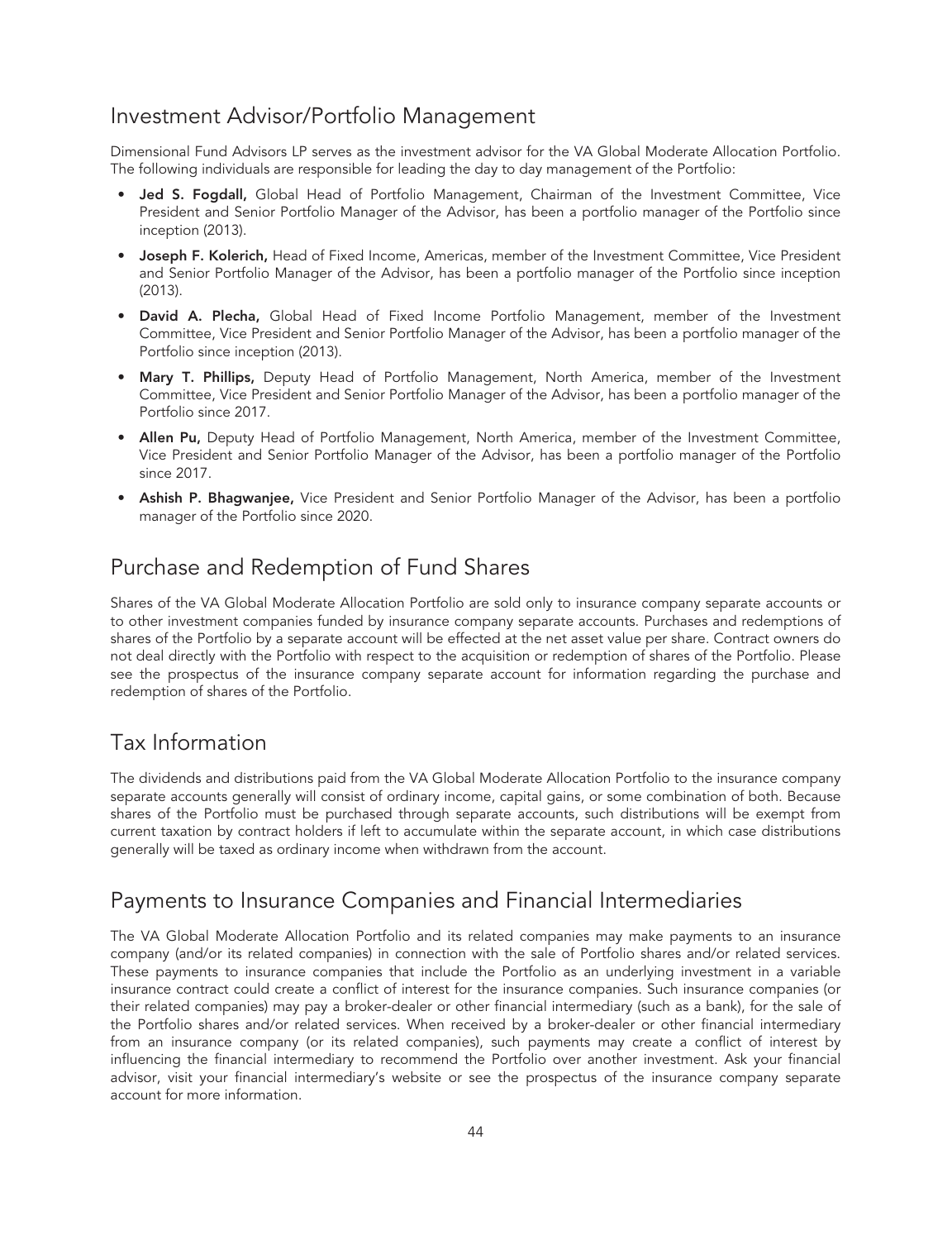# VA Equity Allocation Portfolio

# Investment Objective

The investment objective of the VA Equity Allocation Portfolio (the "Portfolio") is to achieve long-term capital appreciation.

# Fees and Expenses of the Portfolio

This table describes the fees and expenses you may pay if you buy, hold or sell shares of the VA Equity Allocation Portfolio. The expenses in the table do not include any fees or charges imposed by the variable insurance contract. If such fees and charges were included, the expenses would be higher.

### Annual Fund Operating Expenses (expenses that you pay each year as a percentage of the value of your investment)\*

| Management Fee                                                                     | 0.27% |
|------------------------------------------------------------------------------------|-------|
| Other Expenses                                                                     | 0.01% |
| Acquired Fund Fees and Expenses**                                                  | 0.22% |
| Total Annual Fund Operating Expenses**                                             | 0.50% |
| Fee Waiver and/or Expense Reimbursement***                                         | 0.20% |
| Total Annual Fund Operating Expenses After Fee Waiver and/or Expense Reimbursement | 0.30% |
|                                                                                    |       |

The "Management Fee" and "Total Annual Fund Operating Expenses" have been adjusted to reflect the decrease in the management fee payable by the Portfolio from 0.30% to 0.27% effective as of February 28, 2021.

- \*\* The "Acquired Fund Fees and Expenses" and "Total Annual Fund Operating Expenses" have been restated to reflect current fees.
- \*\*\* Dimensional Fund Advisors LP (the "Advisor") has agreed to waive certain fees and in certain instances, assume certain expenses of the Portfolio. The Fee Waiver and Expense Assumption Agreement for the Portfolio will remain in effect through February 28, 2023, and may only be terminated by the Fund's Board of Directors prior to that date. The Advisor retains the right to seek reimbursement for any fees previously waived and/or expenses previously assumed up to thirty-six months after such fee waiver and/or expense assumption.

### EXAMPLE

This Example is meant to help you compare the cost of investing in the VA Equity Allocation Portfolio with the cost of investing in other mutual funds. The Example does not included any fees or charges imposed by the variable insurance contract and it such fees were included, expenses would be higher. The Example assumes that you invest \$10,000 in the Portfolio for the time periods indicated. The Example also assumes that your investment has a 5% return each year and that the Portfolio's operating expenses remain the same. The costs for the Portfolio reflect the net expenses of the Portfolio that result from the contractual expense waiver in the first year only. Although your actual costs may be higher or lower, based on these assumptions, your costs would be:

| <b>LYear</b> | 3 Years | 5 Years | 10 Years |
|--------------|---------|---------|----------|
| \$31         | \$140   | \$260   | \$609    |

### PORTFOLIO TURNOVER

A mutual fund generally pays transaction costs, such as commissions, when it buys and sells securities (or "turns over" its portfolio). A higher portfolio turnover may indicate higher transaction costs. The VA Equity Allocation Portfolio does not pay transaction costs when buying and selling shares of other mutual funds (the "Underlying Funds"); however, the Underlying Funds pay transaction costs when buying and selling securities for their portfolio. The transaction costs incurred by the Underlying Funds, which are not reflected in Annual Fund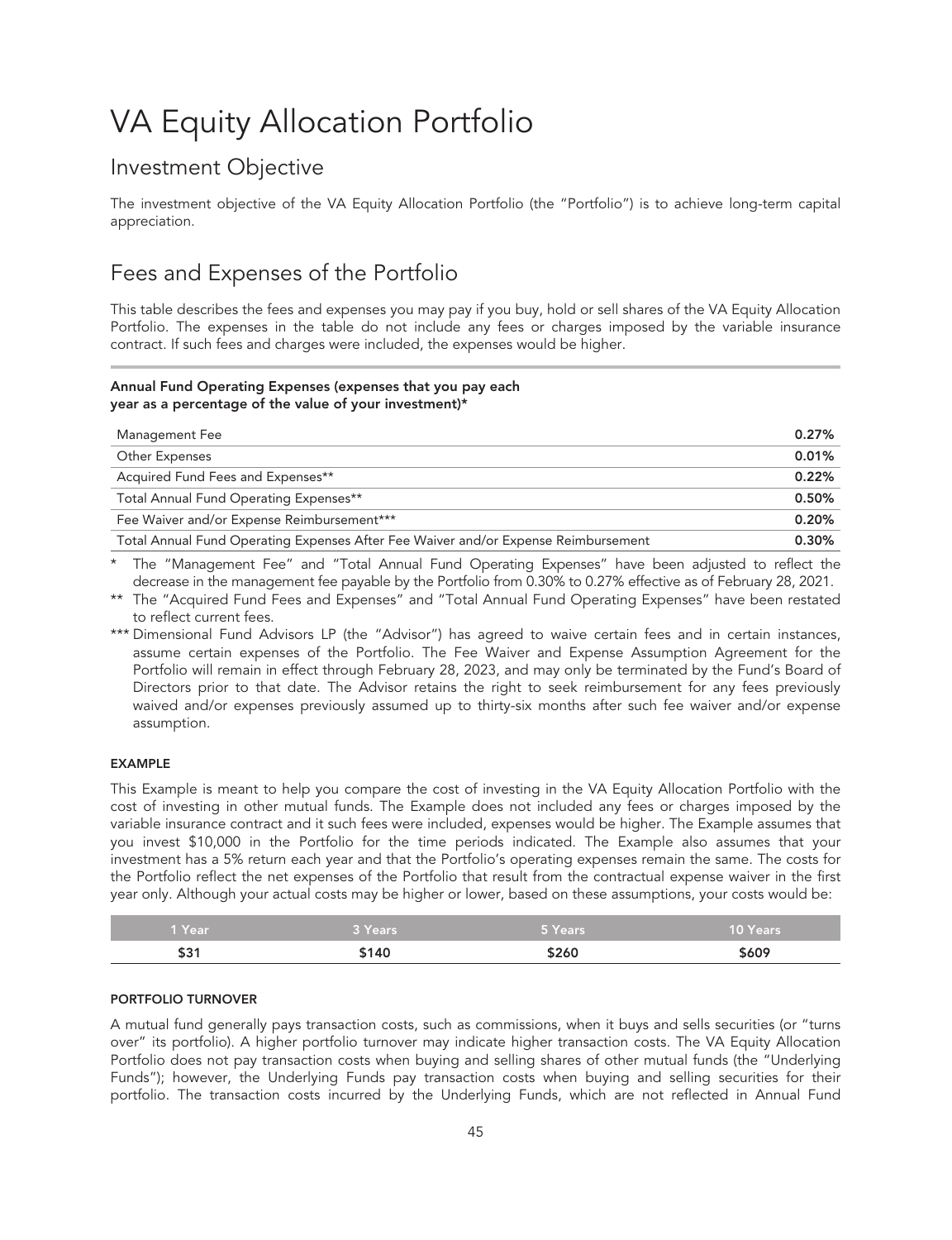Operating Expenses or in the Example, affect the Portfolio's performance. During the most recent fiscal year, the Portfolio's portfolio turnover rate was 9% based on the weighted average portfolio turnover rates of each of the Portfolio's underlying investments.

## Principal Investment Strategies

The VA Equity Allocation Portfolio is a "fund of funds," which means the Portfolio generally allocates its assets among other funds managed by the Advisor (the "Underlying Funds"), although it has the ability to invest directly in securities and derivatives. The Portfolio seeks to provide investors with exposure to a diversified portfolio of global equity securities. To achieve the Portfolio's and the Underlying Funds' investment objectives, the Advisor implements an integrated investment approach that combines research, portfolio design, portfolio management, and trading functions. As further described below, the Portfolio's and the Underlying Funds' designs emphasize long-term drivers of expected returns identified by the Advisor's research, while balancing risk through broad diversification across companies and sectors. The Advisor's portfolio management and trading processes further balance those long-term drivers of expected returns with shorter-term drivers of expected returns and trading costs.

The Portfolio seeks to provide investors with exposure to a diversified portfolio of global equity securities. The Portfolio is designed to invest substantially all of its assets in the following Underlying Funds: VA U.S. Large Value Portfolio, VA U.S. Targeted Value Portfolio, U.S. Core Equity 1 Portfolio, VA International Value Portfolio, VA International Small Portfolio, International Core Equity Portfolio, Emerging Markets Core Equity Portfolio, DFA International Real Estate Securities Portfolio, DFA Real Estate Securities Portfolio (each a series of DFA Investment Dimensions Group Inc.) and U.S. Large Company Portfolio (a series of Dimensional Investment Group Inc.).

Generally, the VA Equity Allocation Portfolio invests its assets in the Underlying Funds to gain exposure to equity securities with an allocation of approximately 55% to 75% of the Portfolio's assets in U.S. equity securities, 0-15% in real estate securities, 10-35% in international developed markets equity securities, and 0-20% in emerging markets equity securities. Periodically, the Advisor will review the allocations for the Portfolio in each Underlying Fund and may adjust allocations to the Underlying Funds or may add or remove Underlying Funds in the Portfolio without notice to shareholders.

As a non-fundamental policy, under normal circumstances, the VA Equity Allocation Portfolio, through its investments in the Underlying Funds, will invest at least 80% of its net assets in equity securities. Certain Underlying Funds may invest with an emphasis on securities of smaller, lower relative price, and higher profitability companies. The Portfolio may have exposure to companies in all market capitalization ranges. The Portfolio and each Underlying Fund may invest in affiliated and unaffiliated registered and unregistered money market funds to manage its cash pending investment in other securities or to maintain liquidity for the payment of redemptions or other purposes. Investments in money market funds may involve a duplication of certain fees and expenses.

The Advisor may also increase or reduce the VA Equity Allocation Portfolio's and/or Underlying Funds' exposure to an eligible company, or exclude a company, based on shorter-term considerations, such as a company's price momentum and investment characteristics. In assessing a company's investment characteristics, the Advisor considers ratios such as recent changes in assets divided by total assets. The criteria the Advisor uses for assessing a company's investment characteristics are subject to change from time to time. In addition, the Advisor seeks to reduce trading costs using a flexible trading approach that looks for opportunities to participate in the available market liquidity, while managing turnover and explicit transaction costs.

The VA Equity Allocation Portfolio and each Underlying Fund may gain exposure to companies associated with approved markets by purchasing equity securities in the form of depositary receipts, which may be listed or traded outside the issuer's domicile country. The Portfolio and each Underlying Fund may use derivatives, such as futures contracts and options on futures contracts for equity securities and indices of its approved markets or other equity market securities or indices, including those of the United States, to increase or decrease equity market exposure based on actual or expected cash inflows to or outflows from the Portfolio or Underlying Fund. Certain Underlying Funds may enter into foreign currency exchange transactions, including foreign currency forward contracts, in connection with the settlement of foreign securities or to transfer balances from one currency to another.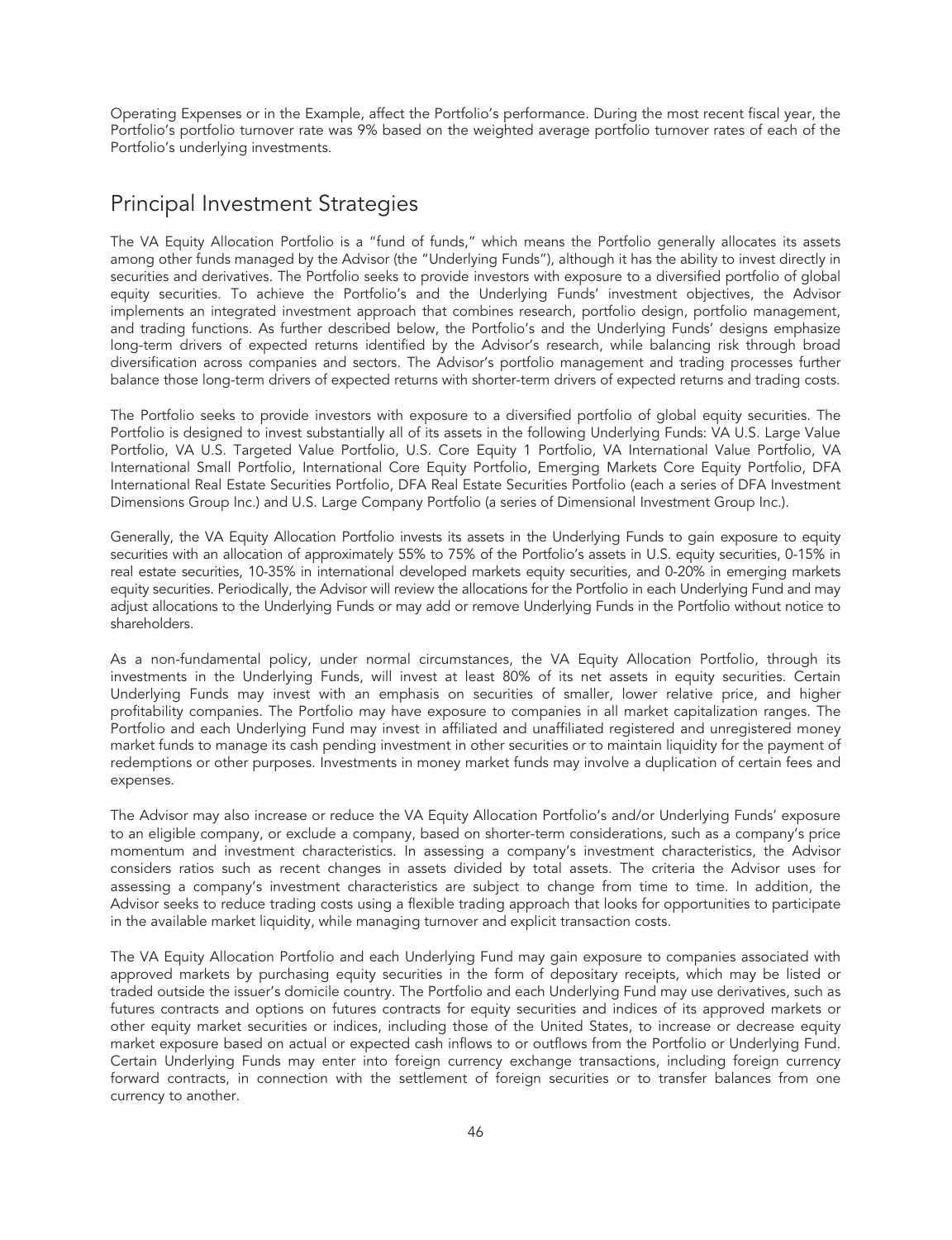The VA Equity Allocation Portfolio and Underlying Funds may lend their portfolio securities to generate additional income.

Certain of the Underlying Funds are available for investment only by insurance company separate accounts that fund variable life and variable annuity contracts.

A summary of the investment strategies and policies of the Underlying Funds in which the VA Equity Allocation Portfolio invests as of the date of this Prospectus is described in the Portfolio's Prospectus in the section entitled "ADDITIONAL INFORMATION ON INVESTMENT OBJECTIVES AND POLICIES—Investments in Underlying Funds."

### Principal Risks

Because the value of your investment in the VA Equity Allocation Portfolio will fluctuate, there is the risk that you will lose money. An investment in the Portfolio is not a deposit of a bank and is not insured or guaranteed by the Federal Deposit Insurance Corporation or any other government agency. The following is a description of principal risks of investing in the Portfolio.

*Fund of Funds Risk:* The investment performance of the Portfolio is affected by the investment performance of the Underlying Funds in which the Portfolio invests. The ability of the Portfolio to achieve its investment objective depends on the ability of the Underlying Funds to meet their investment objectives and on the Advisor's decisions regarding the allocation of the Portfolio's assets among the Underlying Funds. There can be no assurance that the investment objective of the Portfolio or any Underlying Fund will be achieved. When the Portfolio invests in Underlying Funds, investors are exposed to a proportionate share of the expenses of those Underlying Funds in addition to the expenses of the Portfolio. Through its investments in the Underlying Funds, the Portfolio is subject to the risks of the Underlying Funds' investments. The risks of the Portfolio's and Underlying Funds' investments are described below.

*Equity Market Risk:* Even a long-term investment approach cannot guarantee a profit. Economic, market, political, and issuer-specific conditions and events will cause the value of equity securities, and the Portfolio or Underlying Fund that owns them, to rise or fall. Stock markets tend to move in cycles, with periods of rising prices and periods of falling prices.

*Foreign Securities and Currencies Risk:* Foreign securities prices may decline or fluctuate because of: (a) economic or political actions of foreign governments, and/or (b) less regulated or liquid securities markets. Investors holding these securities may also be exposed to foreign currency risk (the possibility that foreign currency will fluctuate in value against the U.S. dollar or that a foreign government will convert, or be forced to convert, its currency to another currency, changing its value against the U.S. dollar). The Underlying Funds do not hedge foreign currency risk.

Depositary receipts are generally subject to the same risks as the foreign securities that they evidence or into which they may be converted. In addition, the underlying issuers of certain depositary receipts, particularly unsponsored or unregistered depositary receipts, are under no obligation to distribute shareholder communications to the holders of such receipts, or to pass through to them any voting rights with respect to the deposited securities. Depositary receipts that are not sponsored by the issuer may be less liquid and there may be less readily available public information about the issuer.

*Emerging Markets Risk:* Numerous emerging market countries have a history of, and continue to experience serious, and potentially continuing, economic and political problems. Stock markets in many emerging market countries are relatively small, expensive to trade in and generally have higher risks than those in developed markets. Securities in emerging markets also may be less liquid than those in developed markets and foreigners are often limited in their ability to invest in, and withdraw assets from, these markets. Additional restrictions may be imposed under other conditions. Frontier market countries generally have smaller economies or less developed capital markets and, as a result, the risks of investing in emerging market countries are magnified in frontier market countries.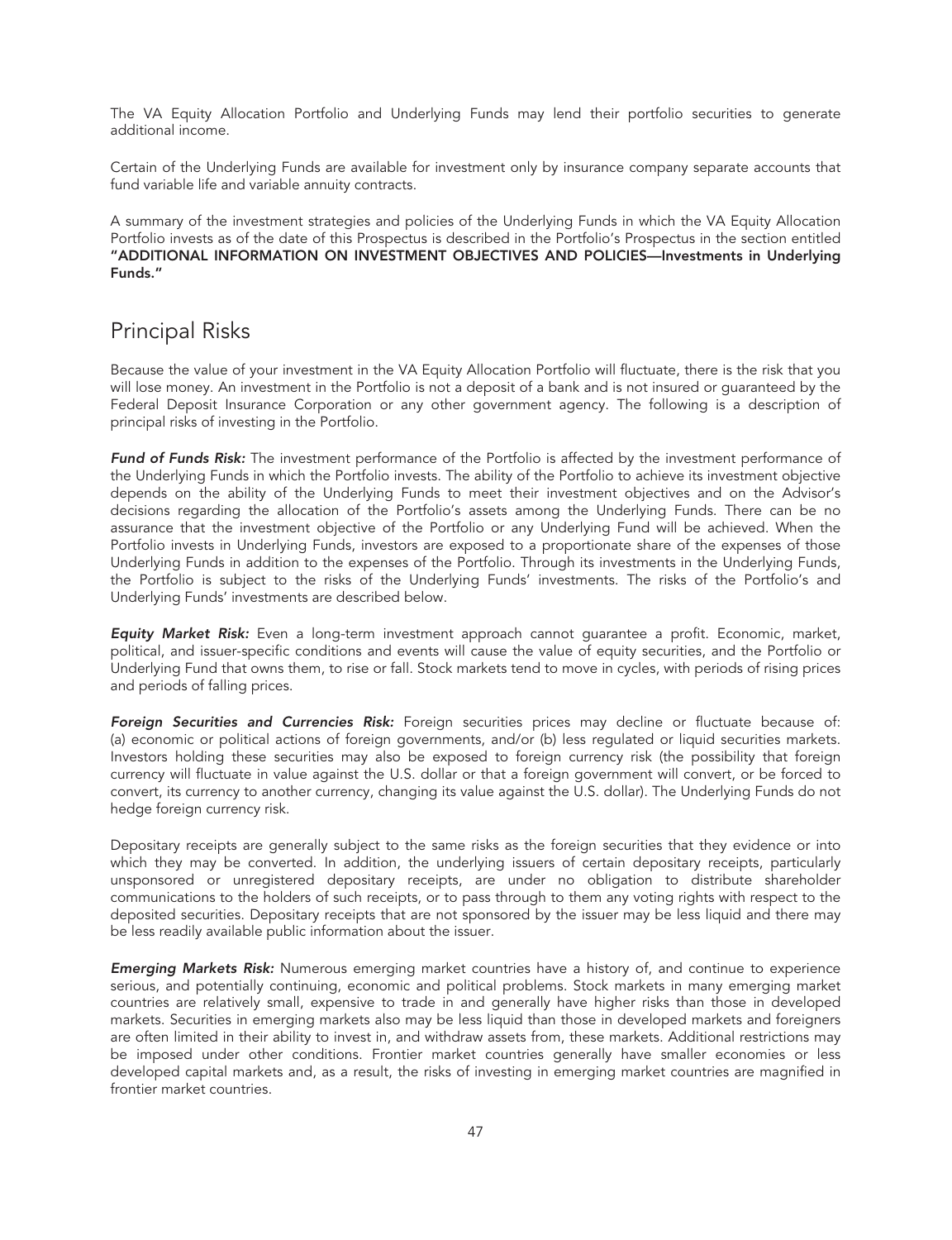*Small and Mid-Cap Company Risk:* Securities of small and mid-cap companies are often less liquid than those of large companies and this could make it difficult to sell a small or mid-cap company security at a desired time or price. As a result, small and mid-cap company stocks may fluctuate relatively more in price. In general, small and mid-capitalization companies are also more vulnerable than larger companies to adverse business or economic developments and they may have more limited resources.

*Profitability Investment Risk:* High relative profitability stocks may perform differently from the market as a whole and an investment strategy purchasing these securities may cause the Portfolio or an Underlying Fund to at times underperform equity funds that use other investment strategies.

Value Investment Risk: Value stocks may perform differently from the market as a whole and an investment strategy purchasing these securities may cause the Portfolio or an Underlying Fund to at times underperform equity funds that use other investment strategies. Value stocks can react differently to political, economic, and industry developments than the market as a whole and other types of stocks. Value stocks also may underperform the market for long periods of time.

*Derivatives Risk:* Derivatives are instruments, such as futures, and options thereon, and foreign currency forward contracts, whose value is derived from that of other assets, rates or indices. The use of derivatives for non-hedging purposes may be considered to carry more risk than other types of investments. When the Portfolio or an Underlying Fund uses derivatives, the Portfolio or Underlying Fund will be directly exposed to the risks of those derivatives. Derivative instruments are subject to a number of risks including counterparty, settlement, liquidity, interest rate, market, credit and management risks, as well as the risk of improper valuation. Changes in the value of a derivative may not correlate perfectly with the underlying asset, rate or index, and the Portfolio or Underlying Fund could lose more than the principal amount invested.

*Securities Lending Risk:* Securities lending involves the risk that the borrower may fail to return the securities in a timely manner or at all. As a result, the Portfolio or an Underlying Fund may lose money and there may be a delay in recovering the loaned securities. The Portfolio or Underlying Fund could also lose money if it does not recover the securities and/or the value of the collateral falls, including the value of investments made with cash collateral. Securities lending also may have certain adverse tax consequences.

*Operational Risk:* Operational risks include human error, changes in personnel, system changes, faults in communication, and failures in systems, technology, or processes. Various operational events or circumstances are outside the Advisor's control, including instances at third parties. The Portfolio, Underlying Funds, and the Advisor seek to reduce these operational risks through controls and procedures. However, these measures do not address every possible risk and may be inadequate to address these risks.

*Cyber Security Risk:* The Portfolio's, Underlying Funds', and their service providers' use of internet, technology and information systems may expose the Portfolio and Underlying Funds to potential risks linked to cyber security breaches of those technological or information systems. Cyber security breaches, amongst other things, could allow an unauthorized party to gain access to proprietary information, customer data, or fund assets, or cause the Portfolio, Underlying Funds, and/or their service providers to suffer data corruption or lose operational functionality.

### Performance

The bar chart and table immediately following illustrate the variability of the VA Equity Allocation Portfolio's returns and are meant to provide some indication of the risks of investing in the Portfolio. The bar chart shows the changes in the Portfolio's performance from year to year. The table illustrates how annualized one year and since inception returns, both before and after taxes, compare with those of a broad measure of market performance. The Portfolio's past performance (before and after taxes) is not an indication of future results. Updated performance information for the Portfolio can be obtained by visiting http://us.dimensional.com.

The after-tax returns presented in the table for the VA Equity Allocation Portfolio are calculated using the historical highest individual federal marginal income tax rates and do not reflect the impact of state and local taxes. Actual after-tax returns depend on an investor's tax situation and may differ from those shown in the table. In addition, the after-tax returns shown are not relevant to investors who hold shares of the Portfolio through taxdeferred arrangements, such as 401(k) plans or individual retirement accounts.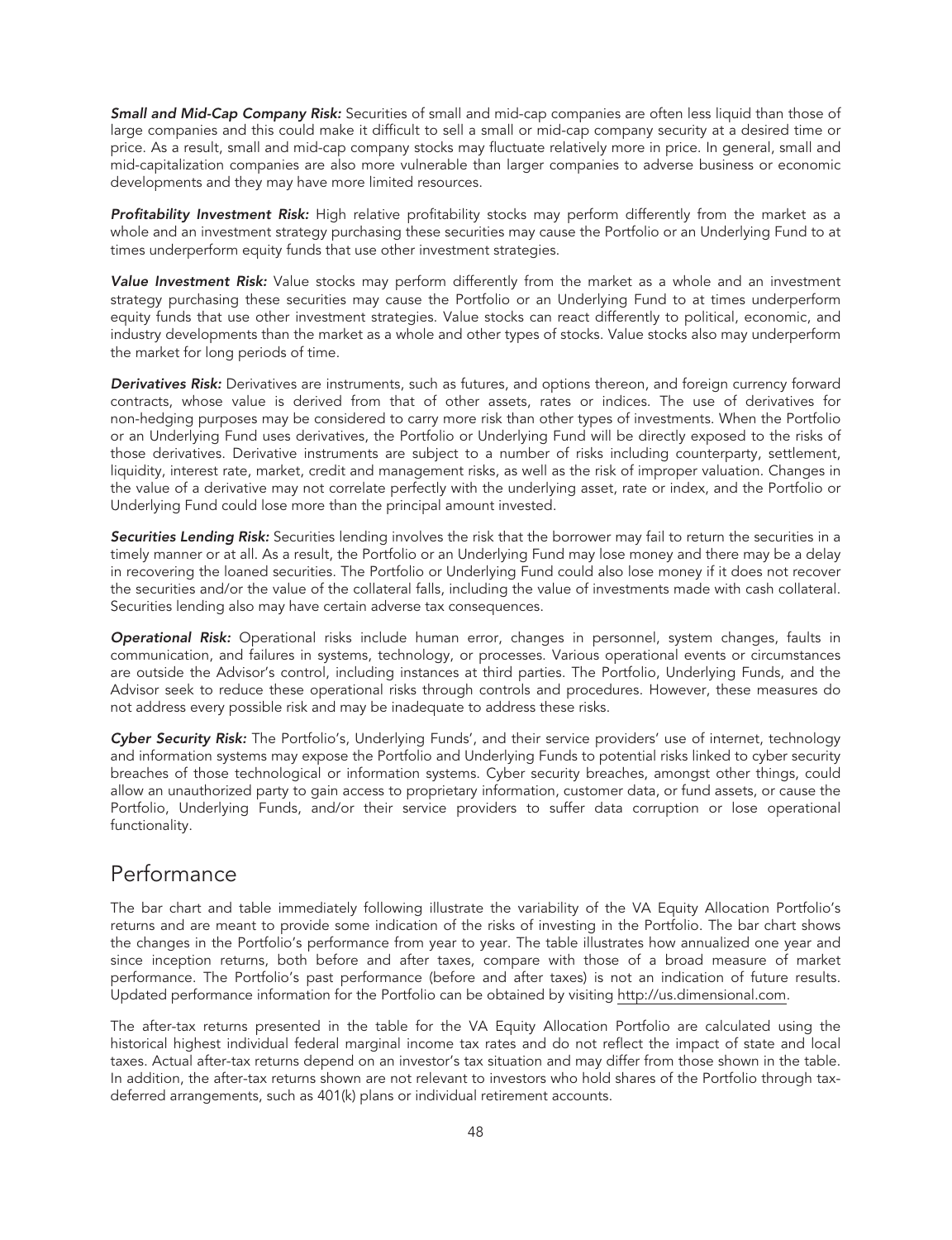

### VA Equity Allocation Portfolio—Total Returns

### Investment Advisor/Portfolio Management

Dimensional Fund Advisors LP serves as the investment advisor for the VA Equity Allocation Portfolio. Dimensional Fund Advisors Ltd. and DFA Australia Limited serve as the sub-advisors for the Portfolio. The following individuals are responsible for leading the day to day management of the Portfolio:

- Jed S. Fogdall, Global Head of Portfolio Management, Chairman of the Investment Committee, Vice President and Senior Portfolio Manager of the Advisor, has been a portfolio manager of the Portfolio since inception (2017).
- Allen Pu, Deputy Head of Portfolio Management, North America, member of the Investment Committee, Vice President and Senior Portfolio Manager of the Advisor, has been a portfolio manager of the Portfolio since inception (2017).
- Mary T. Phillips, Deputy Head of Portfolio Management, North America, member of the Investment Committee, Vice President and Senior Portfolio Manager of the Advisor, has been a portfolio manager of the Portfolio since 2019.
- Ashish P. Bhagwanjee, Vice President and Senior Portfolio Manager of the Advisor, has been a portfolio manager of the Portfolio since 2020.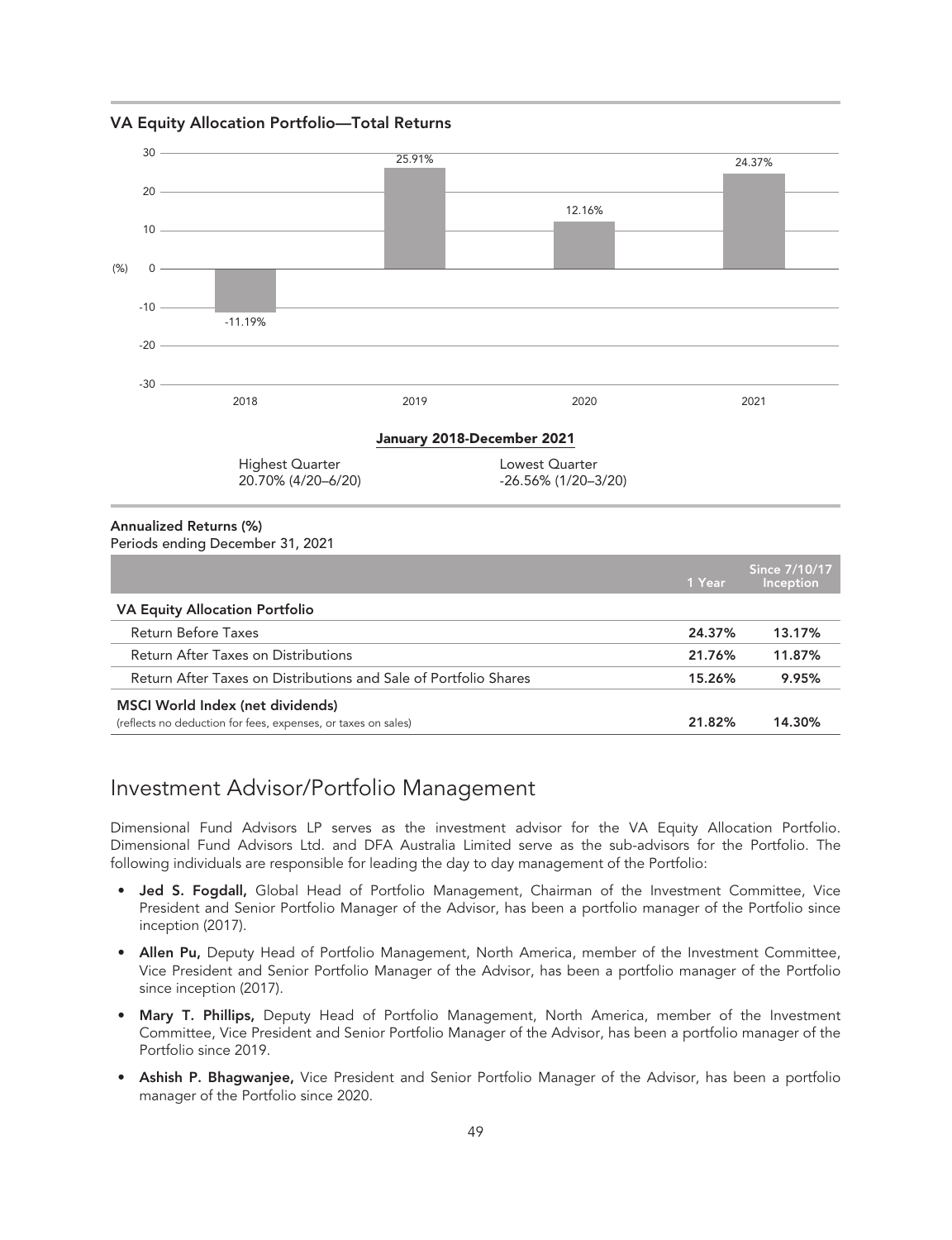# Purchase and Redemption of Fund Shares

Shares of the VA Equity Allocation Portfolio are sold only to insurance separate accounts or to other investment companies funded by insurance company separate accounts. Purchases and redemptions of share of the Portfolio by a separate account will be effected at the net asset value per share. Contract owners do not deal directly with the Portfolio with respect to the acquisition or redemption of shares of the Portfolio.

# Tax Information

The dividends and distributions paid from the VA Equity Allocation Portfolio to the insurance company separate accounts generally will consist of ordinary income, capital gains, or some combination of both. Because shares of the Portfolio must be purchased through separate accounts, such distributions will be exempt from current taxation by contract holders if left to accumulate within the separate account, in which case distributions generally will be taxed as ordinary income when withdrawn from the account.

# Payments to Insurance Companies and Financial Intermediaries

The VA Equity Allocation Portfolio and its related companies may make payments to an insurance company (and/ or its related companies) in connection with the sale of Portfolio shares and/or related services. These payments to insurance companies that include the Portfolio as an underlying investment in a variable insurance contract could create a conflict of interest for the insurance companies. Such insurance companies (or their related companies) may pay a broker-dealer or other financial intermediary (such as a bank), for the sale of the Portfolio shares and/or related services. When received by a broker-dealer or other financial intermediary from an insurance company (or its related companies), such payments may create a conflict of interest by influencing the financial intermediary to recommend the Portfolio over another investment. Ask your financial advisor, visit your financial intermediary's website or see the prospectus of the insurance company separate account for more information.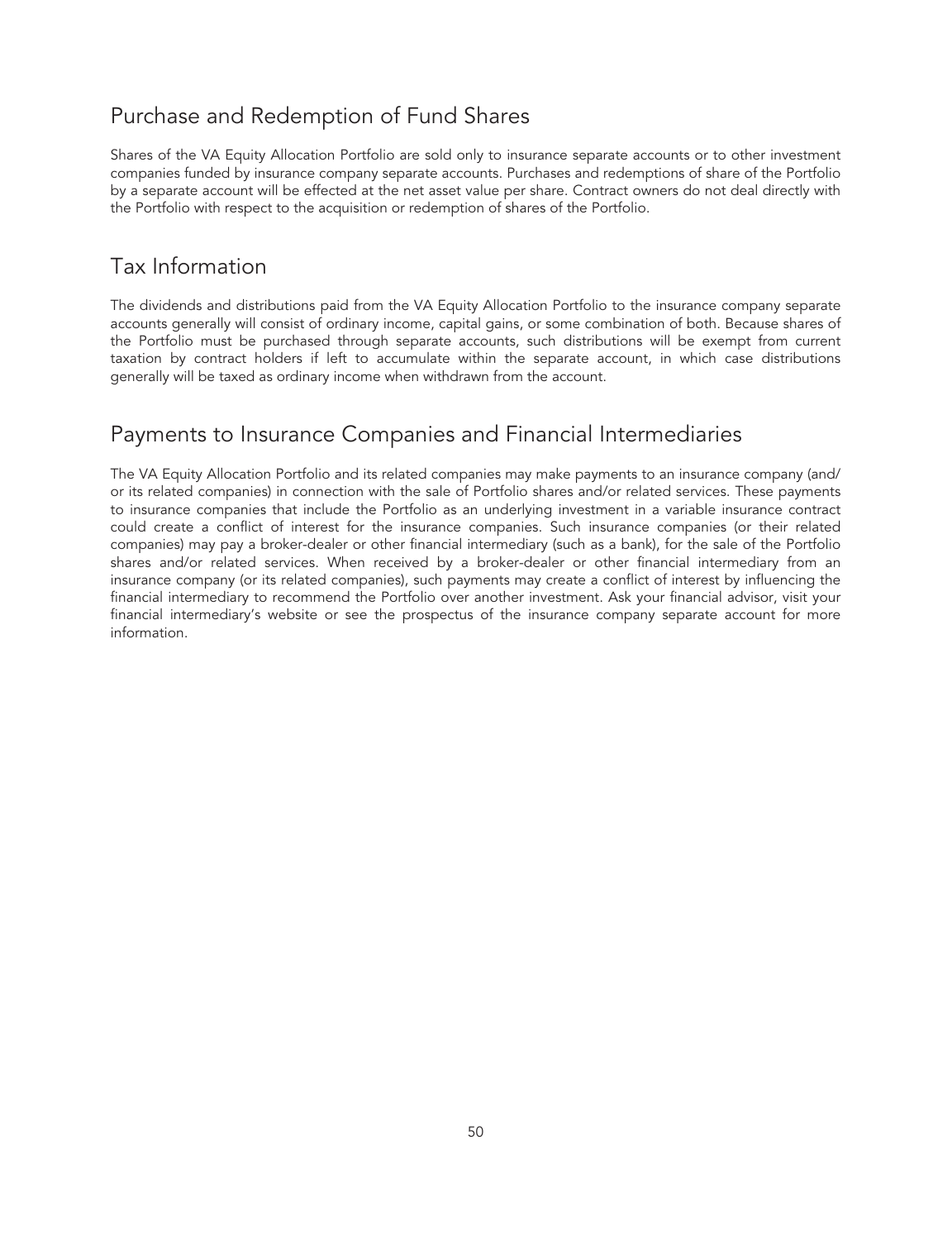## Additional Information on Investment Objectives and Policies for the Portfolios

The investment company described in this Prospectus offers a variety of investment portfolios. Each of the investment company's Portfolios has its own investment objective and policies, and is the equivalent of a separate mutual fund. Institutional Class shares of the Portfolios are described in this Prospectus. The VA Global Moderate Allocation Portfolio also offers one additional class of shares, Class L10 shares, which are offered to qualified investors in a separate prospectus. The Portfolios described in this Prospectus are designed for longterm investors.

### Investment Terms Used in the Prospectus

Below are the definitions of some terms that the Advisor uses to describe the investment strategies for certain Portfolios.

Free Float generally describes the number of publicly traded shares of a company.

Momentum generally describes the past performance of a stock relative to other stocks.

Trading Strategies generally refers to the ability to execute purchases and sales of stocks in a cost-effective manner.

Profitability generally measures a company's profit in relation to its book value or assets.

### VA U.S. Large Value Portfolio and VA U.S. Targeted Value Portfolio

The investment objective of each of the Domestic Equity Portfolios is to achieve long-term capital appreciation. The VA U.S. Large Value Portfolio and VA U.S. Targeted Value Portfolio will invest in a broad and diverse group of readily marketable securities of U.S. companies which Dimensional Fund Advisors LP (the "Advisor") determines to be value stocks at the time of purchase. An equity issuer is considered to have a low relative price (i.e., a value stock) primarily because it has a low price in relation to its book value. In assessing relative price, the Advisor may consider additional factors, such as price to cash flow or price to earnings ratios. The criteria the Advisor uses for assessing relative price are subject to change from time to time. With respect to the VA U.S. Targeted Value Portfolio, the Advisor may decrease the amount that the Portfolio invests in small capitalization companies that have lower profitability and/or higher relative prices.

The VA U.S. Large Value Portfolio and VA U.S. Targeted Value Portfolio will purchase securities that are listed on the U.S. national securities exchanges. The VA U.S. Targeted Value Portfolio uses a market capitalization weighted approach. See "Market Capitalization Weighted Approach—VA U.S. Targeted Value Portfolio and VA International Small Portfolio" in this Prospectus.

The total market capitalization ranges, and the value criteria used by the Advisor for the VA U.S. Large Value and VA U.S. Targeted Value Portfolios, as described above, generally apply at the time of purchase by the VA U.S. Large Value and VA U.S. Targeted Value Portfolios. The VA U.S. Large Value and VA U.S. Targeted Value Portfolios are not required to dispose of a security if the security's issuer is no longer within the total market capitalization range or does not meet current value criteria. Securities which do meet the market capitalization and/or value criteria nevertheless may be sold at any time when, in the Advisor's judgment, circumstances warrant their sale. See "Portfolio Transactions-Domestic and International Equity Portfolios" in this Prospectus.

The VA U.S. Large Value Portfolio and VA U.S. Targeted Value Portfolio may invest in exchange-traded funds (ETFs) for the purpose of gaining exposure to the U.S. stock market while maintaining liquidity. In addition to money market instruments and other short-term investments, the Portfolios may each invest in affiliated and unaffiliated registered and unregistered money market funds to manage cash pending investment in other securities or to maintain liquidity for the payment of redemptions or other purposes. Investments in ETFs and money market funds may involve a duplication of certain fees and expenses.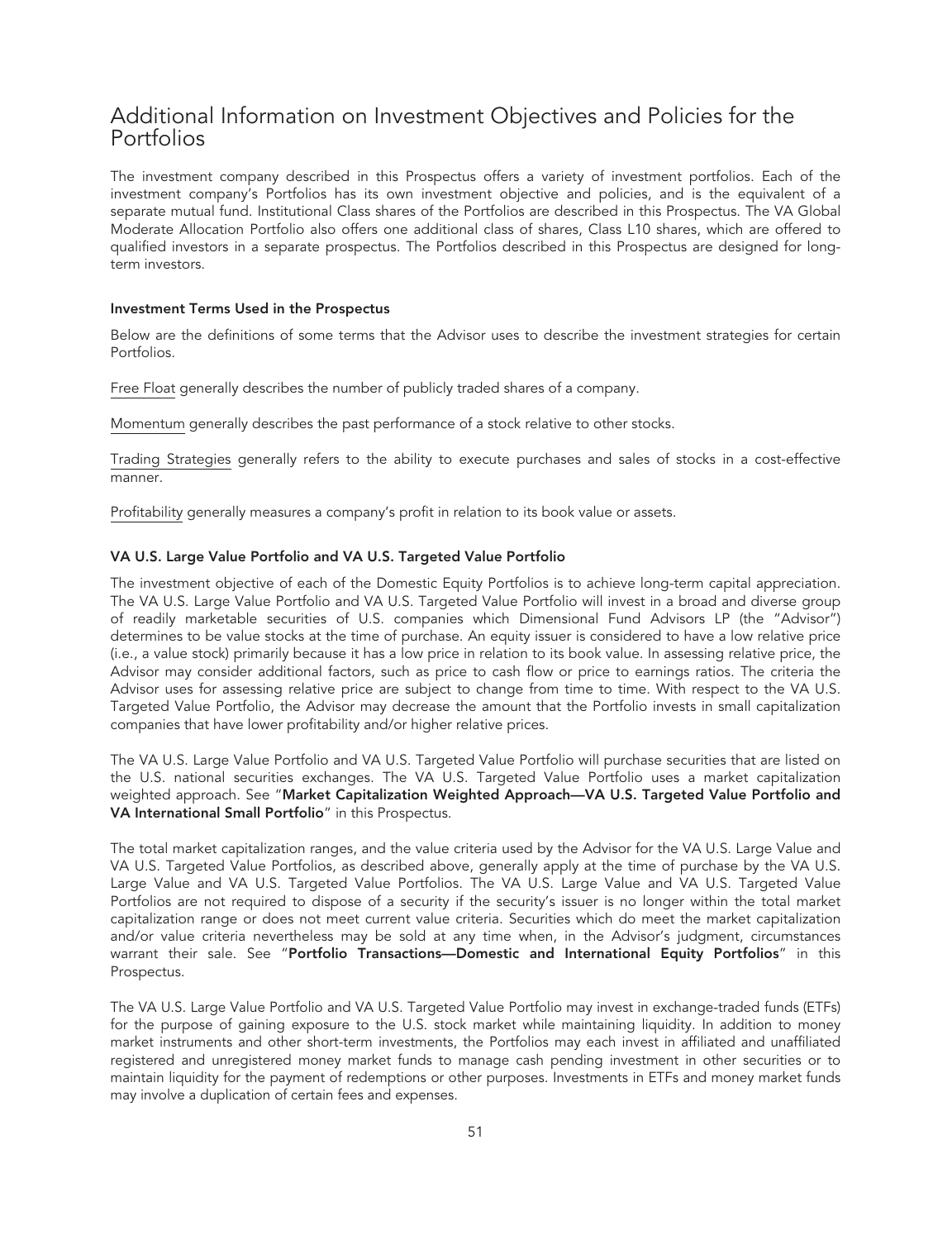#### *VA International Value Portfolio*

The investment objective of the VA International Value Portfolio is to achieve long-term capital appreciation. The Portfolio seeks to achieve its investment objective by purchasing the securities of large non-U.S. companies which the Advisor determines to be value stocks at the time of the purchase. The Advisor may overweight certain stocks, including smaller companies, lower relative price stocks and/or higher profitability stocks within the largecap value segment of developed ex U.S. markets. An equity issuer is considered to have a low relative price (i.e., a value stock) primarily because it has a low price in relation to its book value. In assessing relative price, the Advisor may consider additional factors, such as price to cash flow or price to earnings ratios. The Advisor may also adjust the representation in the Portfolio of an eligible company, or exclude a company, after considering such factors as free float, momentum, trading strategies, liquidity, size, relative price, profitability, and other factors that the Advisor determines to be appropriate. An equity issuer is considered to have high profitability because it has high earnings or profits from operations in relation to its book value or assets. The criteria the Advisor uses for assessing relative price and profitability are subject to change from time to time. As of the date of this Prospectus, the Portfolio may invest in the securities of large companies associated with Australia, Austria, Belgium, Canada, Denmark, Finland, France, Germany, Hong Kong, Ireland, Israel, Italy, Japan, the Netherlands, New Zealand, Norway, Portugal, Singapore, Spain, Sweden, Switzerland and the United Kingdom (collectively, the "Approved Markets"). The Advisor will determine, in its discretion, when and whether to invest in countries that have been authorized as Approved Markets, depending on a number of factors, including, but not limited to, asset growth in the Portfolio, constraints imposed in Approved Markets, and other characteristics of each country's markets. The Investment Committee of the Advisor may designate other countries as Approved Markets for investment in the future, in addition to the countries identified above, or the Investment Committee may remove one or more countries from the list of Approved Markets. Although the Advisor does not intend to purchase securities not associated with an Approved Market, the Portfolio may acquire such securities in connection with corporate actions or other reorganizations or transactions with respect to securities that are held by the Portfolio from time to time. In addition, the Portfolio may continue to hold investments in countries that are not currently designated as Approved Markets, but had been authorized for investment in the past, and may reinvest distributions received in connection with such existing investments in such previously Approved Markets. (For a description of the securities approved for investment, see "Approved Markets").

Under normal market conditions, the VA International Value Portfolio intends to invest at least 40% of its assets in three or more non-U.S. countries by investing in securities of companies associated with such countries.

In the countries or regions authorized for investment, the Advisor first ranks eligible companies listed on selected exchanges based on the companies' market capitalization. The Advisor then determines the universe of eligible stocks by defining the minimum market capitalization of a large company that may be purchased by the VA International Value Portfolio with respect to each country or region. Based on market capitalization data as of December 31, 2021, for the Portfolio, the market capitalization of a large company in any country or region in which the Portfolio invests would be \$2,044 million or above. This threshold will change due to market conditions. For example, based on market capitalization data as of December 31, 2021, the Advisor considered a large company in the European Economic and Monetary Union (EMU) to have a market capitalization of at least \$7,611 million, a large company in Norway to have a market capitalization of at least \$2,152 million, and a large company in Switzerland to have a market capitalization of at least \$8,603 million. These thresholds will change due to market conditions.

On at least a semi-annual basis, the Advisor will prepare lists of non-U.S. large companies whose stocks are eligible for investment by the VA International Value Portfolio.

The VA International Value Portfolio does not seek current income as an investment objective and investments will not be based upon an issuer's dividend payment policy or record. However, many of the companies whose securities will be included in the Portfolio do pay dividends. It is anticipated, therefore, that the Portfolio will receive dividend income.

The VA International Value Portfolio may invest in exchange-traded funds (ETFs) for the purpose of gaining exposure to the equity markets while maintaining liquidity. In addition to money market instruments and other short-term investments, the Portfolio may invest in affiliated and unaffiliated registered and unregistered money market funds to manage cash pending investment in other securities or to maintain liquidity for the payment of redemptions or other purposes. Investments in ETFs and money market funds may involve a duplication of certain fees and expenses.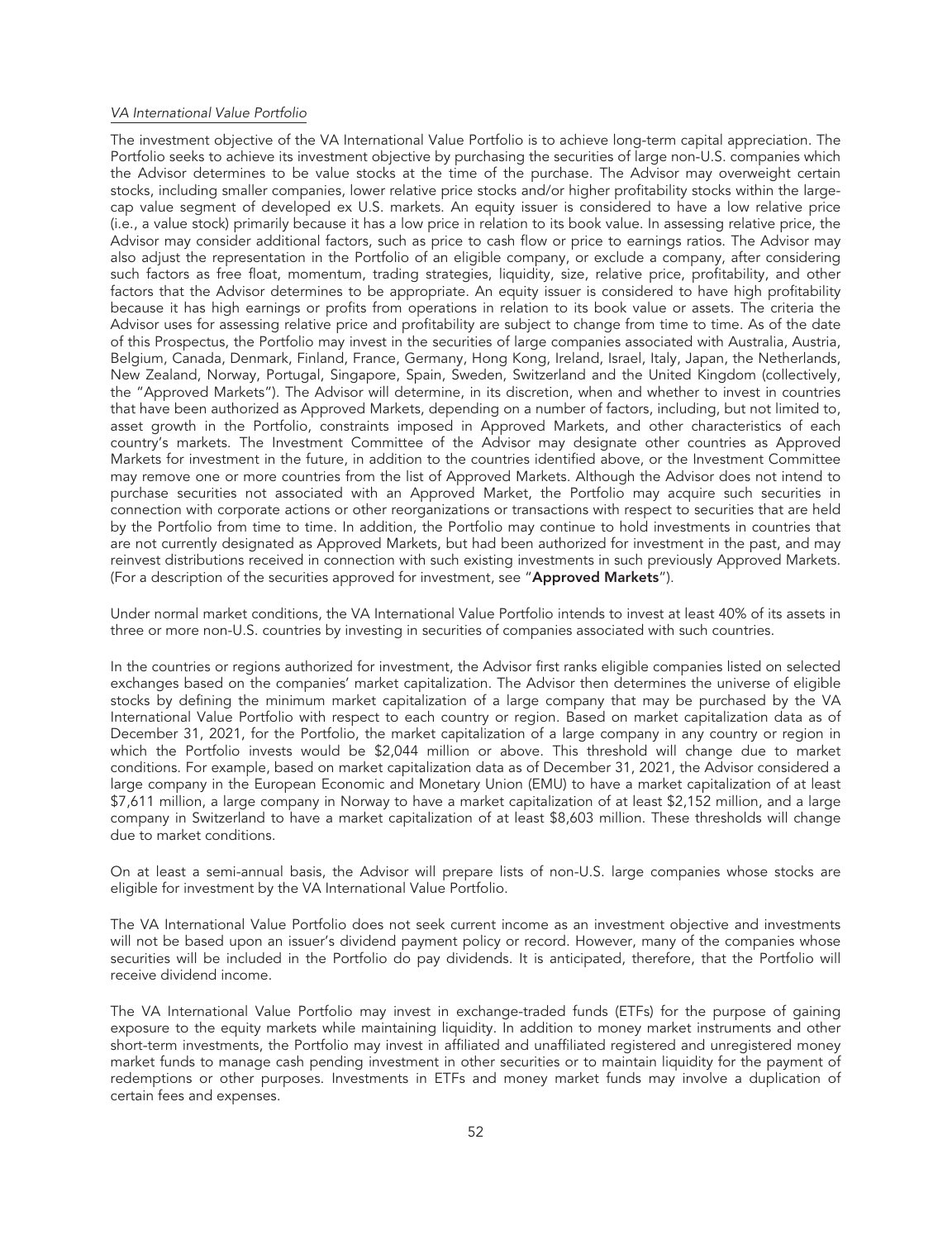#### *VA International Small Portfolio*

The investment objective of the VA International Small Portfolio is to achieve long-term capital appreciation. It provides investors with access to securities of small Japanese, United Kingdom, Continental European, Asia Pacific and Canadian companies. It generally will invest its assets in a broad and diverse group of readily marketable securities of (1) Japanese small companies; (2) United Kingdom small companies; (3) small companies organized under the laws of certain European countries; (4) small companies associated with Australia, New Zealand and Pacific Rim Asian countries; and (5) Canadian small companies (collectively, the "Approved Markets"). The VA International Small Portfolio also may have some exposure to small cap equity securities associated with other countries and regions. The Advisor will determine, in its discretion, when and whether to invest in countries that have been authorized as Approved Markets, depending on a number of factors, including, but not limited to, asset growth in the Portfolio, constraints imposed in Approved Markets, and other characteristics of each country's markets. The Investment Committee of the Advisor may designate other countries as Approved Markets for investment in the future, in addition to the Approved Markets identified above, or may remove one or more countries from the list of Approved Markets. Although the Advisor does not intend to purchase securities not associated with an Approved Market, the Portfolio may acquire such securities in connection with corporate actions or other reorganizations or transactions with respect to securities that are held by the Portfolio from time to time. In addition, the Portfolio may continue to hold investments in countries that are not currently designated as Approved Markets, but had been authorized for investment in the past, and may reinvest distributions received in connection with such existing investments in such previously Approved Markets. The Advisor will determine the allocation of assets among the Approved Markets and will periodically review and adjust such allocation, all in its sole discretion. (For a description of the securities approved for investment, see "Approved Markets").

The VA International Small Portfolio intends to invest in the stock of eligible companies on a market capitalization weighted approach. See "Market Capitalization Weighted Approach-VA U.S. Targeted Value Portfolio and VA International Small Portfolio." The decision to include or exclude the shares of an issuer will be made on the basis of such issuer's relative market capitalization determined by reference to other companies located in the same country or region. Company size is measured in terms of local currencies in order to eliminate the effect of variations in currency exchange rates. On a periodic basis, the Advisor will review the Portfolio's holdings and determine which, at the time of such review, are no longer considered Japanese, United Kingdom, Continental European, Asia Pacific or Canadian small companies or otherwise in an eligible country. The Advisor may decrease the amount that the Portfolio invests in small capitalization companies that have lower profitability and/ or higher relative prices.

The VA International Small Portfolio may invest in exchange-traded funds (ETFs) for the purpose of gaining exposure to the equity markets while maintaining liquidity. In addition to money market instruments and other short-term investments, the Portfolio may invest in affiliated and unaffiliated registered and unregistered money market funds to manage cash pending investment in other securities or to maintain liquidity for the payment of redemptions or other purposes. Investments in ETFs and money market funds may involve a duplication of certain fees and expenses.

### *Japanese Small Company Segment*

The Portfolio is authorized to purchase readily marketable securities of a broad and diverse group of Japanese small companies. The Advisor measures company size based primarily on market capitalization. With respect to this segment of the Portfolio, the Advisor first ranks eligible companies by market capitalization. The Advisor then determines the universe of eligible stocks by defining the maximum market capitalization of a small company in Japan. Based on market capitalization data as of December 31, 2021, the Advisor would consider Japanese small companies to be those companies with a market capitalization below \$2,362 million. This threshold will change due to market conditions.

### *United Kingdom Small Company Segment*

The Portfolio is authorized to purchase readily marketable securities of a broad and diverse group of United Kingdom small companies. The Advisor measures company size based primarily on market capitalization. With respect to this segment of the Portfolio, the Advisor first ranks eligible companies by market capitalization. The Advisor then determines the universe of eligible stocks by defining the maximum market capitalization of a small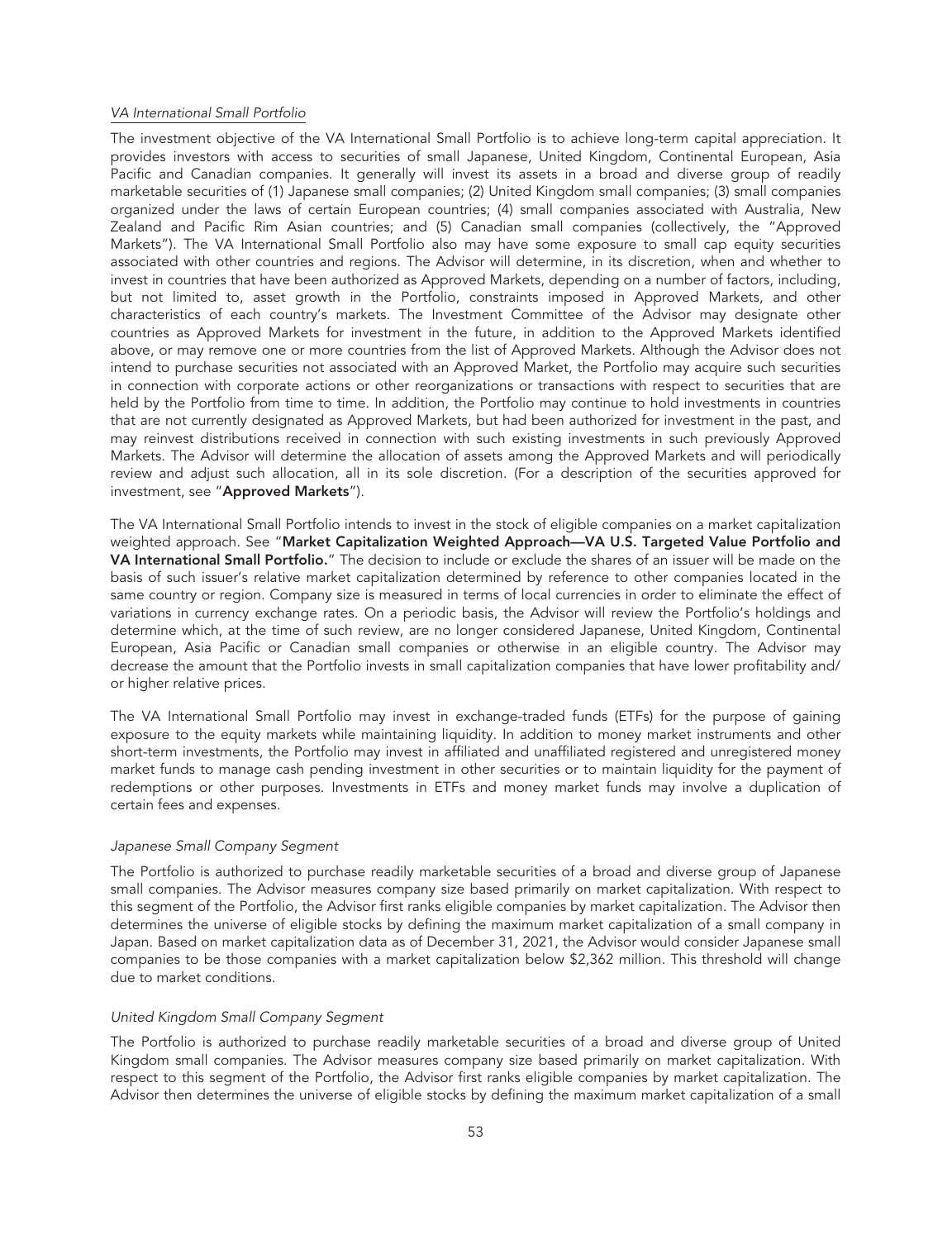company in the United Kingdom. Based on market capitalization data as of December 31, 2021, the Advisor would consider United Kingdom small companies to be those companies with a market capitalization below \$4,749 million. This threshold will change due to market conditions.

#### *Continental Small Company Segment*

The Portfolio is authorized to purchase readily marketable securities of a broad and diverse group of small companies organized under the laws of certain European countries. As of the date of this Prospectus, the Portfolio may invest in small companies associated with Austria, Belgium, Denmark, Finland, France, Germany, Ireland, Israel, Italy, the Netherlands, Norway, Portugal, Spain, Sweden and Switzerland. With respect to this segment of the Portfolio, the Advisor determines company size on a country or region specific basis and based primarily on market capitalization. In the countries or regions authorized for investment, the Advisor first ranks eligible companies listed on selected exchanges based on the companies' market capitalization. The Advisor then determines the universe of eligible stocks by defining the maximum market capitalization of a small company that may be purchased with respect to each country or region. This threshold will vary by country or region. For example, based on market capitalization data as of December 31, 2021, the Advisor would consider a small company in the EMU to have a market capitalization below \$7,611 million, a small company in Norway to have a market capitalization below \$2,152 million, and a small company in Switzerland to have a market capitalization below \$8,603 million. These thresholds will change due to market conditions.

#### *Asia Pacific Small Company Segment*

The Portfolio is authorized to purchase securities of small companies associated with Australia, New Zealand and Pacific Rim Asian countries. With respect to this segment of the Portfolio, the Advisor measures company size on a country specific basis and based primarily on market capitalization. In the countries authorized for investment, the Advisor first ranks eligible companies based on the companies' market capitalization. The Advisor then determines the universe of eligible stocks by defining the maximum market capitalization of a small company that may be purchased by the Portfolio with respect to each country authorized for investment. This threshold will vary by country. Based on market capitalization as of December 31, 2021, for the Portfolio, the market capitalization of a small company in any country in which the Portfolio invests would be below \$5,889 million. Based on market capitalization data as of December 31, 2021, the Advisor considered Asia Pacific small companies to be those companies with a market capitalization below \$3,110 million in Australia, \$5,889 million in Hong Kong, \$2,044 million in New Zealand and \$2,642 million in Singapore. These thresholds will change due to market conditions. As of the date of this Prospectus, the Portfolio is authorized to invest in Asia Pacific small companies associated with Australia, Hong Kong, New Zealand and Singapore. In the future, the Advisor may add small companies associated with other Asian countries as securities markets in these countries become accessible.

### *Canadian Small Company Segment*

The Portfolio is authorized to purchase readily marketable securities of a broad and diverse group of Canadian small companies. The Advisor measures company size based primarily on market capitalization. The Advisor first ranks eligible companies by market capitalization. The Advisor then determines the universe of eligible stocks by defining the maximum market capitalization of a small company in Canada. Based on market capitalization data as of December 31, 2021, the Advisor would consider Canadian small companies to be those companies with a market capitalization below \$4,225 million. This threshold will change due to market conditions.

#### APPROVED MARKETS

The VA International Value Portfolio and VA International Small Portfolio (each an "International Equity Portfolio" and collectively, the "International Equity Portfolios") each invests in securities of Approved Markets as identified above for each International Equity Portfolio. The Approved Markets securities invested in by each International Equity Portfolio will be listed on bona fide securities exchanges or traded on the over-the-counter markets. These exchanges or over-the-counter markets may be either within or outside the issuer's domicile country. For example, the securities may be listed or traded in the form of European Depositary Receipts ("EDRs"), Global Depositary Receipts ("GDRs"), American Depositary Receipts ("ADRs"), or other types of depositary receipts (including non-voting depositary receipts) or may be listed on bona fide securities exchanges in more than one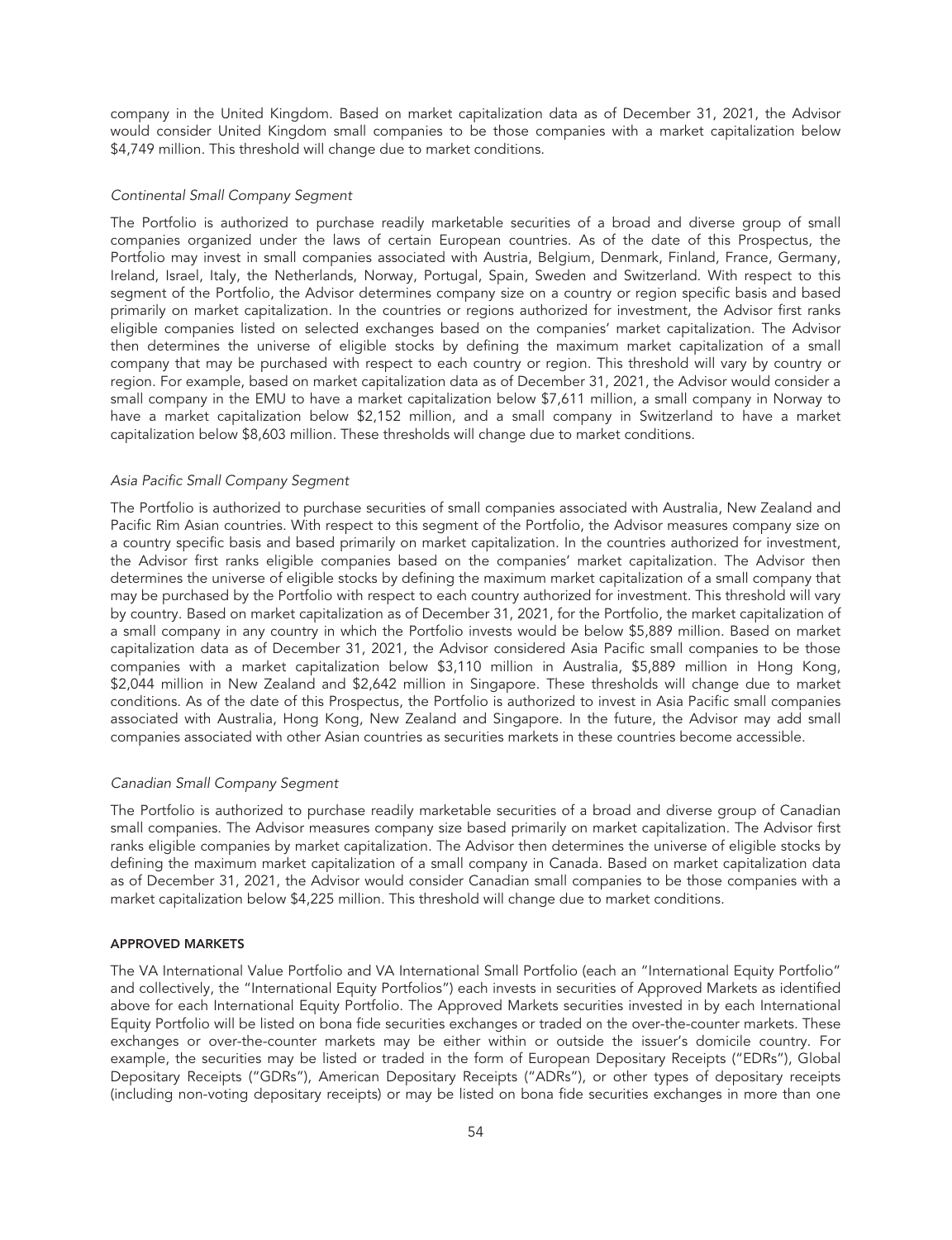country. Approved Market securities are defined as securities that are associated with an Approved Market ("Approved Market Securities"). Approved Market Securities are: (a) securities of companies that are organized under the laws of, or maintain their principal place of business in, an Approved Market; (b) securities for which the principal trading market is in an Approved Market; (c) securities issued or guaranteed by the government of an Approved Market country, its agencies or instrumentalities, or the central bank of such country; (d) securities of companies that derive at least 50% of their revenues or profits from goods produced or sold, investments made, or services performed in Approved Markets or have at least 50% of their assets in Approved Markets; (e) securities included in the International Equity Portfolio's benchmark index, which tracks Approved Markets; or (f) depositary shares of companies associated with Approved Markets under the criteria above. Securities of Approved Markets may include securities of companies that have characteristics and business relationships common to companies in other countries. As a result, the value of the securities of such companies may reflect economic and market forces in such other countries as well as in the Approved Markets. The Advisor, however, will select only those companies that, in its view, have sufficiently strong exposure to economic and market forces in Approved Markets that satisfy the criteria described above. The International Equity Portfolios also may obtain exposure to Approved Market Securities by investing in derivative instruments that derive their value from Approved Market Securities, or by investing in securities of pooled investment vehicles that invest at least 80% of their assets in Approved Market Securities.

#### PORTFOLIO TRANSACTIONS—DOMESTIC AND INTERNATIONAL EQUITY PORTFOLIOS

The Domestic and International Equity Portfolios generally do not intend to purchase or sell securities based on the prospects for the economy, the securities markets or the individual issuers whose shares are eligible for purchase. Generally, securities will be purchased with the expectation that they will be held for longer than one year.

The VA U.S. Large Value and VA International Value Portfolios may sell portfolio securities when the issuer's market capitalization falls below that of the issuer with the minimum market capitalization which is then eligible for purchase by the Portfolio. The VA U.S. Targeted Value Portfolio may sell portfolio securities when the issuer's market capitalization increases to a level that exceeds that of the issuer with the largest market capitalization which is then eligible for investment by the Portfolio. However, securities, including those eligible for purchase, may be sold at any time when, in the Advisor's judgment, circumstances warrant their sale.

In addition, the VA U.S. Large Value and VA International Value Portfolios may sell portfolio securities when their price to book ratio rises above that of the security with the highest such ratio that is then eligible for purchase by the Portfolio. The VA U.S. Targeted Value Portfolio may also sell portfolio securities in the same circumstances; however, that Portfolio may retain securities of issuers with relatively smaller market capitalizations for longer periods, despite a decrease in the issuer's price to book ratio. The VA International Small Portfolio will not sell securities which have depreciated in value solely because prospects for the issuer are not considered attractive or due to an expected or realized decline in securities prices in general.

In attempting to respond to adverse market, economic, political, or other considerations, the Domestic and International Equity Portfolios may, from time to time, invest their assets in a temporary defensive manner that is inconsistent with the Portfolios' principal investment strategies. In these circumstances, the Domestic and International Equity Portfolios may be unable to achieve their investment objectives.

#### MARKET CAPITALIZATION WEIGHTED APPROACH—VA U.S. TARGETED VALUE PORTFOLIO AND VA INTERNATIONAL SMALL PORTFOLIO

The portfolio structures of the VA U.S. Targeted Value Portfolio and the VA International Small Portfolio involve market capitalization weighting in determining individual security weights and, where applicable, country or region weights. Market capitalization weighting means each security is generally purchased based on the issuer's relative market capitalization. Market capitalization weighting may be modified by the Advisor for a variety of reasons. The Advisor may adjust the representation in a Portfolio of an eligible company, or exclude a company, after considering such factors as free float, momentum, trading strategies, liquidity, size, relative price, profitability, investment characteristics, and other factors that the Advisor determines to be appropriate. An equity issuer is considered to have a low relative price (i.e., a value stock) primarily because it has a low price in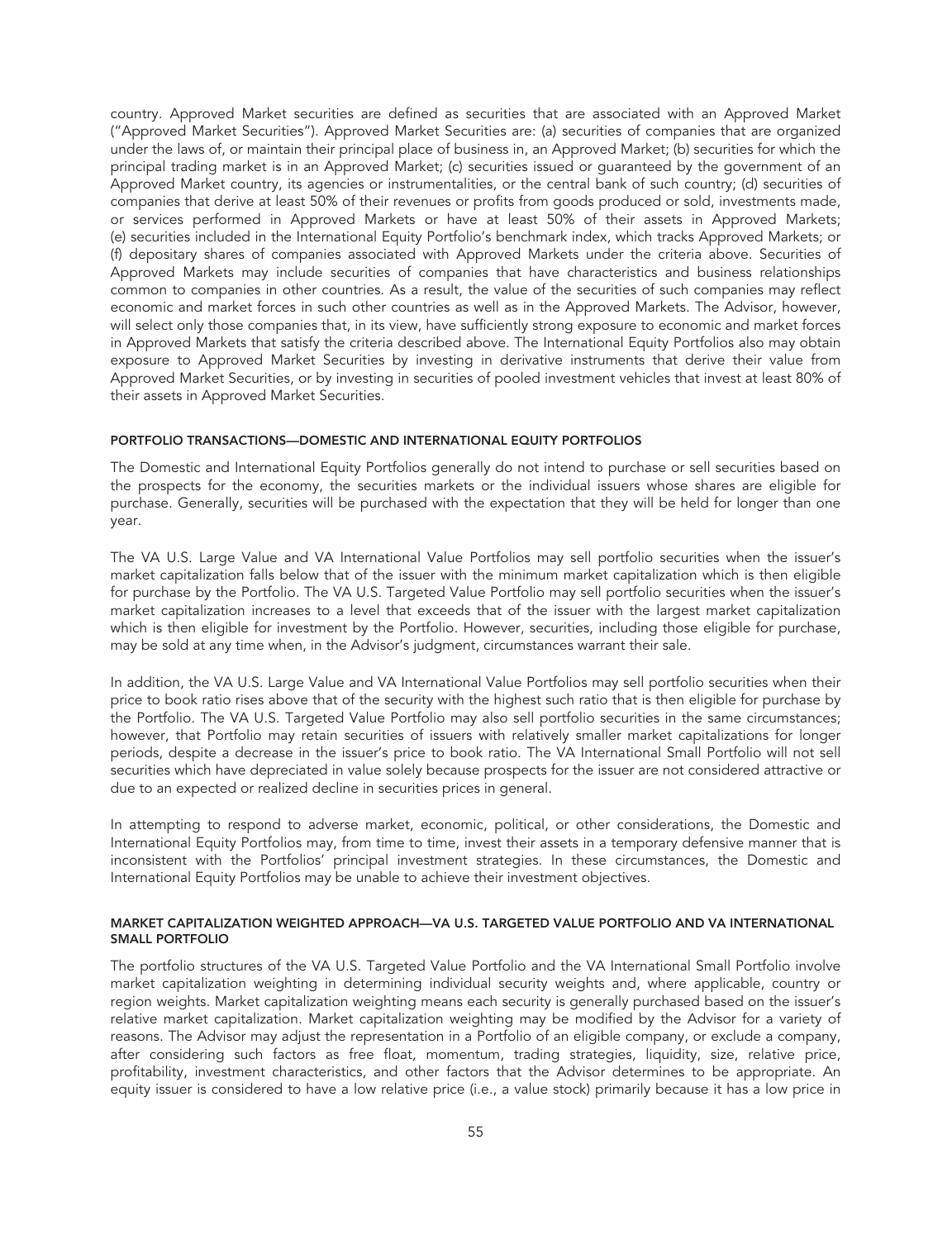relation to its book value. In assessing relative price, the Advisor may consider additional factors such as price to cash flow or price to earnings ratios. An equity issuer is considered to have high profitability because it has high earnings or profits from operations in relation to its book value or assets. With respect to the Portfolios' investments in small capitalization companies, the Advisor may consider a small capitalization company's investment characteristics as compared to other eligible companies when making investment decisions and may exclude a small capitalization company with high investment as measured by the company's recent asset growth. The Portfolios will generally not exclude more than 5% of the eligible small capitalization company universe within each eligible country based on such investment characteristics. The Advisor may decrease the amount that the Portfolios invest in small capitalization companies that have lower profitability and/or higher relative prices. The criteria the Advisor uses for assessing relative price, profitability or investment characteristics are subject to change from time to time. The Advisor may deviate from market capitalization weighting to limit or fix the exposure of a Portfolio to a particular issuer to a maximum proportion of the assets of the Portfolio. The Advisor may exclude the stock of a company that meets applicable market capitalization criterion if the Advisor determines, in its judgment, that the purchase of such stock is inappropriate in light of other conditions. These adjustments will result in a deviation from traditional market capitalization weighting.

Adjustment for free float modifies market capitalization weighting to exclude the share capital of a company that is not freely available for trading in the public equity markets. For example, the following types of shares may be excluded: (i) those held by strategic investors (such as governments, controlling shareholders and management), (ii) treasury shares, or (iii) shares subject to foreign ownership restrictions.

Furthermore, the Advisor may reduce the relative amount of any security held in order to retain sufficient portfolio liquidity. A portion, but generally not in excess of 20% of assets, may be invested in interest bearing obligations, such as money market instruments, thereby causing further deviation from market capitalization weighting. A further deviation may occur due to holdings of securities received in connection with corporate actions.

Block purchases of eligible securities may be made at opportune prices, even though such purchases exceed the number of shares that, at the time of purchase, adherence to a market capitalization weighted approach would otherwise require. In addition, securities eligible for purchase or otherwise represented in the VA U.S. Targeted Value Portfolio or VA International Small Portfolio may be acquired in exchange for the issuance of shares. While such transactions might cause a deviation from market capitalization weighting, they would ordinarily be made in anticipation of further growth of assets.

Generally, changes in the composition and relative ranking (in terms of market capitalization) of the stocks that are eligible for purchase take place with every trade when the securities markets are open for trading due, primarily, to price changes of such securities. On at least a semi-annual basis, the Advisor will identify companies whose stock is eligible for investment by the VA U.S. Targeted Value Portfolio or VA International Small Portfolio. Additional investments generally will not be made in securities that have changed in value sufficiently to be excluded from the Advisor's then current market capitalization requirement for eligible portfolio securities. This may result in further deviation from market capitalization weighting. Such deviation could be substantial if a significant amount of holdings of a Portfolio change in value sufficiently to be excluded from the requirement for eligible securities, but not by a sufficient amount to warrant their sale.

Country weights may be based on the total market capitalization of companies within each country. The country weights may take into consideration the free float of companies within a country or whether these companies are eligible to be purchased for the particular strategy. In addition, to maintain a satisfactory level of diversification, the Investment Committee may limit or fix the exposure to a particular country or region to a maximum proportion of the assets of that vehicle. Country weights may also vary due to general day-to-day trading patterns and price movements. The weighting of certain countries may vary from their weighting in published international indices.

#### VA Global Moderate Allocation Portfolio and VA Equity Allocation Portfolio

The Advisor seeks to construct a diversified portfolio for the VA Global Moderate Allocation Portfolio and VA Equity Allocation Portfolio by purchasing shares of Underlying Funds that invest in equity securities of domestic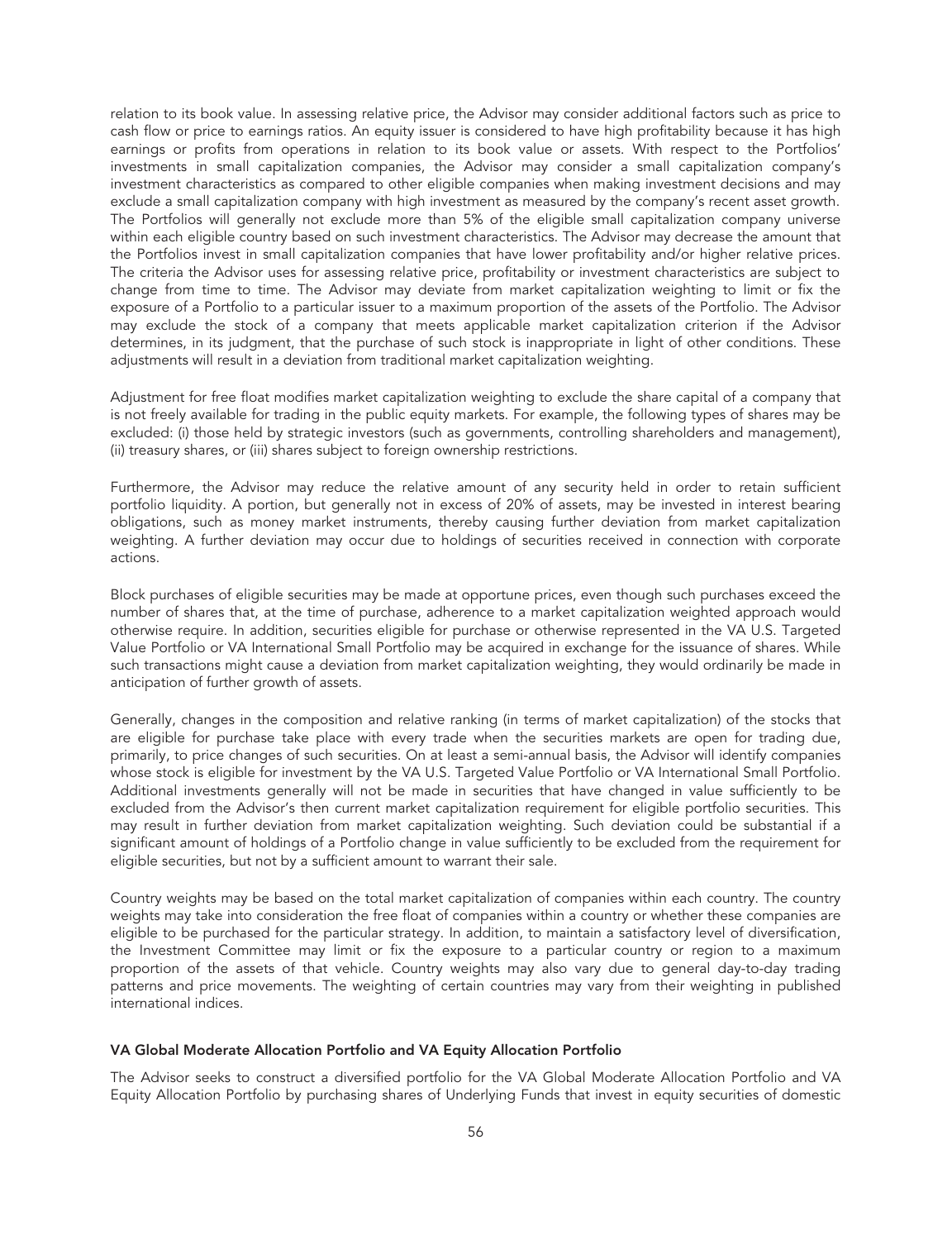issuers (the "Domestic Equity Underlying Funds") and international issuers (the "International Equity Underlying Funds" and together with the Domestic Equity Underlying Funds, the "Equity Underlying Funds"). The VA Global Moderate Allocation Portfolio will also purchase shares of Underlying Funds that invest in fixed income securities of domestic and international issuers (the "Fixed Income Underlying Funds").

The investment objective of the VA Global Moderate Allocation Portfolio is to seek total return consisting of capital appreciation and current income. To achieve its investment objective, the VA Global Moderate Allocation Portfolio, under normal market circumstances, purchases shares of the Underlying Funds to achieve a moderate allocation to global equity securities. Generally, a moderate allocation to global equity securities is achieved by investing approximately 55% to 75% of the VA Global Moderate Allocation Portfolio's assets in Equity Underlying Funds and 25% to 45% of its assets in Fixed Income Underlying Funds. With respect to investments in Equity Underlying Funds, the Portfolio may invest its assets in both Domestic Equity Underlying Funds and International Equity Underlying Funds.

The investment objective of the VA Equity Allocation Portfolio is to achieve long-term capital appreciation. The Portfolio typically allocates its assets in the Underlying Funds to gain exposure to equity securities with an allocation of approximately 55% to 75% of the Portfolio's assets in U.S. equity securities, 0-15% in real estate securities, 10-35% in international developed markets equity securities, and 0-20% in emerging markets equity securities.

As of the date of this Prospectus, the VA Global Moderate Allocation Portfolio and VA Equity Allocation Portfolio are expected to invest mainly in the Underlying Funds listed below, each an investment portfolio of the Fund other than the U.S. Large Company Portfolio, which is a series of Dimensional Investment Group Inc. While the VA Global Moderate Allocation Portfolio and VA Equity Allocation Portfolio currently intend to invest in the Underlying Funds identified below, the Portfolios may add or eliminate Underlying Funds as may be determined from time to time by the Advisor without notice to shareholders.

#### *VA Global Moderate Allocation Portfolio*

*Domestic Equity Underlying Funds*—DFA Real Estate Securities Portfolio, U.S. Core Equity 1 Portfolio, U.S. Core Equity 2 Portfolio and VA U.S. Large Value Portfolio.

*International Equity Underlying Funds*—International Core Equity Portfolio, Emerging Markets Core Equity Portfolio, DFA International Real Estate Securities Portfolio, and VA International Value Portfolio.

*Fixed Income Underlying Funds*—DFA Two-Year Global Fixed Income Portfolio, DFA Selectively Hedged Global Fixed Income Portfolio, VA Global Bond Portfolio and VA Short-Term Fixed Portfolio.

#### *VA Equity Allocation Portfolio*

*Domestic Equity Underlying Funds*—VA U.S. Large Value Portfolio, VA U.S. Targeted Value Portfolio, U.S. Large Company Portfolio, U.S. Core Equity 1 Portfolio and DFA Real Estate Securities Portfolio.

*International Equity Underlying Funds*—International Core Equity Portfolio, Emerging Markets Core Equity Portfolio, DFA International Real Estate Securities Portfolio, VA International Value Portfolio and VA International Small Portfolio.

Periodically, the Advisor will review the allocations for the VA Global Moderate Allocation Portfolio and VA Equity Allocation Portfolio in each Underlying Fund and may adjust allocations to Underlying Funds or may add or remove Underlying Funds in the Portfolios without notice to shareholders. To maintain allocation ranges, adjustments may be made by purchasing or selling shares of the Underlying Funds or applying future investments and redemptions by the Portfolios are in proportions necessary to rebalance the investments in the Underlying Funds.

In addition to other short-term investments, the Portfolios and Underlying Funds may invest in affiliated and unaffiliated registered and unregistered money market funds to manage cash pending investment or to maintain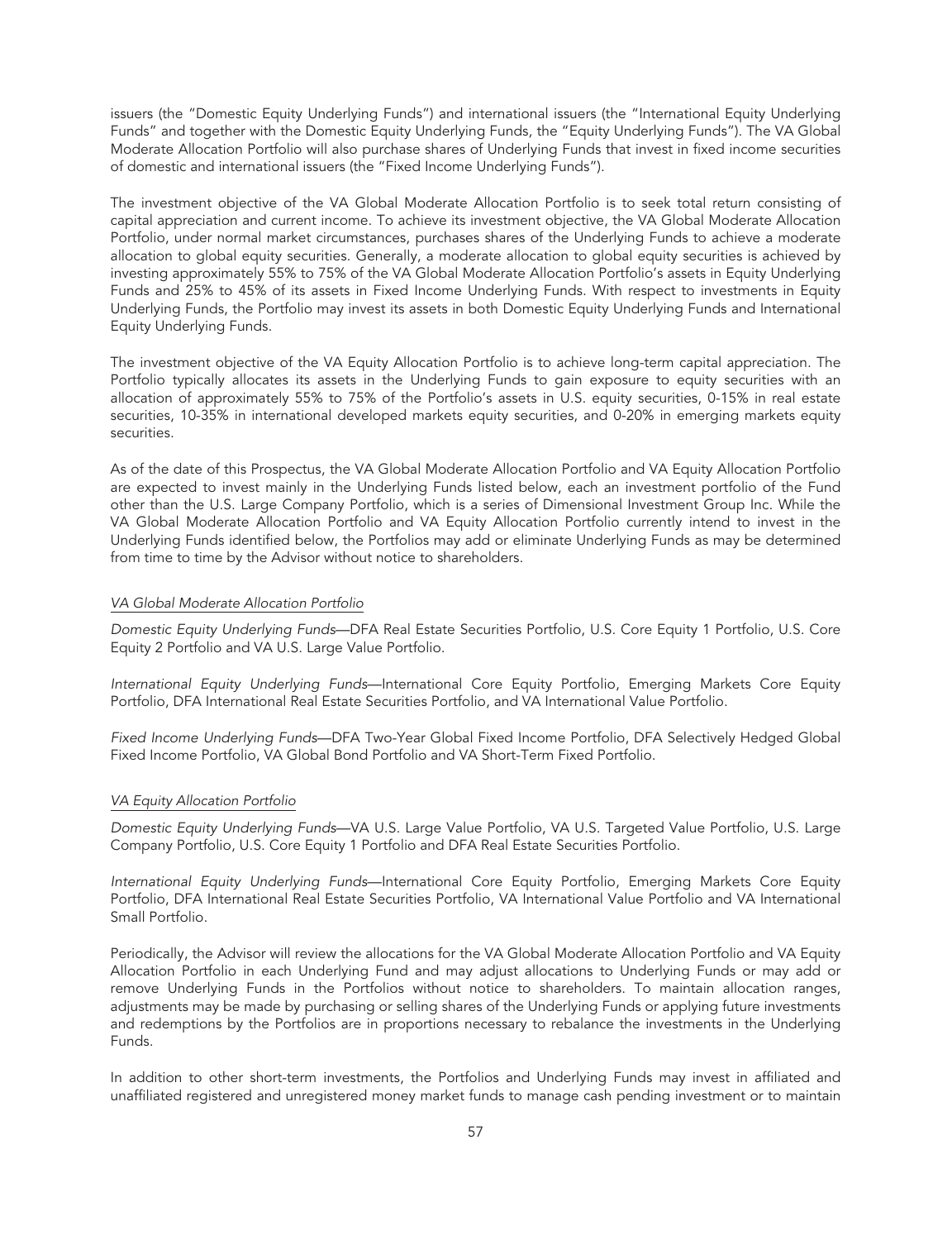liquidity for the payment of redemptions or other purposes. Investments in money market funds may involve a duplication of certain fees and expenses.

In attempting to respond to adverse market, economic, political, or other considerations, the VA Global Moderate Allocation Portfolio, VA Equity Allocation Portfolio and the Underlying Funds may, from time to time, invest their assets in a temporary defensive manner that is inconsistent with the VA Global Moderate Allocation Portfolio's, VA Equity Allocation Portfolio's or the Underlying Funds' principal investment strategies. In these circumstances, the VA Global Moderate Allocation Portfolio, VA Equity Allocation Portfolio or Underlying Funds may be unable to achieve their investment objectives.

#### INVESTMENTS IN UNDERLYING FUNDS

#### *Investment Objectives, Strategies and Policies of the Underlying Funds*

The following is a summary of the investment strategies, objectives and policies of the Underlying Funds in which the VA Global Moderate Allocation Portfolio and/or VA Equity Allocation Portfolio invest as of the date of this Prospectus that are not described in this Prospectus. Additional information concerning the investment policies of the Underlying Funds may be found in the Portfolios' Statement of Additional Information ("SAI").

#### *Domestic Equity Underlying Funds*

*DFA Real Estate Securities Portfolio*—The investment objective of the DFA Real Estate Securities Portfolio is to achieve long-term capital appreciation. The Portfolio, using a market capitalization weighted approach, purchases readily marketable equity securities of companies whose principal activities include ownership, management, development, construction, or sale of residential, commercial or industrial real estate. The Portfolio will principally invest in equity securities of companies in certain REITs and companies engaged in residential construction and firms, except partnerships, whose principal business is to develop commercial property. A company's market capitalization is the number of its shares outstanding times its price per share. Under a market capitalization weighted approach, companies with higher market capitalizations generally represent a larger proportion of the Portfolio than companies with relatively lower market capitalizations. The Advisor may adjust the representation in the Portfolio of an eligible company, or exclude a company, after considering such factors as free float, momentum, trading strategies, liquidity, size, relative price, profitability, and other factors that the Advisor determines to be appropriate. An equity issuer is considered to have a low relative price (i.e., a value stock) primarily because it has a low price in relation to its book value. In assessing relative price, the Advisor may consider additional factors such as price to cash flow or price to earnings ratios. An equity issuer is considered to have high profitability because it has high earnings or profits from operations in relation to its book value or assets. The criteria the Advisor uses for assessing relative price and profitability are subject to change from time to time.

*U.S. Core Equity 1 Portfolio*—The investment objective of the U.S. Core Equity 1 Portfolio is to achieve long-term capital appreciation. The Portfolio is designed to purchase a broad and diverse group of securities of U.S. companies. The Portfolio invests in companies of all sizes, with increased exposure to smaller capitalization, lower relative price, and higher profitability companies as compared to their representation in the U.S. Universe. The Advisor generally defines the U.S. Universe as a market capitalization weighted set (e.g., the larger the company, the greater the proportion of the U.S. Universe it represents) of U.S. operating companies listed on a securities exchange in the United States that is deemed appropriate by the Advisor. The Portfolio's increased exposure to smaller capitalization, lower relative price, and higher profitability companies may be achieved by decreasing the allocation of the Portfolio's assets to larger capitalization, higher relative price, or lower profitability U.S. companies relative to their weight in the U.S. Universe. An equity issuer is considered to have a high relative price (i.e., a growth stock) primarily because it has a high price in relation to its book value. An equity issuer is considered to have a low relative price (i.e., a value stock) primarily because it has a low price in relation to its book value. In assessing relative price, the Advisor may consider additional factors such as price to cash flow or price to earnings ratios. An equity issuer is considered to have high profitability because it has high earnings or profits from operations in relation to its book value or assets. The criteria the Advisor uses for assessing relative price and profitability are subject to change from time to time.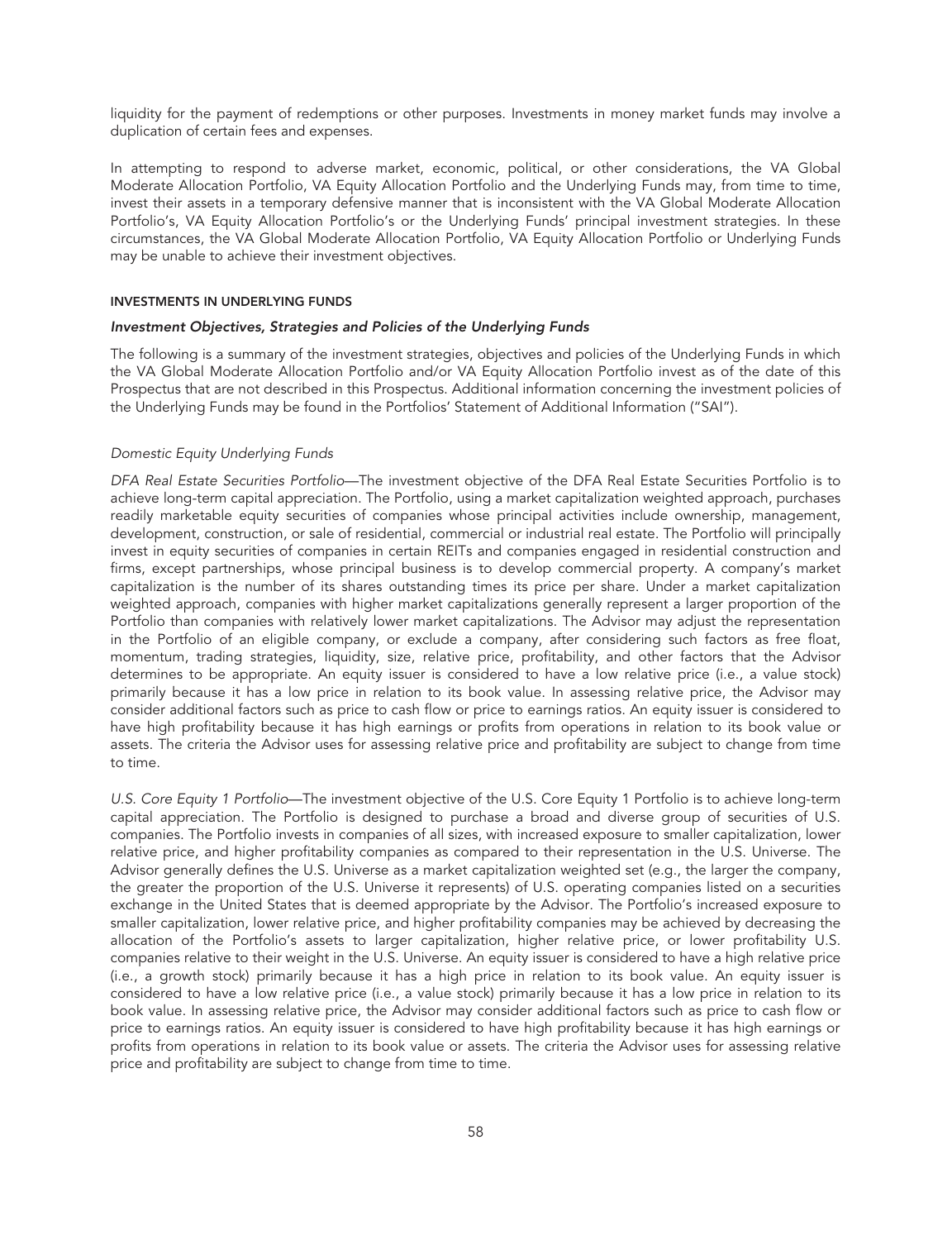The Advisor may also increase or reduce the U.S. Core Equity 1 Portfolio's exposure to an eligible company, or exclude a company, based on shorter-term considerations, such as a company's price momentum and investment characteristics. In assessing a company's investment characteristics, the Advisor considers ratios such as recent changes in assets divided by total assets. The criteria the Advisor uses for assessing a company's investment characteristics are subject to change from time to time. In addition, the Advisor seeks to reduce trading costs using a flexible trading approach that looks for opportunities to participate in the available market liquidity, while managing turnover and explicit transaction costs.

The percentage allocation of the assets of the U.S. Core Equity 1 Portfolio to securities of the largest U.S. high relative price companies as defined above will generally be reduced from between 2.5% and 25% of their percentage weight in the U.S. Universe. For example, as of December 31, 2021, securities of the largest U.S. high relative price companies comprised 43% of the U.S. Universe and the Advisor allocated approximately 34% of the U.S. Core Equity 1 Portfolio to securities of the largest U.S. high relative price companies. The percentage by which the Portfolio's allocation to securities of the largest U.S. high relative price companies is reduced will change due to market movements.

*U.S. Core Equity 2 Portfolio*—The investment objective of the U.S. Core Equity 2 Portfolio is to achieve long-term capital appreciation. The Portfolio is designed to purchase a broad and diverse group of securities of U.S. companies. The Portfolio invests in companies of all sizes, with increased exposure to smaller capitalization, lower relative price, and higher profitability companies as compared to their representation in the U.S. Universe. The Advisor generally defines the U.S. Universe as a market capitalization weighted set (e.g., the larger the company, the greater the proportion of the U.S. Universe it represents) of U.S. operating companies listed on a securities exchange in the United States that is deemed appropriate by the Advisor. The Portfolio's increased exposure to smaller capitalization, lower relative price, and higher profitability companies may be achieved by decreasing the allocation of the Portfolio's assets to larger capitalization, higher relative price, or lower profitability U.S. companies relative to their weight in the U.S. Universe. An equity issuer is considered to have a high relative price (i.e., a growth stock) primarily because it has a high price in relation to its book value. An equity issuer is considered to have a low relative price (i.e., a value stock) primarily because it has a low price in relation to its book value. In assessing relative price, the Advisor may consider additional factors such as price to cash flow or price to earnings ratios. An equity issuer is considered to have high profitability because it has high earnings or profits from operations in relation to its book value or assets. The criteria the Advisor uses for assessing relative price and profitability are subject to change from time to time. The Advisor may also increase or reduce the Portfolio's exposure to an eligible company, or exclude a company, based on shorter-term considerations, such as a company's price momentum and investment characteristics. In assessing a company's investment characteristics, the Advisor considers ratios such as recent changes in assets divided by total assets. The criteria the Advisor uses for assessing a company's investment characteristics are subject to change from time to time. In addition, the Advisor seeks to reduce trading costs using a flexible trading approach that looks for opportunities to participate in the available market liquidity, while managing turnover and explicit transaction costs.

The percentage allocation of the assets of the U.S. Core Equity 2 Portfolio to securities of the largest U.S. high relative price companies as defined above will generally be reduced from between 5% and 35% of their percentage weight in the U.S. Universe. For example, as of December 31, 2021, securities of the largest U.S. high relative price companies comprised 43% of the U.S. Universe and the Advisor allocated approximately 31% of the U.S. Core Equity 2 Portfolio to securities of the largest U.S. high relative price companies. The percentage by which the Portfolio's allocation to securities of the largest U.S. high relative price companies is reduced will change due to market movements.

*U.S. Large Company Portfolio*—The U.S. Large Company Portfolio generally invests in the stocks that comprise the S&P 500® Index in approximately the proportions they are represented in the S&P 500® Index. The S&P 500® Index is composed of a broad and diverse group of stocks. Generally, these are the U.S. stocks with the largest market capitalizations and, as a group, they generally represent approximately 80% of the total market capitalization of all publicly traded U.S. stocks. For the Portfolio, the Advisor considers the stocks that comprise the S&P 500® Index to be those of large companies. Under normal market conditions, at least 95% of the Portfolio's net assets will be invested in the stocks that comprise the S&P 500® Index. As a non-fundamental policy, under normal circumstances, the Portfolio will invest at least 80% of its net assets in securities of large U.S. companies.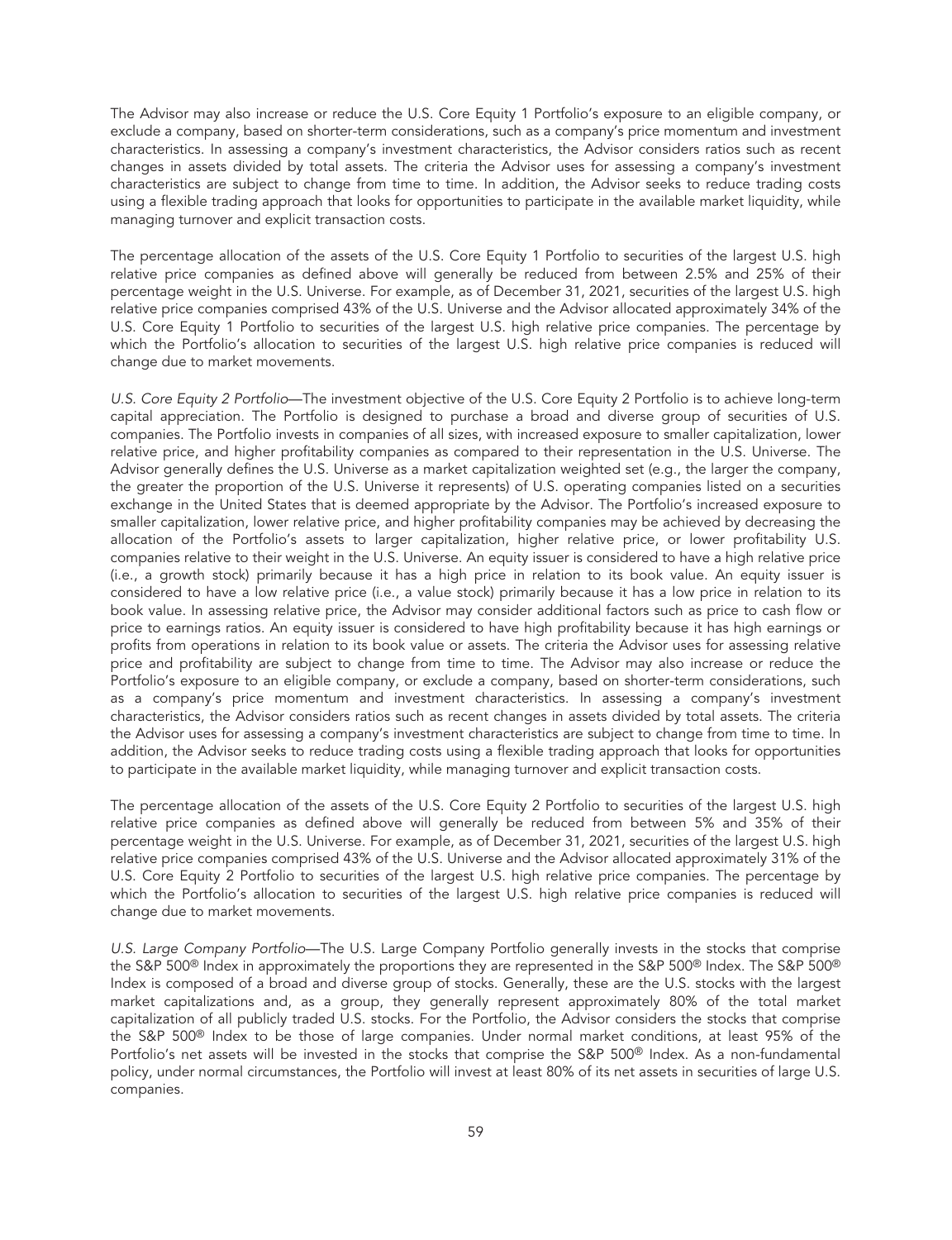#### *International Equity Underlying Funds*

*International Core Equity Portfolio*—The investment objective of the International Core Equity Portfolio is to achieve long-term capital appreciation. The Portfolio is designed to purchase a broad and diverse group of securities of non-U.S. companies in developed markets. The Portfolio invests in companies of all sizes, with increased exposure to smaller capitalization, lower relative price, and higher profitability companies as compared to their representation in the International Universe. For purposes of this Portfolio, the Advisor defines the International Universe as a market capitalization weighted set (e.g., the larger the company, the greater the proportion of the International Universe it represents) of non-U.S. companies in developed markets that have been authorized as approved markets for investment by the Advisor's Investment Committee. The Portfolio's increased exposure to smaller capitalization, lower relative price, and higher profitability companies may be achieved by decreasing the allocation of the Portfolio's assets to larger capitalization, higher relative price, or lower profitability companies relative to their weight in the International Universe. An equity issuer is considered to have a high relative price (i.e., a growth stock) primarily because it has a high price in relation to its book value. An equity issuer is considered to have a low relative price (i.e., a value stock) primarily because it has a low price in relation to its book value. In assessing relative price, the Advisor may consider additional factors such as price to cash flow or price to earnings ratios. An equity issuer is considered to have high profitability because it has high earnings or profits from operations in relation to its book value or assets. The criteria the Advisor uses for assessing relative price and profitability are subject to change from time to time. The Advisor may also increase or reduce the Portfolio's exposure to an eligible company, or exclude a company, based on shorter-term considerations, such as a company's price momentum and investment characteristics. In assessing a company's investment characteristics, the Advisor considers ratios such as recent changes in assets divided by total assets. The criteria the Advisor uses for assessing a company's investment characteristics are subject to change from time to time. In addition, the Advisor seeks to reduce trading costs using a flexible trading approach that looks for opportunities to participate in the available market liquidity, while managing turnover and explicit transaction costs. The Portfolio may purchase or sell futures contracts and options on futures contracts for foreign or U.S. equity securities and indices to increase or decrease equity market exposure based on actual or expected cash inflows to or outflows from the Portfolio. Because many of the Portfolio's investments may be denominated in foreign currencies, the Portfolio may enter into foreign currency exchange transactions, including foreign currency forward contracts, in connection with the settlement of foreign securities or to transfer cash balances from one currency to another currency.

*Emerging Markets Core Equity Portfolio*—The investment objective of the Emerging Markets Core Equity Portfolio is to achieve long-term capital appreciation. The Portfolio is designed to purchase a broad and diverse group of securities of associated with emerging markets, which may include frontier markets (emerging market countries in an earlier stage of development), authorized for investment by the Advisor's Investment Committee ("Approved Markets"). The Portfolio invests in companies of all sizes, with increased exposure to smaller capitalization, lower relative price, and higher profitability companies. The Portfolio's increased exposure to smaller capitalization, lower relative price, and higher profitability companies may be achieved by decreasing the allocation of the Portfolio's assets to larger capitalization, higher relative price, or lower profitability companies. An equity issuer is considered to have a high relative price (i.e., a growth stock) primarily because it has a high price in relation to its book value. An equity issuer is considered to have a low relative price (i.e., a value stock) primarily because it has a low price in relation to its book value. In assessing relative price, the Advisor may consider additional factors such as price to cash flow or price to earnings ratios. An equity issuer is considered to have high profitability because it has high earnings or profits from operations in relation to its book value or assets. The criteria the Advisor uses for assessing relative price and profitability are subject to change from time to time. The Advisor may also increase or reduce the Portfolio's exposure to an eligible company, or exclude a company, based on shorter-term considerations, such as a company's price momentum and investment characteristics. In assessing a company's investment characteristics, the Advisor considers ratios such as recent changes in assets divided by total assets. The criteria the Advisor uses for assessing a company's investment characteristics are subject to change from time to time. In addition, the Advisor seeks to reduce trading costs using a flexible trading approach that looks for opportunities to participate in the available market liquidity, while managing turnover and explicit transaction costs. The Portfolio may purchase or sell futures contracts and options on futures contracts for Approved Market or other equity market securities and indices, including those of the United States, to increase or decrease equity market exposure based on actual or expected cash inflows to or outflows from the Portfolio. Because many of the Portfolio's investments may be denominated in foreign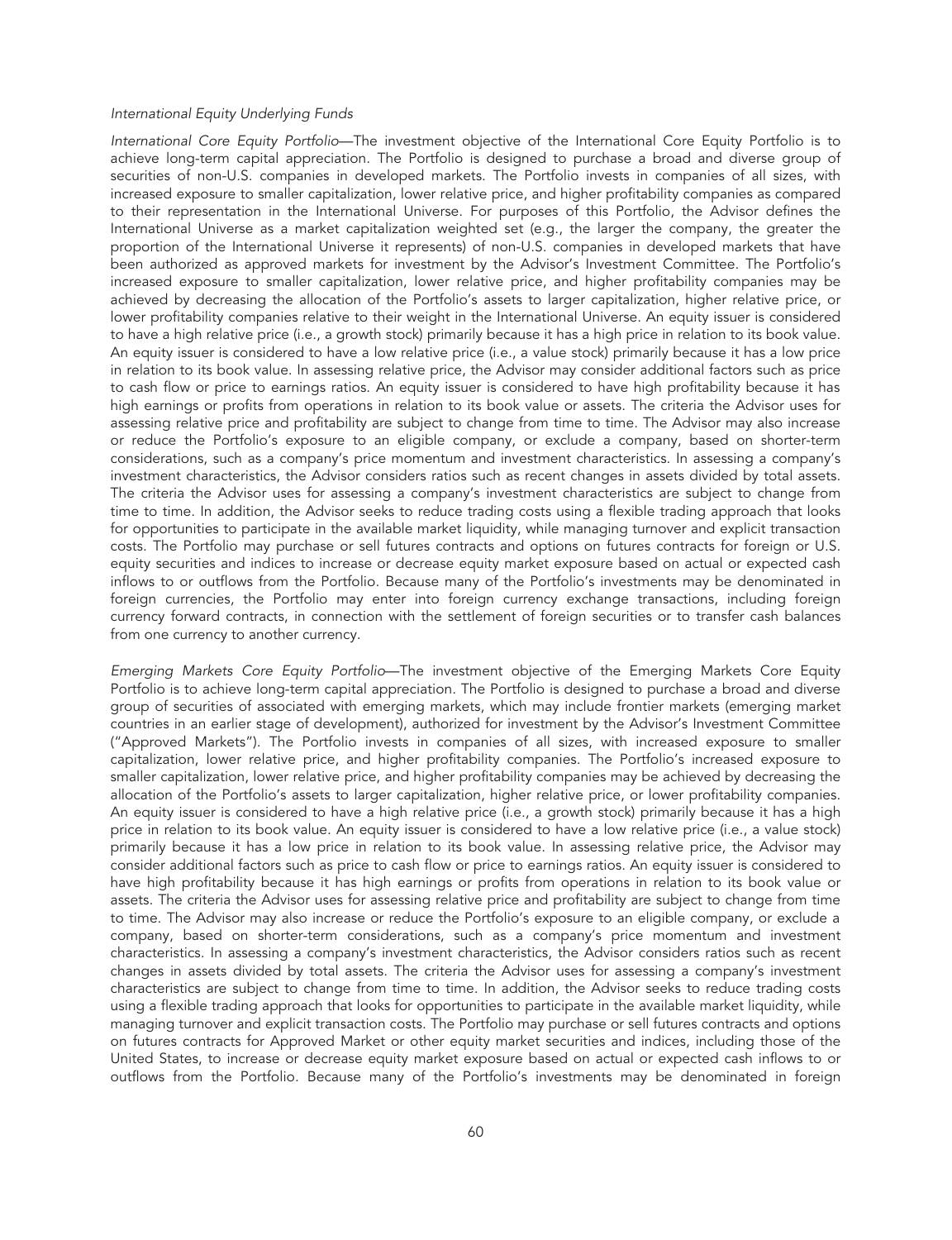currencies, the Portfolio may enter into foreign currency exchange transactions, including foreign currency forward contracts, in connection with the settlement of foreign securities or to transfer cash balances from one currency to another currency.

The Emerging Markets Core Equity Portfolio may also invest in China A-shares (equity securities of companies listed in China) that are accessible through the Shanghai-Hong Kong Connect program or the Shenzhen-Hong Kong Stock Connect program.

*DFA International Real Estate Securities Portfolio*—The DFA International Real Estate Securities Portfolio, using a market capitalization weighted approach, purchases a broad and diverse set of securities of non-U.S. companies principally engaged in the real estate industry, including developed and emerging markets, with a particular focus on non-U.S. REITs and companies the Advisor considers to be REIT-like entities. A company's market capitalization is the number of its shares outstanding times its price per share. Under a market capitalization weighted approach, companies with higher market capitalizations generally represent a larger proportion of the Portfolio than companies with relatively lower market capitalizations. The Advisor may adjust the representation in the Portfolio of an eligible company, or exclude a company, after considering such factors as free float, momentum, trading strategies, liquidity, size, relative price, profitability, and other factors that the Advisor determines to be appropriate. An equity issuer is considered to have a low relative price (i.e., a value stock) primarily because it has a low price in relation to its book value. In assessing relative price, the Advisor may consider additional factors such as price to cash flow or price to earnings ratios. An equity issuer is considered to have high profitability because it has high earnings or profits from operations in relation to its book value or assets. The criteria the Advisor uses for assessing relative price and profitability are subject to change from time to time. The Advisor also may limit or fix the Portfolio's exposure to a particular country or issuer.

#### *Fixed Income Underlying Funds*

*DFA Two-Year Global Fixed Income Portfolio*—The investment objective of the DFA Two-Year Global Fixed Income Portfolio (the "Two-Year Global Portfolio") is to maximize total returns consistent with preservation of capital. The Portfolio seeks to maximize total returns from a universe of U.S. and foreign debt securities maturing in three years or less from the date of settlement. The Portfolio invests in obligations issued or guaranteed by the U.S. and foreign governments, their agencies and instrumentalities, corporate debt obligations, bank obligations, commercial paper, repurchase agreements, money market funds, securities of domestic or foreign issuers denominated in U.S. dollars but not trading in the United States, and obligations of supranational organizations. The Advisor expects that the Portfolio will primarily invest in the obligations of issuers that are in developed countries. The fixed income securities in which the Portfolio invests are considered investment grade at the time of purchase (e.g., rated BBB- or above by S&P or Fitch, or Baa3 or above by Moody's). Under normal market conditions, the Portfolio intends to invest its assets to gain exposure to issuers of at least three different countries, one of which may be the United States. An issuer may be considered to be of a country if it is organized under the laws of, maintains its principal place of business in, has at least 50% of its assets or derives at least 50% of its operating income in, or is a government, government agency, instrumentality or central bank of, that country. As a non-fundamental policy, under normal circumstances, the Portfolio will invest at least 80% of its net assets in fixed income securities that mature within two years from the date of settlement.

It is the policy of the Two-Year Global Portfolio that the weighted average length of maturity of investments will not exceed two years. In making purchase decisions, if the expected term premium is greater for longer-term securities in the eligible maturity range, the Advisor will focus investment in the longer-term area, otherwise, the Portfolio will focus investment in the shorter-term area of the eligible maturity range. In addition, the Portfolio is authorized to invest more than 25% of its total assets in U.S. Treasury bonds, bills and notes, and obligations of federal agencies and instrumentalities. Because many of the Portfolio's investments may be denominated in foreign currencies, the Portfolio may also enter into foreign currency forward contracts to attempt to protect against uncertainty in the level of future foreign currency rates, to hedge against fluctuations in currency exchange rates or to transfer balances from one currency to another. The Portfolio may purchase or sell futures contracts and options on futures contracts, to hedge its currency exposure or to hedge its interest rate exposure or for non-hedging purposes, such as a substitute for direct investment or to increase or decrease market exposure based on actual or expected cash inflows to or outflows from the Portfolio.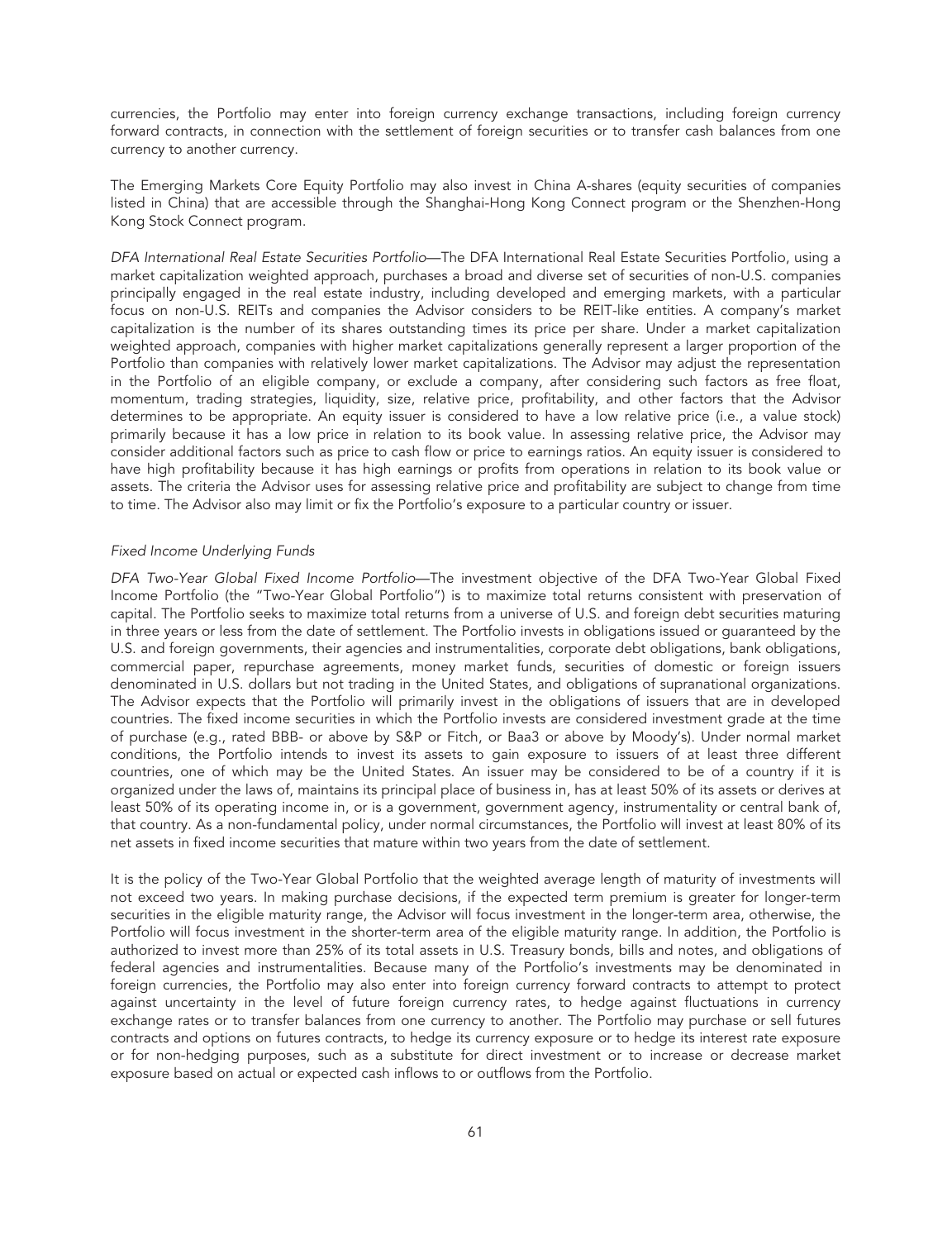*DFA Selectively Hedged Global Fixed Income Portfolio*—The DFA Selectively Hedged Global Fixed Income Portfolio (the "Selectively Hedged Global Portfolio") seeks to maximize total returns from a universe of U.S. and foreign debt securities maturing in five years or less from the date of settlement. The Portfolio may selectively hedge its currency exposures depending on market conditions. The debt securities in which the Portfolio may invest include obligations issued or guaranteed by the U.S. and foreign governments, their agencies and instrumentalities, corporate debt obligations, bank obligations, commercial paper, repurchase agreements, money market funds, securities of domestic or foreign issuers denominated in U.S. dollars but not trading in the United States, and obligations of supranational organizations. The Advisor expects that the Portfolio will primarily invest in the obligations of issuers that are in developed countries. The fixed income securities in which the Portfolio invests are considered investment grade at the time of purchase (e.g., rated BBB- or above by S&P or Fitch, or Baa3 or above by Moody's). The Portfolio generally invests with an emphasis on debt securities rated in the lower half of the investment grade spectrum (e.g., rated BBB- to A+ by S&P or Fitch or Baa3 to A1 by Moody's). The Portfolio will not emphasize investments in the lower half of the investment grade spectrum, however, when the Advisor believes the expected credit premium is relatively low. The Portfolio will also invest in higher-rated debt securities. Under normal market conditions, the Portfolio intends to invest its assets to gain exposure to issuers of at least three different countries, one of which may be the United States. An issuer may be considered to be of a country if it is organized under the laws of, maintains its principal place of business in, has at least 50% of its assets or derives at least 50% of its operating income in, or is a government, government agency, instrumentality or central bank of, that country.

As a non-fundamental policy, under normal circumstances, the Selectively Hedged Global Portfolio will invest at least 80% of its net assets in fixed income securities. The Portfolio primarily invests in securities that mature within five years from the date of settlement and maintains an average portfolio maturity and an average portfolio duration of three years or less. Duration is a measure of the sensitivity of a security's price to changes in interest rates. The longer a security's duration, the more sensitive it will be to changes in interest rates. In making purchase decisions, if the expected term premium is greater for longer-term securities in the eligible maturity range, the Advisor will focus investment in the longer-term area, otherwise, the Portfolio will focus investment in the shorterterm area of the eligible maturity range. In addition, the Portfolio is authorized to invest more than 25% of its total assets in U.S. Treasury bonds, bills and notes, and obligations of federal agencies and instrumentalities.

Because many of the Selectively Hedged Global Portfolio's investments may be denominated in foreign currencies, the Portfolio may also enter into foreign currency forward contracts to attempt to protect against uncertainty in the level of future foreign currency rates, to hedge against fluctuations in currency exchange rates or to transfer balances from one currency to another. Alternatively, the Portfolio may leave all or some of the currency exposure unhedged. The decision to hedge the Portfolio's currency exposure with respect to a foreign market will be based on, among other things, a comparison of the respective foreign and U.S. short-term interest rates and the Portfolio's existing exposure to a given foreign currency. The Portfolio may also enter into foreign currency forward contracts in order to gain exposure to foreign currencies in a more efficient manner. The Portfolio may purchase or sell futures contracts and options on futures contracts, to hedge its currency exposure or to hedge its interest rate exposure or for non-hedging purposes, such as a substitute for direct investment or to increase or decrease market exposure based on actual or expected cash inflows to or outflows from the Portfolio.

#### DESCRIPTION OF INVESTMENTS—FIXED INCOME PORTFOLIOS AND FIXED INCOME UNDERLYING FUNDS

The following is a description of the categories of investments that may be acquired by the Fixed Income Portfolios and the Fixed Income Underlying Funds.

|                                     | <b>Permissible Categories:</b> |
|-------------------------------------|--------------------------------|
| VA Short-Term Fixed Portfolio       | $1 - 11$                       |
| VA Global Bond Portfolio            | $1 - 11$                       |
| Two-Year Global Portfolio           | $1 - 11$                       |
| Selectively Hedged Global Portfolio | $1 - 11$                       |
| Inflation-Protected Portfolio       | 1, 2, 6, 11                    |

1. *U.S. Government Obligations*—Debt securities issued by the U.S. Treasury that are direct obligations of the U.S. Government, including bills, notes and bonds. These securities may also be purchased on a "when-issued" basis.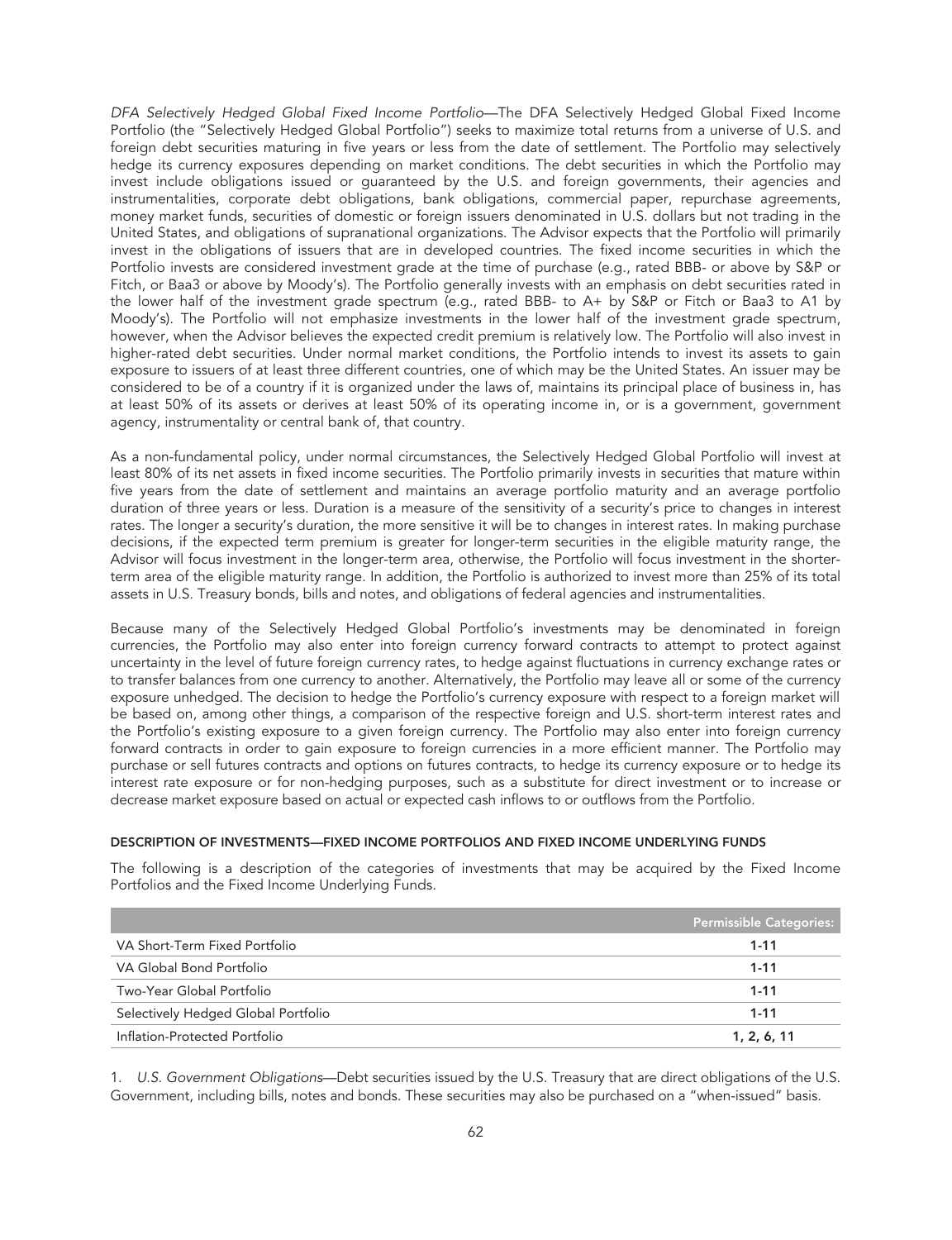2. *U.S. Government Agency Obligations*—Issued or guaranteed by U.S. government-sponsored instrumentalities and federal agencies, which have different levels of credit support. The U.S. government agency obligations include, but are not limited to, securities issued by agencies and instrumentalities of the U.S. Government that are supported by the full faith and credit of the United States, such as the Federal Housing Administration and Ginnie Mae, including Ginnie Mae mortgage pass-through securities. Other securities issued by agencies and instrumentalities sponsored by the U.S. Government may be supported only by the issuer's right to borrow from the U.S. Treasury, subject to certain limits, such as securities issued by Federal Home Loan Banks, or are supported only by the credit of such agencies, such as Freddie Mac and Fannie Mae, including their mortgage pass-through securities. These securities may also be purchased on a "when-issued" or "to-beannounced" basis, such as mortgage TBAs.

#### 3. *Corporate Debt Obligations*—

*(a) VA Short-Term Fixed Portfolio, VA Global Bond Portfolio and Two-Year Global Portfolio*—Corporate debt securities (e.g., bonds and debentures), which are rated Aa3 or better by Moody's, or AA- or better by S&P, or AA- or better by Fitch, or an equivalent rating assigned by another nationally recognized statistical rating organization ("NRSRO"), or if there is no rating for the debt security, they are determined by the Advisor to be of comparable quality.

*(b) Selectively Hedged Global Portfolio*—Corporate debt securities (e.g., bonds and debentures), which have received an investment grade rating by Moody's, Fitch or S&P, or an equivalent rating assigned by another NRSRO, or, if unrated, have been determined by the Advisor to be of comparable quality.

4. *Bank Obligations*—Obligations of U.S. banks and savings and loan associations and dollar-denominated obligations of U.S. subsidiaries and branches of foreign banks, such as certificates of deposit (including marketable variable rate certificates of deposit), time deposits and bankers' acceptances. Bank certificates of deposit will be acquired only from banks having assets in excess of \$1,000,000,000.

#### 5. *Commercial Paper*—

*(a) VA Short-Term Fixed Portfolio, VA Global Bond Portfolio and Two-Year Global Portfolio*—Rated, at the time of purchase, A1 or better by S&P or Prime1 by Moody's, or F1 or better by Fitch, or an equivalent rating assigned by another NRSRO, or, if unrated, issued by a corporation having an outstanding unsecured debt issue rated Aaa by Moody's or AAA by S&P or AAA by Fitch.

*(b) Selectively Hedged Global Portfolio*—Rated, at the time of purchase, A3 or better by S&P or Prime3 or better by Moody's, or F3 or better by Fitch, or an equivalent rating assigned by another NRSRO, or, if unrated, issued by a corporation having an outstanding unsecured debt issue rated at least Baa3 by Moody's or BBB- by S&P or Fitch.

6. *Repurchase Agreements*—Instruments through which the Portfolios purchase securities ("underlying securities") from a bank, a registered U.S. government securities dealer, or such other counterparties with creditworthiness and other characteristics deemed appropriate by the Advisor, with an agreement by the seller to repurchase the securities at an agreed price, plus interest at a specified rate. The underlying securities will be limited to U.S. government and agency obligations described in (1) and (2) above. The Portfolios will not enter into a repurchase agreement with a duration of more than seven days if, as a result, more than 10% of the value of the Portfolio's total assets would be so invested. In addition, a repurchase agreement with a duration of more than seven days will be subject to a Portfolio's investment restriction on illiquid investments. The Portfolios also will only invest in repurchase agreements with banks, U.S. government securities dealers, and/or other counterparties, as described above, that are approved by the Investment Committee of the Advisor. The Advisor will monitor the market value of the securities plus any accrued interest thereon so that they will at least equal the repurchase price.

7. *Foreign Government and Agency Obligations*—Bills, notes, bonds and other debt securities issued or guaranteed by foreign governments, or their authorities, agencies, instrumentalities or political subdivisions.

8. *Supranational Organization Obligations*—Debt securities of supranational organizations such as the European Investment Bank, the Inter-American Development Bank or the World Bank, which are chartered to promote economic development.

### 9. *Foreign Issuer Obligations*—

*(a) VA Short-Term Fixed Portfolio, VA Global Bond Portfolio and Two-Year Global Portfolio*—Debt securities of non-U.S. issuers rated AA- or better by S&P or Fitch, Aa3 or better by Moody's, or an equivalent rating assigned by another NRSRO, or, if unrated, securities that have been determined by the Advisor to be of comparable quality.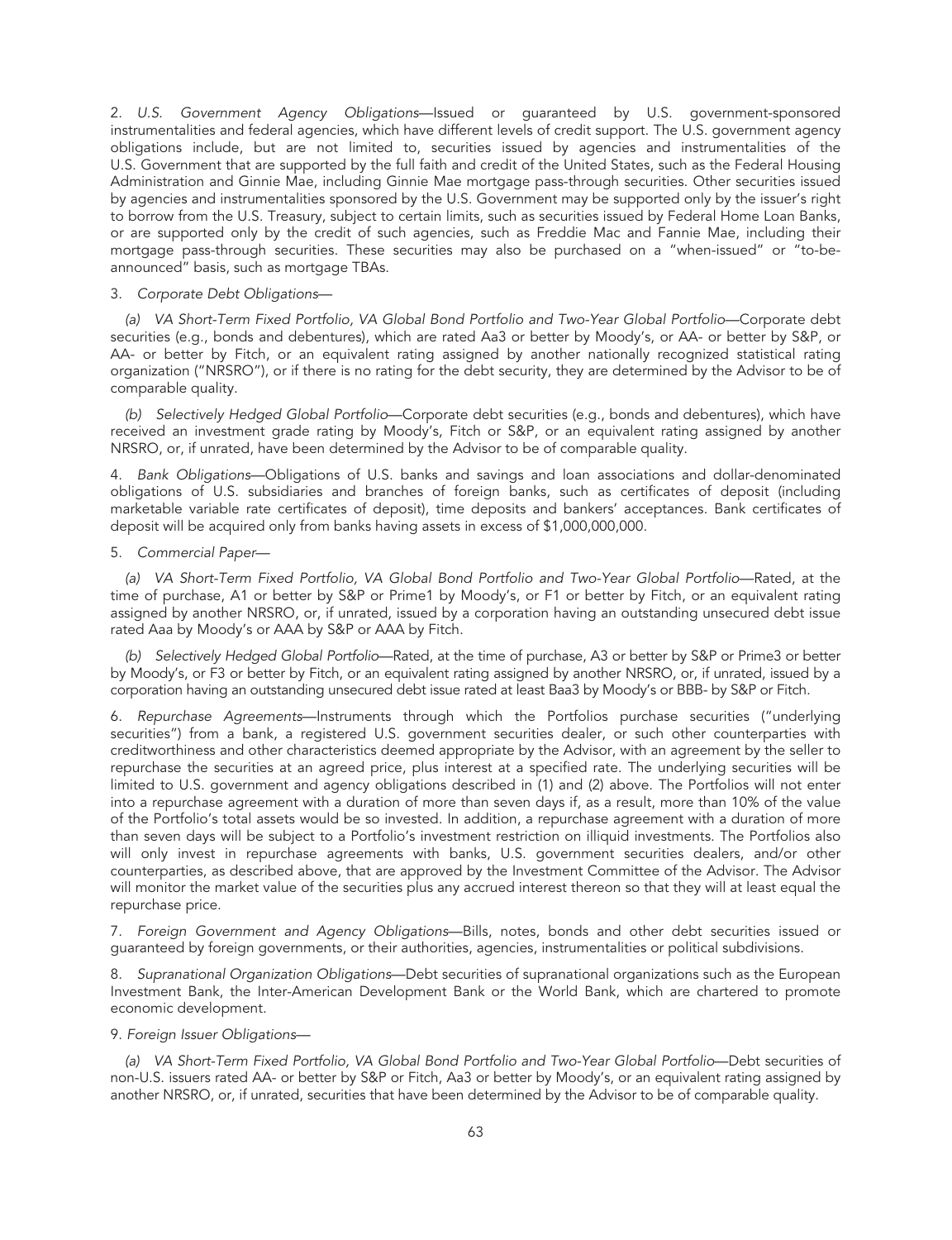*(b) Selectively Hedged Global Portfolio*—Debt securities of non-U.S. issuers that have received a rating of BBB- or better by S&P or Fitch or Baa3 or better by Moody's, or an equivalent rating assigned by another NRSRO, or, if unrated, have been determined by the Advisor to be of comparable quality.

10. *Eurodollar Obligations*—Debt securities of domestic or foreign issuers denominated in U.S. dollars but not trading in the United States.

11. *Money Market Funds*—The Portfolios may invest in affiliated and unaffiliated registered and unregistered money market funds. Investments in money market funds may involve a duplication of certain fees and expenses.

Investors should be aware that the net asset values of the Fixed Income Portfolios may change as general levels of interest rates fluctuate. When interest rates increase, the value of a portfolio of fixed-income securities can be expected to decline. Conversely, when interest rates decline, the value of a portfolio of fixed-income securities can be expected to increase.

The categories of investments that may be acquired by the Fixed Income Portfolios and Fixed Income Underlying Funds may include both fixed and floating rate securities. Floating rate securities bear interest at rates that vary with prevailing market rates. Interest rate adjustments are made periodically (e.g., every six months), usually based on a money market index such as the Secured Overnight Financing Rate (SOFR) or the Treasury bill rate.

#### PORTFOLIO STRATEGY—FIXED INCOME PORTFOLIOS

VA Short-Term Fixed Portfolio will be managed with a view to capturing expected credit premiums and expected term premiums. The term "expected credit premium" means the expected incremental return on investment for holding obligations considered to have greater credit risk than direct obligations of the U.S. Treasury, and "expected term premium" means the expected relative return on investment for holding securities having maturities of longer than one month compared to securities having a maturity of one month. The Advisor believes that expected credit premiums are available largely through investment in commercial paper, certificates of deposit and corporate obligations. The holding period for assets of the Portfolio will be chosen with a view to maximizing anticipated returns, net of trading costs.

VA Global Bond Portfolio will be managed with a view to capturing expected credit premiums and expected term premiums. Ordinarily, the Portfolio will invest primarily in obligations issued or guaranteed by the U.S. and foreign governments, their agencies and instrumentalities, corporate debt obligations, bank obligations, commercial paper, repurchase agreements, money market funds, securities of domestic or foreign issuers denominated in U.S. dollars but not trading in the United States, and obligations of supranational organizations. The Portfolio will own obligations issued or guaranteed by the U.S. Government and its agencies and instrumentalities also. At times when, in the Advisor's judgment, eligible foreign securities do not offer expected term premiums that compare favorably with those offered by eligible U.S. securities, the Portfolio will be invested primarily in the latter securities.

VA Global Bond Portfolio will not invest more than 25% of its total assets in securities issued by issuers in a single industry, or by any one foreign government or in obligations of supranational organizations. VA Short-Term Fixed Portfolio and the VA Global Bond Portfolio are expected to have a high portfolio turnover rate due to the relatively short maturities of the securities to be acquired. The rate of portfolio turnover will depend upon market and other conditions; it will not be a limiting factor when management believes that portfolio changes are appropriate. While the Fixed Income Portfolios generally acquire securities in principal transactions and, therefore, do not pay brokerage commissions, the spread between the bid and asked prices of a security may be considered to be a "cost" of trading. Such costs ordinarily increase with trading activity. However, as stated above, securities ordinarily will be sold when, in the Advisor's judgment, the monthly return of a Portfolio will be increased as a result of portfolio transactions after taking into account the cost of trading. It is anticipated that short-term instruments will be acquired in the primary and secondary markets.

In attempting to respond to adverse market, economic, political, or other considerations, the Fixed Income Portfolios may, from time to time, invest their assets in a temporary defensive manner that is inconsistent with the Portfolios' principal investment strategies. In these circumstances, the Fixed Income Portfolios may be unable to achieve their investment objectives.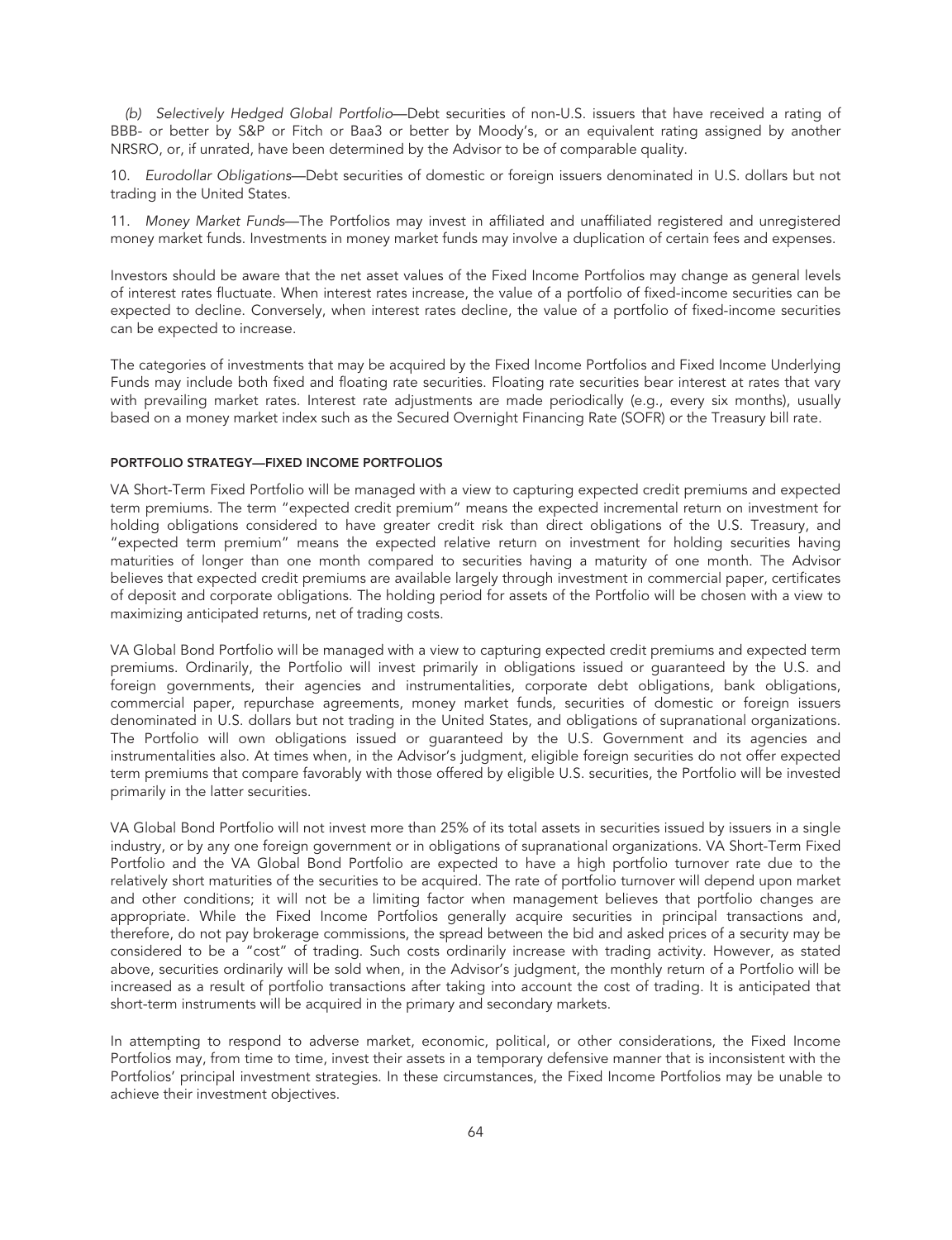#### ADDITIONAL INFORMATION REGARDING INVESTMENT RISKS

Because the value of your investment in the Portfolio will fluctuate, there is the risk that you will lose money. An investment in the Portfolio is not a deposit of a bank and is not insured or guaranteed by the Federal Deposit Insurance Corporation or any other government agency. The following is a description of principal risks of investing in the Portfolios.

The investment performance of the VA Global Moderate Allocation Portfolio and VA Equity Allocation Portfolio are affected by the investment performance of the Underlying Funds in which the Portfolio invests. Each of the VA Global Moderate Allocation Portfolio and VA Equity Allocation Portfolio also indirectly pays its proportionate share of the expenses of the Underlying Funds in which it invests. The ability of the VA Global Moderate Allocation Portfolio and VA Equity Allocation Portfolio to achieve its investment objective depends on the ability of the Underlying Funds to meet their investment objectives and on the Advisor's decisions regarding the allocation of the VA Global Moderate Allocation Portfolio's and VA Equity Allocation Portfolio's assets among the Underlying Funds. Through their investments in the Underlying Funds, the VA Global Moderate Allocation Portfolio and VA Equity Allocation Portfolio are subject to the risks of the Underlying Funds' investments. The following includes a description of principal risks of the VA Global Moderate Allocation Portfolio's and VA Equity Allocation Portfolio's Underlying Funds.

|                                                                | VA U.S.<br>Large   | VA U.S.<br>Targeted | <b>VA</b><br><b>International</b> | <b>VA</b><br>International | <b>VA</b><br>Short-<br>Term | <b>VA</b><br>Global       | <b>VIT</b><br>Inflation-<br>Protected | <b>VA</b><br>Global<br><b>Moderate</b> | <b>VA Equity</b>               |
|----------------------------------------------------------------|--------------------|---------------------|-----------------------------------|----------------------------|-----------------------------|---------------------------|---------------------------------------|----------------------------------------|--------------------------------|
|                                                                | Value<br>Portfolio | Value<br>Portfolio  | Value<br>Portfolio                | Small<br>Portfolio         | <b>Fixed</b><br>Portfolio   | <b>Bond</b><br>Portfolio  | <b>Securities</b><br>Portfolio        | Allocation<br>Portfolio                | <b>Allocation</b><br>Portfolio |
| Call Risk                                                      |                    |                     |                                   |                            | X                           | X                         |                                       |                                        |                                |
| China Investments Risk                                         |                    |                     | X                                 |                            |                             |                           |                                       | X                                      | X                              |
| <b>Credit Risk</b>                                             |                    |                     |                                   |                            | X                           | X                         | X                                     | X                                      |                                |
| <b>Cyber Security Risk</b>                                     | X                  | X                   | X                                 | X                          | X                           | X                         | X                                     | X                                      | X                              |
| Depositary Receipts Risk                                       |                    |                     | X                                 | X                          |                             |                           |                                       | X                                      | x                              |
| Derivatives Risk                                               | x                  | X                   | X                                 | X                          | X                           | X                         | X                                     | X                                      | X                              |
| <b>Emerging Markets Risk</b>                                   |                    |                     |                                   |                            |                             |                           |                                       | X                                      | X                              |
| <b>Equity Market Risk</b>                                      | X                  | X                   | X                                 | X                          |                             |                           |                                       | X                                      | $\mathsf{x}$                   |
| Foreign Government<br>Debt Risk                                |                    |                     |                                   |                            | X                           | X                         |                                       | X                                      |                                |
| Foreign Securities and<br><b>Currencies Risk</b>               |                    |                     | X                                 | X                          | x                           | X                         |                                       | X                                      | X                              |
| Fund of Funds Risk                                             |                    |                     |                                   |                            |                             |                           |                                       | X                                      | X                              |
| <b>Income Risk</b>                                             |                    |                     |                                   |                            | X                           | X                         | X                                     | X                                      |                                |
| Inflation-Protected<br>Securities Interest Rate<br><b>Risk</b> |                    |                     |                                   |                            |                             |                           | X                                     |                                        |                                |
| Interest Rate Risk                                             |                    |                     |                                   |                            | X                           | $\boldsymbol{\mathsf{X}}$ | X                                     | X                                      |                                |
| Liquidity Risk                                                 |                    |                     |                                   |                            | X                           | X                         | X                                     | X                                      |                                |
| <b>Market Risk</b>                                             |                    |                     |                                   |                            | X                           | X                         | X                                     | X                                      |                                |
| <b>Operational Risk</b>                                        | X                  | X                   | X                                 | X                          | X                           | $\boldsymbol{\mathsf{x}}$ | X                                     | X                                      | X                              |
| Profitability Investment<br><b>Risk</b>                        | X                  | X                   | X                                 | X                          |                             |                           |                                       | X                                      | X                              |
| Risks of Concentrating in<br>the Real Estate Industry          |                    |                     |                                   |                            |                             |                           |                                       | x                                      | X                              |
| Risks of Investing for<br>Inflation Protection                 |                    |                     |                                   |                            |                             |                           | X                                     |                                        |                                |
| Securities Lending Risk                                        | X                  | X                   | X                                 | X                          | X                           | X                         | X                                     | X                                      | X                              |
| Small and Mid-Cap<br>Company Risk                              |                    | X                   |                                   |                            |                             |                           |                                       | x                                      | X                              |
| Small Company Risk                                             |                    |                     |                                   | X                          |                             |                           |                                       |                                        |                                |
| Value Investment Risk                                          | X                  | X                   | X                                 | X                          |                             |                           |                                       | X                                      | X                              |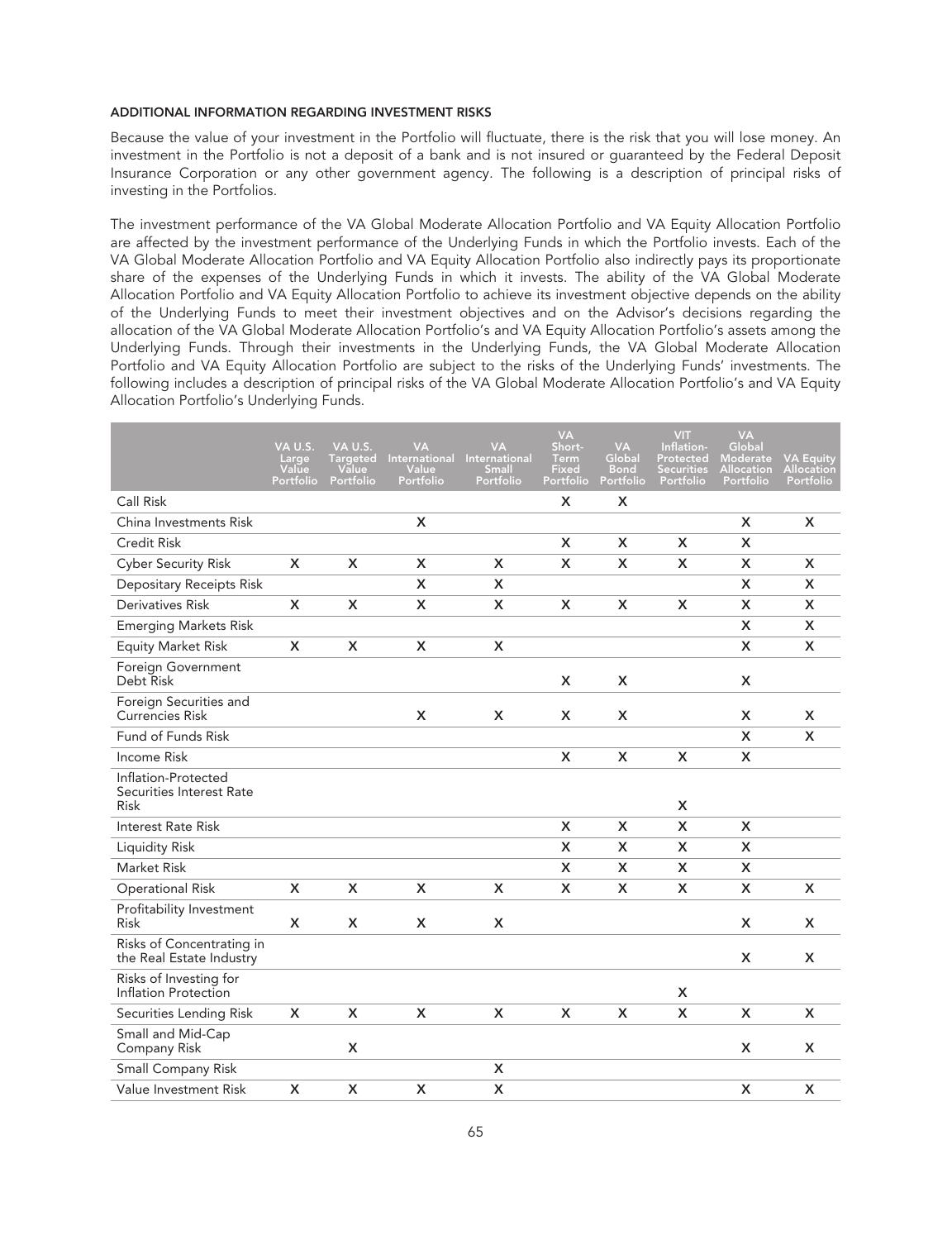*Call Risk:* Call risk is the risk that an issuer may exercise its right to redeem a fixed income security earlier than its maturity date. Issuers may call outstanding securities prior to their maturity for a number of reasons (e.g., declining interest rates changes in credit spreads and improvements in the issuer's credit quality). If an issuer calls a security that the Portfolio or Underlying Fund has invested in, the Portfolio or Underlying Fund may not recoup the full amount of its initial investment and may be forced to reinvest in lower-yielding securities, securities with greater credit risks or securities with other, less favorable features.

*China Investments Risk:* The VA International Value Portfolio and the Emerging Markets Core Equity Portfolio in which the VA Global Moderate Allocation Portfolio and VA Equity Allocation Portfolio invest are subject to this risk. There are special risks associated with investments in China, Hong Kong and Taiwan. The Chinese government has implemented significant economic reforms in order to liberalize trade policy, promote foreign investment in the economy, reduce government control of the economy and develop market mechanisms. But there can be no assurance that these reforms will continue or that they will be effective. Despite reforms and privatizations of companies in certain sectors, the Chinese government still exercises substantial influence over many aspects of the private sector and may own or control many companies. The Chinese government continues to maintain a major role in economic policy making and investing in China involves risks of losses due to expropriation, nationalization, confiscation of assets and property, and the imposition of restrictions on foreign investments and on repatriation of capital invested. In addition, investments in Taiwan could be adversely affected by its political and economic relationship with China. The Chinese economy is also vulnerable to the long-running disagreements with Hong Kong related to integration.

The Portfolio or Underlying Fund investing in China A-shares through Stock Connect is subject to trading, clearance, settlement, and other procedures, which could pose risks to the Portfolio or Underlying Fund. Trading through the Stock Connect program is subject to daily quotas that limit the maximum daily net purchases on any particular day, each of which may restrict or preclude the Portfolio or Underlying Fund's ability to invest in China A-shares through the Stock Connect program. Trading through Stock Connect may require pre-validation of cash or securities prior to acceptance of orders. This requirement may limit the Portfolio or Underlying Fund's ability to dispose of its A-shares purchased through Stock Connect in a timely manner.

A primary feature of the Stock Connect program is the application of the home market's laws and rules applicable to investors in China A-shares. Therefore, the Portfolio or Underlying Fund's investments in Stock Connect China A-shares are generally subject to the securities regulations and listing rules of the People's Republic of China ("PRC"), among other restrictions. Stock Connect can only operate when both PRC and Hong Kong markets are open for trading and when banking services are available in both markets on the corresponding settlement days. As such, the Shanghai and Shenzhen markets may be open at a time when Stock Connect is not trading, with the result that prices of China A-shares may fluctuate at times when the Portfolio or Underlying Fund is unable to add to or exit its position, which could adversely affect the Portfolio or Underlying Fund's performance.

Changes in the operation of the Stock Connect program may restrict or otherwise affect the Portfolio or Underlying Fund's investments or returns. Furthermore, any changes in laws, regulations and policies of the China A-shares market or rules in relation to Stock Connect may affect China A-share prices. These risks are heightened generally by the developing state of the PRC's investment and banking systems and the uncertainty about the precise nature of the rights of equity owners and their ability to enforce such rights under Chinese law. An investment in China A-Shares is also generally subject to the risks identified under "Emerging Markets Risk," and foreign investment risks such as price controls, expropriation of assets, confiscatory taxation, and nationalization may be heightened when investing in China. Certain investments in Chinese companies may be made through a special structure known as a variable interest entity ("VIE"). In a VIE structure, foreign investors, such as the Portfolio or Underlying Fund, will only own stock in a shell company rather than directly in the VIE, which must be owned by Chinese nationals (and/or Chinese companies) to obtain the licenses and/or assets required to operate in certain restricted or prohibited sectors in China. The value of the shell company is derived from its ability to consolidate the VIE into its financials pursuant to contractual arrangements that allow the shell company to exert a degree of control over, and obtain economic benefits arising from, the VIE without formal legal ownership. While VIEs are a longstanding industry practice and are well known by Chinese officials and regulators, historically the structure has not been formally recognized under Chinese law and Chinese regulations regarding the structure are evolving. It is uncertain whether Chinese officials or regulators will withdraw their acceptance of the structure. It is also uncertain whether the contractual arrangements, which may be subject to conflicts of interest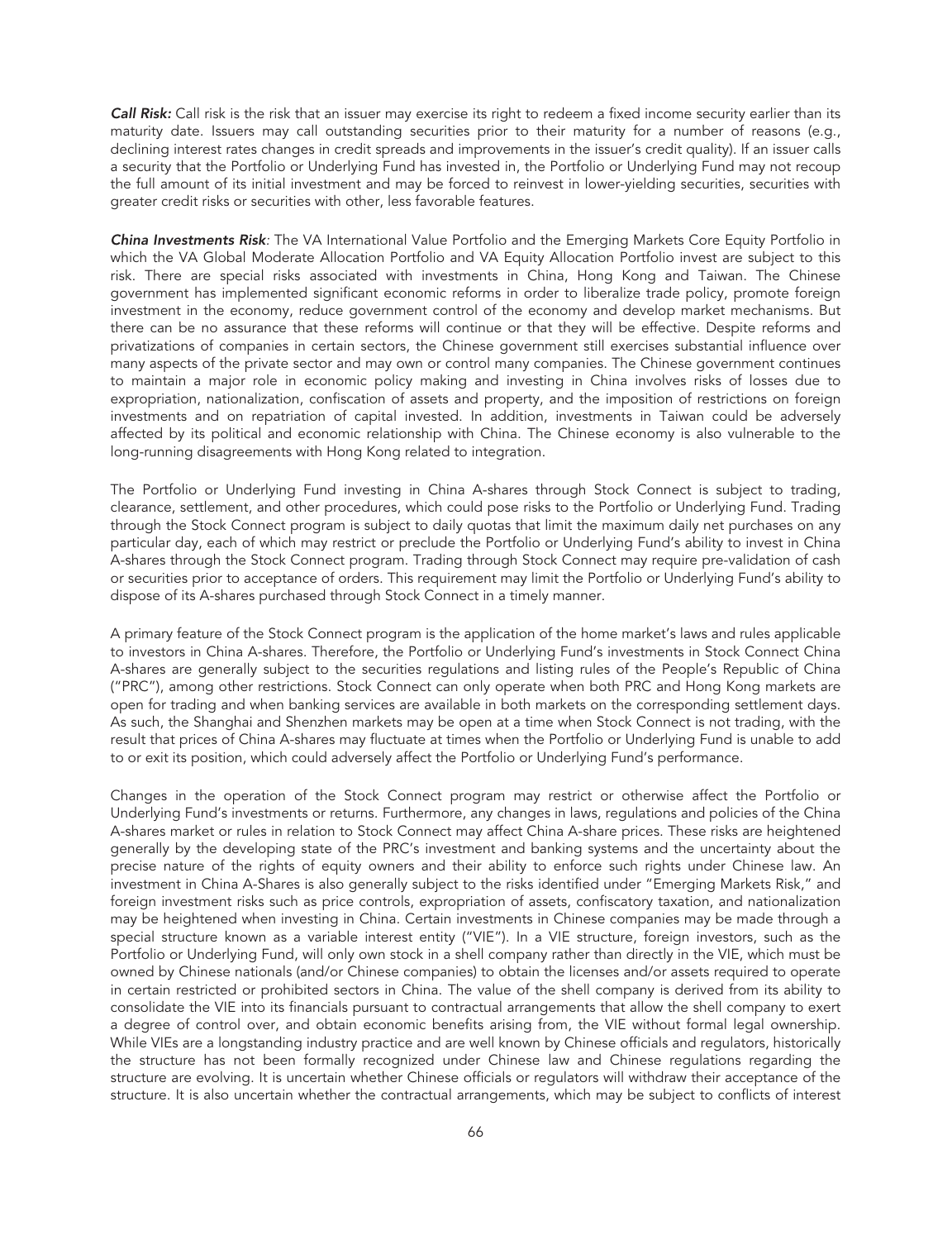between the legal owners of the VIE and foreign investors, would be enforced by Chinese courts or arbitration bodies. Prohibitions of these structures by the Chinese government, or the inability to enforce such contracts, from which the shell company derives its value, would likely cause the VIE-structured holding(s) to suffer significant, detrimental, and possibly permanent losses, and in turn, adversely affect the Portfolio's or Underlying Fund's returns and net asset value.

*Credit Risk:* Credit risk is the risk that the issuer of a security may be unable to make interest payments and/or repay principal when due. A downgrade to an issuer's credit rating or a perceived change in an issuer's financial strength may affect a security's value, and thus, impact the Portfolio's or Underlying Fund's performance. Government agency obligations have different levels of credit support and, therefore, different degrees of credit risk. Securities issued by agencies and instrumentalities of the U.S. Government that are supported by the full faith and credit of the United States, such as the Federal Housing Administration and Ginnie Mae, present little credit risk. Other securities issued by agencies and instrumentalities sponsored by the U.S. Government, that are supported only by the issuer's right to borrow from the U.S. Treasury, subject to certain limitations, and securities issued by agencies and instrumentalities sponsored by the U.S. Government that are sponsored by the credit of the issuing agencies, such as Freddie Mac and Fannie Mae, are subject to a greater degree of credit risk. U.S. government agency securities issued or guaranteed by the credit of the agency may still involve a risk of nonpayment of principal and/or interest.

*Cyber Security Risk:* The Portfolio's, Underlying Funds', and their service providers' use of internet, technology and information systems may expose the Portfolio or Underlying Fund to potential risks linked to cyber security breaches of those technological or information systems. Cyber security breaches, amongst other things, could allow an unauthorized party to gain access to proprietary information, customer data, or fund assets, or cause the Portfolio, Underlying Fund, and/or its service providers to suffer data corruption or lose operational functionality.

*Depositary Receipts Risk:* Depositary receipts, such as EDRs, GDRs and ADRs, are subject to many of the risks of the underlying securities. For some depositary receipts, the custodian or similar financial institution that holds the issuer's shares in a trust account is located in the issuer's home country. In these cases if the issuer's home country does not have developed financial markets, the Portfolio or Underlying Fund could be exposed to the credit risk of the custodian or financial institution and greater market risk. In addition, the depository institution may not have physical custody of the underlying securities at all times and may charge fees for various services. The Portfolio or Underlying Fund may experience delays in receiving its dividend and interest payments or exercising rights as a shareholder. There may be an increased possibility of untimely responses to certain corporate actions of the issuer in an unsponsored depositary receipt program. Accordingly, there may be less information available regarding issuers of securities underlying unsponsored programs and there may not be a correlation between this information and the market value of the depositary receipts.

*Derivatives Risk:* Derivatives are instruments, such as futures, and options thereon, foreign currency forward contracts and swaps, whose value is derived from that of other assets, rates or indices. Derivatives can be used for hedging (attempting to reduce risk by offsetting one investment position with another) or non-hedging purposes. Hedging with derivatives may increase expenses, and there is no guarantee that a hedging strategy will work. While hedging can reduce or eliminate losses, it can also reduce or eliminate gains or cause losses if the market moves in a manner different from that anticipated by the Portfolio or Underlying Fund or if the cost of the derivative outweighs the benefit of the hedge. In regard to currency hedging, it is generally not possible to precisely match the foreign currency exposure of such foreign currency forward contracts to the value of the securities involved due to fluctuations in the market values of such securities and cash flows into and out of the Portfolio or Underlying Fund between the date a foreign currency forward contract is entered into and the date it expires. The use of derivatives for non-hedging purposes may be considered to carry more risk than other types of investments. When the Portfolio or Underlying Fund use derivatives, the Portfolio or Underlying Fund will be directly exposed to the risks of those derivatives. Derivatives expose the Portfolio or Underlying Fund to counterparty risk (the risk that the derivative counterparty will not fulfill its contractual obligations), including credit risk of the derivative counterparty, and settlement risk (the risk faced when one party to a transaction has performed its obligations under a contract but has not yet received value from its counterparty). The possible lack of a liquid secondary market for derivatives and the resulting inability of the Portfolio or Underlying Fund to sell or otherwise close a derivatives position could expose the Portfolio or Underlying Fund to losses and could make derivatives more difficult for the Portfolio or Underlying Fund to value accurately. Some derivatives are more sensitive to interest rate changes and market price fluctuations than other securities. The Portfolio or Underlying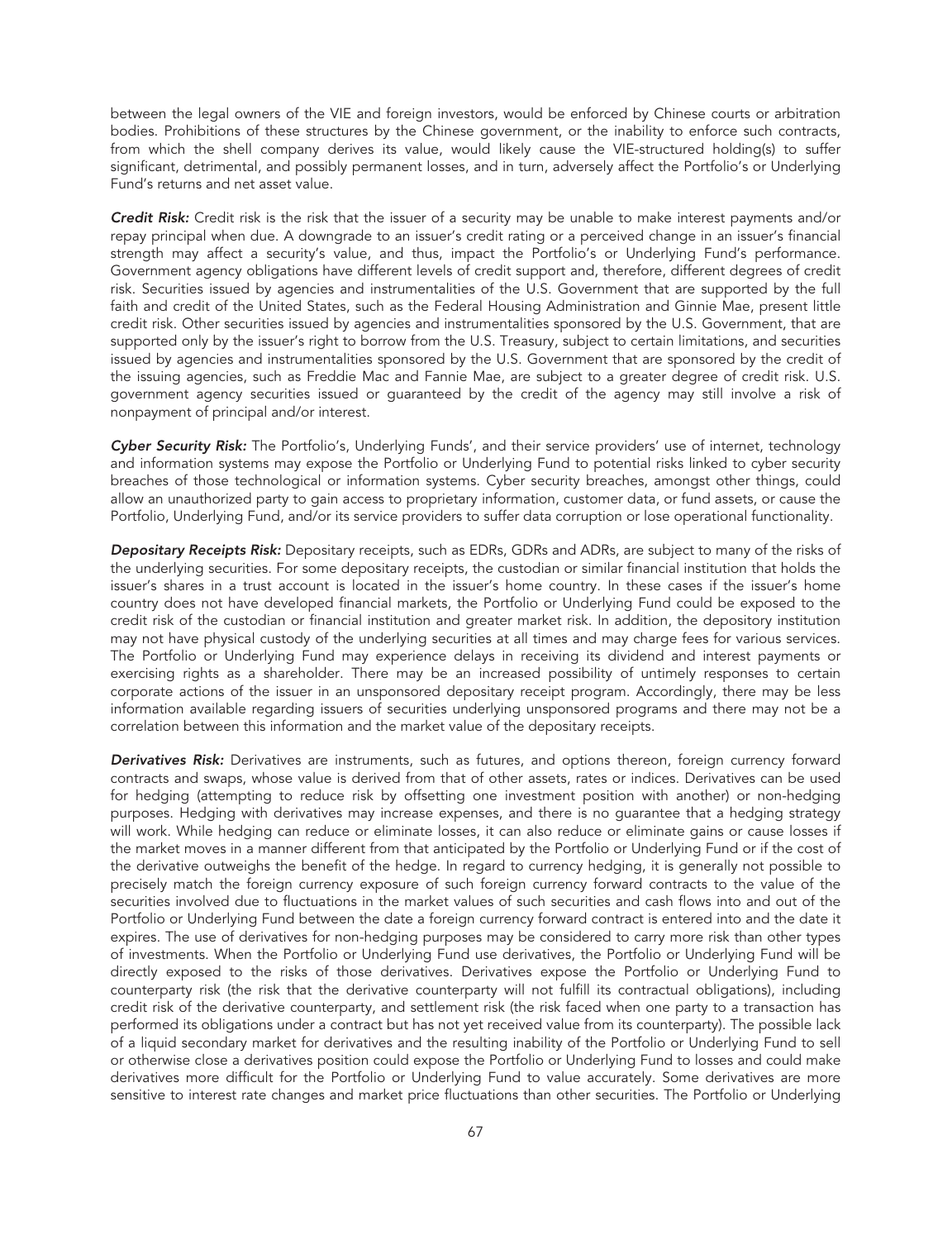Fund could also suffer losses related to its derivatives positions as a result of unanticipated market movements, which losses are potentially unlimited. The Advisor may not be able to predict correctly the direction of securities prices, interest rates, currency exchange rates and other economic factors, which could cause the Portfolio's or Underlying Fund's derivatives positions to lose value. Valuation of derivatives may also be more difficult in times of market turmoil since many investors and market makers may be reluctant to purchase derivatives or quote prices for them. Changes in the value of a derivative may not correlate perfectly with the underlying asset, rate or index, and the Portfolio or Underlying Fund could lose more than the principal amount invested.

*Emerging Markets Risk:* Securities of issuers associated with emerging market countries, including, but not limited to, issuers that are organized under the laws of, maintain a principal place of business in, derive significant revenues from, or issue securities backed by the government (or, its agencies or instrumentalities) of emerging market countries may be subject to higher and additional risks than securities of issuers in developed foreign markets. These risks include, but are not limited to (i) social, political and economic instability; (ii) government intervention, including policies or regulations that may restrict the Portfolio or Underlying Fund's investment opportunities, including restrictions on investment in issuers or industries deemed sensitive to an emerging market country's national interests; (iii) less transparent and established taxation policies; (iv) less developed legal systems allowing for enforcement of private property rights and/or redress for injuries to private property; (v) the lack of a capital market structure or market-oriented economy; (vi) higher degree of corruption and fraud; (vii) counterparties and financial institutions with less financial sophistication, creditworthiness and/or resources as those in developed foreign markets; and (viii) the possibility that the process of easing restrictions on foreign investment occurring in some emerging market countries may be slowed or reversed by unanticipated economic, political or social events in such countries, or the countries that exercise a significant influence over those countries. Similar to foreign issuers, emerging market issuers may not be subject to uniform accounting, auditing and financial reporting standards and there may be less publicly available financial and other information about such issuers, comparable to U.S. issuers. Stock markets in many emerging market countries are relatively small, expensive to trade in and generally have higher risks than those in developed markets. Securities in emerging markets also may be less liquid than those in developed markets and foreigners are often limited in their ability to invest in, and withdraw assets from, these markets. Additional restrictions may be imposed under other conditions. Frontier market countries generally have smaller economies or less developed capital markets and, as a result, the risks of investing in emerging market countries are magnified in frontier market countries.

*Equity Market Risk:* Even a long-term investment approach cannot guarantee a profit. Economic, market, political, and issuer-specific conditions and events will cause the value of securities, and the Portfolio or Underlying Fund that owns them, to rise or fall. Stock markets tend to move in cycles, with periods of rising prices and periods of falling prices. In addition, economies and financial markets throughout the world have become increasingly interconnected, which increases the likelihood that events or conditions in one region or country will adversely affect markets or issuers in other regions or countries. Portfolio or Underlying Fund securities may be negatively impacted by inflation (or expectations for inflation), interest rates, global demand for particular products/services or resources, natural disasters, pandemics, epidemics, terrorism, war, military confrontations, regulatory events and governmental or quasi-governmental actions, among others.

The ongoing outbreak of the novel coronavirus, COVID-19, has resulted, at times, in market closures, market volatility, liquidity constraints and increased trading costs. Efforts to contain the spread of COVID-19 have resulted in global travel restrictions and disruptions of healthcare systems, business operations and supply chains, layoffs, reduced consumer demand, defaults and credit rating downgrades, and other significant economic impacts. The effects of COVID-19 have impacted global economic activity and may heighten pre-existing political, social and economic risks, domestically or globally. The full impact of the COVID-19 pandemic is unpredictable and may adversely affect the Portfolio or Underlying Fund's performance.

*Foreign Government Debt Risk:* The risk that: (a) the governmental entity that controls the repayment of government debt may not be willing or able to repay the principal and/or to pay the interest when it becomes due, due to factors such as political considerations, the relative size of the governmental entity's debt position in relation to the economy, cash flow problems, insufficient foreign currency reserves, the failure to put in place economic reforms required by the International Monetary Fund or other multilateral agencies, and/or other national economic factors; (b) governments may default on their debt securities, which may require holders of such securities to participate in debt rescheduling; and (c) there is no legal or bankruptcy process by which defaulted government debt may be collected in whole or in part.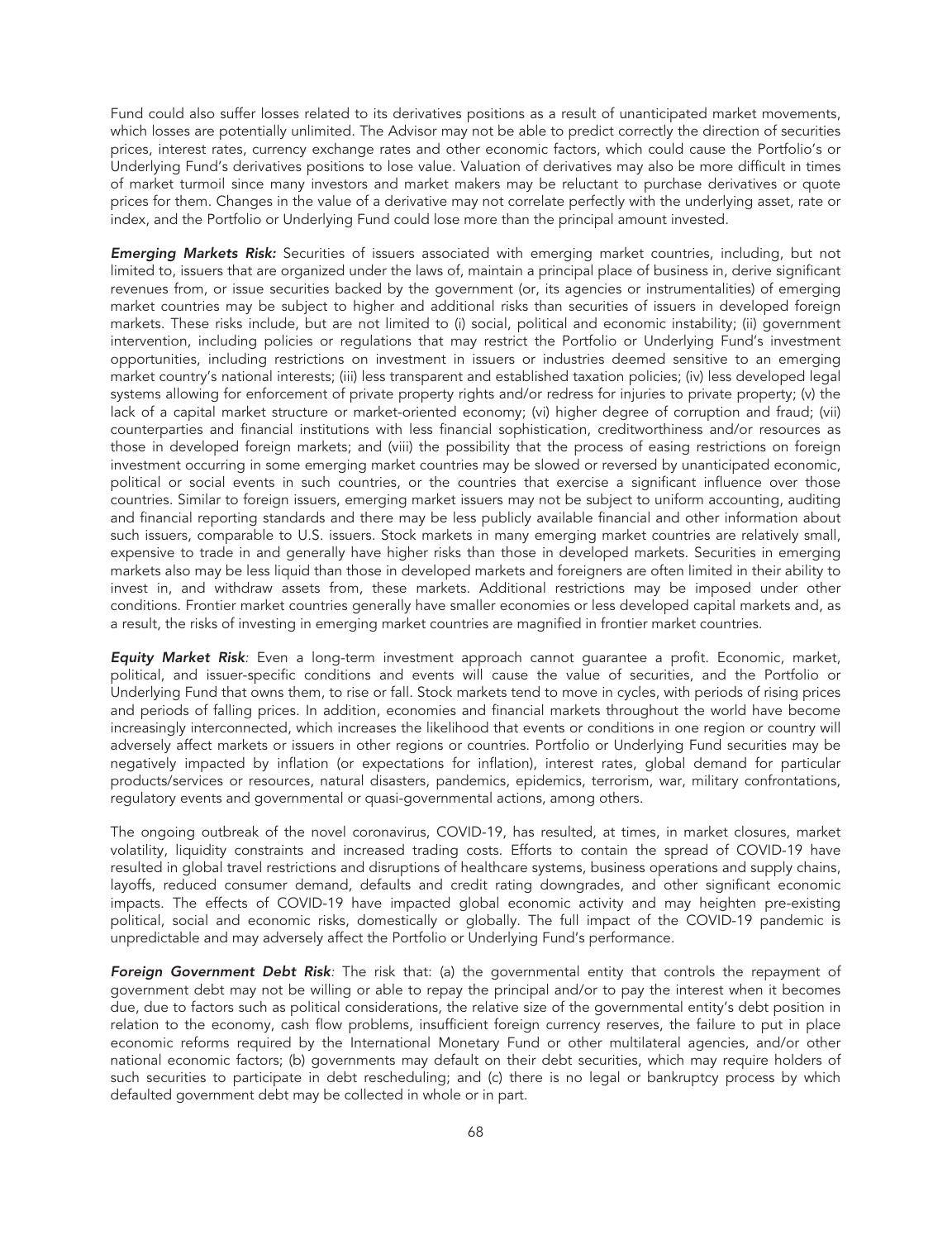*Foreign Securities and Currencies Risk:* Foreign securities prices may decline or fluctuate because of: (a) economic or political actions of foreign governments, and/or (b) less regulated or liquid securities markets. Investors holding these securities may also be exposed to foreign currency risk (the possibility that foreign currency will fluctuate in value against the U.S. dollar or that a foreign government will convert, or be forced to convert, its currency to another currency, changing its value against the U.S. dollar).

Foreign issuers may not be subject to uniform accounting, auditing and financial reporting standards and there may be less publicly available financial and other information about such issuers, comparable to U.S. issuers. Certain countries' legal institutions, financial markets, and services are less developed than those in the U.S. or other major economies. The Portfolio or Underlying Fund may have greater difficulty voting proxies, exercising shareholder rights, securing dividends and obtaining information regarding corporate actions on a timely basis, pursuing legal remedies, and obtaining judgments with respect to foreign investments in foreign courts than with respect to domestic issuers in U.S. courts.

*Fund of Funds Risk:* The investment performance of the Portfolio is affected by the investment performance of the Underlying Funds in which the Portfolio invests. The ability of the Portfolio to achieve its investment objective depends on the ability of the Underlying Funds to meet their investment objectives and on the Advisor's decisions regarding the allocation of the Portfolio's assets among the Underlying Funds. The Portfolio may allocate assets to an Underlying Fund or asset class that underperforms other funds or asset classes. There can be no assurance that the investment objective of the Portfolio or any Underlying Fund will be achieved. When the Portfolio invests in Underlying Funds, investors are exposed to a proportionate share of the expenses of those Underlying Funds in addition to the expenses of the Portfolio. Through its investments in the Underlying Funds, the Portfolio is subject to the risks of the Underlying Funds' investments.

*Income Risk:* Income Risk is the risk that falling interest rates will cause the Portfolio's or Underlying Fund's income to decline because, among other reasons, the proceeds from maturing short-term securities in its portfolio may be reinvested in lower yielding securities.

*Inflation-Protected Securities Interest Rate Risk:* Inflation-protected securities may react differently from other fixed income securities to changes in interest rates. Because interest rates on inflation-protected securities are adjusted for inflation, the values of these securities are not materially affected by inflation expectations. Therefore, the value of inflation-protected securities are anticipated to change in response to changes in "real" interest rates, which represent nominal (stated) interest rates reduced by the expected impact of inflation. Generally, the value of an inflation-protected security will fall when real interest rates rise and will rise when real interest rates fall.

*Interest Rate Risk:* Fixed income securities are subject to interest rate risk because the prices of fixed income securities tend to move in the opposite direction of interest rates. When interest rates rise, fixed income security prices fall. When interest rates fall, fixed income security prices rise. In general, fixed income securities with longer maturities are more sensitive to changes in interest rates. The Portfolio or an Underlying Fund may be subject to a greater risk of rising interest rates due to the current period of historically low interest rates.

*Liquidity Risk:* Liquidity risk exists when particular portfolio investments are difficult to purchase or sell. To the extent that the Portfolio or Underlying Fund holds illiquid investments, the Portfolio or Underlying Fund's performance may be reduced due to an inability to sell the investments at opportune prices or times. Liquid portfolio investments may become illiquid or less liquid after purchase by the Portfolio or Underlying Fund due to low trading volume, adverse investor perceptions and/or other market developments. Liquidity risk includes the risk that the Portfolio or Underlying Fund will experience significant net redemptions at a time when it cannot find willing buyers for its portfolio securities or can only sell its portfolio securities at a material loss or at increased costs. Liquidity risk can be more pronounced in periods of market turmoil or in situations where ownership of shares of the Portfolio are concentrated in one or a few investors.

*Market Risk:* Even a long-term investment approach cannot guarantee a profit. Economic, political, and issuerspecific events will cause the value of securities, and the Portfolio or Underlying Fund that owns them, to rise or fall.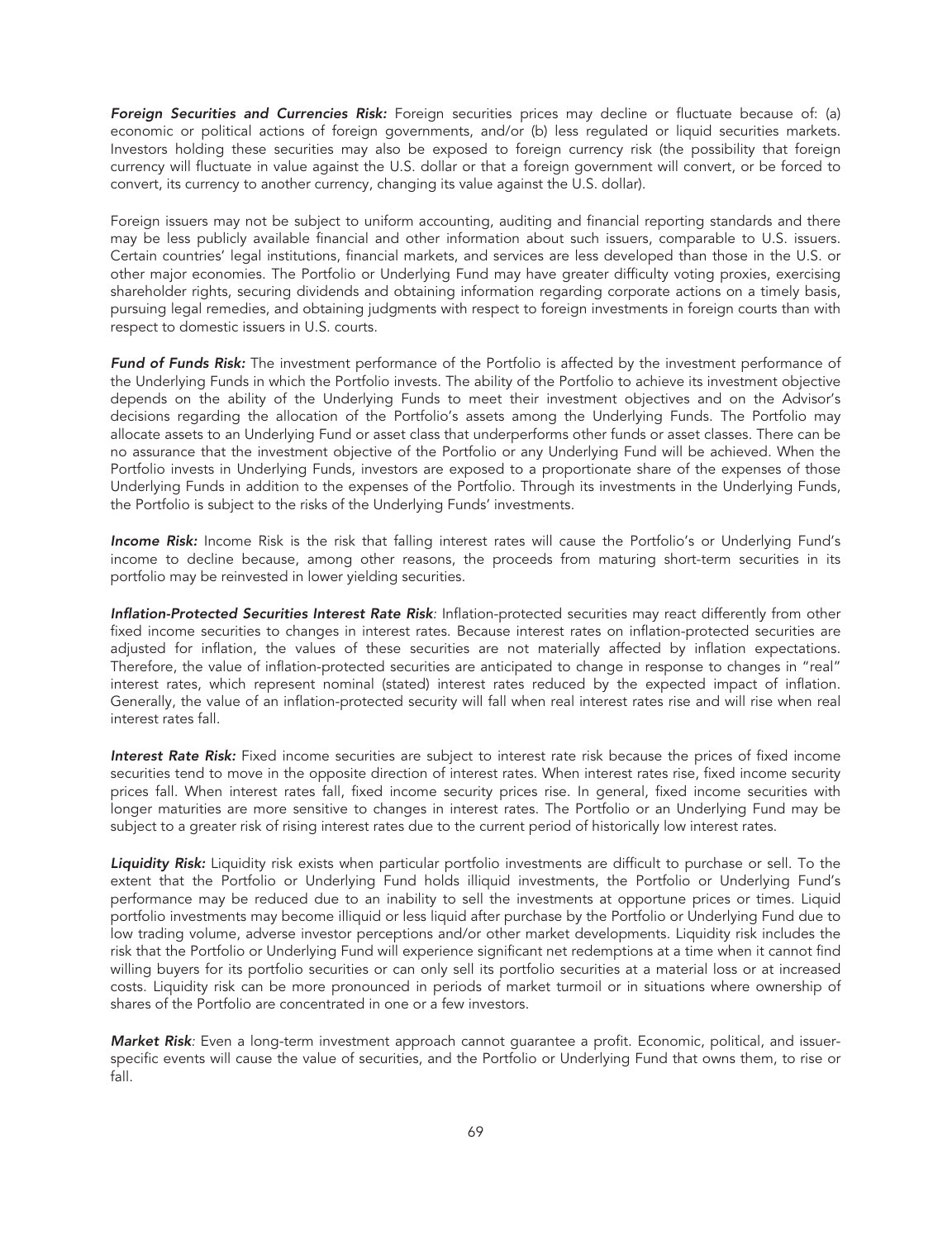The ongoing outbreak of the novel coronavirus, COVID-19, has resulted, at times, in market closures, market volatility, liquidity constraints and increased trading costs. Efforts to contain the spread of COVID-19 have resulted in global travel restrictions and disruptions of healthcare systems, business operations and supply chains, layoffs, reduced consumer demand, defaults and credit rating downgrades, and other significant economic impacts. The effects of COVID-19 have impacted global economic activity and may heighten pre-existing political, social and economic risks, domestically or globally. The full impact of the COVID-19 pandemic is unpredictable and may adversely affect the Portfolio or Underlying Fund's performance.

*Operational Risk:* Operational risks include human error, changes in personnel, system changes, faults in communication, and failures in systems, technology, or processes. Various operational events or circumstances are outside the Advisor's control, including instances at third parties. The Portfolio or Underlying Fund and the Advisor seek to reduce these operational risks through controls and procedures. However, these measures do not address every possible risk and may be inadequate to address these risks.

*Profitability Investment Risk:* High relative profitability stocks may perform differently from the market as a whole and an investment strategy purchasing these securities may cause the Portfolio to at times underperform equity funds that use other investment strategies.

*Risks of Concentrating in the Real Estate Industry:* The DFA Real Estate Securities Portfolio and DFA International Real Estate Securities Portfolio in which the VA Global Moderate Allocation Portfolio and VA Equity Allocation Portfolio invest are concentrated in the real estate industry. The exclusive focus by DFA Real Estate Securities Portfolio and DFA International Real Estate Securities Portfolio on the real estate industry will cause DFA Real Estate Securities Portfolio and DFA International Real Estate Securities Portfolio to be exposed to the general risks of direct real estate ownership. The value of securities in the real estate industry can be affected by changes in real estate values and rental income, property taxes, interest rates, and tax and regulatory requirements. Investing in real estate investment trusts ("REITs") and REIT-like entities involves certain unique risks in addition to those risks associated with investing in the real estate industry in general. REITs and REIT-like entities are dependent upon management skill, may not be diversified, and are subject to heavy cash flow dependency and self-liquidation. REITs and REIT-like entities also are subject to the possibility of failing to qualify for tax free pass-through of income. Also, because REITs and REIT-like entities typically are invested in a limited number of projects or in a particular market segment, these entities are more susceptible to adverse developments affecting a single project or market segment than more broadly diversified investments. The performance of an Underlying Fund concentrated in the real estate industry may be materially different from the broad equity market.

*Risks of Investing for Inflation Protection:* Because the interest and/or principal payments on an inflationprotected security are adjusted periodically for changes in inflation, the income distributed by the Portfolio may be irregular. Although the U.S. Treasury guarantees to pay at maturity at least the original face value of any inflation-protected securities the Treasury issues, other issuers may not offer the same guarantee. Also, inflationprotected securities, including those issued by the U.S. Treasury, are not protected against deflation. As a result, in a period of deflation, the principal and income of inflation-protected securities held by the Portfolio will decline and the Portfolio may suffer a loss during such periods. While inflation-protected securities are expected to be protected from long-term inflationary trends, short-term increases in inflation may lead to a decline in the Portfolio's value. For example, if interest rates rise due to reasons other than inflation, the Portfolio's investment in these securities may not be protected to the extent that the increase is not reflected in the securities' inflation measures. In addition, positive adjustments to principal generally will result in taxable income to the Portfolio at the time of such adjustments (which generally would be distributed by the Portfolio as part of its taxable dividends), even though the principal amount is not paid until maturity. The current market value of inflationprotected securities is not guaranteed and will fluctuate.

*Securities Lending Risk:* Securities lending involves the risk that the borrower may fail to return the securities in a timely manner or at all. As a result, the Portfolio or Underlying Fund may lose money and there may be a delay in recovering the loaned securities. The Portfolio or Underlying Fund could also lose money if it does not recover the securities and/or the value of the collateral falls, including the value of investments made with cash collateral. Securities lending also may have certain adverse tax consequences.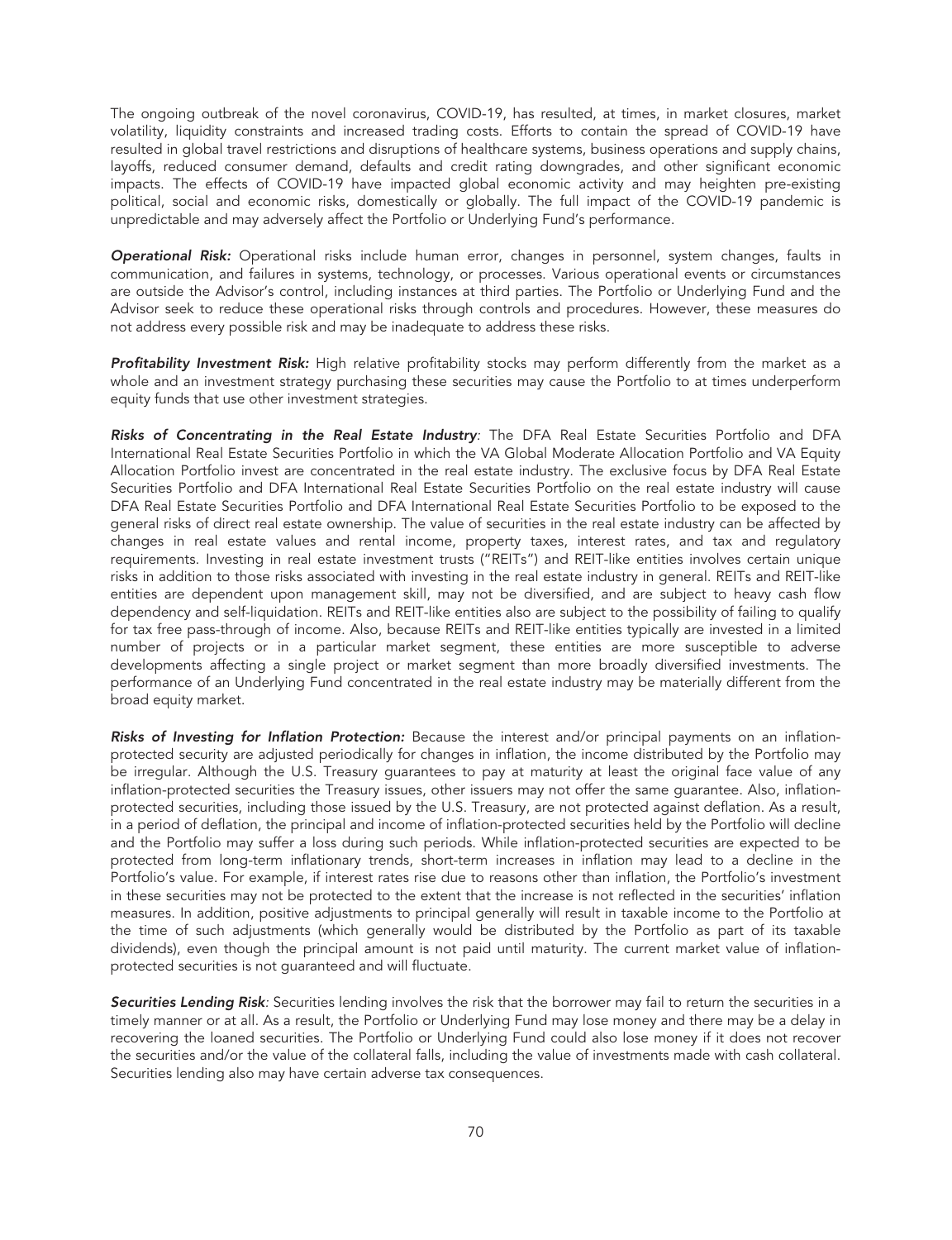*Small and Mid-Cap Company Risk:* Securities of small and mid-cap companies are often less liquid than those of large companies and this could make it difficult to sell a small or mid-cap company security at a desired time or price. As a result, small and mid-cap company stocks may fluctuate relatively more in price. In general, small and mid-capitalization companies are also more vulnerable than larger companies to adverse business or economic developments and they may have more limited resources.

*Small Company Risk:* Securities of small companies are often less liquid than those of large companies and this could make it difficult to sell a small company security at a desired time or price. As a result, small company stocks may fluctuate relatively more in price. In general, smaller capitalization companies are also more vulnerable than larger companies to adverse business or economic developments and they may have more limited resources.

Value Investment Risk: Value stocks may perform differently from the market as a whole and an investment strategy purchasing these securities may cause the Portfolio to at times underperform equity funds that use other investment strategies. Value stocks can react differently to political, economic, and industry developments than the market as a whole and other types of stocks. Value stocks also may underperform the market for long periods of time.

## Other Information

### COMMODITY POOL OPERATOR EXEMPTION

The Portfolios are operated by a person that has claimed an exclusion from the definition of the term "commodity pool operator" under the Commodity Exchange Act ("CEA"), with respect to the Portfolios described in this Prospectus and, therefore, such person is not subject to registration or regulation as a pool operator under the CEA with respect to such Portfolios.

### FUND OF FUNDS PORTFOLIO TURNOVER

The portfolio turnover rate provided for the VA Global Moderate Allocation Portfolio and the VA Equity Allocation Portfolio under the heading "Portfolio Turnover" for each Portfolio is unaudited. The portfolio turnover rate presented for the VA Global Moderate Allocation Portfolio and the VA Equity Allocation Portfolio was derived from the portfolio turnover rates of the Underlying Funds in which each Portfolio invests.

## Securities Loans

All of the Portfolios and the Underlying Funds are authorized to lend securities to qualified brokers, dealers, banks and other financial institutions for the purpose of earning additional income. While a Portfolio or an Underlying Fund may earn additional income from lending securities, such activity is incidental to the investment objective of a Portfolio or an Underlying Fund. For information concerning the revenue from securities lending, see "SECURITIES LENDING REVENUE." The value of securities loaned may not exceed 331/3% of the value of a Portfolio's or an Underlying Fund total assets, which includes the value of collateral received. To the extent a Portfolio or an Underlying Fund loans a portion of its securities, a Portfolio or an Underlying Fund will receive collateral consisting generally of cash or U.S. government securities. Collateral received will be maintained by marking to market daily and (i) in an amount equal to at least 100% of the current market value of the loaned securities with respect to securities of the U.S. Government or its agencies, (ii) in an amount generally equal to 102% of the current market value of the loaned securities with respect to U.S. securities, and (iii) in an amount generally equal to 105% of the current market value of the loaned securities with respect to foreign securities. Subject to their stated investment policies, the Portfolios or an Underlying Fund will generally invest the cash collateral received for the loaned securities in The DFA Short Term Investment Fund (the "Money Market Series"), an affiliated registered money market fund advised by the Advisor for which the Advisor receives a management fee of 0.05% of the average daily net assets of the Money Market Series. For purposes of this paragraph, agencies include both agency debentures and agency mortgage backed securities.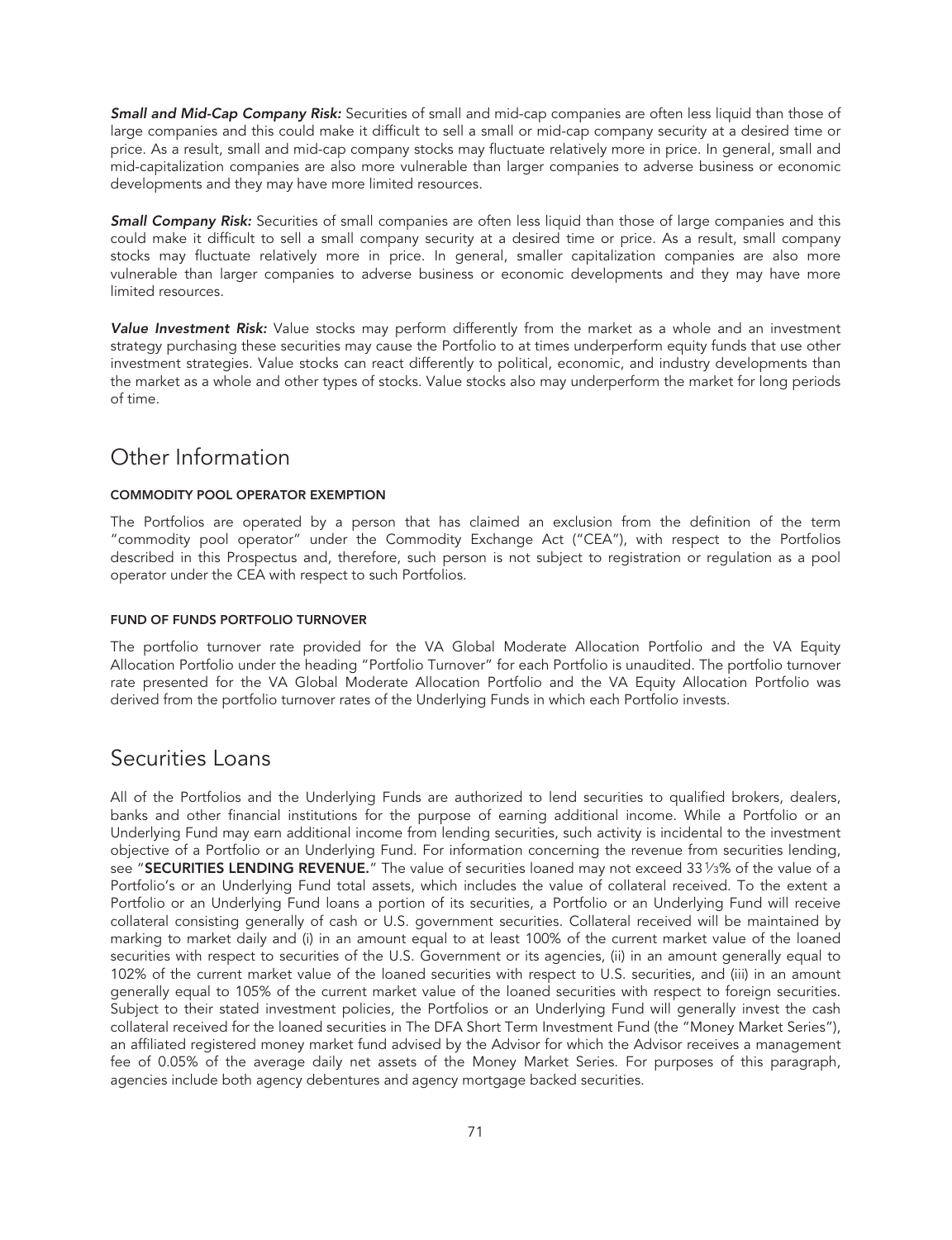In addition, the Portfolios or an Underlying Fund will be able to terminate the loan at any time, will receive reasonable compensation on the loan, as well as amounts equal to any dividends, interest or other distributions on the loaned securities. However, dividend income received from loaned securities may not be eligible to be taxed at qualified dividend income rates. See the SAI for a further discussion of the tax consequences related to securities lending. A Portfolio or an Underlying Fund will be entitled to recall a loaned security in time to vote proxies or otherwise obtain rights to vote proxies of loaned securities if the Portfolio or an Underlying Fund knows a material event will occur. In the event of the bankruptcy of the borrower, DFA Investment Dimensions Group Inc. (the "Fund") could experience delay in recovering the loaned securities or only recover cash or a security of equivalent value. See "PRINCIPAL RISKS—*Securities Lending*" for a discussion of the risks related to securities lending.

## Securities Lending Revenue

For the fiscal year ended October 31, 2021, the Portfolios received the following net revenues from a securities lending program, which constituted a percentage of the average daily net assets of each Portfolio (see "SECURITIES LOANS"):

| Portfolio                        | Net Revenue* | Percentage<br>of Net<br><b>Assets</b> |
|----------------------------------|--------------|---------------------------------------|
| VA U.S. Large Value Portfolio    | \$7,240      | $0.00\%$                              |
| VA U.S. Targeted Value Portfolio | \$105,872    | 0.02%                                 |
| VA International Value Portfolio | \$157,365    | 0.04%                                 |
| VA International Small Portfolio | \$330,703    | 0.11%                                 |
| VA Short-Term Fixed Portfolio    | \$5,807      | 0.00%                                 |
| VA Global Bond Portfolio         | \$8,341      | 0.00%                                 |

\* The amounts included in the table above may differ from the amounts disclosed in the Portfolios' annual reports due to timing differences, reconciliations, and certain other adjustments.

## Management of the Portfolios

The Advisor serves as investment advisor to each of the Portfolios and each of the Underlying Funds. Pursuant to an Investment Management Agreement with the Fund on behalf of each Portfolio and each Underlying Fund, the Advisor is responsible for the management of each of the Portfolio's and each Underlying Funds respective assets. Each Portfolio and each Underlying Fund is managed using a team approach. The investment team includes the Investment Committee of the Advisor, portfolio managers and trading personnel.

The Investment Committee is composed primarily of certain officers and directors of the Advisor who are appointed annually. As of the date of this Prospectus, the Investment Committee has fourteen members. Investment strategies for all Portfolios are set by the Investment Committee, which meets on a regular basis and also as needed to consider investment issues. The Investment Committee also sets and reviews all investment related policies and procedures and approves any changes in regards to approved countries, security types and brokers.

In accordance with the team approach used to manage the Portfolios, the portfolio managers and portfolio traders implement the policies and procedures established by the Investment Committee. The portfolio managers and portfolio traders also make daily investment decisions regarding the Portfolios based on the parameters established by the Investment Committee. The individuals named in a Portfolio's "INVESTMENT ADVISOR/PORTFOLIO MANAGEMENT" section coordinate the efforts of all other portfolio managers or trading personnel with respect to the day-to-day management of such Portfolio.

Mr. Fogdall is Global Head of Portfolio Management, Chairman of the Investment Committee, Vice President and a Senior Portfolio Manager of the Advisor. Mr. Fogdall has an MBA from the University of California, Los Angeles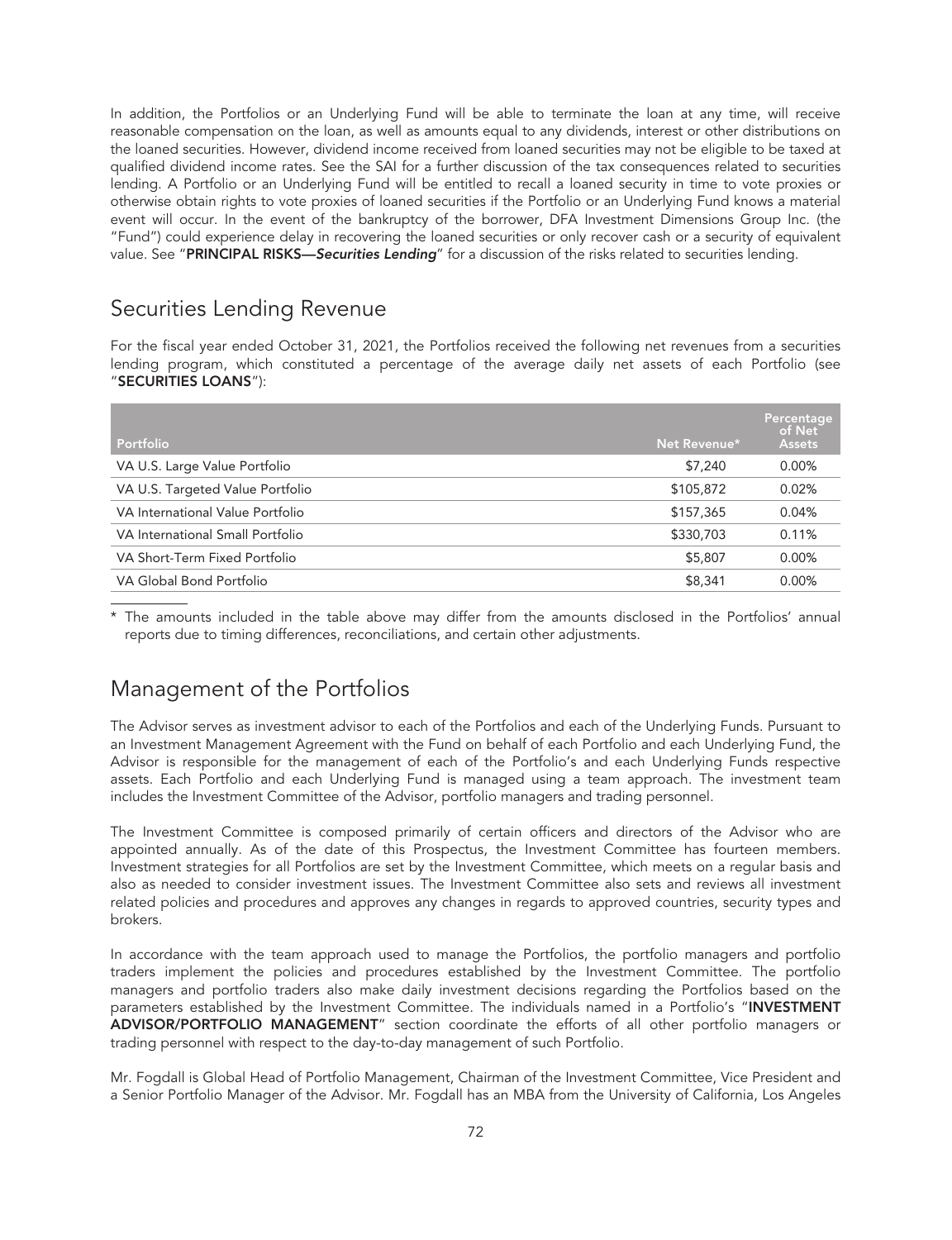and a BS from Purdue University. Mr. Fogdall joined the Advisor as a portfolio manager in 2004 and has been responsible for the VA International Small Portfolio and VA International Value Portfolio since 2010, the VA U.S. Large Value Portfolio and VA U.S. Targeted Value Portfolio since 2012, the VA Global Moderate Allocation Portfolio since 2013 and the VA Equity Allocation Portfolio since 2017.

Mr. Plecha is Global Head of Fixed Income Portfolio Management, a member of the Investment Committee, Vice President and Senior Portfolio Manager of the Advisor. Mr. Plecha received his BS from the University of Michigan at Ann Arbor in 1983 and his MBA from the University of California at Los Angeles in 1987. Mr. Plecha has been a portfolio manager since 1989 and responsible for the VA Global Bond Portfolio and VA Short-Term Fixed Portfolio since 1995, the VA Global Moderate Allocation Portfolio since 2013 and the Inflation-Protected Portfolio since 2015.

Mr. Kolerich is Head of Fixed Income, Americas, a member of the Investment Committee, Vice President and Senior Portfolio Manager of the Advisor. Mr. Kolerich has an MBA from the University of Chicago Booth School of Business and a BS from Northern Illinois University. Mr. Kolerich joined the Advisor as a portfolio manager in 2001 and has been responsible for the VA Global Bond Portfolio and VA Short-Term Fixed Portfolio since 2012, the VA Global Moderate Allocation Portfolio since 2013 and the Inflation-Protected Portfolio since 2015.

Mr. Singh is a Vice President and Senior Portfolio Manager of the Advisor. Mr. Singh received his MBA from the University of Chicago Booth School of Business and his BA from the University of California, Los Angeles. Mr. Singh joined the Advisor originally in 2003, has been a portfolio manager since 2012 and has been responsible for the VA International Small Portfolio and VA International Value Portfolio since 2015.

Mr. Schneider is Deputy Head of Portfolio Management, North America, a member of the Investment Committee, Vice President and Senior Portfolio Manager of the Advisor. Mr. Schneider holds an MBA from the University of Chicago Booth School of Business, an MS from the University of Minnesota, and a BS from Iowa State University. Mr. Schneider joined the Advisor in 2011, has been a portfolio manager since 2013, and has been responsible for the VA U.S. Targeted Value Portfolio since 2015, the VA International Small Portfolio since 2020 and the VA International Value Portfolio since 2022.

Ms. Phillips is Deputy Head of Portfolio Management, North America, a member of the Investment Committee, Vice President and Senior Portfolio Manager of the Advisor. Ms. Phillips holds an MBA from the University of Chicago Booth School of Business and a BA from the University of Puget Sound. Ms. Phillips joined the Advisor in 2012, has been a portfolio manager since 2014, and has been responsible for the VA Global Moderate Allocation Portfolio since 2017, the VA Equity Allocation Portfolio since 2019 and the VA U.S. Large Value Portfolio since 2022.

Mr. Keswani is a Vice President and Senior Portfolio Manager of the Advisor. Mr. Keswani holds an MBA from the Massachusetts Institute of Technology Sloan School of Management, an MS from Pennsylvania State University, and a BS from Purdue University. Mr. Keswani joined the Advisor in 2011, has been a portfolio manager since 2013, and has been responsible for the VA International Small Portfolio since 2015 and the VA International Value Portfolio since 2020.

Mr. Hutchison is a Vice President and Senior Portfolio Manager of the Advisor. Mr. Hutchison holds an MBA from Drake University and a BBA from Texas Tech University. Mr. Hutchison joined the Advisor in 2006, has been a portfolio manager since 2013, and has been responsible for the Inflation-Protected Portfolio since 2016.

Mr. Pu is Deputy Head of Portfolio Management, North America, a member of the Investment Committee, Vice President and Senior Portfolio Manager of the Advisor. Mr. Pu has an MBA from the University of California, Los Angeles, an MS and PhD from Caltech, and a BS from Cooper Union for the Advancement of Science and Art. Mr. Pu joined the Advisor as a portfolio manager in 2006 and has been responsible for the VA Global Moderate Allocation Portfolio and VA Equity Allocation Portfolio since 2017.

Mr. Bhagwanjee is a Vice President and Senior Portfolio Manager of the Advisor. Mr. Bhagwanjee holds an MBA from the University of Chicago and a BS from Purdue University. Mr. Bhagwanjee joined the Advisor in 2014, has been a portfolio manager since 2017, and has been responsible for the VA Global Moderate Allocation Portfolio and VA Equity Allocation Portfolio since 2020.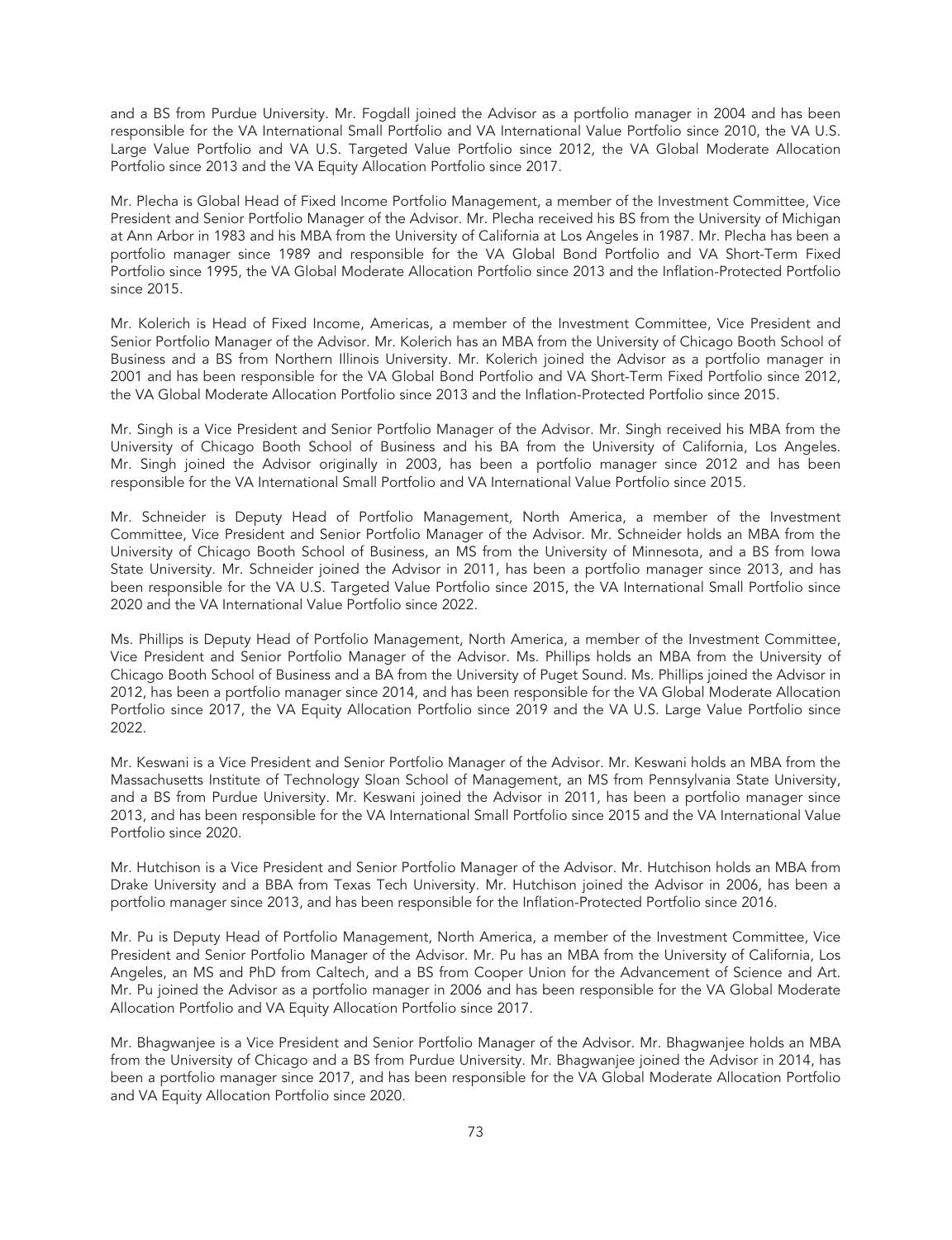Mr. Leblond is a Vice President and Senior Portfolio Manager of the Advisor. Mr. Leblond holds an MBA from the University of Chicago, and an MS and BS from Columbia University. Mr. Leblond joined the Advisor in 2015, has been a portfolio manager since 2017, and has been responsible for the VA U.S. Targeted Value Portfolio since 2020.

Mr. Meldau is a Vice President and Senior Portfolio Manager of the Advisor. Mr. Meldau holds an MBA from Wake Forest University and a BSBA from Appalachian State University. Mr. Meldau joined the Advisor in 2011, has been a portfolio manager since 2011, and has been responsible for the VA Global Bond Portfolio since 2020.

Mr. Haselton is a Vice President and Portfolio Manager of the Advisor. Mr. Haselton holds an MBA from the University of Southern California, and a BS from Lehigh University. Mr. Haselton joined the Advisor in 2015, has been a portfolio manager since 2019, and has been responsible for the VA Short-Term Fixed Portfolio since 2021.

Mr. Hertzer is a Vice President and Senior Portfolio Manager of the Advisor. Mr. Hertzer holds an MBA from the University of California, Los Angeles and a BA from Dartmouth College. Mr. Hertzer joined the Advisor in 2013, has been a portfolio manager since 2016, and has been responsible for the VA U.S. Large Value Portfolio since 2022.

The SAI provides information about each portfolio manager's compensation, other accounts managed by the portfolio manager, and the portfolio manager's ownership of each Portfolio's shares.

The Advisor and, with respect to the International Equity Portfolios and Fixed Income Portfolios, Dimensional Fund Advisors Ltd. ("DFAL") and DFA Australia Limited ("DFA Australia"), provide the Portfolios and the Underlying Funds with a trading department and selects brokers and dealers to effect securities transactions. Securities transactions are placed with a view to obtaining best price and execution. The Advisor may pay compensation, out of the Advisor's profits and not as an additional charge to a Portfolio, to financial intermediaries to support the sale of Portfolio shares. A discussion regarding the basis for the Board of Directors approving the Investment Management Agreement with respect to the Portfolios is available in the semi-annual report for the Portfolios for the fiscal period ending April 30, 2021. The Advisor's address is 6300 Bee Cave Road, Building One, Austin, TX 78746. The Advisor has been engaged in the business of providing investment management services since May 1981. The Advisor is currently organized as a Delaware limited partnership and is controlled and operated by its general partner, Delaware Holdings Inc., a Delaware corporation. As of January 31, 2022, assets under management for all Dimensional affiliated advisors totaled approximately \$659 billion.

The Fund bears all of its own fees, expenses, charges, assessments, taxes, and other costs incurred in its operations, whether incurred directly by the Fund or incurred by the Advisor on its behalf. The expenses payable by the Fund shall include, but are not limited to: services of its independent registered public accounting firm, legal counsel to the Fund and its disinterested trustees/directors, fees and expenses of disinterested trustees/ directors, employees and consultants, accounting and pricing costs (including the daily calculations of net asset value), brokerage fees, commissions and transfer taxes in connection with the acquisition and disposition of portfolio securities, taxes and other governmental fees levied against the Fund, insurance premiums, investment fees and expenses of the Fund, including the interest expense of borrowing money, the costs incidental to meetings of its shareholders and trustees/directors, the cost of filing its registration statements under the federal securities laws and the cost of any other filings required under federal and state securities laws, the costs of preparing, printing and mailing proxies, shareholder reports, prospectuses, statements of additional information and other fund documents, transfer and dividend disbursing agency, administrative services and custodian fees, including the expenses of issuing, repurchasing or redeeming its shares, fees and expenses of securities lending agents and the oversight of the securities lending activities of the Fund, fees and expenses associated with trade administration oversight services with respect to reconciliations and the oversight of settlement and collateral management, litigation, regulatory examinations/proceedings and other extraordinary or nonrecurring expenses, and other expenses properly payable by the Fund, except as provided in the Fee Waiver and Expense Assumption Agreement. Expenses allocable to a particular Portfolio are so allocated. Expenses which are not allocable to a particular Portfolio are borne by each Portfolio on the basis of its relative net assets.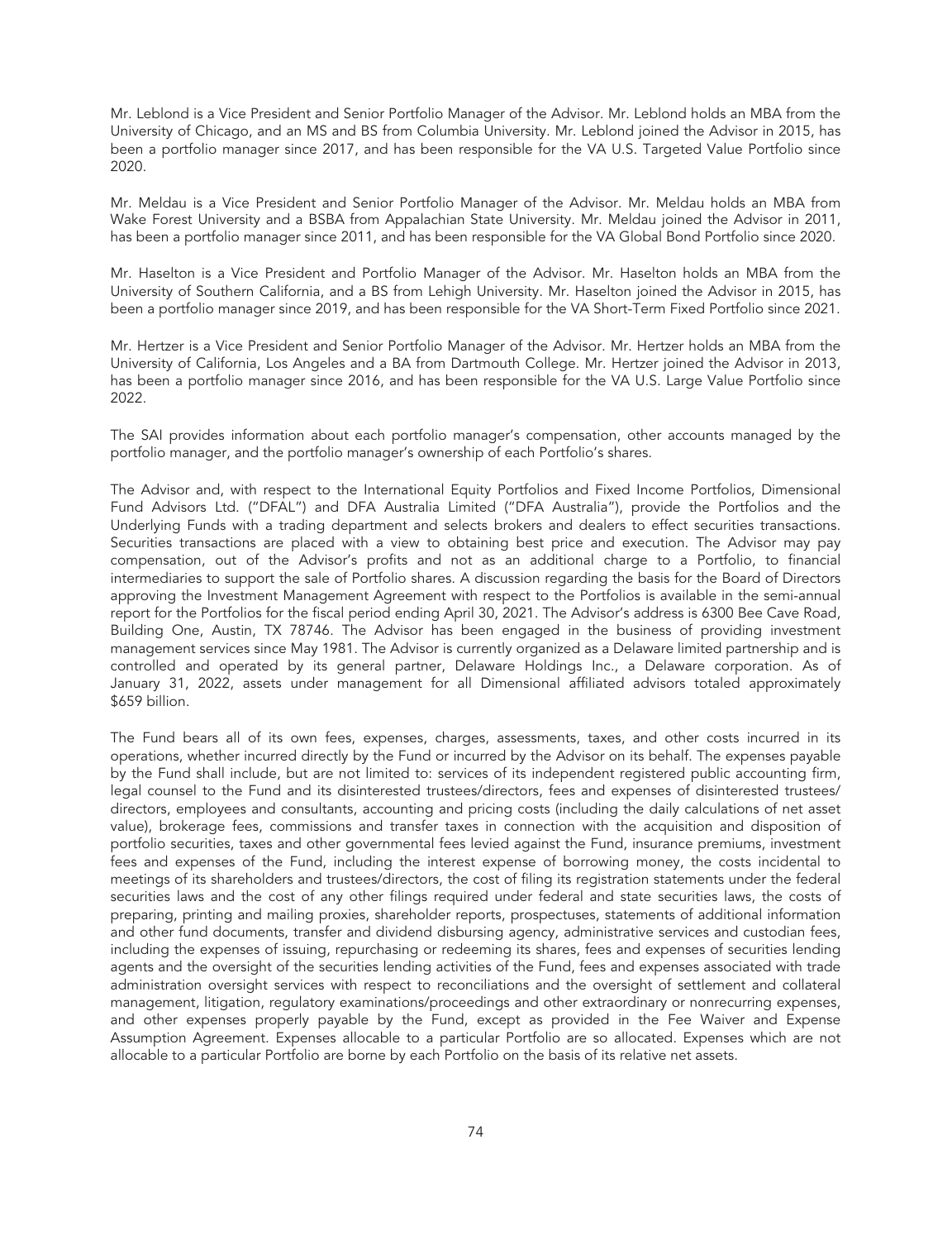### MANAGEMENT FEES

The "Annual Fund Operating Expenses" table describes the fees incurred by the VA Global Bond Portfolio for the services provided by the Advisor for the fiscal year ended October 31, 2021. The VA Global Bond Portfolio's investment management fees are based on an effective annual rate of 0.25% of the first \$100 million of average daily net assets and 0.20% of average daily net assets exceeding \$100 million.

The following table describes the effective management fee paid to the Advisor by each Portfolio listed below, based on the Portfolio's average daily net assets on an annualized basis, during the fiscal year ended October 31, 2021, and the management fee to be paid by each Portfolio effective as of February 28, 2022 (or, with respect to the VA Global Moderate Allocation Portfolio and VA Equity Allocation Portfolio, February 28, 2021) as a result of a decrease in the management fee:

| Portfolio                                    | <b>Effective Management</b><br>Fee 10/31/21<br><b>Fiscal Year</b> | <b>Management Fee</b><br><b>Effective</b><br><b>February 28, 2022</b> |
|----------------------------------------------|-------------------------------------------------------------------|-----------------------------------------------------------------------|
| VA U.S. Large Value Portfolio                | $0.22\%*$                                                         | 0.19%                                                                 |
| VA U.S. Targeted Value Portfolio             | $0.32\%*$                                                         | 0.27%                                                                 |
| VA International Value Portfolio             | $0.35%$ *                                                         | 0.25%                                                                 |
| VA International Small Portfolio             | $0.45%$ *                                                         | 0.35%                                                                 |
| VA Short-Term Fixed Portfolio                | $0.16\%*$                                                         | 0.10%                                                                 |
| VIT Inflation-Protected Securities Portfolio | 0.10%                                                             | 0.09%                                                                 |
| VA Global Moderate Allocation Portfolio      | 0.24%                                                             | $0.23%**$                                                             |
| VA Equity Allocation Portfolio               | 0.28%                                                             | $0.27\%**$                                                            |

\* Management fee reflects a management fee reduction that was effective as of May 3, 2021.

\*\*Management fee reduction was effective as of February 28, 2021.

The Advisor, not the International Equity Portfolios or Fixed Income Portfolios, compensates the sub-advisors.

#### *Sub-Advisors*

The Advisor has entered into Sub-Advisory Agreements with DFAL and DFA Australia, respectively, with respect to the International Equity Portfolios and Fixed Income Portfolios. Pursuant to the terms of each Sub-Advisory Agreement, DFAL and DFA Australia each have the authority and responsibility to select brokers or dealers to execute securities transactions for the International Equity Portfolios. Each sub-advisor's duties include the maintenance of a trading desk and the determination of the best and most efficient means of executing securities transactions. On at least a semi-annual basis, the Advisor will review the holdings of each International Equity Portfolio and Fixed Income Portfolio and review the trading process and the execution of securities transactions. The Advisor is responsible for determining those securities which are eligible for purchase and sale by an International Equity Portfolio and Fixed Income Portfolio and may delegate this task, subject to its own review, to DFAL and DFA Australia. DFAL and DFA Australia maintain and furnish to the Advisor information and reports on securities of companies in certain markets, including recommendations of securities to be added to the securities that are eligible for purchase by each International Equity Portfolio and Fixed Income Portfolio, as well as making recommendations and elections on corporate actions. The Advisor controls DFAL and DFA Australia. DFA Australia has been a U.S. federally registered investment advisor since 1994 and is located at Level 43 Gateway, 1 Macquarie Place, Sydney, New South Wales 2000, Australia. DFAL has been a U.S. federally registered investment advisor since 1991 and is located at 20 Triton Street, Regent's Place, London NW13BF, United Kingdom.

### *Manager of Managers Structure*

The Advisor and the Fund have received an exemptive order from the SEC for a manager of managers structure that allows the Advisor to appoint, remove or change Dimensional Wholly-Owned Sub-advisors (defined below), and enter into, amend and terminate sub-advisory agreements with Dimensional Wholly-Owned Sub-advisors, without prior shareholder approval, but subject to Board approval. A "Dimensional Wholly-Owned Sub-advisor" includes (1) subadvisors that are wholly-owned by the Advisor (i.e., an indirect or direct "wholly-owned subsidiary" (as such term is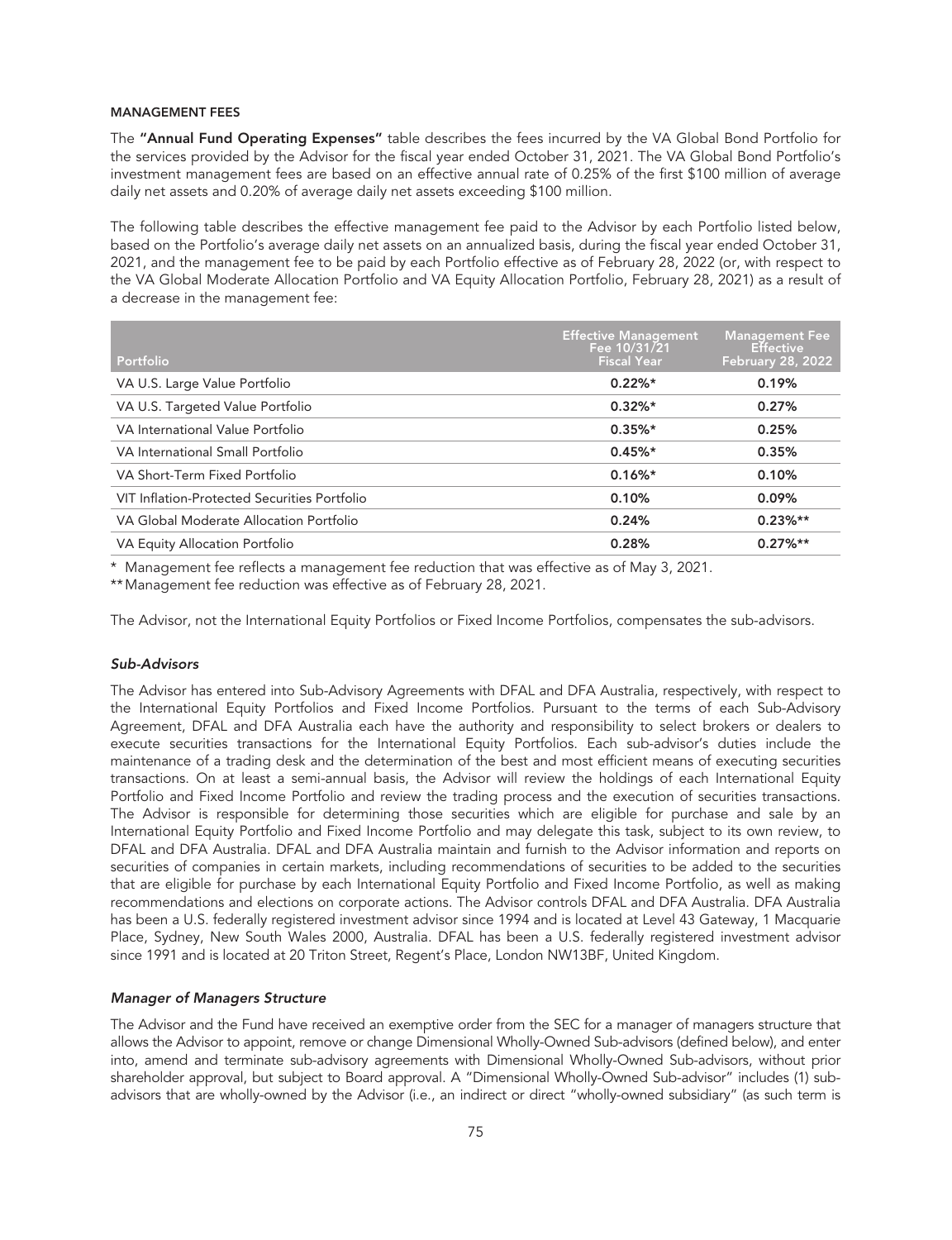defined in the Investment Company Act of 1940 (the "1940 Act")) of the Advisor, or (2) a sister company of the Advisor that is an indirect or direct "wholly-owned subsidiary" (as such term is defined in the 1940 Act) of the same company that, indirectly or directly, wholly owns the Advisor ("Dimensional Wholly-Owned Sub-advisors"). The Board only will approve a change with respect to sub-advisors if the Directors conclude that such arrangements would be in the best interests of the shareholders of the VA International Value Portfolio, VA International Small Portfolio, VA Short-Term Fixed Portfolio, VA Global Bond Portfolio, VIT Inflation-Protected Securities Portfolio, VA Global Moderate Allocation Portfolio, and VA Equity Allocation Portfolio (the "MOM-Eligible Portfolios"). As described above, DFA Australia and/or DFAL, each a Dimensional Wholly-Owned Sub-advisor, currently serve as sub-advisors to each MOM-Eligible Portfolio or certain of its Underlying Funds. If a new Dimensional Wholly-Owned Sub-advisor is hired for a MOM-Eligible Portfolio, shareholders will receive information about the new sub-advisor within 90 days of the change. The exemptive order allows greater flexibility for the Advisor to utilize, if desirable, personnel throughout the worldwide organization enabling a MOM-Eligible Portfolio to operate more efficiently. The Advisor will not hire unaffiliated sub-advisors without prior shareholder approval and did not request the ability to do so in its application to the SEC for an exemptive order to allow the manager of managers structure.

The use of the manager of managers structure with respect to a MOM-Eligible Portfolio is subject to certain conditions set forth in the SEC exemptive order. Under the manager of managers structure, the Advisor has the ultimate responsibility, subject to oversight by the Board, to oversee the Dimensional Wholly-Owned Sub-advisors and recommend their hiring, termination and replacement. The Advisor will provide general management services to a MOM-Eligible Portfolio, including overall supervisory responsibility for the general management and investment of the Portfolio's assets. Subject to review and approval of the Board, the Advisor will (a) set a MOM-Eligible Portfolio's overall investment strategies, (b) evaluate, select, and recommend Dimensional Wholly-Owned Sub-advisors to manage all or a portion of a MOM-Eligible Portfolio's assets, and (c) implement procedures reasonably designed to ensure that Dimensional Wholly-Owned Sub-advisors comply with a MOM-Eligible Portfolio's investment objective, policies and restrictions. Subject to review by the Board, the Advisor will (a) when appropriate, allocate and reallocate a MOM-Eligible Portfolio's assets among multiple Dimensional Wholly-Owned Sub-advisors; and (b) monitor and evaluate the performance of Dimensional Wholly-Owned Sub-advisors.

### SHAREHOLDER SERVICES

On behalf of each Portfolio, the Fund may enter into shareholder servicing agreements with insurance companies and other entities to provide shareholder servicing, recordkeeping, account maintenance and other services to shareholders of the Portfolio. For the array of services provided to shareholders of each Portfolio, the Fund may pay such insurance companies and entities a fee for such services. These expenses will be included in "Other Expenses" in the "Annual Fund Operating Expenses" table.

#### FEE WAIVER AND EXPENSE ASSUMPTION AGREEMENTS

Pursuant to an Amended and Restated Fee Waiver and/or Expense Assumption Agreement for the VIT Inflation-Protected Securities Portfolio, VA Global Moderate Allocation Portfolio and VA Equity Allocation Portfolio (the "Fee Waiver Agreement"), the Advisor has agreed to waive certain fees and in certain instances assume certain expenses of the Portfolios, as described below. The Fee Waiver Agreement will remain in effect through February 28, 2023, and may only be terminated by the Fund's Board of Directors prior to that date. The Fee Waiver Agreement shall continue in effect from year to year thereafter unless terminated by the Fund or the Advisor. With respect to the Fee Waiver Agreement, prior year waived fees and/or assumed expenses can be recaptured only if the expense ratio following such recapture would be less than the expense cap that was in place when such prior year fees were waived and/or expenses assumed, and less than the current expense cap in place for a Portfolio. With respect to the VA Equity Allocation Portfolio, the Advisor shall also not be reimbursed for any management fees previously waived to offset the Portfolio's proportionate share of the management fees paid by the Portfolio through its investment in other funds managed by the Advisor.

### VIT Inflation-Protected Securities Portfolio

The Advisor has contractually agreed to waive all or a portion of its management fee and to assume the ordinary operating expenses of a class of the Portfolio (excluding the expenses that the Portfolio incurs indirectly through its investment in other investment companies) ("Portfolio Expenses") to the extent necessary to limit the Portfolio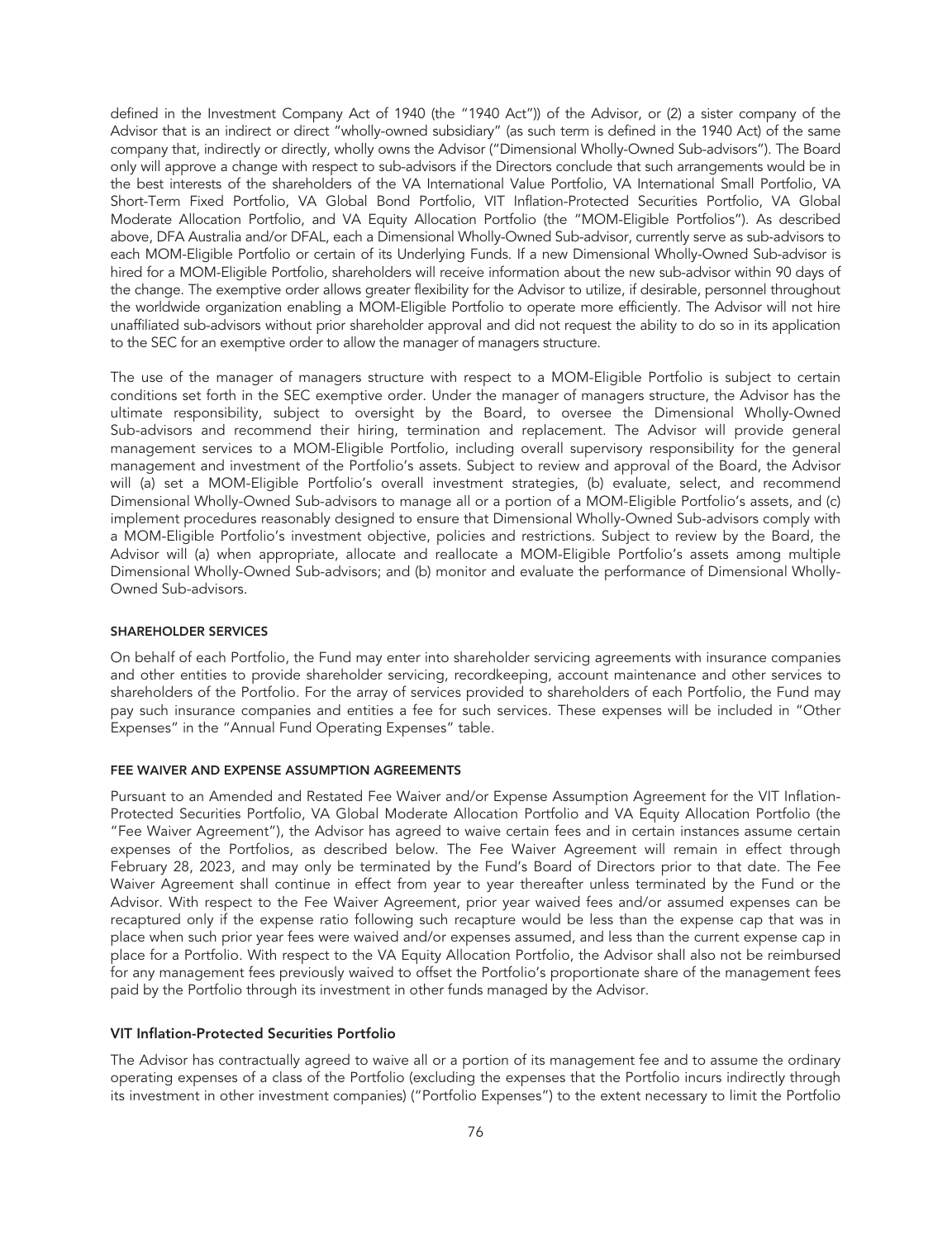Expenses of a class of the Inflation-Protected Portfolio to 0.15% of the average net assets of a class of the Portfolio on an annualized basis (the "Expense Limitation Amount"). At any time that the Portfolio Expenses of a class of the Inflation-Protected Portfolio are less than the Expense Limitation Amount, the Advisor retains the right to recover any fees previously waived and/or expenses previously assumed to the extent that such recovery will not cause the annualized Portfolio Expenses for such class of shares of the Portfolio to exceed the Expense Limitation Amount. The Inflation-Protected Portfolio is not obligated to reimburse the Advisor for fees waived or expenses previously assumed by the Advisor more than thirty-six months before the date of such reimbursement.

### VA Global Moderate Allocation Portfolio

The Advisor has agreed to waive all or a portion of its management fee and to assume the expenses of the Institutional Class shares of the Portfolio (including the expenses that the Portfolio bears as a shareholder of other funds managed by the Advisor but excluding the expenses that the Portfolio incurs indirectly through investment of its securities lending cash collateral in the Money Market Series and its investment in unaffiliated investment companies) ("Portfolio Expenses") to the extent necessary to limit the Portfolio Expenses of the Institutional Class shares of the VA Global Moderate Allocation Portfolio, on an annualized basis, to 0.28% of such class of the Portfolio's average daily net assets (the "Expense Limitation Amount"). At any time that the Portfolio Expenses of the Institutional Class shares of the VA Global Moderate Allocation Portfolio are less than the Expense Limitation Amount for the Institutional Class shares of the Portfolio, the Advisor retains the right to recover any fees previously waived and/or expenses previously assumed to the extent that such recovery will not cause the annualized Portfolio Expenses for such class of shares of the Portfolio to exceed the Expense Limitation Amount. The VA Global Moderate Allocation Portfolio is not obligated to reimburse the Advisor for fees previously waived or expenses previously assumed by the Advisor more than thirty-six months before the date of such reimbursement.

#### VA Equity Allocation Portfolio

The Advisor has contractually agreed to waive up to the full amount of the Portfolio's management fee of 0.27% to the extent necessary to offset the proportionate share of the management fees paid by the Portfolio through its investment in other funds managed by the Advisor, except for the fees paid through its investment of securities lending cash collateral in the Money Market Series (the "Underlying Funds"). In addition, under the Fee Waiver Agreement, the Advisor has also agreed to waive all or a portion of the management fee and to assume the ordinary operating expenses of a class of the VA Equity Allocation Portfolio (including the expenses that the Portfolio bears as a shareholder of other funds managed by the Advisor, excluding money market funds, but excluding the expenses that the Portfolio incurs indirectly through its investment in unaffiliated investment companies) ("Portfolio Expenses") to the extent necessary to limit the Portfolio Expenses of a class of the Portfolio to 0.37% of the average net assets of a class of the Portfolio on an annualized basis (the "Expense Limitation Amount"). At any time that the VA Equity Allocation Portfolio's annualized Portfolio Expenses are less than the Portfolio's Expense Limitation Amount, described above, the Advisor retains the right to recover any fees previously waived and/or expenses previously assumed to the extent that such recovery will not cause the annualized Portfolio Expenses of a class of the Portfolio to exceed the Expense Limitation Amount. The VA Equity Allocation Portfolio is not obligated to reimburse the Advisor for fees previously waived and/or expenses previously assumed by the Advisor more than thirty-six months before the date of such reimbursement.

## Dividends, Capital Gains Distributions and Taxes

*Dividends and Distributions.* Each Portfolio intends to qualify each year as a regulated investment company under the Internal Revenue Code of 1986, as amended. As a regulated investment company, a Portfolio generally pays no federal income tax on the income and gains it distributes to shareholders. Dividends from net investment income of a Portfolio are distributed annually and any net realized capital gains (after any reductions for available capital loss carryforwards) are distributed annually, typically in December. A Portfolio may distribute such income dividends and capital gains more frequently, if necessary, in order to reduce or eliminate federal excise or income taxes on the Portfolio.

Capital gains distributions may vary considerably from year to year as a result of a Portfolio's normal investment activities and cash flows. During a time of economic volatility, a Portfolio may experience capital losses and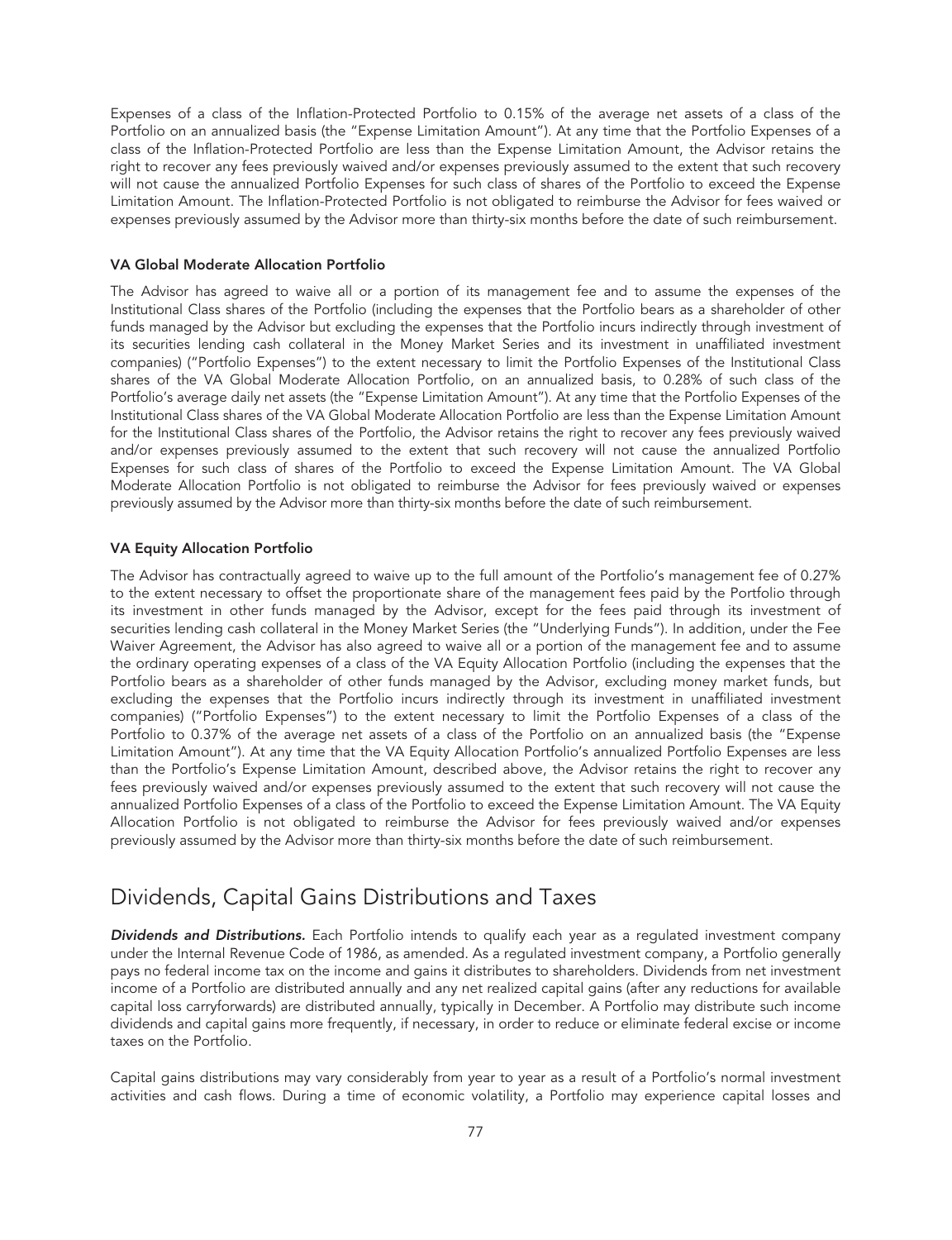unrealized depreciation in value of investments, the effect of which may be to reduce or eliminate capital gains distributions for a period of time. The Portfolio may be required to distribute taxable realized gains from a prior year, even if the Portfolio has a net realized loss for the year of distribution.

You will automatically receive all income dividends and capital gains distributions in additional shares of the Portfolio whose shares you hold at net asset value (as of the business date following the dividend record date), unless, upon written notice to the Advisor and completion of account information, you request to receive income dividends or capital gains distributions, or both, in cash.

*Tax Considerations.* Shares of a Portfolio must be purchased through insurance company separate accounts used to fund variable life and variable annuity insurance contracts. As a result, it is anticipated that any dividend or capital gains distributions from a Portfolio will be exempt from current taxation by contract holders if left to accumulate within a variable insurance contract. Withdrawals from such contracts may be subject to ordinary income tax plus a 10% penalty tax if made before age  $59\frac{1}{2}$ .

The tax status of your investment in a Portfolio depends upon the features of your variable life or variable annuity insurance contract. For further information, please refer to the prospectus of the insurance company separate account.

## Purchase and Redemption of Shares

Shares of the Portfolios are sold only to insurance company separate accounts or to other investment companies funded by insurance company separate accounts. Purchases and redemptions of shares of each Portfolio by a separate account will be effected at the net asset value per share. (See "VALUATION OF SHARES.") Contract owners do not deal directly with the Fund with respect to the acquisition or redemption of shares of the Portfolios. Please see the prospectus of the insurance company separate account for information regarding the purchase and redemption of shares of the Portfolios. When in the best interests of a Portfolio, the Portfolio may make a redemption payment, in whole or in part, by a distribution of portfolio securities in lieu of cash in accordance with the federal securities laws and regulations governing mutual funds and pursuant to policies and procedures adopted by the Fund to prevent shareholder discrimination and unfairness. The securities that the investor receives as redemption proceeds are subject to market risk until the investor liquidates those securities, and, if the proceeds include illiquid securities, the investor will bear the risk of not being able to sell the securities at all. Investors may also incur brokerage charges and other transaction costs selling securities that were received in payment of redemptions. The International Equity Portfolios and the VA Global Bond Portfolio reserve the right to redeem their shares in the currencies in which their investments are denominated. Investors may incur charges in converting such securities to dollars and the value of the securities may be affected by currency exchange fluctuations.

Each Portfolio typically expects to send (via check or wire) redemption payments within 1 business day after receipt of a redemption request. Under certain circumstances and when deemed in the best interest of a Portfolio, redemption proceeds may take up to seven calendar days to be sent after receipt of the redemption request. Redemption proceeds will typically be paid by Federal Reserve wire payment. Each Portfolio typically expects to satisfy redemption requests from available cash and cash equivalents or the sale of portfolio assets. In certain circumstances, such as stressed market conditions, a Portfolio may use other methods to meet redemptions, including the use of a line of credit or participating in an interfund lending program in reliance on exemptive relief from the SEC. In addition, as described above, a Portfolio reserves the right to meet redemption requests through an in-kind redemption, typically in response to a particularly large redemption, at the request of a client or in stressed market conditions. Also, see "Purchase and Redemption of Shares" in the SAI for information regarding redemption requests that exceed \$250,000 or 1% of the value of a Portfolio's assets, whichever is less.

### REDEMPTION OF SMALL ACCOUNTS

With respect to each Portfolio, the Fund reserves the right to redeem a shareholder's account if the value of the shares in the Portfolio is \$500 or less. Before the Fund involuntarily redeems shares from such an account and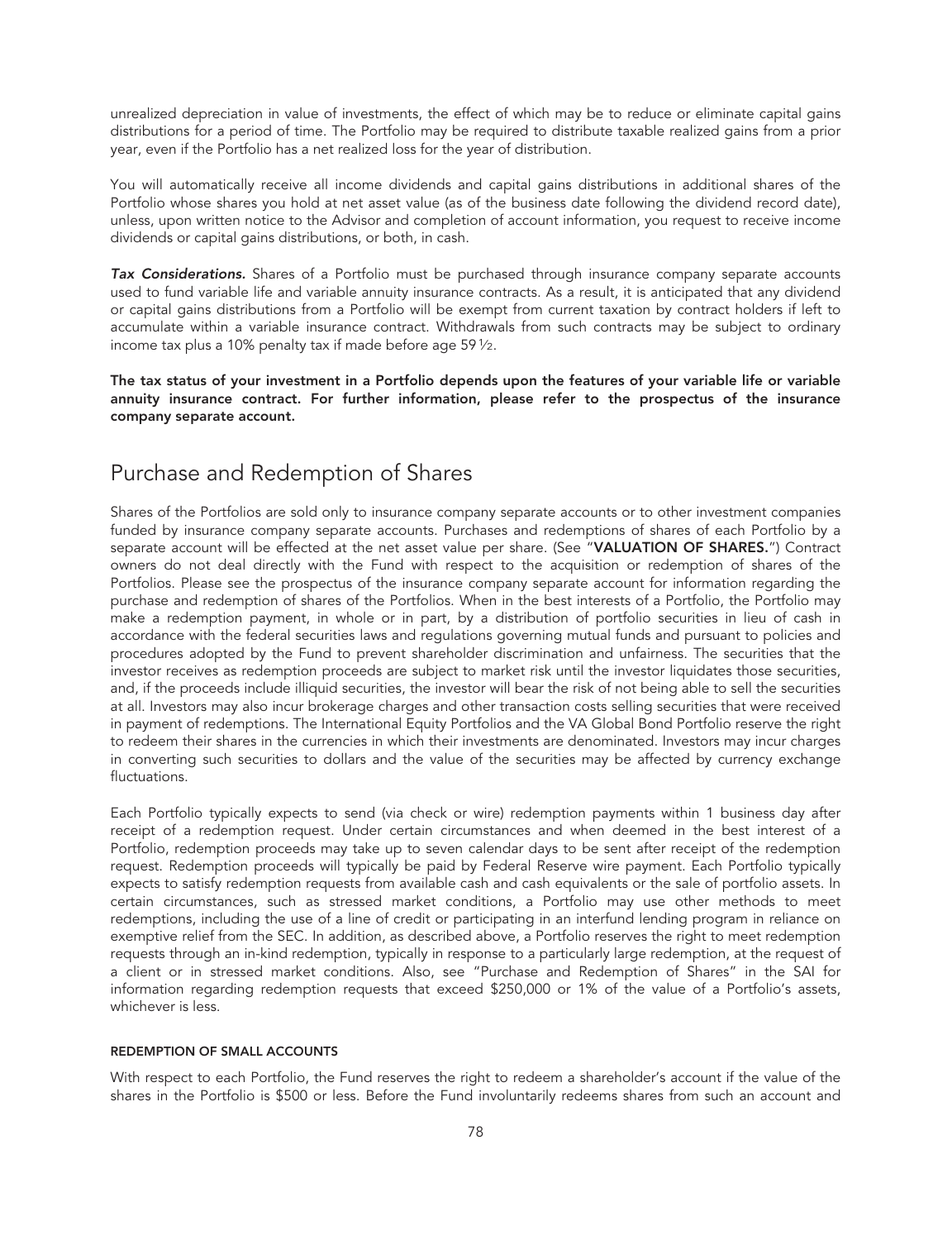sends the proceeds to the shareholder, the Fund will give written notice of the redemption to the shareholder at least sixty days before the redemption date. The shareholder will then have sixty days from the date of the notice to make an additional investment in the Fund in order to bring the value of the shares in the account for the Portfolio to more than \$500 and avoid such involuntary redemption. The redemption price to be paid to a shareholder for shares redeemed by the Fund under this right will be the aggregate net asset value of the shares in the account at the close of business on the redemption date.

## Policy Regarding Excessive Short-Term Trading

The Portfolios are designed for long-term investors and are not intended for investors that engage in excessive short-term trading activity that may be harmful to the Portfolios, including but not limited to market timing. Excessive short-term trading into and out of the Portfolios can disrupt portfolio management strategies, harm performance and increase Portfolio expenses for all shareholders, including long-term shareholders who do not generate these costs.

In addition, certain Portfolios may be more susceptible to the risks of short-term trading than other Portfolios. The nature of the International Equity Portfolios' holdings may present opportunities for a shareholder to engage in a short-term trading strategy that exploits possible delays between changes in the price of an International Equity Portfolio's holdings and the reflection of those changes in the Portfolio's net asset value (called "arbitrage market timing"). Such delays may occur because the International Equity Portfolios have significant investments in foreign securities where, due to time zone differences, the values of those securities are established some time before these Portfolios calculate their net asset values. In such circumstances, the available market prices for such foreign securities may not accurately reflect the latest indications of value at the time the International Equity Portfolios calculate their net asset value. The VA U.S. Targeted Value Portfolio also may be subject to arbitrage market timing because the Portfolio has significant holdings in small cap securities, which may have prices that do not accurately reflect the latest indications of value of these securities at the time the Portfolio calculates its net asset value due to, among other reasons, infrequent trading or illiquidity. There is a possibility that arbitrage market timing may dilute the value of a Portfolio's shares if redeeming shareholders receive proceeds (and purchasing shareholders receive shares) based upon a net asset value that does not reflect appropriate fair value prices.

The Board of Directors of the Fund (the "Board") has adopted a policy (the "Trading Policy") and the Advisor and DFA Securities LLC (collectively, "Dimensional") and Dimensional's agents have implemented the following procedures, which are designed to discourage and prevent market timing or excessive short-term trading in the Fund: (i) trade activity monitoring and purchase blocking procedures; and (ii) use of fair value pricing.

The Fund, Dimensional and their agents monitor trades and flows of money in and out of the Portfolios from time to time in an effort to detect excessive short-term trading activities, and for consistent enforcement of the Trading Policy. The Fund reserves the right to take the actions necessary to stop excessive or disruptive trading activities, including refusing or canceling purchase or exchange orders for any reason, without prior notice, particularly purchase or exchange orders that the Fund believes are made on behalf of market timers. The Fund, Dimensional and their agents reserve the right to restrict, refuse or cancel any purchase or exchange request made by an investor indefinitely if the Fund or Dimensional believe that any combination of trading activity in the accounts is potentially disruptive to a Portfolio. In making such judgments, the Fund and Dimensional seek to act in a manner that is consistent with the interests of shareholders. For purposes of applying these procedures, Dimensional may consider an investor's trading history in the Portfolios, and accounts under common ownership, influence or control.

In addition to the Fund's general ability to restrict potentially disruptive trading activity as described above, the Fund also has adopted purchase blocking procedures. Under the Fund's purchase blocking procedures, where an investor has engaged in any two purchases and two redemptions (including redemptions that are part of an exchange transaction) in a Portfolio in any rolling 30 calendar day monitoring period (i.e., two "round trips"), the Fund and Dimensional intend to block the investor from making any additional purchases in that Portfolio for 90 calendar days (a "purchase block"). If implemented, a purchase block will begin at some point after the transaction that caused the investor to have engaged in the prohibited two round-trips is detected by the Fund, Dimensional, or their agents. The Fund and Dimensional are permitted to implement a longer purchase block, or permanently bar future purchases by an investor, if they determine that it is appropriate.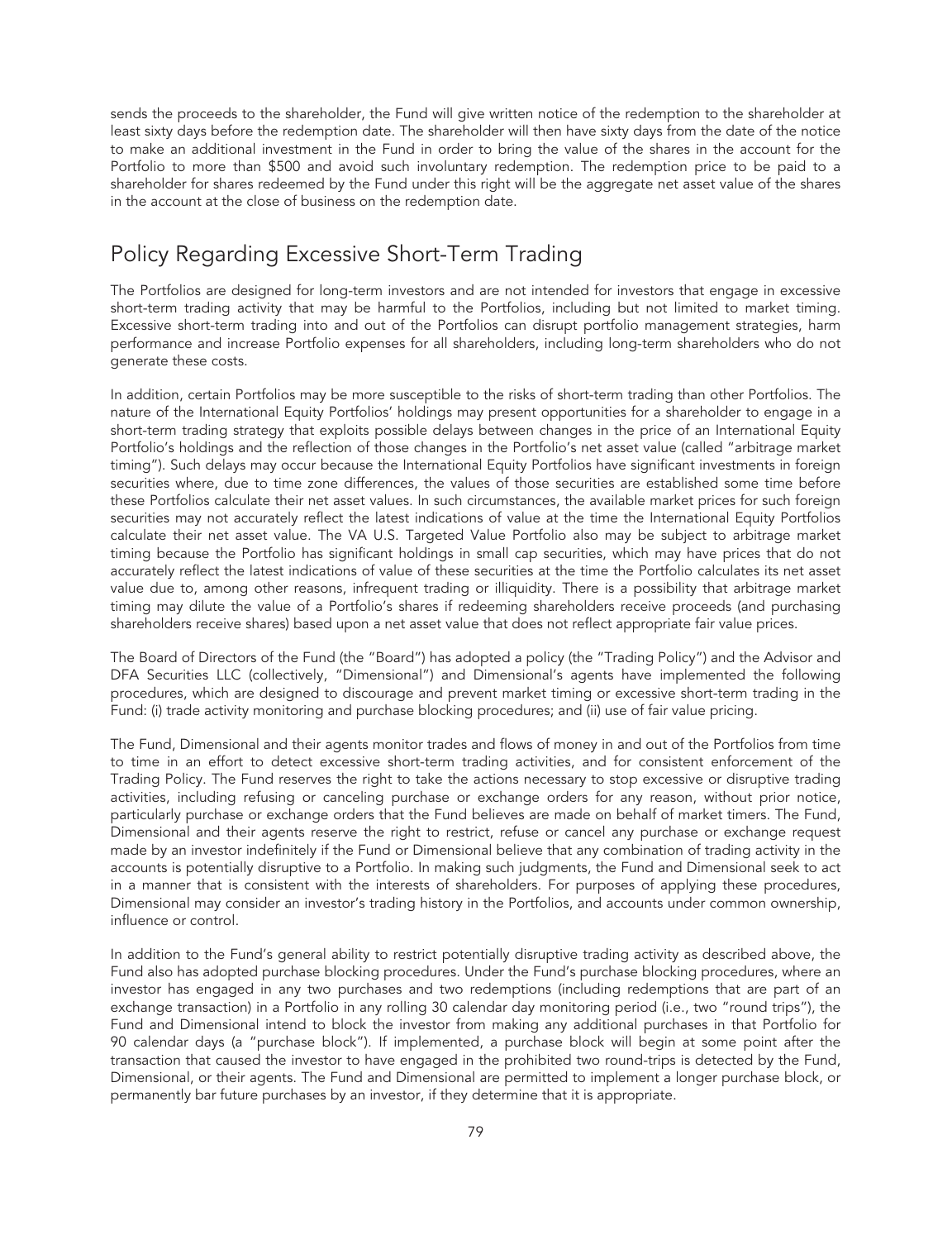Under the Fund's purchase blocking procedures, the following purchases and redemptions will not trigger a purchase block: (i) purchases and redemptions of shares having a value in each transaction of less than \$25,000; (ii) purchases and redemptions by U.S. registered investment companies that operate as fund of funds and non-U.S. investment companies that operate as fund of funds that the Fund or Dimensional, in their sole discretion, have determined are not designed and/or are not serving as vehicles for excessive short-term or other disruptive trading (in each case, the fund of funds shall agree to be subject to monitoring by Dimensional); (iii) purchases and redemptions by a feeder portfolio of a master fund's shares; (iv) systematic or automated transactions where the shareholder, financial advisor or investment fiduciary does not exercise direct control over the investment decision; (v) retirement plan contributions, loans, loan repayments and distributions (including hardship withdrawals) identified as such in the retirement plan recordkeeper's system; (vi) purchase transactions involving transfers of assets, rollovers, Roth IRA conversions and IRA recharacterizations; (vii) purchases of shares with Portfolio dividends or capital gain distributions; (viii) transfers and reregistrations of shares within the same Portfolio; and (ix) transactions by 529 Plans. Notwithstanding the Fund's purchase blocking procedures, all transactions in Portfolio shares are subject to the right of the Fund and Dimensional to restrict potentially disruptive trading activity (including purchases and redemptions described above that will not be subject to the purchase blocking procedures).

The Fund, Dimensional or their designees have the ability, pursuant to Rule 22c-2 under the 1940 Act, to request information from financial intermediaries, such as 401(k) plan administrators, trust companies and broker dealers (together, "Intermediaries"), concerning trades placed in omnibus and other multi-investor accounts (together, "Omnibus Accounts"), in order to attempt to monitor trades that are placed by the underlying shareholders of these Omnibus Accounts. The Fund, Dimensional and their designees will use the information obtained from the Intermediaries to monitor trading in the Fund and to attempt to identify shareholders in Omnibus Accounts engaged in trading that is inconsistent with the Trading Policy or otherwise not in the best interests of the Fund. The Fund, Dimensional or their designees, when they detect trading patterns in shares of the Fund that may constitute short-term or excessive trading, will provide written instructions to the Intermediary to restrict or prohibit further purchases or exchanges of shares of the Portfolios by a shareholder that has been identified as having engaged in excessive or short-term transactions in the Portfolio's shares (directly or indirectly through the Intermediary's account) that violate the Trading Policy.

The ability of the Fund and Dimensional to impose these limitations, including the purchase blocking procedures, on investors investing through Intermediaries is dependent on the receipt of information necessary to identify transactions by the underlying investors and the Intermediary's cooperation in implementing the Trading Policy. Investors seeking to engage in excessive short-term trading practices may deploy a variety of strategies to avoid detection, and despite the efforts of the Fund and Dimensional to prevent excessive short-term trading, there is no assurance that the Fund, Dimensional or their agents will be able to identify those shareholders or curtail their trading practices. The ability of the Fund, Dimensional and their agents to detect and limit excessive short-term trading also may be restricted by operational systems and technological limitations.

Transactions in certain rebalancing programs and asset allocation programs, or fund-of-funds products, may be exempt from the Trading Policy subject to approval by the CCO. In addition, the purchase blocking procedures will not apply to a redemption transaction in which a Portfolio distributes portfolio securities to a shareholder inkind, where the redemption will not disrupt the efficient portfolio management of the Portfolio and the redemption is consistent with the interests of the remaining shareholders of the Portfolio.

The purchase blocking procedures of the Trading Policy do not apply to shareholders whose shares are held on the books of certain Intermediaries that have not expressly adopted procedures to implement this Policy. The Fund and Dimensional may work with Intermediaries implement purchase blocking procedures or other procedures that the Fund and Dimensional determine are reasonably designed to achieve the objective of this Trading Policy. At the time the Intermediaries adopt these procedures, shareholders whose accounts are on the books of such Intermediaries will be subject to the Trading Policy's purchase blocking procedures or another frequent trading policy that achieves the objective of the purchase blocking procedures. Investors that invest in the Portfolios through an Intermediary should contact the Intermediary for information concerning the policies and procedures that apply to the investor.

As of the date of this Prospectus, the ability of the Fund and Dimensional to apply the purchase blocking procedures on purchases by all investors and the ability of the Fund and Dimensional to monitor trades through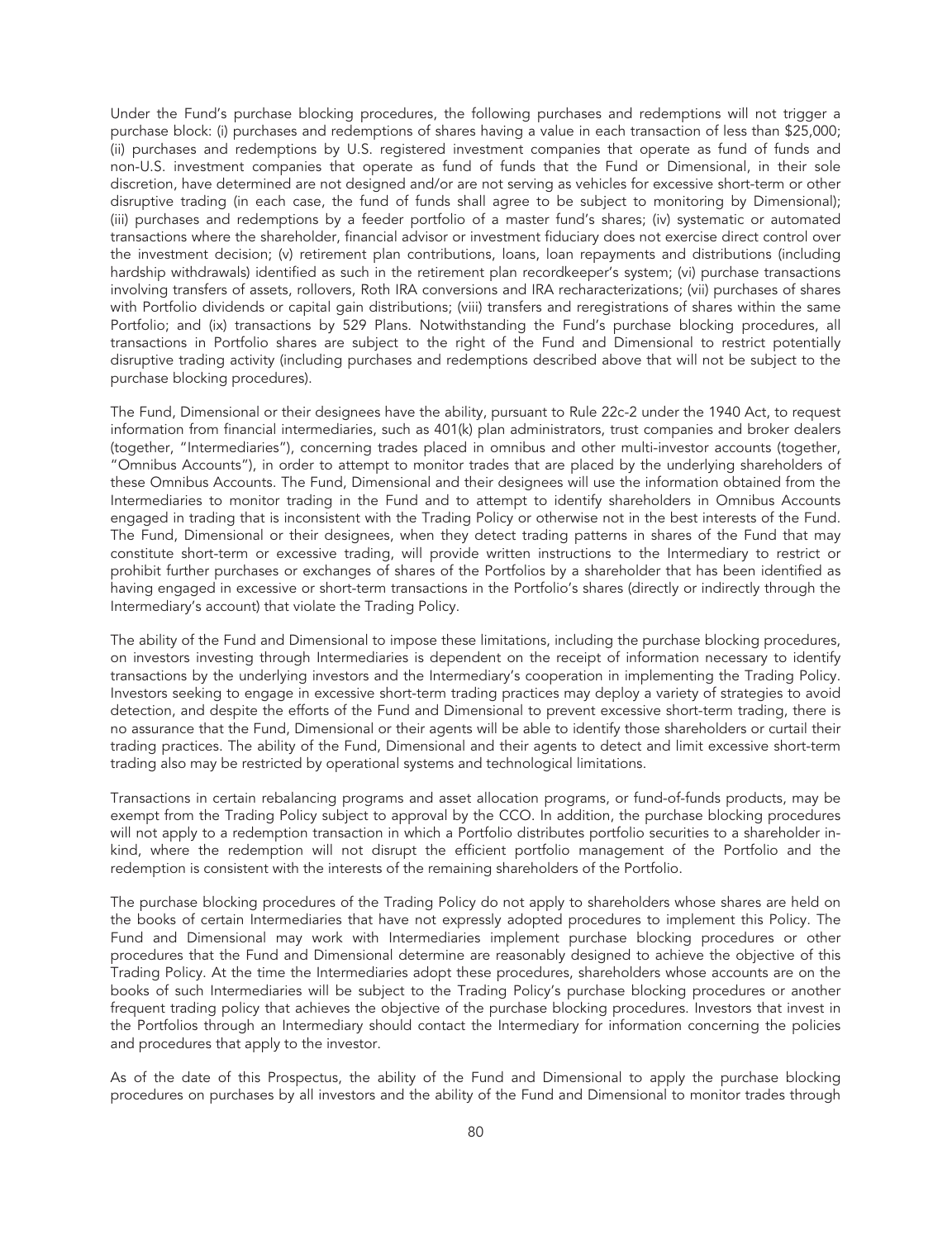Omnibus Accounts maintained by Intermediaries may be restricted due to systems limitations of both the Fund's service providers and the Intermediaries. The Fund expects that the application of the Trading Policy as described above, including the purchase blocking procedures (subject to the limitations described above), will be able to be implemented by Intermediaries in compliance with Rule 22c-2 under the 1940 Act.

In addition to monitoring trade activity, the Board has adopted fair value pricing procedures that govern the pricing of the securities of the Portfolios. These procedures are designed to help ensure that the prices at which Portfolio shares are purchased and redeemed are fair, and do not result in dilution of shareholder interests or other harm to shareholders. See the discussion under "VALUATION OF SHARES" for additional details regarding fair value pricing of the Portfolio's securities.

Although the procedures are designed to discourage excessive short-term trading, none of the procedures individually nor all of the procedures taken together can completely eliminate the possibility that excessive shortterm trading activity in a Portfolio may occur. The Portfolios do not knowingly accommodate excessive or disruptive trading activities, including market timing.

## Valuation of Shares

The net asset value per share of each Portfolio and the net asset value per share of each Underlying Fund are generally calculated on days that the NYSE is open for trading. The net asset value per share of each Portfolio is calculated after the close of the NYSE (normally, 4:00 p.m. ET) by dividing the total value of the Portfolio's or Underlying Fund's investments and other assets, less any liabilities, by the total outstanding shares of the stock of the Portfolio or Underlying Fund. *Note:* The time at which transactions and shares are priced may be changed in case of an emergency or if the NYSE closes at a time other than 4:00 p.m. ET.

The value of the shares of each Portfolio will fluctuate in relation to its own investment experience and to the investment experience of the Underlying Funds. Securities held by the Portfolios will be valued in accordance with applicable laws and procedures adopted by the Board of Directors, and generally, as described below.

Securities held by the Portfolios and the Underlying Funds (including over-the-counter securities) are valued at the last quoted sale price of the day. Securities held by the Portfolios that are listed on Nasdaq are valued at the Nasdaq Official Closing Price ("NOCP"). If there is no last reported sale price or NOCP of the day, the Portfolios and the Underlying Funds value the securities within the range of the most recent quoted bid and asked prices. Price information on listed securities is taken from the exchange where the security is primarily traded. Generally, options will be valued using the same pricing methods discussed above. Generally, securities issued by open-end investment companies such as Underlying Funds, are valued using their respective net asset values or public offering prices, as appropriate, for purchase orders placed at the close of the NYSE.

Net asset value includes interest on fixed income securities which is accrued daily. Debt securities will be valued on the basis of prices provided by one or more pricing services or other reasonably reliable sources including broker/dealers that typically handle the purchase and sale of such securities. Securities which are traded over-the-counter and on a stock exchange generally will be valued according to the broadest and most representative market, and it is expected that for bonds and other fixed income securities, this ordinarily will be the over-the-counter market.

The value of the securities and other assets of the Portfolios and the Underlying Funds for which no market quotations are readily available (including restricted securities), or for which market quotations have become unreliable, are determined in good faith at fair value in accordance with procedures adopted by the Board of Directors. Fair value pricing may also be used if events that have a significant effect on the value of an investment (as determined in the discretion of the Advisor) occur before the net asset value is calculated. When fair value pricing is used, the prices of securities used by the Portfolios may differ from the quoted or published prices for the same securities on their primary markets or exchanges.

To the extent that a Portfolio holds large numbers of securities, it is likely that it will have a larger number of securities that may be deemed illiquid and therefore must be valued pursuant to special procedures adopted by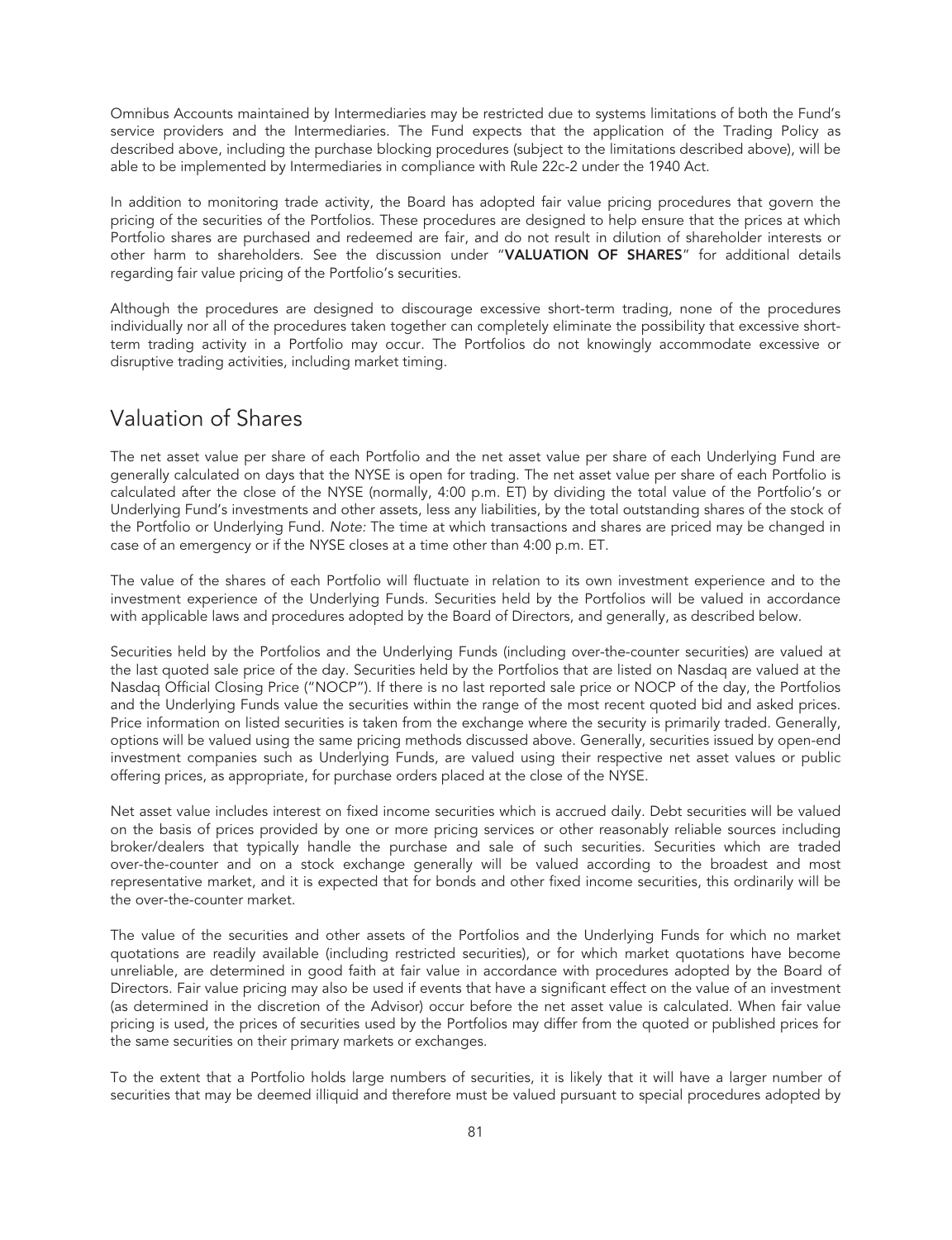the Board of Directors, than would a fund that holds a smaller number of securities. The VA U.S. Targeted Value Portfolio is more likely to hold illiquid securities than would a fund that invests in larger capitalization companies.

As of the date of this Prospectus, the Portfolios and the Underlying Funds holding foreign equity securities (the "Foreign Equity Funds") will also fair value price in the circumstances described below. Generally, trading in foreign securities markets is completed each day at various times prior to the close of the NYSE. For example, trading in the Japanese securities markets is completed each day at the close of the Tokyo Stock Exchange (normally, 2:00 a.m. ET), which is fourteen hours prior to the close of the NYSE (normally, 4:00 p.m. ET) and the time that the net asset values of the Foreign Equity Funds are computed. Due to the time differences between the closings of the relevant foreign securities exchanges and the time the Foreign Equity Funds price their shares at the close of the NYSE, the Foreign Equity Funds will fair value their foreign investments when it is determined that the market quotations for the foreign investments are either unreliable or not readily available. The fair value prices will attempt to reflect the impact of the U.S. financial markets' perceptions and trading activities on the Foreign Equity Funds' foreign investments since the last closing prices of the foreign investments were calculated on their primary foreign securities markets or exchanges. For these purposes, the Board of Directors of the Portfolios and the Underlying Funds have determined that movements in relevant indices or other appropriate market indicators, after the close of the Tokyo Stock Exchange or the London Stock Exchange, demonstrate that market quotations may be unreliable, and may trigger fair value pricing. Consequently, fair valuation of portfolio securities may occur on a daily basis. The fair value pricing by the Portfolios and the Underlying Funds utilizes data furnished by an independent pricing service (and that data draws upon, among other information, the market values of foreign investments). When a Foreign Equity Fund uses fair value pricing, the values assigned to the Foreign Equity Fund's foreign investments may not be the quoted or published prices of the investments on their primary markets or exchanges. The Board of Directors of the Portfolios and the Underlying Funds monitor the operation of the method used to fair value price the Foreign Equity Funds' foreign investments.

Valuing securities at fair value involves greater reliance on judgment than valuing securities that have readily available market quotations. There can be no assurance that a Portfolio or an Underlying Fund could obtain the fair value assigned to a security if it were to sell the security at approximately the time at which the Portfolio determines its net asset value per share. As a result, the sale or redemption by a Portfolio of its shares at net asset value, at a time when a holding or holdings are valued at fair value, may have the effect of diluting or increasing the economic interest of existing shareholders.

The net asset values per share of the International Equity Portfolios and VA Global Bond Portfolio are expressed in U.S. dollars by translating the net assets of each Portfolio using the mean of the most recent bid and asked prices for the dollar as quoted by generally recognized reliable sources. Since the International Equity Portfolios own securities that are primarily traded in foreign markets which may trade on days when the Portfolios do not price their shares, the net asset values of the International Equity Portfolios may change on days when shareholders will not be able to purchase or redeem shares.

Futures contracts are valued using the settlement price established each day on the exchange on which they are traded. The value of such futures contracts held by a Portfolio or an Underlying Fund is determined each day as of such close.

## Disclosure of Portfolio Holdings

Each Portfolio generally will disclose up to 25 of its largest portfolio holdings (other than cash and cash equivalents) and the percentages that each of these largest portfolio holdings represent of the total assets of the Portfolio, as of the most recent month-end, online at the Advisor's public Web site, http://us.dimensional.com, within 20 days after the end of each month. Each Portfolio also generally will disclose its complete portfolio holdings (other than cash and cash equivalents), as of month-end, online at the Advisor's public Web site, 30 days following the month-end or more frequently and at different periods when authorized in accordance with the Portfolios' policies and procedures. Please consult the SAI for a description of the other policies and procedures that govern disclosure of the portfolio holdings by the Portfolios.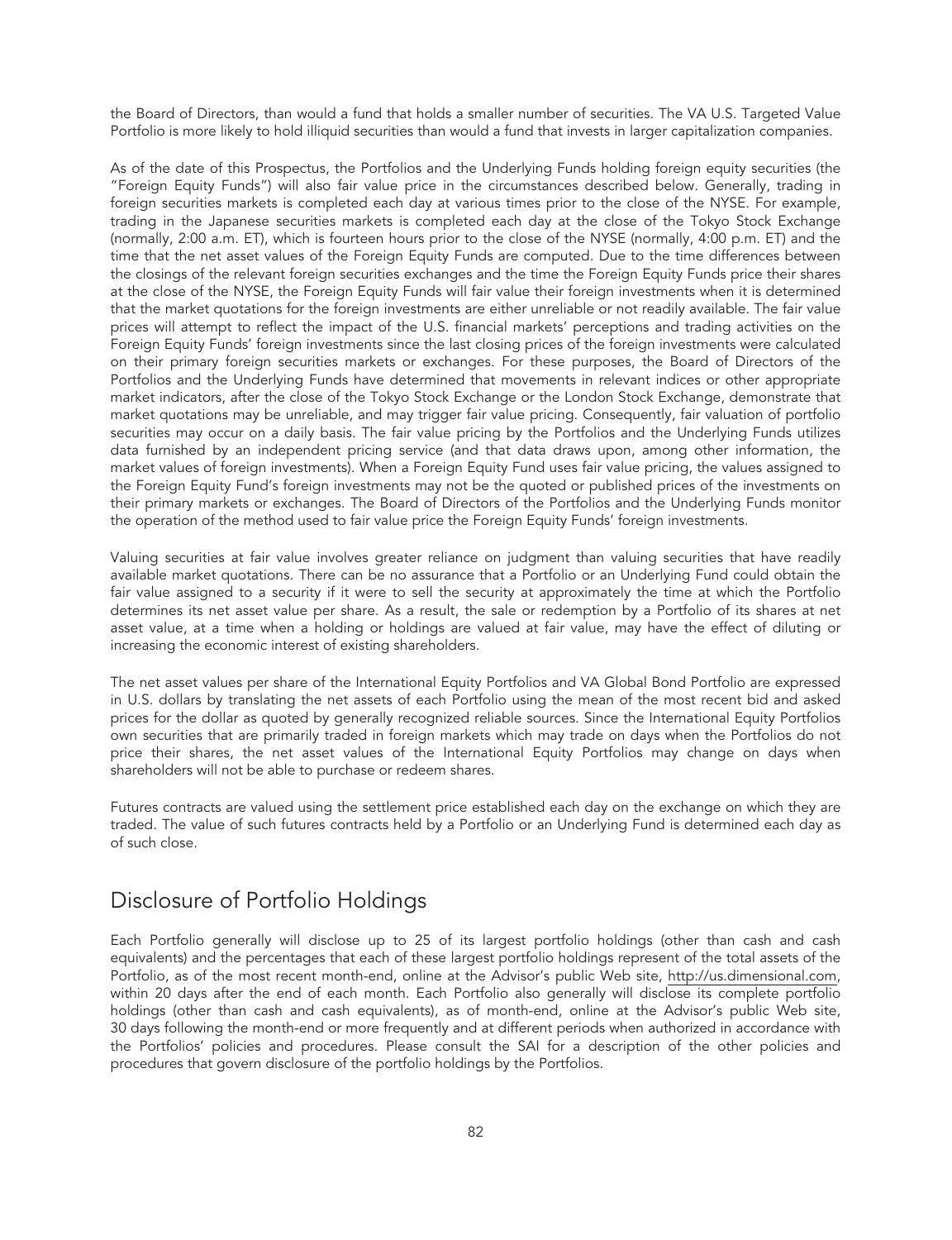# Delivery of Shareholder Documents

To eliminate duplicate mailings and reduce expenses, the Portfolios may deliver a single copy of certain shareholder documents, such as this Prospectus and annual and semi-annual reports, to related shareholders at the same address, even if accounts are registered in different names. This practice is known as "householding." The Portfolios will not household personal information documents, such as account statements. If you do not want the mailings of these documents to be combined with other members of your household, please call the transfer agent at (888) 576-1167. We will begin sending individual copies of the shareholder documents to you within 30 days of receiving your request.

## Financial Highlights

The Financial Highlights table is meant to help you understand each Portfolio's financial performance for the past five years or, if shorter, the period of that Portfolio's operations, as indicated by the table. The total returns in the table represent the rate that you would have earned (or lost) on an investment in the Portfolio, assuming reinvestment of all dividends and distributions. This information has been audited by PricewaterhouseCoopers LLP, whose report, along with the Portfolios' annual financial statements, are included in the annual report which is available upon request. The total return information shown in the Financial Highlights tables does not reflect the expenses that apply to a separate account or the related insurance policies. If these charges were included, the total return figures for all periods shown would be reduced.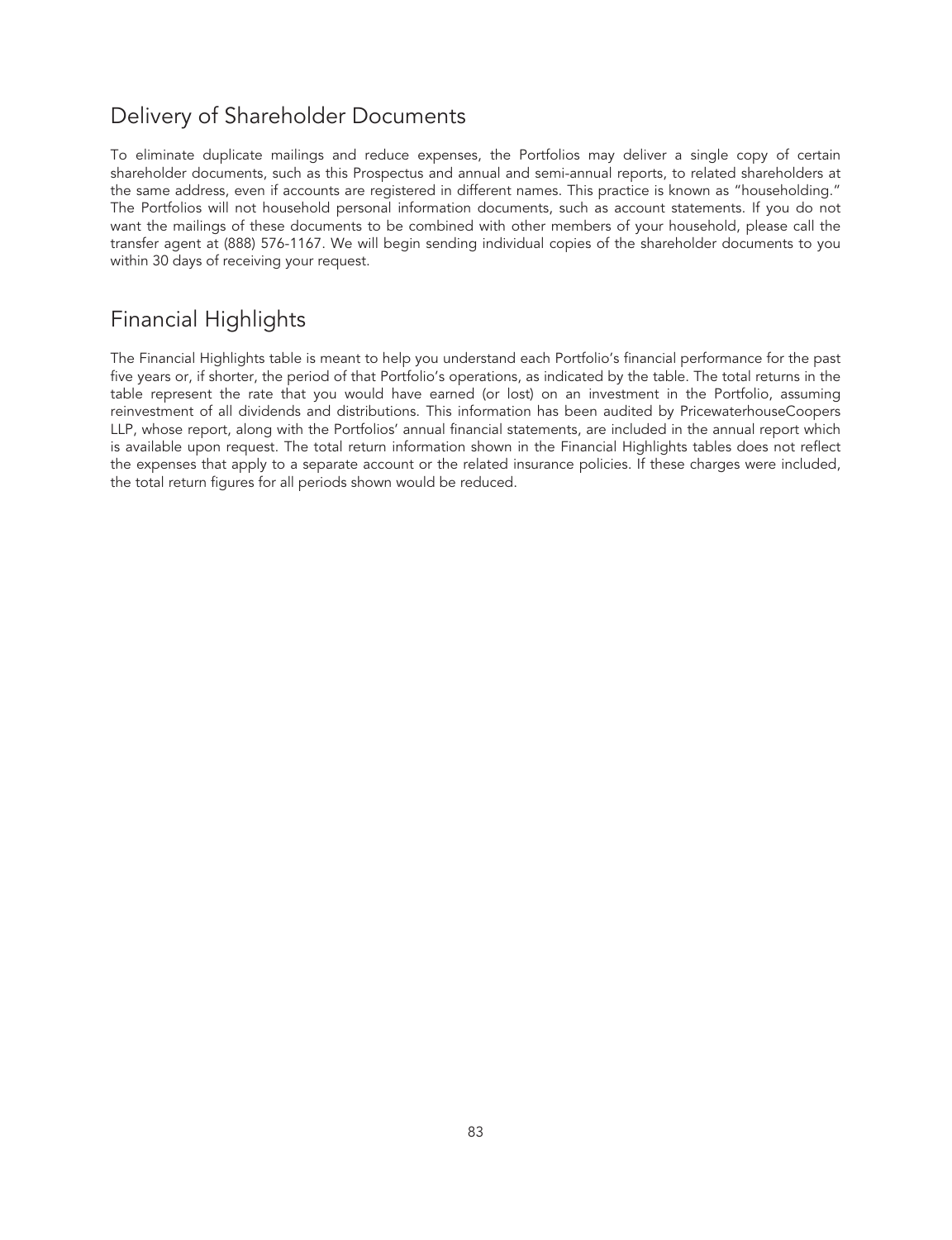## Financial Highlights (For a share outstanding throughout each period)

|                                                                                      | VA U.S. Large Value Portfolio |                                         |    |                                         |    |                                          |    |                                   |    |                                          |
|--------------------------------------------------------------------------------------|-------------------------------|-----------------------------------------|----|-----------------------------------------|----|------------------------------------------|----|-----------------------------------|----|------------------------------------------|
|                                                                                      |                               | Year<br><b>Ended</b><br>Oct 31,<br>2021 |    | Year<br><b>Ended</b><br>Oct 31,<br>2020 |    | Year<br><b>Ended</b><br>Oct. 31,<br>2019 |    | Year<br>Ended<br>Oct. 31,<br>2018 |    | Year<br><b>Ended</b><br>Oct. 31,<br>2017 |
| Net Asset Value, Beginning of Year                                                   | \$                            | 22.57                                   | \$ | 26.49                                   | \$ | 26.00                                    | \$ | 26.88                             | \$ | 22.22                                    |
| Income From Investment Operations#                                                   |                               |                                         |    |                                         |    |                                          |    |                                   |    |                                          |
| Net Investment Income (Loss)<br>Net Gains (Losses) on Securities (Realized           |                               | 0.53                                    |    | 0.57                                    |    | 0.58                                     |    | 0.53                              |    | 0.51                                     |
| and Unrealized)                                                                      |                               | 10.13                                   |    | (3.63)                                  |    | 1.08                                     |    | 0.15                              |    | 4.76                                     |
| <b>Total From Investment Operations</b>                                              |                               | 10.66                                   |    | (3.06)                                  |    | 1.66                                     |    | 0.68                              |    | 5.27                                     |
| <b>Less Distributions</b>                                                            |                               |                                         |    |                                         |    |                                          |    |                                   |    |                                          |
| Net Investment Income<br><b>Net Realized Gains</b>                                   |                               | (0.54)                                  |    | (0.57)<br>(0.29)                        |    | (0.59)<br>(0.58)                         |    | (0.49)<br>(1.07)                  |    | (0.44)<br>(0.17)                         |
| <b>Total Distributions</b>                                                           |                               | (0.54)                                  |    | (0.86)                                  |    | (1.17)                                   |    | (1.56)                            |    | (0.61)                                   |
| Net Asset Value, End of Year                                                         | \$                            | 32.69                                   | \$ | 22.57                                   | \$ | 26.49                                    | \$ | 26.00                             | \$ | 26.88                                    |
| <b>Total Return</b>                                                                  |                               | 47.86%                                  |    | $(12.12)\%$                             |    | 7.08%                                    |    | 2.47%                             |    | 24.05%                                   |
| Net Assets, End of Year (thousands)                                                  |                               | \$648,392                               |    | \$456,107                               |    | \$553,107                                |    | \$471,268                         |    | \$374,564                                |
| Ratio of Expenses to Average Net Assets<br>Ratio of Net Investment Income to Average |                               | 0.24%                                   |    | 0.27%                                   |    | 0.27%                                    |    | 0.27%                             |    | 0.27%                                    |
| <b>Net Assets</b>                                                                    |                               | 1.78%                                   |    | 2.39%                                   |    | 2.30%                                    |    | 1.97%                             |    | 2.02%                                    |
| Portfolio Turnover Rate                                                              |                               | 15%                                     |    | 12%                                     |    | 8%                                       |    | 9%                                |    | 18%                                      |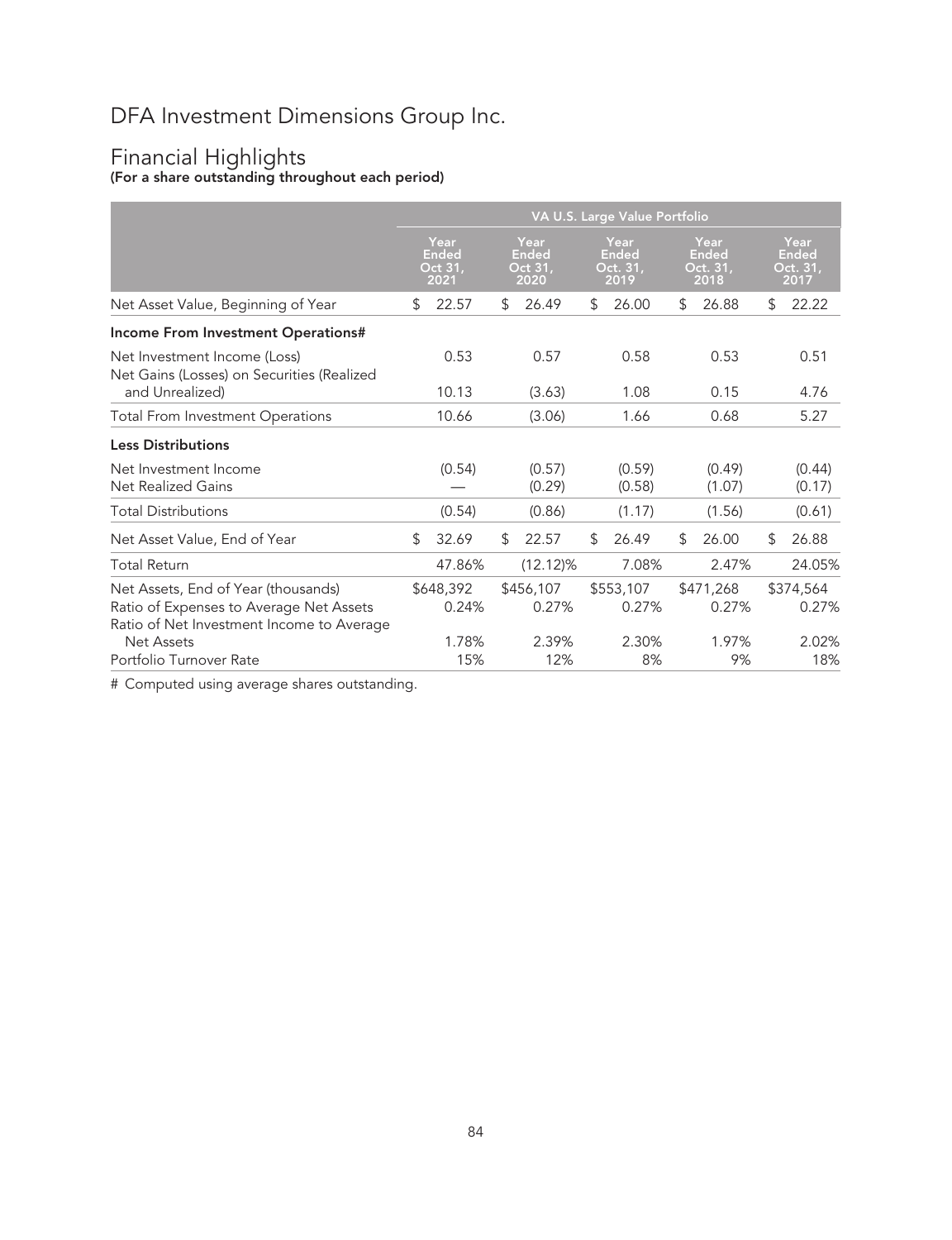## Financial Highlights (For a share outstanding throughout each period)

|                                                                                                                             | VA U.S. Targeted Value Portfolio        |                                         |                                   |                                          |                                          |  |  |  |  |  |
|-----------------------------------------------------------------------------------------------------------------------------|-----------------------------------------|-----------------------------------------|-----------------------------------|------------------------------------------|------------------------------------------|--|--|--|--|--|
|                                                                                                                             | Year<br><b>Ended</b><br>Oct 31,<br>2021 | Year<br><b>Ended</b><br>Oct 31,<br>2020 | Year<br>Ended<br>Oct. 31,<br>2019 | Year<br><b>Ended</b><br>Oct. 31,<br>2018 | Year<br><b>Ended</b><br>Oct. 31,<br>2017 |  |  |  |  |  |
| Net Asset Value, Beginning of Year                                                                                          | \$14.54                                 | \$<br>17.42                             | \$<br>18.75                       | \$<br>20.42                              | \$<br>17.23                              |  |  |  |  |  |
| Income From Investment Operations#                                                                                          |                                         |                                         |                                   |                                          |                                          |  |  |  |  |  |
| Net Investment Income (Loss)<br>Net Gains (Losses) on Securities (Realized                                                  | 0.34                                    | 0.24                                    | 0.24                              | 0.23                                     | 0.20                                     |  |  |  |  |  |
| and Unrealized)                                                                                                             | 10.48                                   | (2.41)                                  | (0.24)                            | (0.42)                                   | 3.86                                     |  |  |  |  |  |
| <b>Total From Investment Operations</b>                                                                                     | 10.82                                   | (2.17)                                  |                                   | (0.19)                                   | 4.06                                     |  |  |  |  |  |
| <b>Less Distributions</b>                                                                                                   |                                         |                                         |                                   |                                          |                                          |  |  |  |  |  |
| Net Investment Income<br><b>Net Realized Gains</b>                                                                          | (0.28)                                  | (0.26)<br>(0.45)                        | (0.19)<br>(1.14)                  | (0.21)<br>(1.27)                         | (0.19)<br>(0.68)                         |  |  |  |  |  |
| <b>Total Distributions</b>                                                                                                  | (0.28)                                  | (0.71)                                  | (1.33)                            | (1.48)                                   | (0.87)                                   |  |  |  |  |  |
| Net Asset Value, End of Year                                                                                                | \$25.08                                 | \$<br>14.54                             | \$<br>17.42                       | \$<br>18.75                              | \$<br>20.42                              |  |  |  |  |  |
| <b>Total Return</b>                                                                                                         | 75.17%                                  | $(13.18)\%$                             | 0.85%                             | $(1.05)\%$                               | 23.81%                                   |  |  |  |  |  |
| Net Assets, End of Year (thousands)<br>Ratio of Expenses to Average Net Assets<br>Ratio of Net Investment Income to Average | \$527,102<br>0.34%                      | \$317,817<br>0.38%                      | \$340,608<br>0.38%                | \$331,049<br>0.37%                       | \$326,805<br>0.37%                       |  |  |  |  |  |
| <b>Net Assets</b><br>Portfolio Turnover Rate                                                                                | 1.55%<br>23%                            | 1.61%<br>23%                            | 1.42%<br>19%                      | 1.14%<br>24%                             | 1.05%<br>28%                             |  |  |  |  |  |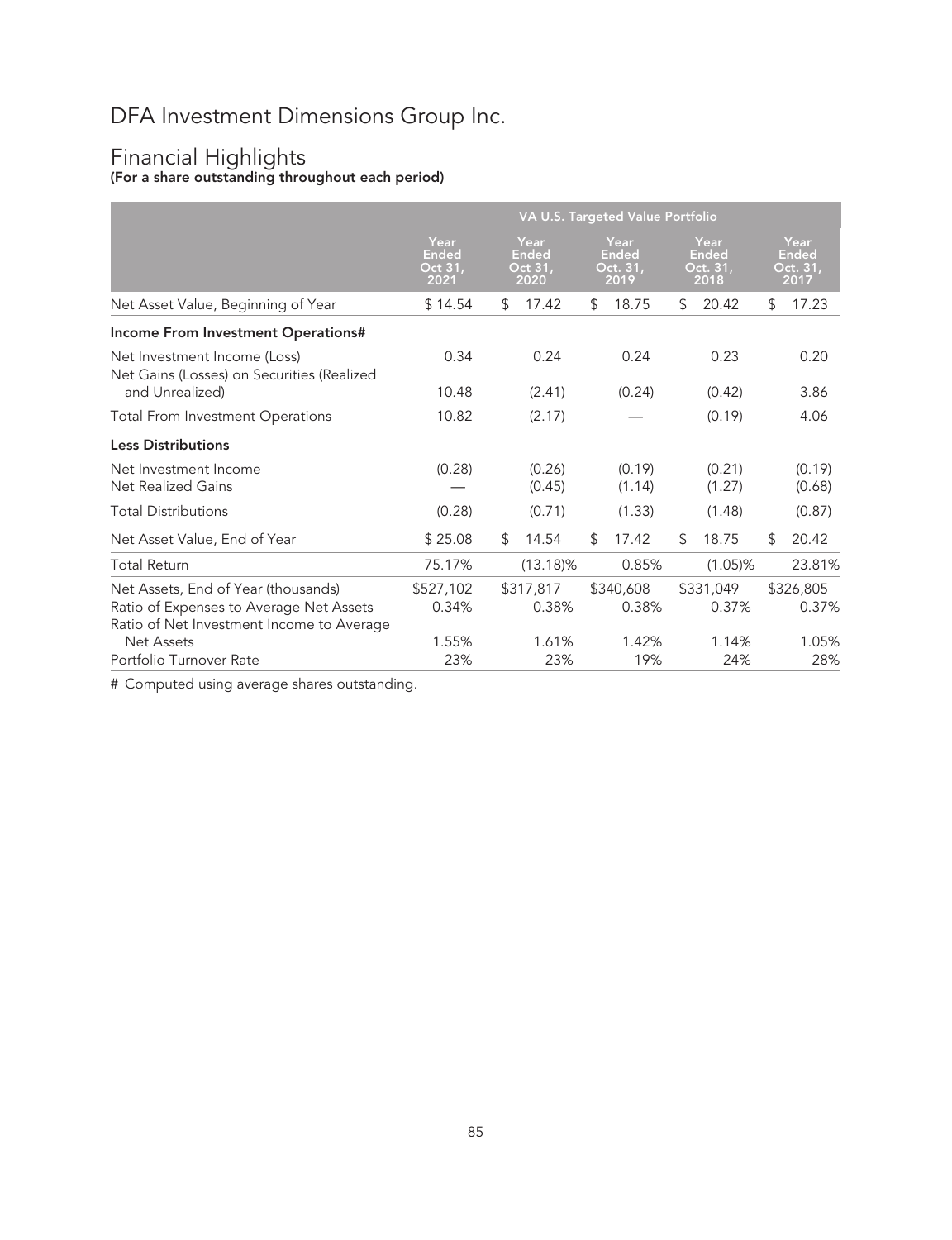## Financial Highlights (For a share outstanding throughout each period)

|                                                                                    | VA International Value Portfolio |                                  |                                   |                                   |                                   |  |  |  |  |
|------------------------------------------------------------------------------------|----------------------------------|----------------------------------|-----------------------------------|-----------------------------------|-----------------------------------|--|--|--|--|
|                                                                                    | Year<br>Ended<br>Oct 31,<br>2021 | Year<br>Ended<br>Oct 31,<br>2020 | Year<br>Ended<br>Oct. 31,<br>2019 | Year<br>Ended<br>Oct. 31,<br>2018 | Year<br>Ended<br>Oct. 31,<br>2017 |  |  |  |  |
| Net Asset Value, Beginning of Year                                                 | \$9.57                           | 12.15<br>\$.                     | 12.13<br>S.                       | 13.57<br>£.                       | 11.08<br>S.                       |  |  |  |  |
| Income From Investment Operations#                                                 |                                  |                                  |                                   |                                   |                                   |  |  |  |  |
| Net Investment Income (Loss)<br>Net Gains (Losses) on Securities (Realized         | 0.43                             | 0.26                             | 0.43                              | 0.41                              | 0.38                              |  |  |  |  |
| and Unrealized)                                                                    | 4.33                             | (2.41)                           | (0.03)                            | (1.48)                            | 2.46                              |  |  |  |  |
| <b>Total From Investment Operations</b>                                            | 4.76                             | (2.15)                           | 0.40                              | (1.07)                            | 2.84                              |  |  |  |  |
| <b>Less Distributions</b>                                                          |                                  |                                  |                                   |                                   |                                   |  |  |  |  |
| Net Investment Income<br>Net Realized Gains                                        | (0.26)                           | (0.43)                           | (0.34)<br>(0.04)                  | (0.37)                            | (0.35)                            |  |  |  |  |
| <b>Total Distributions</b>                                                         | (0.26)                           | (0.43)                           | (0.38)                            | (0.37)                            | (0.35)                            |  |  |  |  |
| Net Asset Value, End of Year                                                       | \$14.07                          | \$<br>9.57                       | \$<br>12.15                       | \$<br>12.13                       | \$<br>13.57                       |  |  |  |  |
| Total Return                                                                       | 50.31%                           | $(18.49)\%$                      | 3.61%                             | $(8.12)\%$                        | 26.32%                            |  |  |  |  |
| Net Assets, End of Year (thousands)                                                | \$407,723                        | \$281,549                        | \$327,525                         | \$279,149                         | \$252,128                         |  |  |  |  |
| Ratio of Expenses to Average Net Assets<br>Ratio of Expenses to Average Net Assets | 0.38%                            | 0.43%                            | 0.44%                             | 0.43%                             | 0.44%                             |  |  |  |  |
| (Excluding Fees Paid Indirectly)<br>Ratio of Net Investment Income to Average      | 0.38%                            | 0.44%                            | 0.45%                             | 0.43%                             | 0.44%                             |  |  |  |  |
| <b>Net Assets</b><br>Portfolio Turnover Rate                                       | 3.33%<br>19%                     | 2.52%<br>16%                     | 3.68%<br>16%                      | 3.06%<br>20%                      | 3.11%<br>20%                      |  |  |  |  |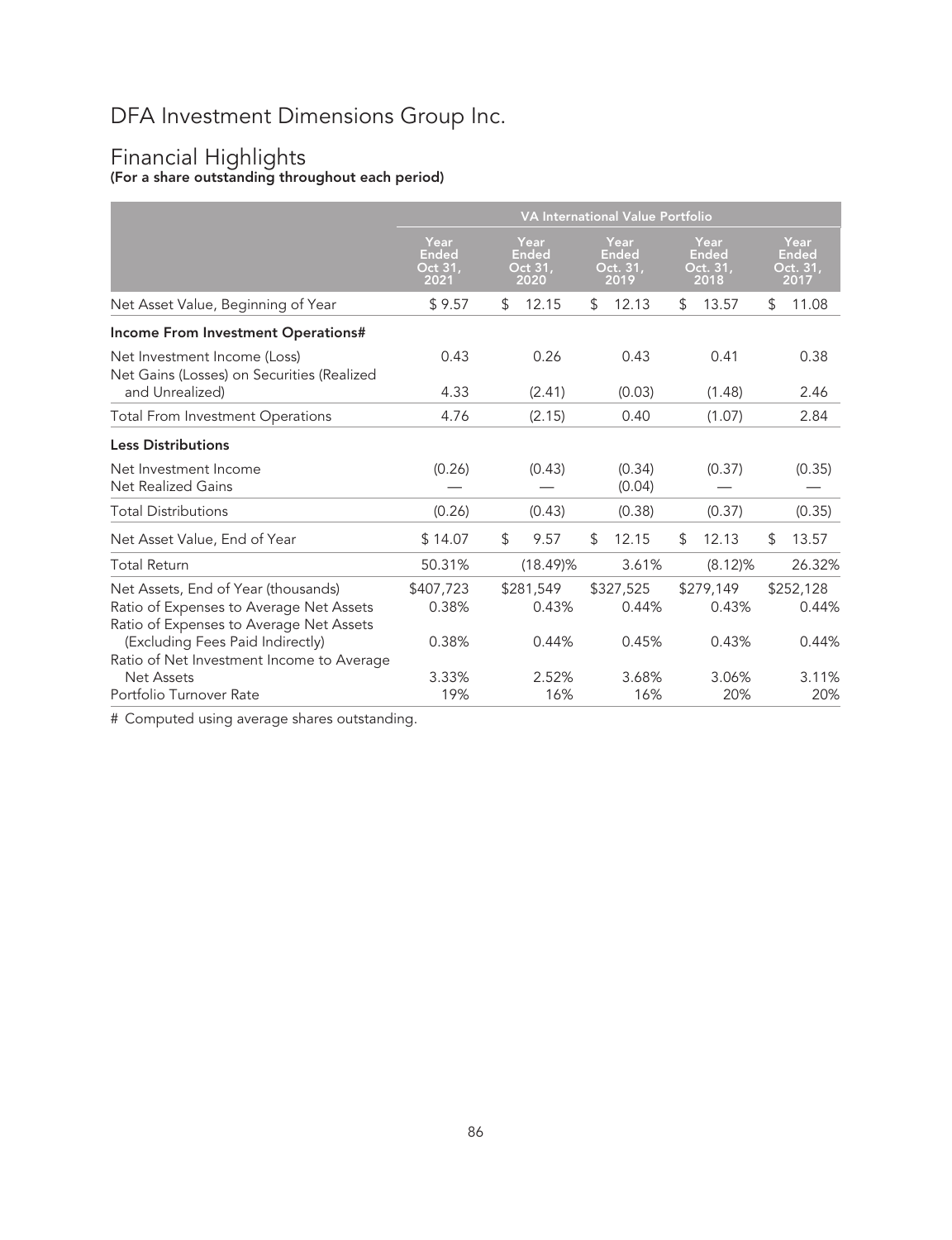## Financial Highlights (For a share outstanding throughout each period)

|                                                                                    | <b>VA International Small Portfolio</b> |                                         |     |                                  |     |                                   |     |                                            |                |                                   |
|------------------------------------------------------------------------------------|-----------------------------------------|-----------------------------------------|-----|----------------------------------|-----|-----------------------------------|-----|--------------------------------------------|----------------|-----------------------------------|
|                                                                                    |                                         | Year<br><b>Ended</b><br>Oct 31,<br>2021 |     | Year<br>Ended<br>Oct 31,<br>2020 |     | Year<br>Ended<br>Oct. 31,<br>2019 |     | Year<br><b>Ended</b><br>Oct. $31,$<br>2018 |                | Year<br>Ended<br>Oct. 31,<br>2017 |
| Net Asset Value, Beginning of Year                                                 | \$.                                     | 11.22                                   | \$. | 12.09                            | \$. | 12.23                             | \$. | 14.30                                      | \$             | 11.65                             |
| Income From Investment Operations#                                                 |                                         |                                         |     |                                  |     |                                   |     |                                            |                |                                   |
| Net Investment Income (Loss)<br>Net Gains (Losses) on Securities (Realized         |                                         | 0.26                                    |     | 0.22                             |     | 0.28                              |     | 0.29                                       |                | 0.27                              |
| and Unrealized)                                                                    |                                         | 4.28                                    |     | (0.61)                           |     | 0.37                              |     | (1.65)                                     |                | 2.74                              |
| <b>Total From Investment Operations</b>                                            |                                         | 4.54                                    |     | (0.39)                           |     | 0.65                              |     | (1.36)                                     |                | 3.01                              |
| <b>Less Distributions</b>                                                          |                                         |                                         |     |                                  |     |                                   |     |                                            |                |                                   |
| Net Investment Income                                                              |                                         | (0.25)                                  |     | (0.33)                           |     | (0.22)                            |     | (0.34)                                     |                | (0.27)                            |
| <b>Net Realized Gains</b>                                                          |                                         | (0.22)                                  |     | (0.15)                           |     | (0.57)                            |     | (0.37)                                     |                | (0.09)                            |
| <b>Total Distributions</b>                                                         |                                         | (0.47)                                  |     | (0.48)                           |     | (0.79)                            |     | (0.71)                                     |                | (0.36)                            |
| Net Asset Value, End of Year                                                       | \$                                      | 15.29                                   | \$  | 11.22                            | \$  | 12.09                             | \$  | 12.23                                      | $\mathfrak{L}$ | 14.30                             |
| <b>Total Return</b>                                                                |                                         | 41.32%                                  |     | $(3.66)\%$                       |     | 6.30%                             |     | $(9.97)$ %                                 |                | 26.73%                            |
| Net Assets, End of Year (thousands)                                                |                                         | \$311,019                               |     | \$229,844                        |     | \$244,418                         |     | \$218,924                                  |                | \$227,185                         |
| Ratio of Expenses to Average Net Assets<br>Ratio of Expenses to Average Net Assets |                                         | 0.50%                                   |     | 0.56%                            |     | 0.56%                             |     | 0.55%                                      |                | 0.57%                             |
| (Excluding Fees Paid Indirectly)                                                   |                                         | 0.50%                                   |     | 0.56%                            |     | 0.57%                             |     | 0.55%                                      |                | 0.57%                             |
| Ratio of Net Investment Income to Average<br><b>Net Assets</b>                     |                                         | 1.84%                                   |     | 1.96%                            |     | 2.40%                             |     | 2.10%                                      |                | 2.10%                             |
| Portfolio Turnover Rate                                                            |                                         | 23%                                     |     | 19%                              |     | 17%                               |     | 19%                                        |                | 12%                               |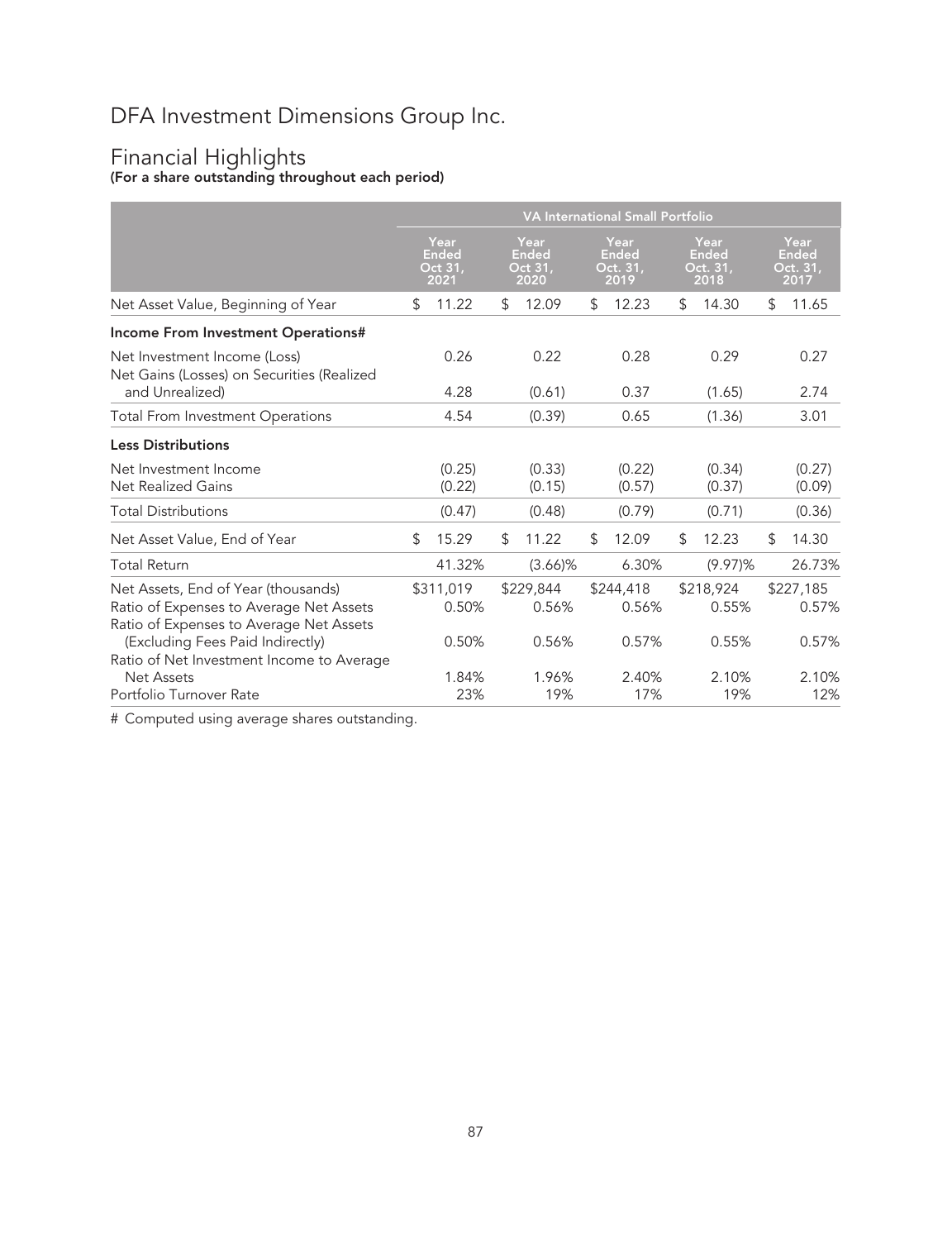## Financial Highlights (For a share outstanding throughout each period)

|                                                                                                                           | <b>VA Short-Term Fixed Portfolio</b> |                                  |    |                                  |    |                                          |                |                                   |    |                                   |
|---------------------------------------------------------------------------------------------------------------------------|--------------------------------------|----------------------------------|----|----------------------------------|----|------------------------------------------|----------------|-----------------------------------|----|-----------------------------------|
|                                                                                                                           |                                      | Year<br>Ended<br>Oct 31,<br>2021 |    | Year<br>Ended<br>Oct 31,<br>2020 |    | Year<br><b>Ended</b><br>Oct. 31,<br>2019 |                | Year<br>Ended<br>Oct. 31,<br>2018 |    | Year<br>Ended<br>Oct. 31,<br>2017 |
| Net Asset Value, Beginning of Year                                                                                        | S                                    | 10.26                            | \$ | 10.41                            | \$ | 10.28                                    | \$             | 10.27                             | \$ | 10.25                             |
| Income From Investment Operations#                                                                                        |                                      |                                  |    |                                  |    |                                          |                |                                   |    |                                   |
| Net Investment Income (Loss)<br>Net Gains (Losses) on Securities (Realized                                                |                                      | $(-)$                            |    | 0.09                             |    | 0.23                                     |                | 0.17                              |    | 0.11                              |
| and Unrealized)                                                                                                           |                                      |                                  |    |                                  |    | 0.06                                     |                | (0.06)                            |    | (0.02)                            |
| <b>Total From Investment Operations</b>                                                                                   |                                      |                                  |    | 0.09                             |    | 0.29                                     |                | 0.11                              |    | 0.09                              |
| <b>Less Distributions</b>                                                                                                 |                                      |                                  |    |                                  |    |                                          |                |                                   |    |                                   |
| Net Investment Income<br><b>Net Realized Gains</b>                                                                        |                                      | (0.06)                           |    | (0.24)                           |    | (0.16)                                   |                | (0.10)                            |    | (0.07)                            |
| <b>Total Distributions</b>                                                                                                |                                      | (0.06)                           |    | (0.24)                           |    | (0.16)                                   |                | (0.10)                            |    | (0.07)                            |
| Net Asset Value, End of Year                                                                                              | \$                                   | 10.20                            | \$ | 10.26                            | \$ | 10.41                                    | $\mathfrak{L}$ | 10.28                             | \$ | 10.27                             |
| <b>Total Return</b>                                                                                                       |                                      | 0.01%                            |    | 0.84%                            |    | 2.86%                                    |                | 1.13%                             |    | 0.89%                             |
| Net Assets, End of Year (thousands)<br>Ratio of Expenses to Average Net Assets<br>Ratio of Expenses to Average Net Assets |                                      | \$282,429<br>0.18%               |    | \$359,871<br>0.21%               |    | \$319,471<br>0.23%                       |                | \$292,914<br>0.27%                |    | \$250,072<br>0.27%                |
| (Excluding Fees Paid Indirectly)<br>Ratio of Net Investment Income to Average                                             |                                      | 0.18%                            |    | 0.21%                            |    | 0.23%                                    |                | 0.27%                             |    | 0.27%                             |
| <b>Net Assets</b><br>Portfolio Turnover Rate                                                                              |                                      | $(0.01)\%$<br>109%               |    | 0.91%<br>97%                     |    | 2.23%<br>37%                             |                | 1.68%<br>70%                      |    | 1.05%<br>86%                      |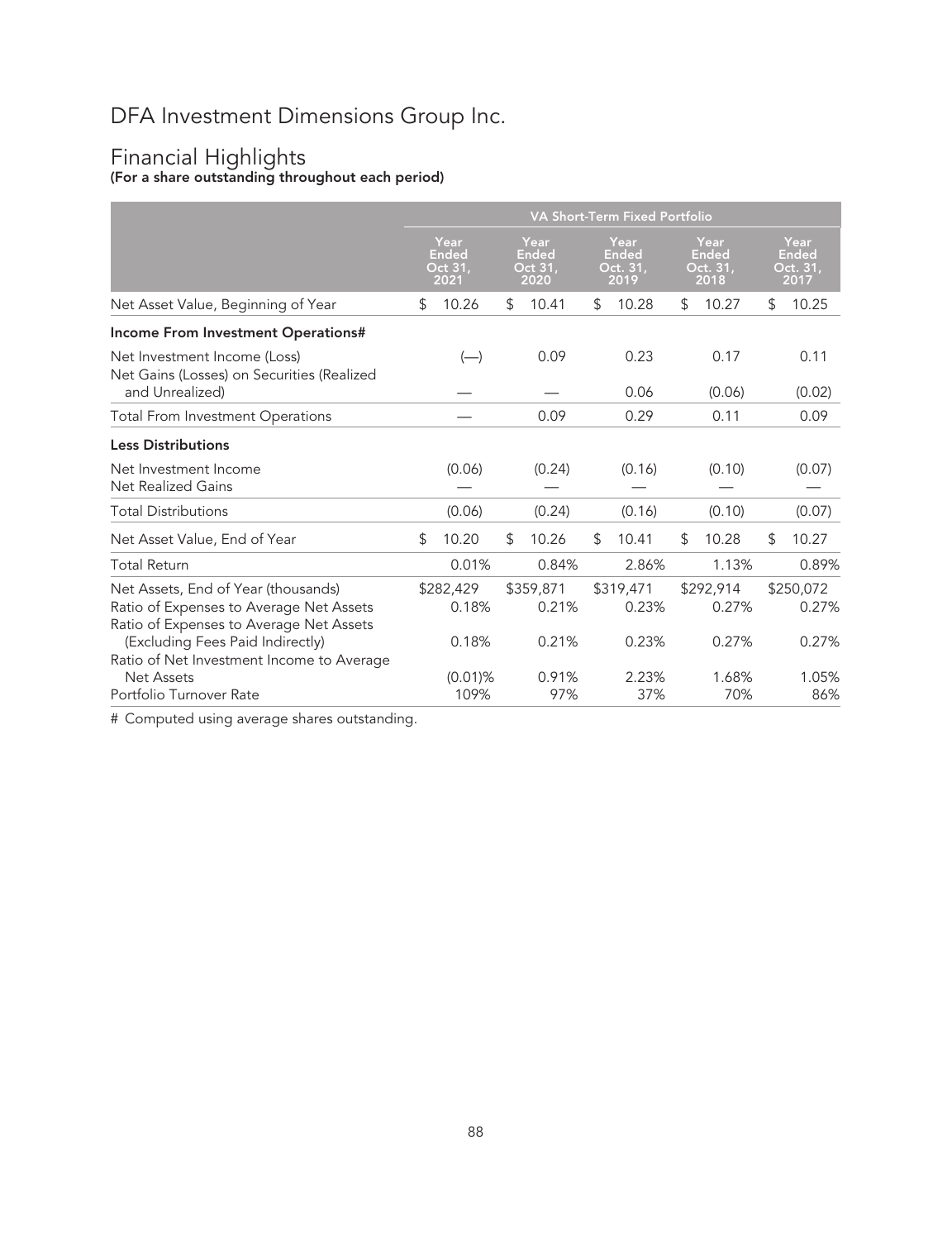## Financial Highlights (For a share outstanding throughout each period)

|                                                                                    | <b>VA Global Bond Portfolio</b>  |                                  |                                          |                                          |                                   |  |  |  |
|------------------------------------------------------------------------------------|----------------------------------|----------------------------------|------------------------------------------|------------------------------------------|-----------------------------------|--|--|--|
|                                                                                    | Year<br>Ended<br>Oct 31,<br>2021 | Year<br>Ended<br>Oct 31,<br>2020 | Year<br><b>Ended</b><br>Oct. 31,<br>2019 | Year<br><b>Ended</b><br>Oct. 31,<br>2018 | Year<br>Ended<br>Oct. 31,<br>2017 |  |  |  |
| Net Asset Value, Beginning of Year                                                 | 10.62<br>\$                      | 10.73<br>\$                      | 10.71<br>\$                              | 10.86<br>\$                              | 11.00<br>\$                       |  |  |  |
| Income From Investment Operations#                                                 |                                  |                                  |                                          |                                          |                                   |  |  |  |
| Net Investment Income (Loss)<br>Net Gains (Losses) on Securities (Realized         | 0.04                             | 0.04                             | 0.07                                     | 0.11                                     | 0.18                              |  |  |  |
| and Unrealized)                                                                    | (0.14)                           | 0.12                             | 0.44                                     | (0.06)                                   | (0.08)                            |  |  |  |
| <b>Total From Investment Operations</b>                                            | (0.10)                           | 0.16                             | 0.51                                     | 0.05                                     | 0.10                              |  |  |  |
| <b>Less Distributions</b>                                                          |                                  |                                  |                                          |                                          |                                   |  |  |  |
| Net Investment Income<br><b>Net Realized Gains</b>                                 | $(-)$                            | (0.27)                           | (0.49)                                   | (0.19)<br>(0.01)                         | (0.18)<br>(0.06)                  |  |  |  |
| <b>Total Distributions</b>                                                         |                                  | (0.27)                           | (0.49)                                   | (0.20)                                   | (0.24)                            |  |  |  |
| Net Asset Value, End of Year                                                       | \$<br>10.52                      | \$<br>10.62                      | \$<br>10.73                              | \$<br>10.71                              | \$<br>10.86                       |  |  |  |
| Total Return                                                                       | $(0.92)$ %                       | 1.54%                            | 5.00%                                    | 0.42%                                    | 1.00%                             |  |  |  |
| Net Assets, End of Year (thousands)                                                | \$391,750                        | \$416,369                        | \$405,709                                | \$360,991                                | \$310,320                         |  |  |  |
| Ratio of Expenses to Average Net Assets<br>Ratio of Expenses to Average Net Assets | 0.24%                            | 0.23%                            | 0.24%                                    | 0.24%                                    | 0.24%                             |  |  |  |
| (Excluding Fees Paid Indirectly)<br>Ratio of Net Investment Income to Average      | 0.24%                            | 0.24%                            | 0.24%                                    | 0.24%                                    | 0.24%                             |  |  |  |
| <b>Net Assets</b><br>Portfolio Turnover Rate                                       | 0.39%<br>133%                    | 0.40%<br>49%                     | 0.70%<br>45%                             | 1.07%<br>67%                             | 1.66%<br>67%                      |  |  |  |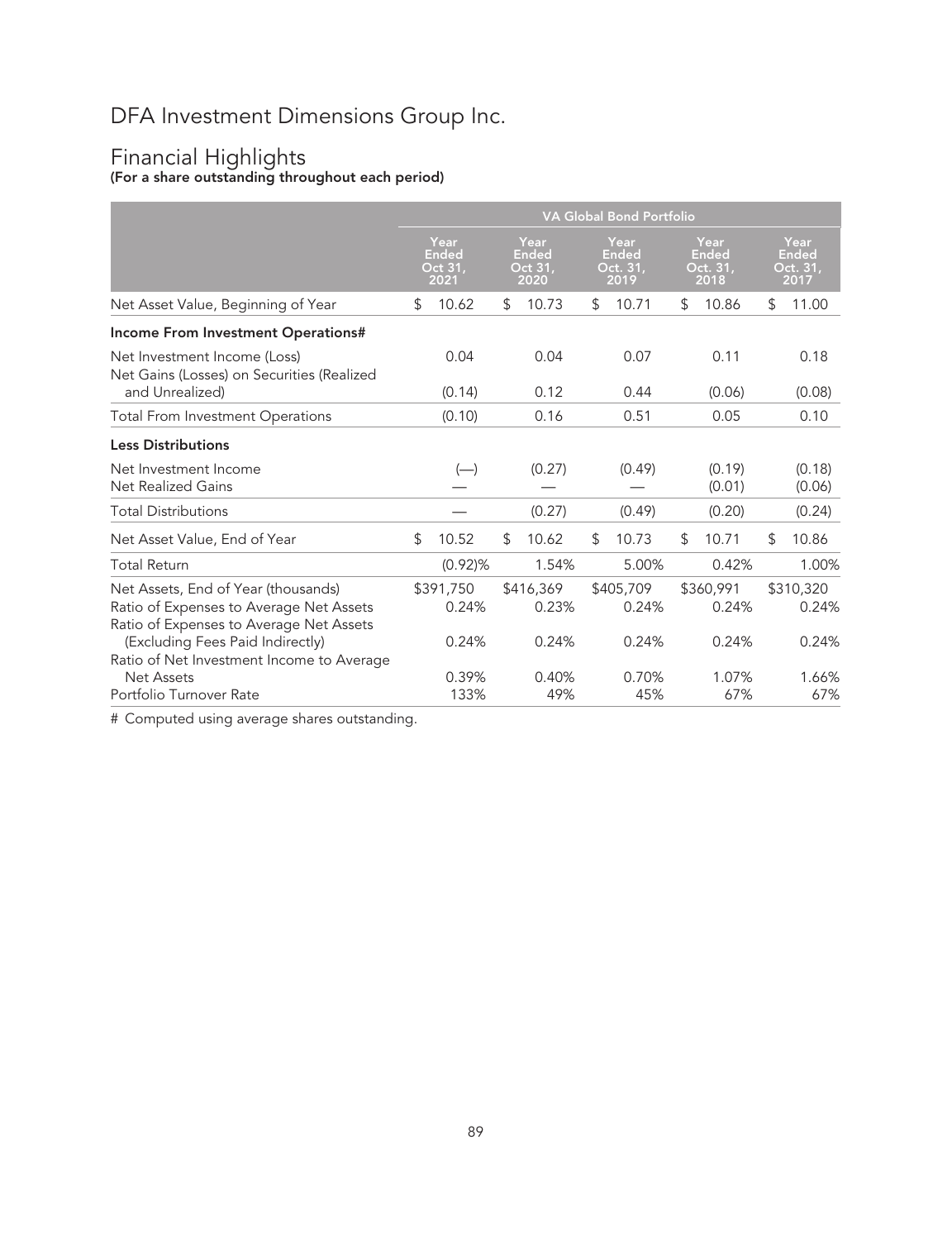# Financial Highlights

(For a share outstanding throughout each period)

|                                                                                                                                                                 | <b>VIT Inflation-Protected</b><br><b>Securities Portfolio</b> |                                         |                                          |                                          |                                          |  |  |  |
|-----------------------------------------------------------------------------------------------------------------------------------------------------------------|---------------------------------------------------------------|-----------------------------------------|------------------------------------------|------------------------------------------|------------------------------------------|--|--|--|
|                                                                                                                                                                 | Year<br>Ended<br>Oct 31,<br>2021                              | Year<br><b>Ended</b><br>Oct 31,<br>2020 | Year<br><b>Ended</b><br>Oct. 31,<br>2019 | Year<br><b>Ended</b><br>Oct. 31,<br>2018 | Year<br><b>Ended</b><br>Oct. 31,<br>2017 |  |  |  |
| Net Asset Value, Beginning of Period                                                                                                                            | \$11.23                                                       | \$10.40                                 | 9.73<br>\$                               | \$10.14                                  | \$10.30                                  |  |  |  |
| Income From Investment Operations#                                                                                                                              |                                                               |                                         |                                          |                                          |                                          |  |  |  |
| Net Investment Income (Loss)<br>Net Gains (Losses) on Securities (Realized and                                                                                  | 0.48                                                          | 0.15                                    | 0.19                                     | 0.28                                     | 0.19                                     |  |  |  |
| Unrealized)                                                                                                                                                     | 0.28                                                          | 0.85                                    | 0.69                                     | (0.44)                                   | (0.22)                                   |  |  |  |
| <b>Total From Investment Operations</b>                                                                                                                         | 0.76                                                          | 1.00                                    | 0.88                                     | (0.16)                                   | (0.03)                                   |  |  |  |
| <b>Less Distributions</b>                                                                                                                                       |                                                               |                                         |                                          |                                          |                                          |  |  |  |
| Net Investment Income<br><b>Net Realized Gains</b>                                                                                                              | (0.12)<br>(0.06)                                              | (0.17)                                  | (0.21)                                   | (0.25)                                   | (0.12)<br>(0.01)                         |  |  |  |
| <b>Total Distributions</b>                                                                                                                                      | (0.18)                                                        | (0.17)                                  | (0.21)                                   | (0.25)                                   | (0.13)                                   |  |  |  |
| Net Asset Value, End of Period                                                                                                                                  | 11.81<br>\$.                                                  | \$11.23                                 | 10.40<br>\$                              | \$<br>9.73                               | \$10.14                                  |  |  |  |
| <b>Total Return</b>                                                                                                                                             | 6.89%                                                         | 9.72%                                   | 9.18%                                    | $(1.60)\%$                               | $(0.25)\%$                               |  |  |  |
| Net Assets, End of Period (thousands)<br>Ratio of Expenses to Average Net Assets<br>Ratio of Expenses to Average Net Assets<br>(Excluding Fees Waived, Expenses | \$220,920<br>0.12%                                            | \$210,287<br>0.14%                      | \$150,732<br>0.15%                       | \$127,746<br>0.12%                       | \$118,637<br>0.15%                       |  |  |  |
| Reimbursed by Advisor)<br>Ratio of Net Investment Income to Average Net                                                                                         | 0.12%                                                         | 0.14%                                   | 0.15%                                    | 0.12%                                    | 0.12%                                    |  |  |  |
| Assets<br>Portfolio Turnover Rate                                                                                                                               | 4.16%<br>17%                                                  | 1.34%<br>48%                            | 1.88%<br>43%                             | 2.84%<br>31%                             | 1.92%<br>25 %                            |  |  |  |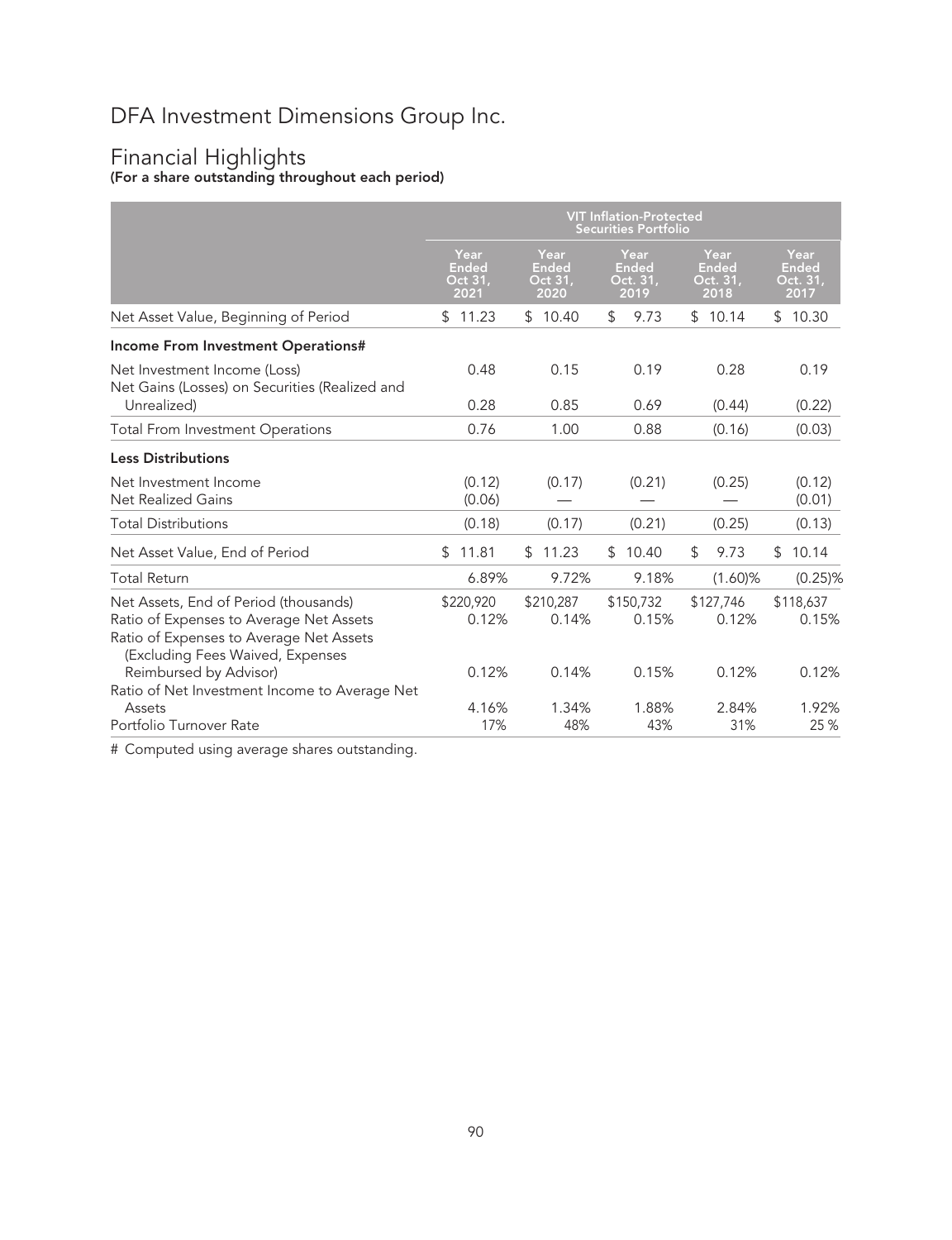# Financial Highlights

(For a share outstanding throughout each period)

|                                                                                                                                                                                                                         |                                  |                                  | <b>VA Global Moderate</b><br><b>Allocation Portfolio</b> |                                          |                                   |
|-------------------------------------------------------------------------------------------------------------------------------------------------------------------------------------------------------------------------|----------------------------------|----------------------------------|----------------------------------------------------------|------------------------------------------|-----------------------------------|
|                                                                                                                                                                                                                         | Year<br>Ended<br>Oct 31,<br>2021 | Year<br>Ended<br>Oct 31,<br>2020 | Year<br>Ended<br>Oct. 31,<br>2019                        | Year<br><b>Ended</b><br>Oct. 31,<br>2018 | Year<br>Ended<br>Oct. 31,<br>2017 |
| Net Asset Value, Beginning of Period                                                                                                                                                                                    | \$<br>13.19                      | \$<br>13.15                      | \$<br>12.49                                              | \$<br>12.78                              | \$<br>11.32                       |
| Income From Investment Operations#                                                                                                                                                                                      |                                  |                                  |                                                          |                                          |                                   |
| Net Investment Income (Loss)<br>Net Gains (Losses) on Securities                                                                                                                                                        | 0.16                             | 0.25                             | 0.30                                                     | 0.20                                     | 0.19                              |
| (Realized and Unrealized)                                                                                                                                                                                               | 3.27                             | 0.19                             | 0.67                                                     | (0.17)                                   | 1.53                              |
| <b>Total From Investment Operations</b>                                                                                                                                                                                 | 3.43                             | 0.44                             | 0.97                                                     | 0.03                                     | 1.72                              |
| <b>Less Distributions</b>                                                                                                                                                                                               |                                  |                                  |                                                          |                                          |                                   |
| Net Investment Income<br><b>Net Realized Gains</b>                                                                                                                                                                      | (0.15)<br>(0.17)                 | (0.30)<br>(0.10)                 | (0.27)<br>(0.04)                                         | (0.22)<br>(0.10)                         | (0.18)<br>(0.08)                  |
| <b>Total Distributions</b>                                                                                                                                                                                              | (0.32)                           | (0.40)                           | (0.31)                                                   | (0.32)                                   | (0.26)                            |
| Net Asset Value, End of Period                                                                                                                                                                                          | \$<br>16.30                      | \$<br>13.19                      | \$<br>13.15                                              | \$<br>12.49                              | \$<br>12.78                       |
| <b>Total Return</b>                                                                                                                                                                                                     | 26.33%                           | 3.35%                            | 8.07%                                                    | 0.15%                                    | 15.50%                            |
| Net Assets, End of Period (thousands)<br>Ratio of Expenses to Average Net                                                                                                                                               | \$182,112                        | \$146,978                        | \$138,838                                                | \$118,858                                | \$136,348                         |
| Assets*<br>Ratio of Expenses to Average Net Assets                                                                                                                                                                      | $0.29%$ $(B)$                    | $0.30% +$                        | $0.33% +$                                                | $0.40% +$                                | $0.40% +$                         |
| (Excluding Fees Waived, Expenses<br>Reimbursed by Advisor)*<br>Ratio of Net Investment Income to                                                                                                                        | $0.46\%$ (B)                     | $0.50% +$                        | $0.53%+$                                                 | $0.50% +$                                | $0.51% +$                         |
| <b>Average Net Assets</b>                                                                                                                                                                                               | 1.03%                            | 1.94%                            | 2.40%                                                    | 1.57%                                    | 1.56%                             |
| Portfolio Turnover Rate                                                                                                                                                                                                 | N/A                              | N/A                              | N/A                                                      |                                          |                                   |
| * The Ratio of Expenses to Average Net<br>Assets is inclusive of acquired fund<br>fees and expenses incurred by the<br>Portfolio indirectly as a result of<br>Portfolio's investment in Underlying<br>Funds as follows: | 0.21%                            | 0.23%                            | 0.24%                                                    | 0.24%                                    | 0.24%                             |

# Computed using average shares outstanding.

+ Represents the combined ratios for the respective portfolio and its respective pro-rata share of its Underlying Funds.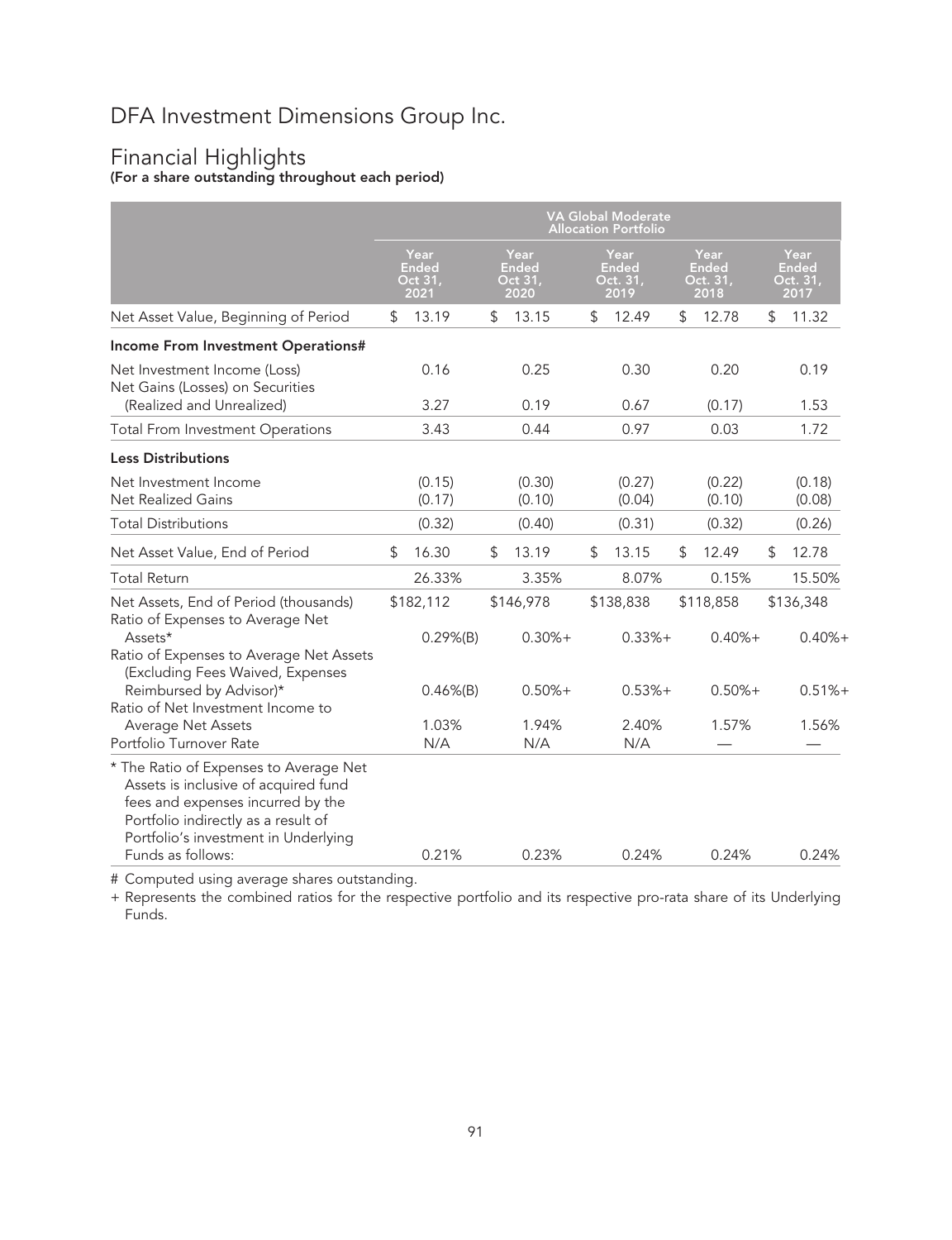## Financial Highlights (For a share outstanding throughout each period)

|                                                                                                                                                                                                                          |                                  |                                  | VA Equity Allocation Portfolio    |                                   |                                                 |
|--------------------------------------------------------------------------------------------------------------------------------------------------------------------------------------------------------------------------|----------------------------------|----------------------------------|-----------------------------------|-----------------------------------|-------------------------------------------------|
|                                                                                                                                                                                                                          | Year<br>Ended<br>Oct 31,<br>2021 | Year<br>Ended<br>Oct 31,<br>2020 | Year<br>Ended<br>Oct. 31,<br>2019 | Year<br>Ended<br>Oct. 31,<br>2018 | Period<br>July 10, 2017*<br>to<br>Oct. 31, 2017 |
| Net Asset Value, Beginning of Period                                                                                                                                                                                     | \$<br>10.98                      | \$11.28                          | \$10.55                           | \$10.72                           | \$10.00                                         |
| Income from Investment Operations#                                                                                                                                                                                       |                                  |                                  |                                   |                                   |                                                 |
| Net Investment Income (Loss)<br>Net Gains (Losses) on Securities (Realized<br>and Unrealized)                                                                                                                            | 0.22<br>4.71                     | 0.19<br>(0.20)                   | 0.19<br>0.79                      | 0.18<br>(0.20)                    | 0.03<br>0.69                                    |
| Total from Investment Operations                                                                                                                                                                                         | 4.93                             | (0.01)                           | 0.98                              | (0.02)                            | 0.72                                            |
| <b>Less Distributions</b>                                                                                                                                                                                                |                                  |                                  |                                   |                                   |                                                 |
| Net Investment Income<br><b>Net Realized Gains</b>                                                                                                                                                                       | (0.20)<br>(0.03)                 | (0.21)<br>(0.08)                 | (0.19)<br>(0.06)                  | (0.15)                            |                                                 |
| <b>Total Distributions</b>                                                                                                                                                                                               | (0.23)                           | (0.29)                           | (0.25)                            | (0.15)                            |                                                 |
| Net Asset Value, End of Period                                                                                                                                                                                           | \$<br>15.68                      | \$10.98                          | \$11.28                           | \$10.55                           | \$10.72                                         |
| <b>Total Return</b>                                                                                                                                                                                                      | 45.39%                           | $(0.25)\%$                       | 9.60%                             | (0.19)%                           | 7.20%+                                          |
| Net Assets, End of Period (thousands)<br>Ratio of Expenses to Average Net                                                                                                                                                | \$101,923                        | \$81,083                         | \$69,829                          | \$43,331                          | \$18,787                                        |
| Assets+**<br>Ratio of Expenses to Average Net Assets<br>(Excluding Fees Waived, Expenses                                                                                                                                 | 0.32%                            | 0.39%                            | 0.40%                             | 0.40%                             | $0.32\%$ @^                                     |
| Reimbursed by Advisor)+**<br>Ratio of Net Investment Income to Average                                                                                                                                                   | 0.52%                            | 0.59%                            | 0.63%                             | 0.66%                             | $0.66\%$ @^                                     |
| <b>Net Assets</b>                                                                                                                                                                                                        | 1.56%                            | 1.80%                            | 1.80%                             | 1.65%                             | $0.99\%$ @^                                     |
| ** The Ratio of Expenses to Average Net<br>Assets is inclusive of acquired fund fees<br>and expenses incurred by the Portfolio<br>indirectly as a result of Portfolio's<br>investment in Underlying Funds as<br>follows: | 0.23%                            | 0.25%                            | 0.26%                             | 0.25%                             | 0.26%                                           |

# Computed using average shares outstanding.

^ Annualized.

+ Represents the combined ratios for the respective portfolio and its respective pro-rata share of its Underlying Funds.

† Non-Annualized.

\* Commencement of operations.

@ Because of commencement of operations and related preliminary transaction costs, these ratios are not necessarily indicative of future ratios.